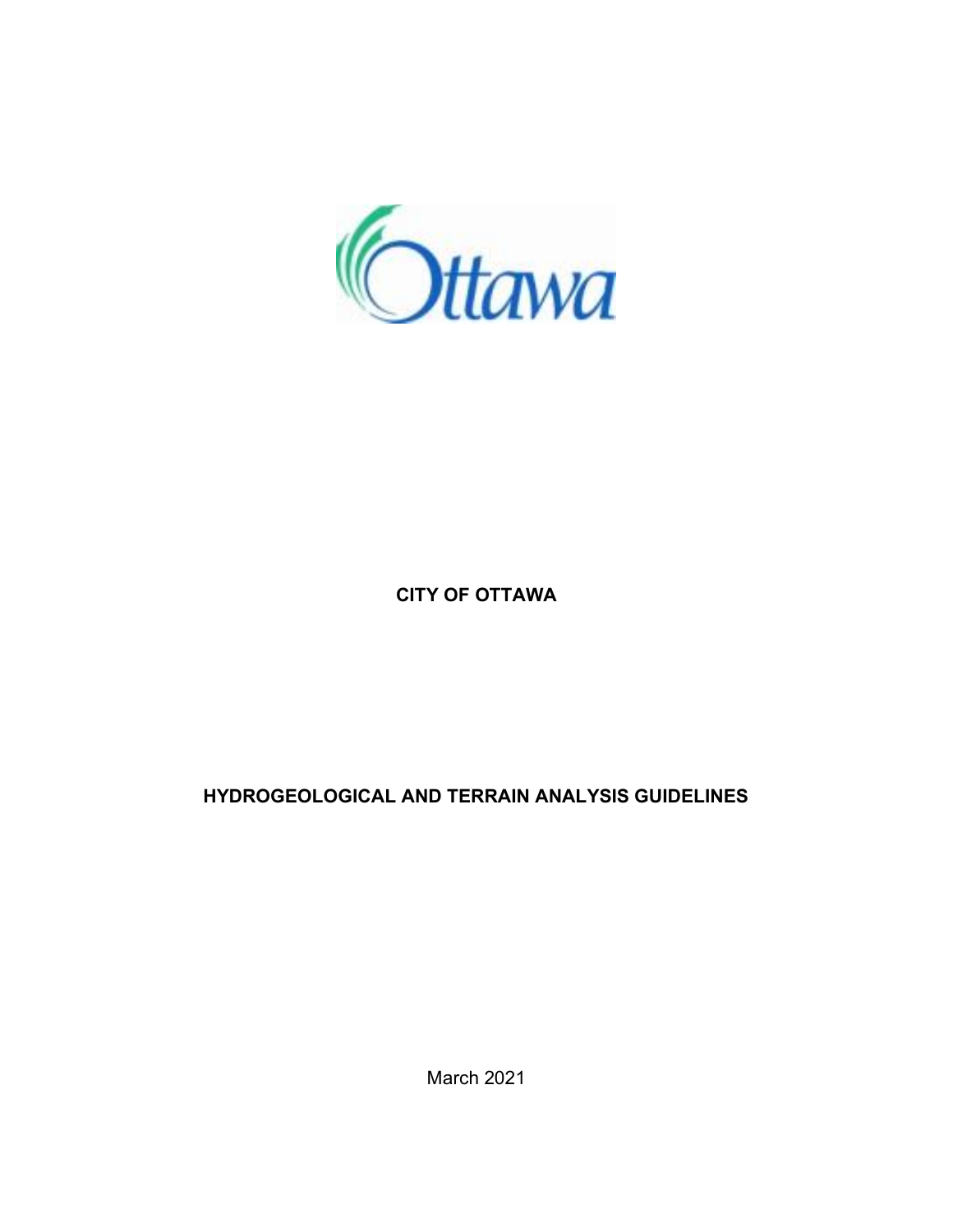### **Table of Contents**

# **TABLE OF CONTENTS**

#### **PAGE**

| 1.0   |                                                                            |
|-------|----------------------------------------------------------------------------|
| 1.1   |                                                                            |
| 1.2   |                                                                            |
| 1.3   |                                                                            |
| 1.3.1 |                                                                            |
| 1.3.2 |                                                                            |
| 1.3.3 |                                                                            |
| 1.4   |                                                                            |
| 1.5   |                                                                            |
| 2.0   | DEFINITIONS [sources are shown in brackets, where applicable]7             |
| 3.0   |                                                                            |
| 3.1   | Procedure D-5-4 with Annotations-Individual On-Site Sewage Systems: Water  |
| 3.2   | Procedure D-5-5 with Annotations—Private Wells: Water Supply Assessment 39 |
| 3.3   |                                                                            |
| 4.0   |                                                                            |
| 4.1   |                                                                            |
| 4.2   |                                                                            |
|       | 4.2.1                                                                      |
|       | 4.2.2                                                                      |
|       | 4.2.3                                                                      |
| 5.0   |                                                                            |
| 5.1   |                                                                            |
| 5.2   |                                                                            |
| 5.2.1 |                                                                            |
| 5.2.2 |                                                                            |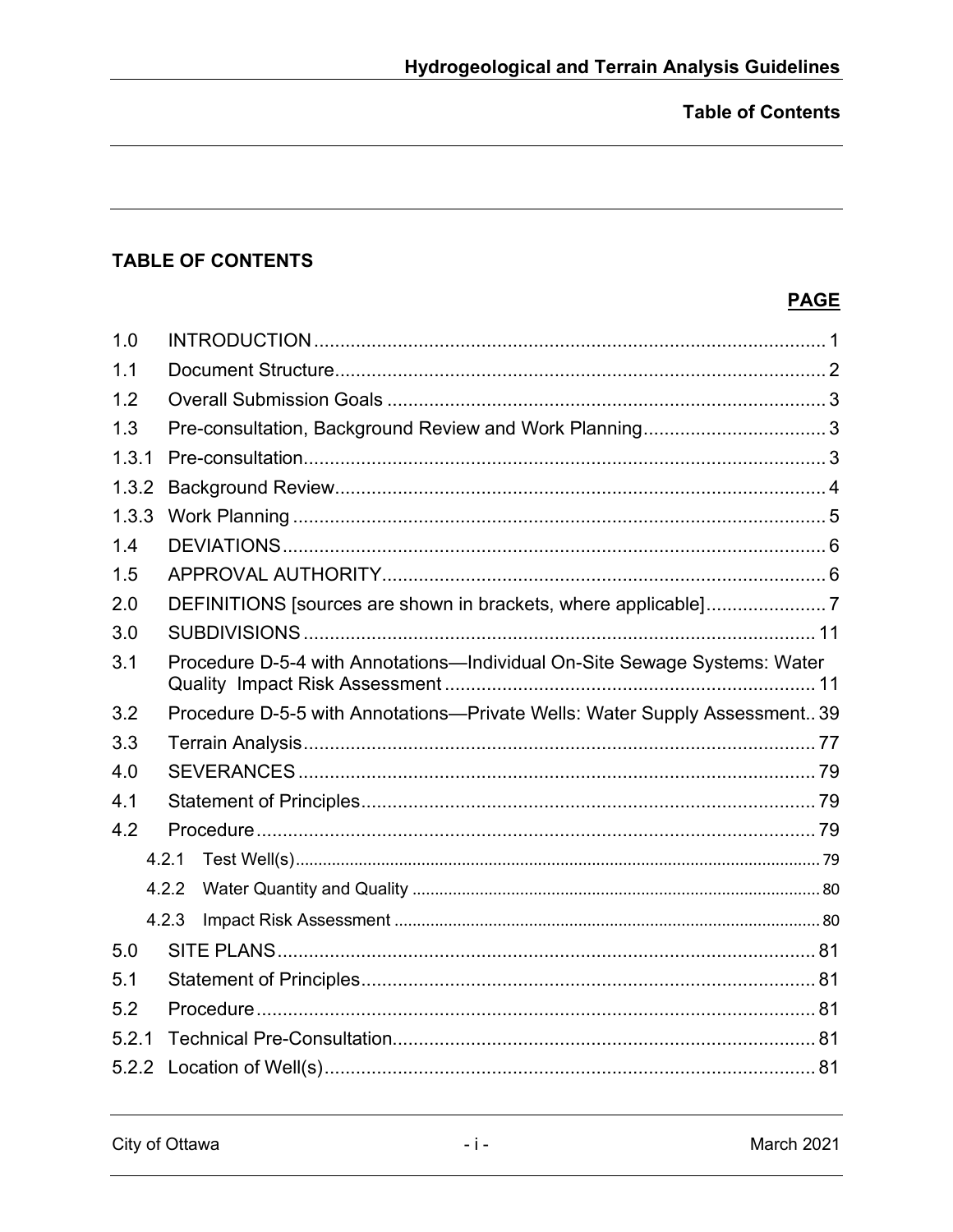# **Table of Contents**

| 5.2.5 |                                                         |  |
|-------|---------------------------------------------------------|--|
| 5.2.6 |                                                         |  |
| 5.2.6 |                                                         |  |
| 6.0   |                                                         |  |
| 6.1   |                                                         |  |
| 6.2   |                                                         |  |
| 6.3   |                                                         |  |
| 7.0   | OFFICIAL PLANS AND ZONING BY-LAW AMENDMENTS  86         |  |
| 7.1   |                                                         |  |
| 7.2   |                                                         |  |
| 8.0   | COMMUNITY DESIGN PLANS AND MASTER SERVICING STUDIES  87 |  |
| 8.1   |                                                         |  |
| 8.2   |                                                         |  |
| 8.2.1 |                                                         |  |
| 8.2.2 |                                                         |  |
| 8.2.3 |                                                         |  |
| 8.2.4 |                                                         |  |
| 8.2.5 |                                                         |  |
| 9.0   |                                                         |  |
| 9.1   |                                                         |  |
| 9.2   |                                                         |  |
| 10.0  |                                                         |  |
| 10.1  |                                                         |  |
| 10.2  |                                                         |  |
| 11.0  |                                                         |  |
| 11.1  |                                                         |  |
| 11.2  |                                                         |  |
| 11.3  |                                                         |  |
| 12.0  |                                                         |  |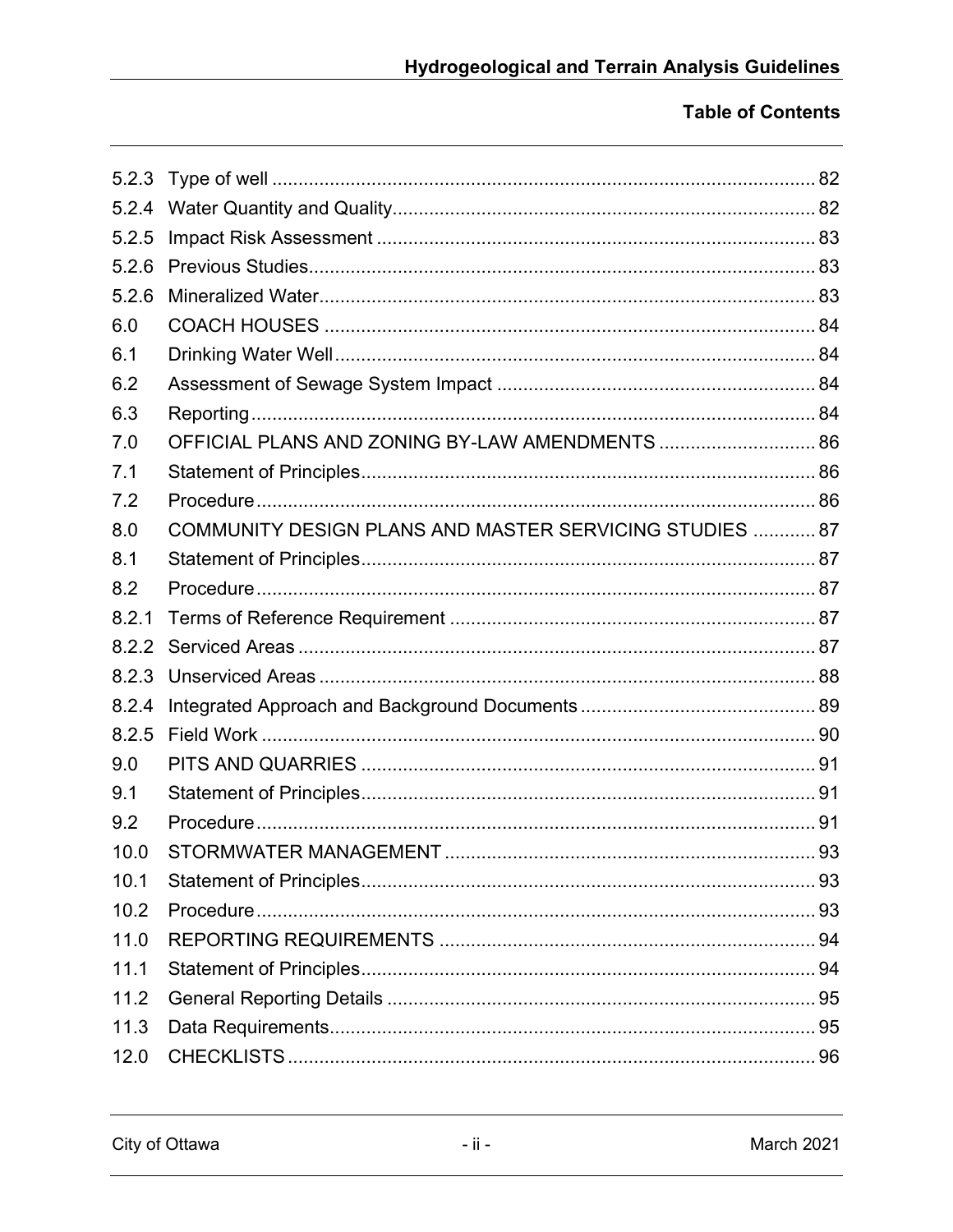**Table of Contents**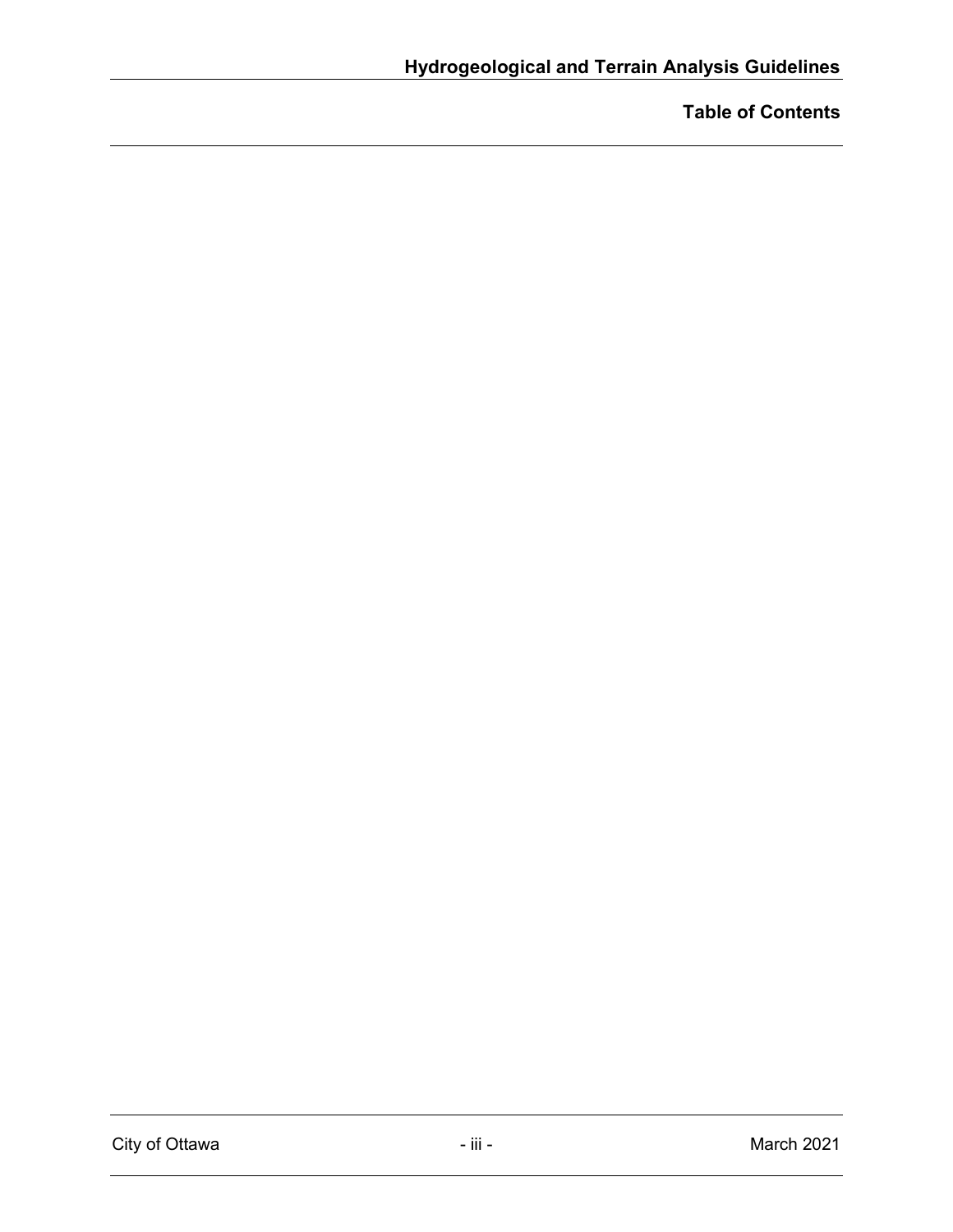### <span id="page-4-0"></span>**1.0 INTRODUCTION**

In the mid-1990's the review and acceptance of hydrogeological and terrain analysis reports, which were produced in support of planning applications for privately serviced development, was transferred from what was then Ontario's Ministry of the Environment and Energy (MOEE) to individual development approval authorities – typically, upper tier and single tier municipalities, such as the City of Ottawa (City).

Immediately prior to and in anticipation of the transfer of this technical review role, the MOEE produced what are currently referred to as Ontario's environmental land use planning guides. These have been traditionally referred to as the D-series Guidelines.

Ontario's environmental land use planning guides have been applied within the City since the amalgamation of the eleven municipalities within the former Regional Municipality of Ottawa-Carleton in 2000. It is understood that the Ministry of the Environment, Conservation and Parks (MECP) will be updating their guides. The timing for these updates, however, has not been established.

The provincial guides are now more than twenty years old. They reference nowinapplicable provincial regulations, agencies, policies and in some instances, outdated professional standards. The City of Ottawa understands that these issues have created unnecessary uncertainty within the local consulting industry and by professional staff at the City.

It was therefore in the best interest of the public and the City that local Hydrogeological and Terrain Analysis Guidelines be established to address the current local planning environment and define current professional standards, while upholding fundamental aspects of the existing provincial guides.

Another motivation for the development of local Hydrogeological and Terrain Analysis Guidelines is that in the past it was difficult for development stakeholders to determine the requirements for hydrogeological investigations for various types of development applications under the Ontario Planning Act. This guideline therefore presents the submission requirements for a full range of development applications.

City of Ottawa **City of Ottawa** - 1 - The City of Ottawa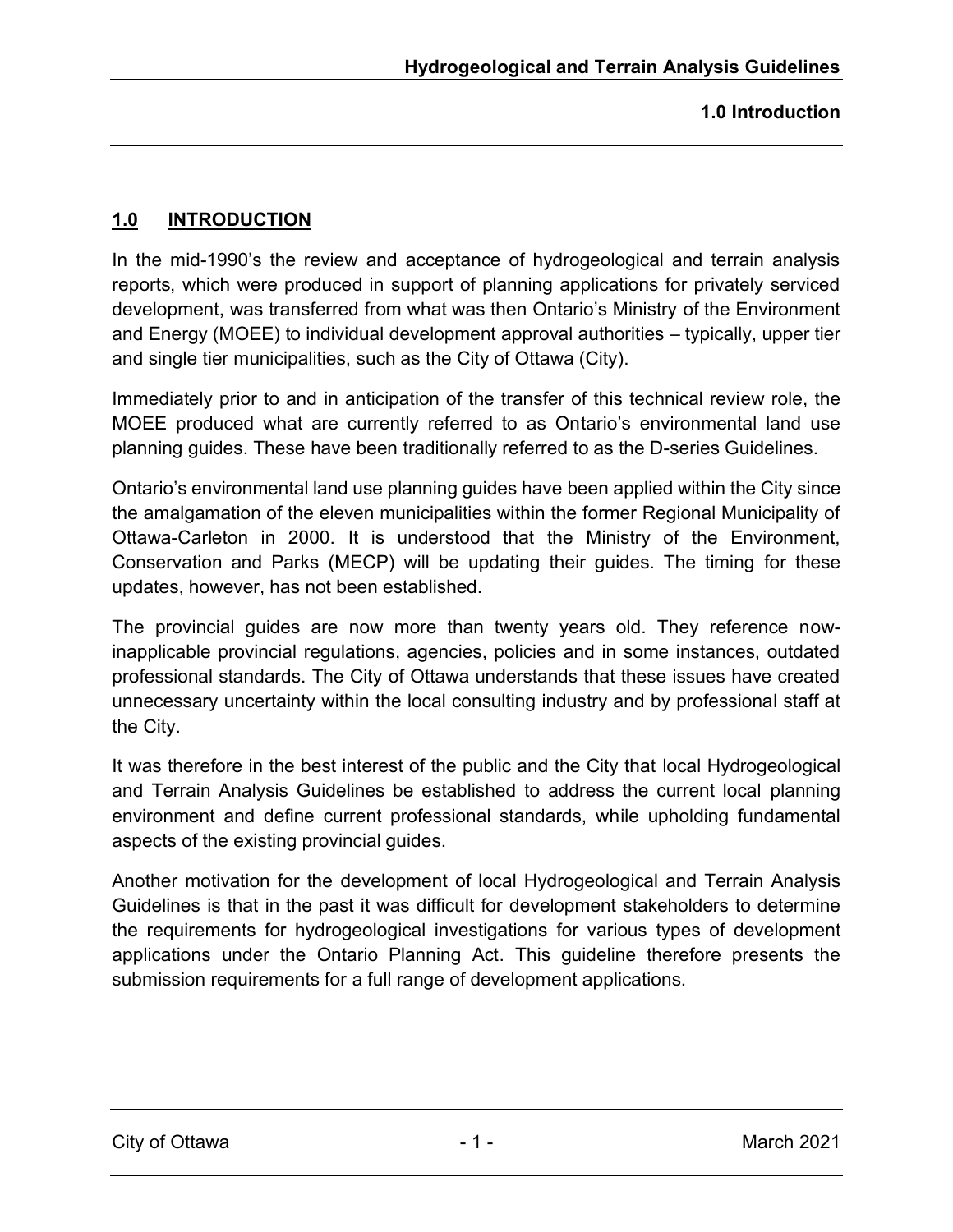### <span id="page-5-0"></span>**1.1 Document Structure**

The first sections of these guidelines are based on Ontario's Procedures D-5-4 and D-5- 5. Section 3 reproduces verbatim these procedures (in bold italics), with additional clarifying annotations for the Ottawa context. Many of these annotations mirror the wording or the principles of the MOEE Hydrogeological Technical Information Requirements for Land Development Applications (April 1995), amended to refer to the current regulatory framework. Other annotations clarify professional standards. For ease of reference, subsections 3.1 and 3.2 follow the numbering in the MECP Procedures D-5-4 and D-5-5 respectively.

A Terrain Analysis subsection forms part of Section 3. This subsection fills a gap that was left when the review and approval functions were transferred to the municipality. Prior to the transfer, the MECP, through local Health Units, required that lot development plans be prepared, based on the distinct terrain units within a development. This subsection explains how the analysis is to demonstrate that private sewage systems can be accommodated in each terrain unit and is expected to be aligned with and inform the three-step assessment process in Section 5.2 of Procedure D-5-4.

The Terrain Analysis subsection also formalizes the requirement for a private services plan. Although the precise location of each component (e.g., buildings, wells, in-ground sewage systems, etc.) may be refined at the building permit stage, the private services plan will give direction on relative layout and will help minimize interference risks and maximize access to wells and sewage systems.

Following Section 3, the guidelines present study requirements for development applications other than subdivisions. Throughout these sections, reference is made to relevant items in Section 3, considering the scope of the studies to be undertaken. The intent of these sections is to clarify the scope of studies in order to achieve a consistent approach for each type of application.

Two additional sections have been included in the guidelines to facilitate reporting: A section on reporting protocols that shows what elements should be included in all reports and a section on checklists to help consultants assemble reports. The intent of these two sections, along with the recommendation to undertake detailed pre-consultation, is to help reduce iterations in the review process.

City of Ottawa **- 2 -** 2 - March 2021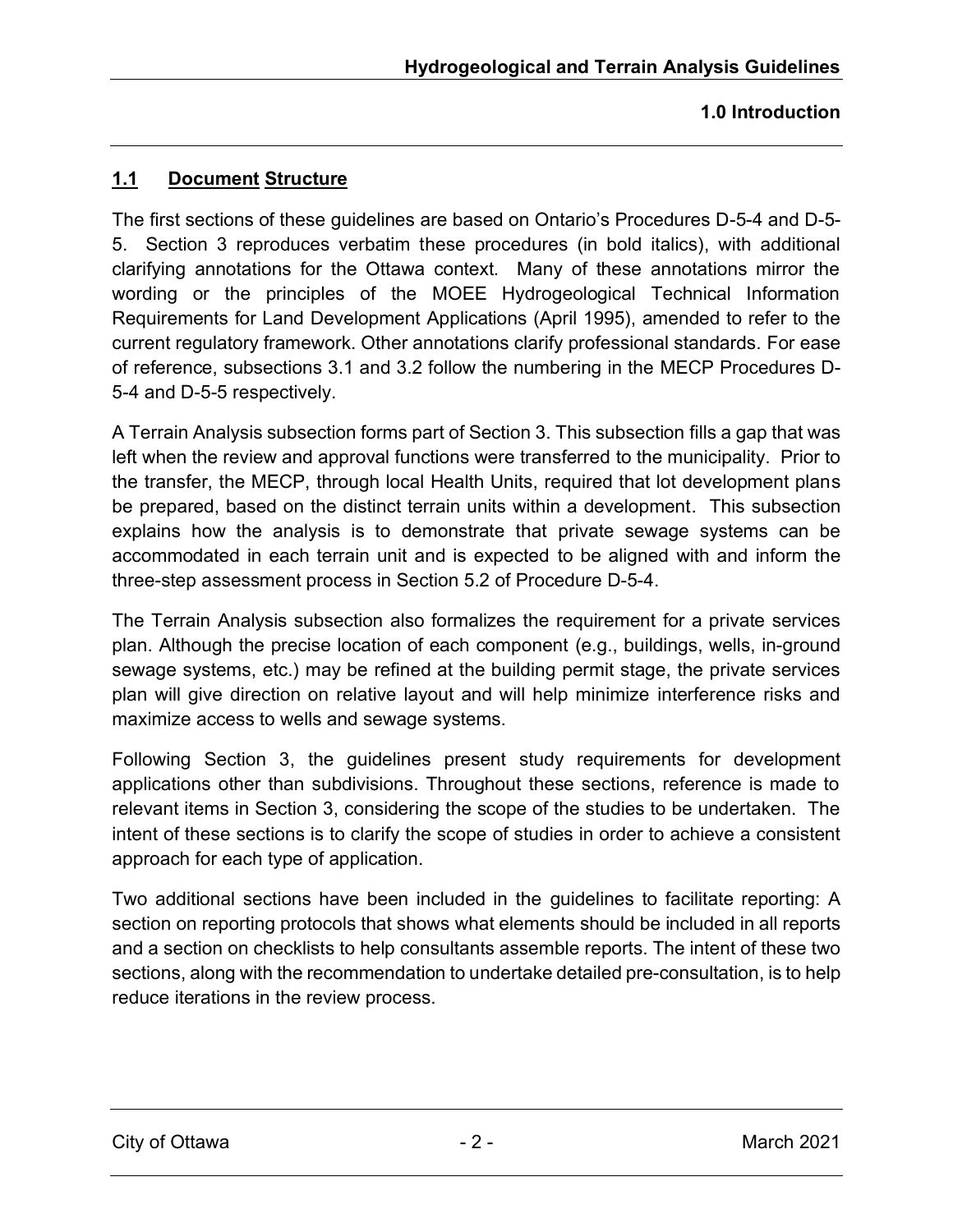# <span id="page-6-0"></span>**1.2 Overall Submission Goals**

One of the intents of these guidelines is to help reduce or eliminate the need for multiple submissions and reviews of hydrogeological documents provided in support of development proposals. A Hydrogeological and Terrain Analysis report should be initiated through a technical pre-consultation process, led by the proponent's hydrogeological and planning consultants. Although technical pre-consultation is not specifically mandated, it is often invaluable. In some specific circumstances, as described in these guidelines, pre-consultation should be considered effectively mandatory.

Following the successful completion of a field work plan, Hydrogeological and Terrain Analysis reports should be sufficiently detailed to enable recommendation for approval of the proposed development plan. Reporting and digital data submission requirements are discussed Sections 11.

## <span id="page-6-1"></span>**1.3 Pre-consultation, Background Review and Work Planning**

## <span id="page-6-2"></span>**1.3.1 Pre-consultation**

Prior to engaging in any field work, the City strongly recommends that the consultant holds technical pre-consultation with the reviewing hydrogeologist. This is in addition to the mandatory planning pre-consultation that is required by the City. To ensure that the technical pre-consultation is as useful as possible, the developer's consultant should have completed a desktop review of the hydrogeological background for the site and be prepared to discuss their field work plan. Pre-consultation is a useful tool for both the consultant and the reviewing hydrogeologist to manage expectations and to streamline the process by focusing on key issues.

An informed technical pre-consultation process is an important step in the conceptualization and planning of a Hydrogeological and Terrain Analysis project. A successful pre-consultation process should incorporate a thorough review of relevant background information and general work planning. Technical pre-consultation will clarify the overall scope of the work that will be required to support a full review.

If completed as recommended in these guidelines, pre-consultation should allow a developer to know, at the inception of a project, rather than following application submission, about the general duration and breadth, barring unforeseeable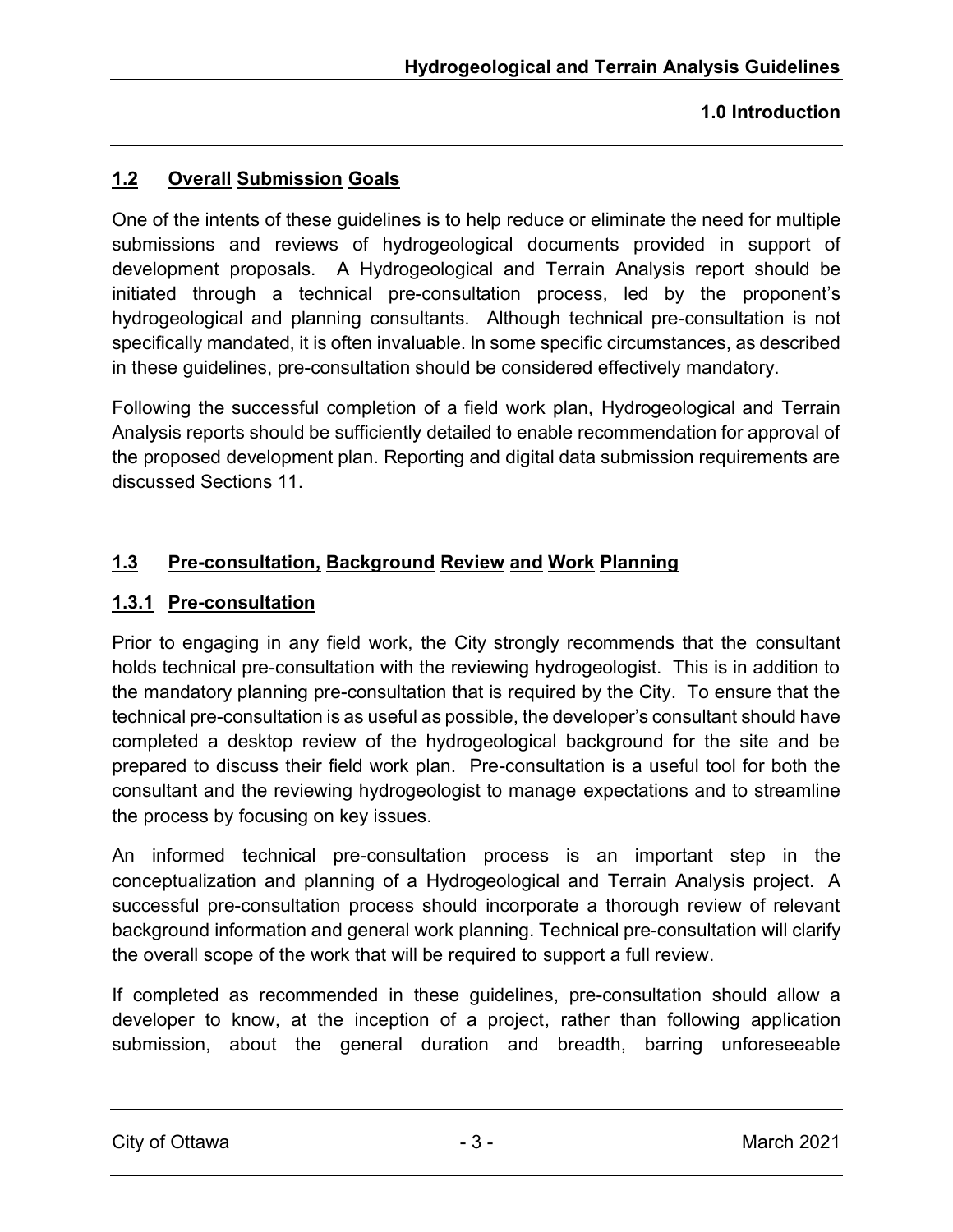circumstances, of the required study and about any related constraints on private servicing that may influence the lot fabric, density, viability and approvability.

It is expected that technical pre-consultation will take place in all cases for subdivisions. For other types of applications, pre-consultation is also highly recommended. The need for a formal meeting can be assessed by the consultant. In areas of known issues, or where the consultant is not familiar with the area, pre-consultation must take place. The scope of the pre-consultation can be scaled down for smaller scale developments (e.g. severances, coach houses, etc.), where an exchange of email may be enough.

In addition to pre-consultation, ongoing and open communication between the consultant and the reviewer is strongly encouraged. When unexpected issues are encountered as part of the field work, this should be discussed with the reviewer. For subdivisions, the reviewer will usually be the hydrogeologist at the Conservation Authority. For other types of applications, the planner at the City should be contacted so that the appropriate technical staff can be involved.

# <span id="page-7-0"></span>**1.3.2 Background Review**

The scoping of a hydrogeological work plan should be site specific, reference the best available existing regional and local hydrogeological information, and indicate where integration with other studies will occur (e.g. Geotechnical, Environmental Site Assessments, etc.). Consideration should be given to adjacent features such as wetlands, watercourses, bedrock outcrops, and other local constraints.

To explain site specific considerations, the following background information should be referenced and provided, as applicable: the City's Historical Land Use Inventory (HLUI); hydrogeological information database (the City can provide this information in areas where it is available); the Ontario Geological Survey's geological mapping (e.g. surficial, bedrock, karst, drift thickness, ARIP 191, etc.); Ambient Groundwater Geochemistry data for Southern Ontario; evaluation of local information from the Ministry of the Environment, Conservation and Parks (MECP), such as Water Well Information System (WWIS), Permit To Take Water (PTTW) database, Environmental Compliance Approval (ECA) database, Environmental Activity and Sector Registry (EASR) database; desktop air photography review of current and historical adjacent land uses; zoning considerations; local studies (such as the City's groundwater characterizations studies); City screening tools (e.g. thin soils, groundwater quality, etc.).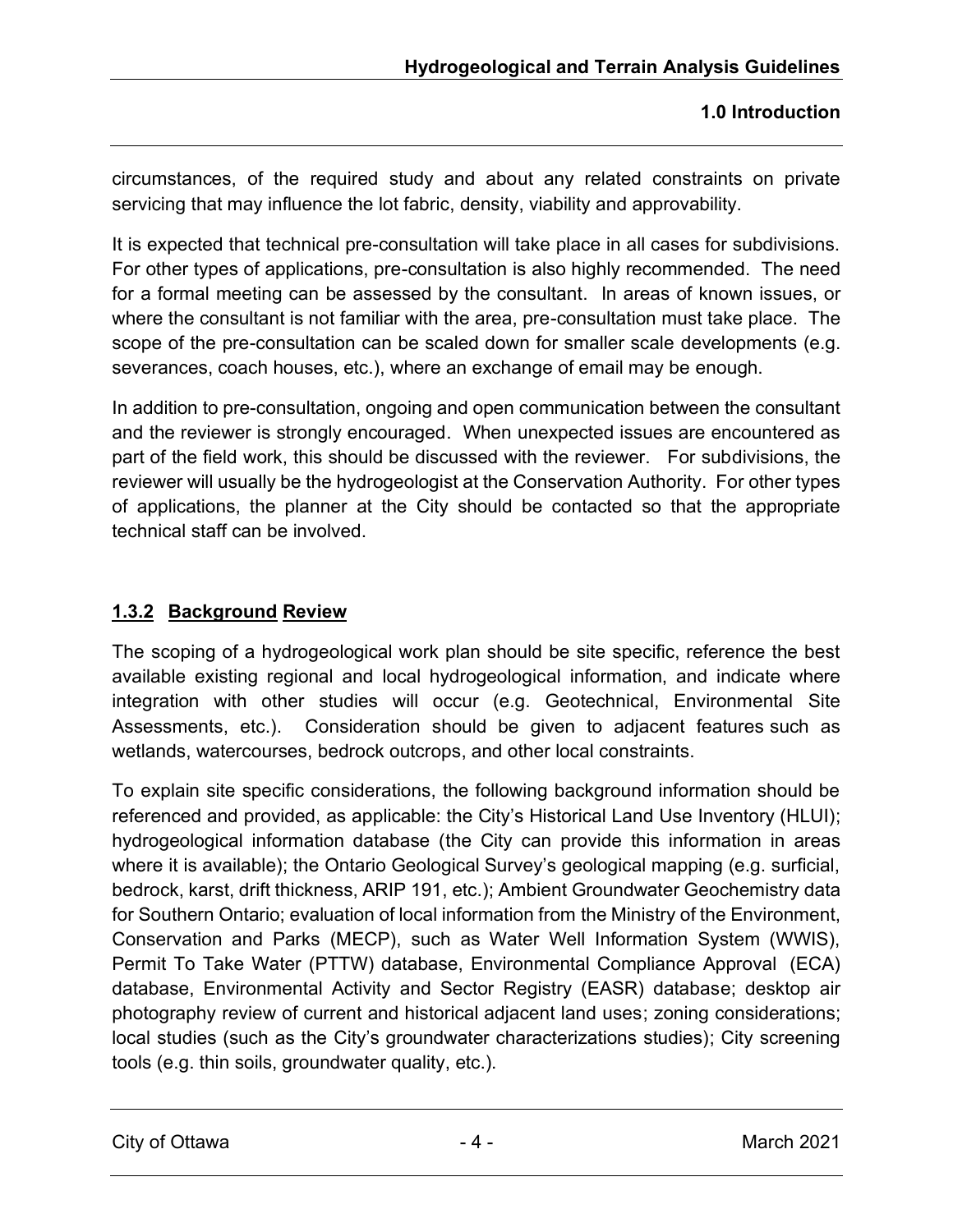### <span id="page-8-0"></span>**1.3.3 Work Planning**

To ensure that technical pre-consultation is as useful as possible, the developer's hydrogeologist should submit an initial workplan with supporting background information for review, following which a meeting can be scheduled.

In a work plan, the hydrogeological work should be clearly scoped, not only in accordance with the contents of these guidelines, but also in accordance with the Official Plan, Subwatershed Study, Secondary Plan, and Community Design Plan policies related to hydrogeology or to development constraints that may influence well and/or septic system design or locations (e.g. natural hazards and features); as well as the provisions of the zoning designation and/or the provisions of existing development agreements (such as for phased development).

The work plan is not a full planning report. Rather, it is a brief summary of the technical work that will be done in order to address the requirements of these guidelines and any other technical document that might affect the site specific scope of work.

Based on the background review described above and on the requirements of these guidelines, the scoping of site specific hydrogeological work should also describe the intended test and observation well locations and construction specifications; the requirements for (field and lab) analyses of water chemistry parameters; the intended test pit, borehole and auger hole locations and construction specifications; aquifer test considerations (duration, test rates, etc.); the anticipated terrain mapping tools (LiDAR, land surveys, etc.); water budget (e.g. Thornthwaite-Mather) and any other relevant component of the study.

If this recommended process is followed, much of the introductory sections of the Hydrogeological and Terrain Analysis report will have been prepared as a result.

For all unexpected and potentially problematic site-specific testing results, additional detailed consultation is also highly recommended. This can occur informally, as circumstances arise.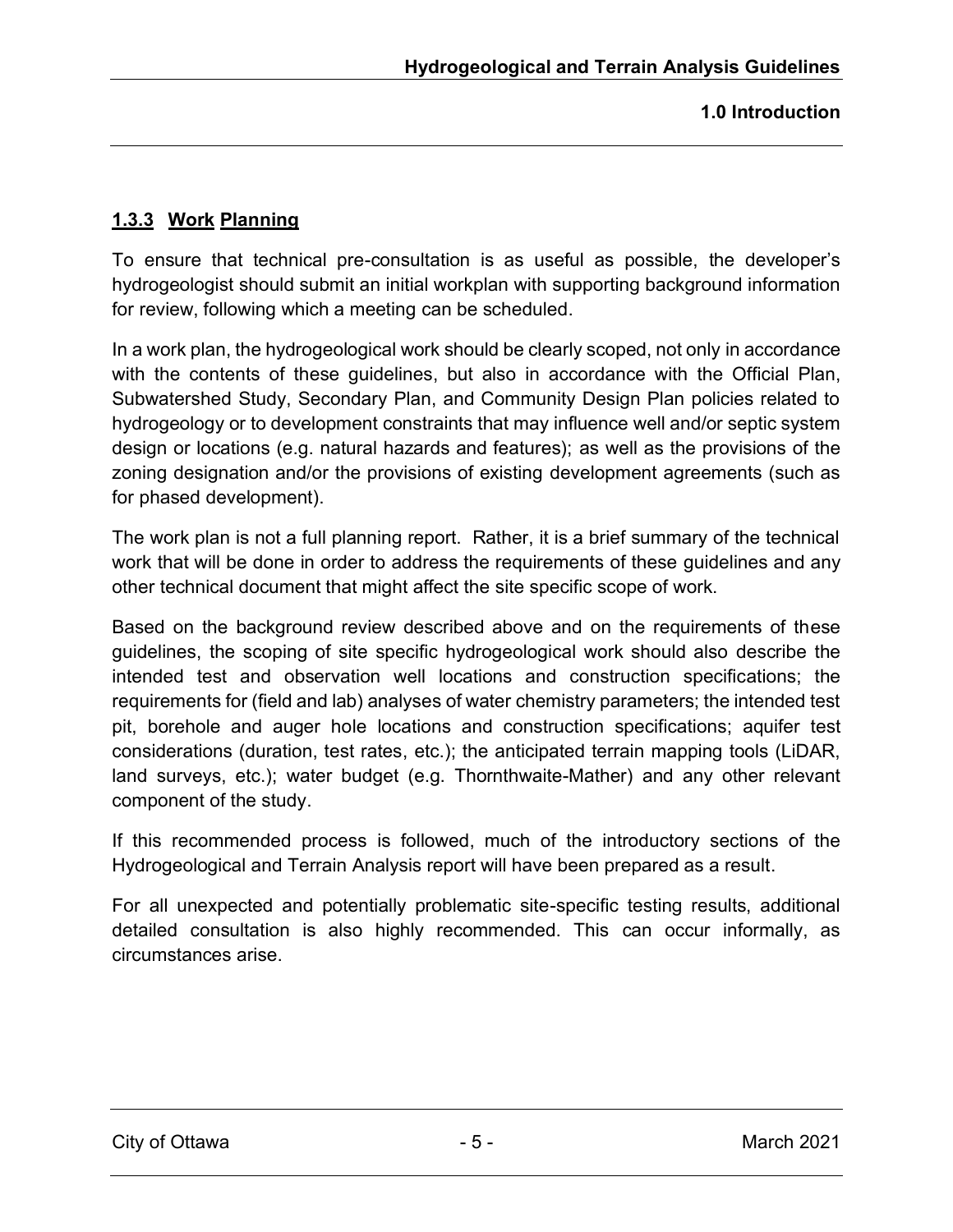# <span id="page-9-0"></span>**1.4 DEVIATIONS**

If the consultant wishes to apply methods which differ from the guidelines provided in this document, or if these guidelines do not cover a subject of concern to a specific site, or if the designer proposes to use techniques not covered in this document, then the onus shall be upon the consultant to justify a proposed work plan to the satisfaction of the City. The details of the deviation shall be the subject of a section of the report. All deviations require technical pre-consultation with the City, and approval from the Director, Infrastructure Services.

# <span id="page-9-1"></span>**1.5 APPROVAL AUTHORITY**

For privately serviced subdivisions, the City and its Conservation Authority Partners have a Memorandum of Agreement for the review of Hydrogeological and Terrain Analysis reports. For other types of development applications, the City may use internal expertise or retain outside agencies or peer review consultants. These agencies and consultants will provide recommendations; however, the City retains the approval authority in all cases.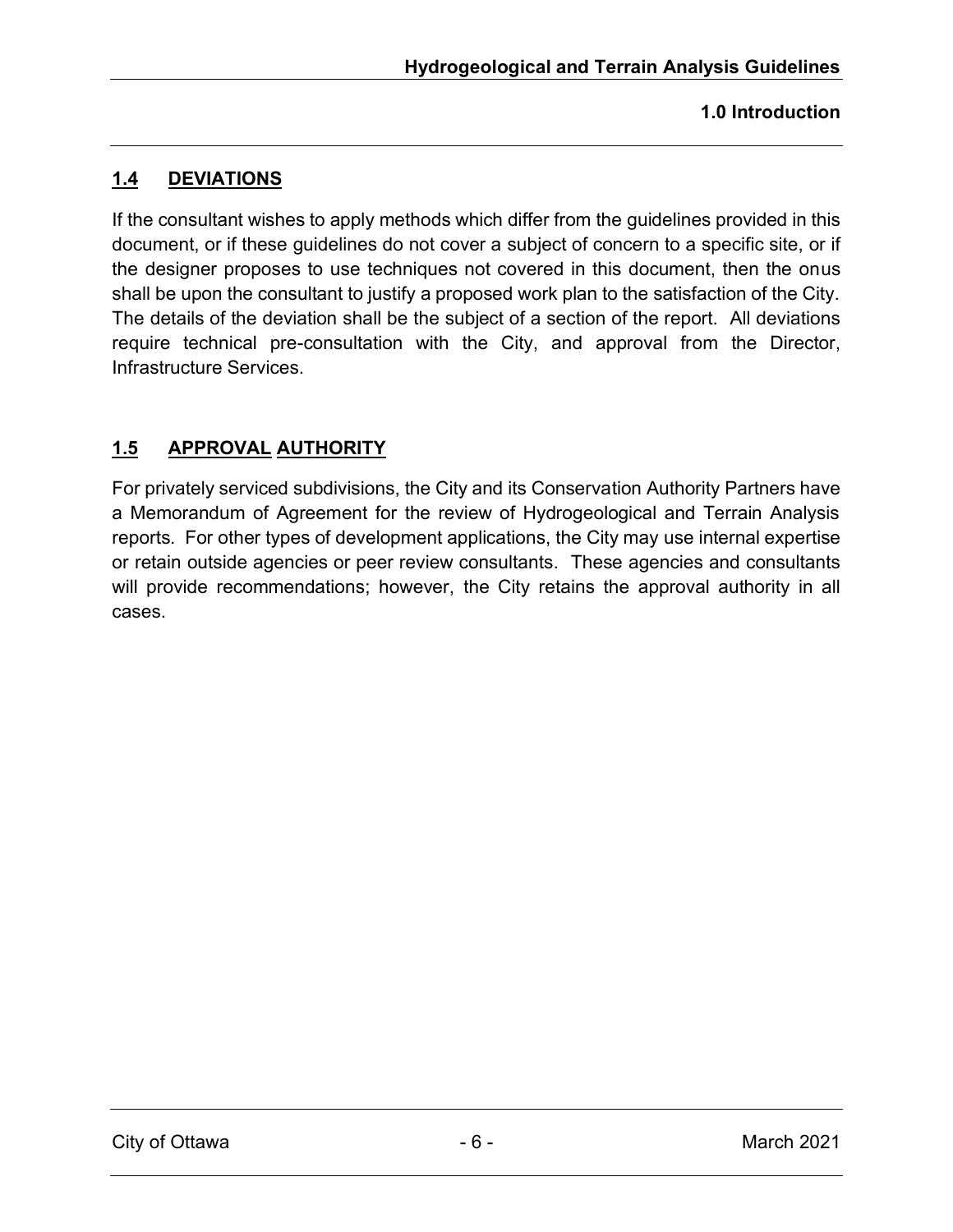#### <span id="page-10-0"></span>**2.0 DEFINITIONS** [sources are shown in brackets, where applicable]

**Aquifer:** *A geologic formation that is water bearing. A geological formation or structure that stores and/or transmits water, such as to wells and springs. Use of the term is usually restricted to those water-bearing formations capable of yielding water in sufficient quantity to constitute a usable supply for people's uses* [USGS]. (See definition of "*supply aquifer*".)

**Combined Impact:** *This refers to the blended impact of all the individual on-site systems on the development site. The impact of the system's effluent discharge on groundwater is not assessed on a plume by plume basis* [MECP D-5-4].

**Development:** *Means the creation of a new lot, a change in land use, or the construction of buildings and structures requiring approval under the Planning Act* [PPS].

**Development Boundary:** This refers to the boundary as set out in the planning application. For the purpose of nitrate dilution calculations, the applicable boundary is the downgradient property line.

**Director:** *Either the Director under Part VIII of the Environmental Protection Act or the Regional Director of the MOEE* [MECP D-5-4]. For the purpose of these guidelines, wherever the MECP guidelines refer to "Director", "Ministry", "Ministry of the Environment", "MOEE", "Regional staff", "Regional Office", or "Regional Director", it shall signify the City of Ottawa. Decisions on planning applications will be made through the lines of authority already in place at the City, typically with the advice of a hydrogeologist.

**Dry Industrial/Commercial Uses:** *Those uses in which only the disposal of the domestic waste of employees is permitted and treated. No industrial liquid wastes, wash or cooling water or process wastes are permitted* [MECP D-5-4].

**Guidelines:** Unless otherwise specified, "guidelines" signifies these Hydrogeological and Terrain Analysis Guidelines.

**Health Parameter:** This is a drinking water quality parameter with a Drinking Water Quality Standard, as defined in O.Reg. 169/03, under the Safe Drinking Water Act, or any other documentation from or recognized by the MECP or Ottawa Public Health.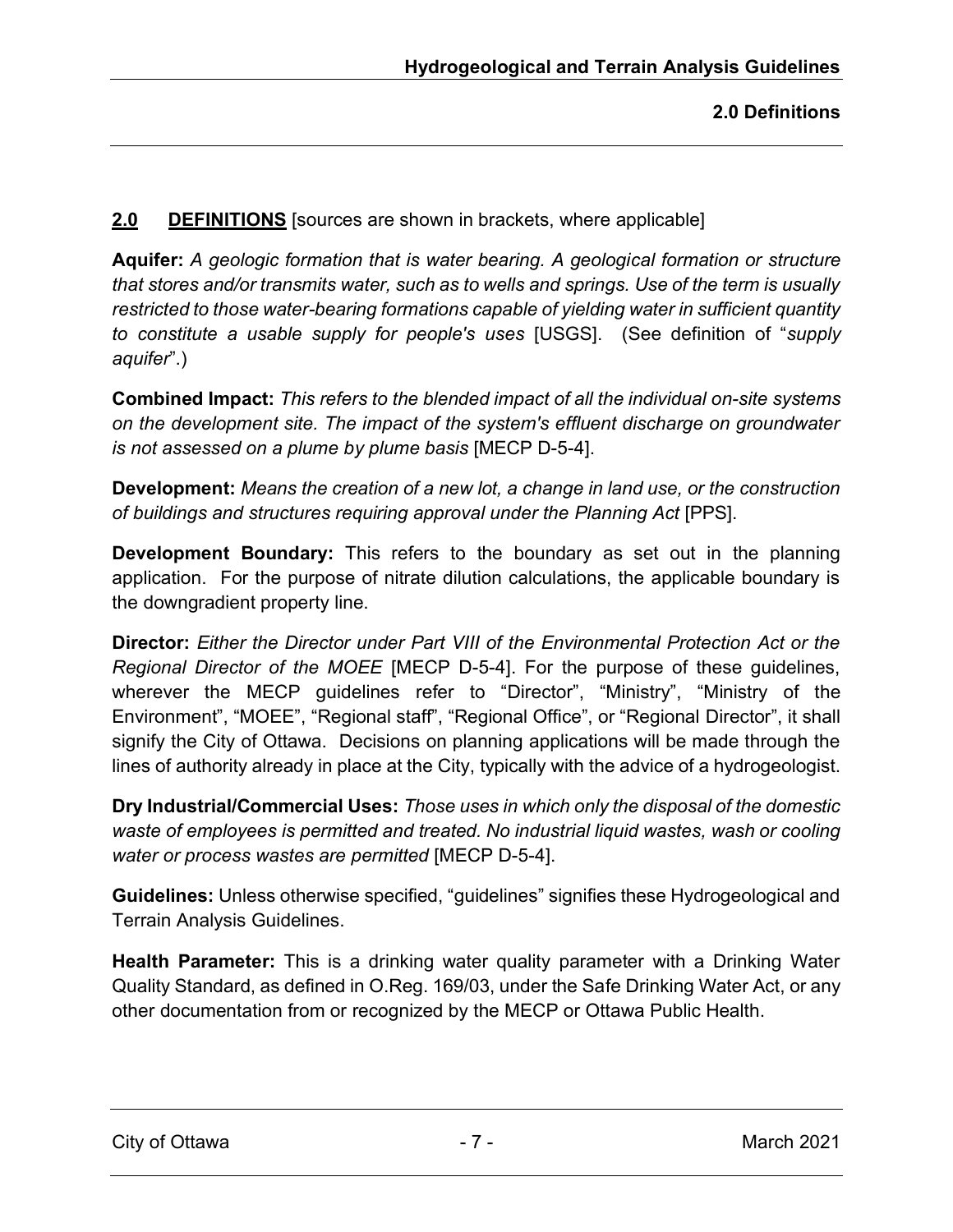**Hydrogeologically Isolated:** *Those areas characterized by strong upward hydraulic gradients; massive, unfractured clay deposits at or near ground surface; or other thick impervious layers of materials over water-bearing formations* [MECP D-5-4].

**Hydrogeologist:** In accordance with Professional Geoscientists Ontario (PGO), a hydrogeologist is a title that represents to the public that an individual is offering or providing professional geoscience services (see definition of "professional geoscience").

**Individual On-site Sewage System:** For sites generating 10,000 L/d or less, sewage systems are defined in the Ontario Building Code. Sites generating more than 10,000 L/d are subject to the Ontario Water Resources Act, administered by the MECP.

**MECP:** The Ministry of the Environment, Conservation and Parks. In portions of these guidelines, where wording is reproduced verbatim, the Ministry may also be referenced as MOE, MOEE or MOECC.

**Professional Geoscience:** Defined in the Professional Geoscientists Act, 2000, as follows; *An individual practises professional geoscience when he or she performs an activity that requires the knowledge, understanding and application of the principles of geoscience and that concerns the safeguarding of the welfare of the public or the safeguarding of life, health or property including the natural environment. An individual shall not practise professional geoscience unless he or she is a member of the Association* [PGO] *and practises in accordance with the terms, conditions and limitations imposed on his or her membership.* With the exception of: *An individual who is licensed as a professional engineer under the Professional Engineers Act and who is competent by virtue of training and experience, in accordance with the regulations made under that*  Act, to engage in practices that would also constitute the practice of professional *geoscience* [S.O. 2000, c. 13].

**Q20 Concept:** This is a sustainable well yield concept, originally introduced by Farvolden, and described in the following document by Maathuis, H. and G. van der Kamp, 2006: *The Q20 Concept: Sustainable Well Yield and Sustainable Aquifer Yield. Saskatchewan Research Council Publication No. 10417-4E09*. Available at<https://www.wsask.ca/>

**Receiving Aquifer (or Groundwater):** This is the first aquifer encountered that will receive effluent from a sewage system. (See definitions of "aquifer" and "supply aquifer".) The receiving aquifer will be capable of accommodating a drinking water well meeting the requirements of the Wells Regulation.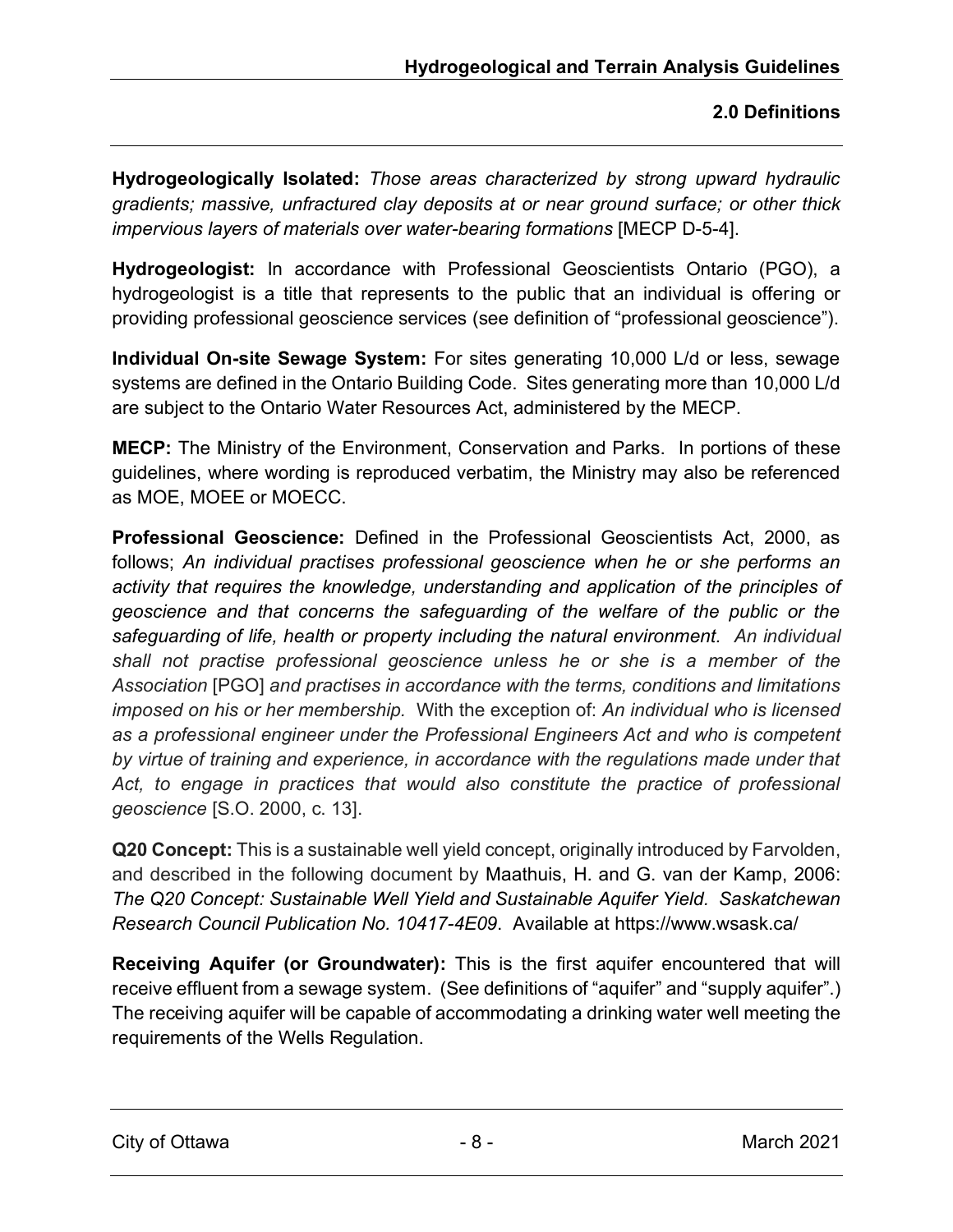**Soil:** *Means unconsolidated naturally occurring mineral particles and other naturally occurring material resulting from the natural breakdown of rock or organic matter by physical, chemical or biological processes that are smaller than 2 millimetres in size or that pass the US #10 sieve* [O.Reg. 153/04].

**Supply Aquifers:** *For the purposes of this guideline, a supply aquifer is defined as groundwater which is or which may be used to provide domestic water supply(ies). Designation of groundwater for other than domestic consumption is at the Director's discretion* [MECP D-5-5]. (See definition of "Director".)

**Thin Soils:** *Consists of soil equal to or less than 2 metres in depth beneath the soil surface, excluding any non-soil surface treatment such as asphalt, concrete or aggregate* [O.Reg. 153/04].

**Trace Metals:** Samples for metal testing must be filtered. Unless otherwise indicated, for the purpose of these guidelines the suite of trace metal parameters shall include the following, as a minimum: Aluminum (Al), Antimony (Sb), Arsenic (As), Barium (Ba), Beryllium (Be), Boron (B), Cadmium (Cd), Chromium (Cr), Cobalt (Co), Copper (Cu), Lead (Pb), Molybdenum (Mo), Nickel (Ni), Selenium (Se), Silver (Ag), Strontium (Sr), Thallium (Tl), Uranium (U), Vanadium (V), Zinc (Zn). Other metals, such as Calcium, Iron, Magnesium, Manganese, Potassium, and Sodium are already included in the Subdivision Package suite of parameters.

**Well Inspection Report:** Development on private wells must be supported by a satisfactory well inspection report in conjunction with the building permit and inspection process. As a minimum, a hydrogeologist must certify that the inspection included observing the placement of the casing and, where present, the well screen, and the placement of the sealant into the annular space of the well and any other requirement set out by City guidelines and policies. The hydrogeologist will prepare the well inspection report certifying that the well meets the minimum well construction requirements in the Wells Regulation and any additional design recommendations in the Hydrogeological and Terrain Analysis report, and that the inspection outlined above has been conducted under his/her supervision. The well inspection report will be sealed by the professional hydrogeologist (P.Geo. or P.Eng.), and will also be signed by the well driller.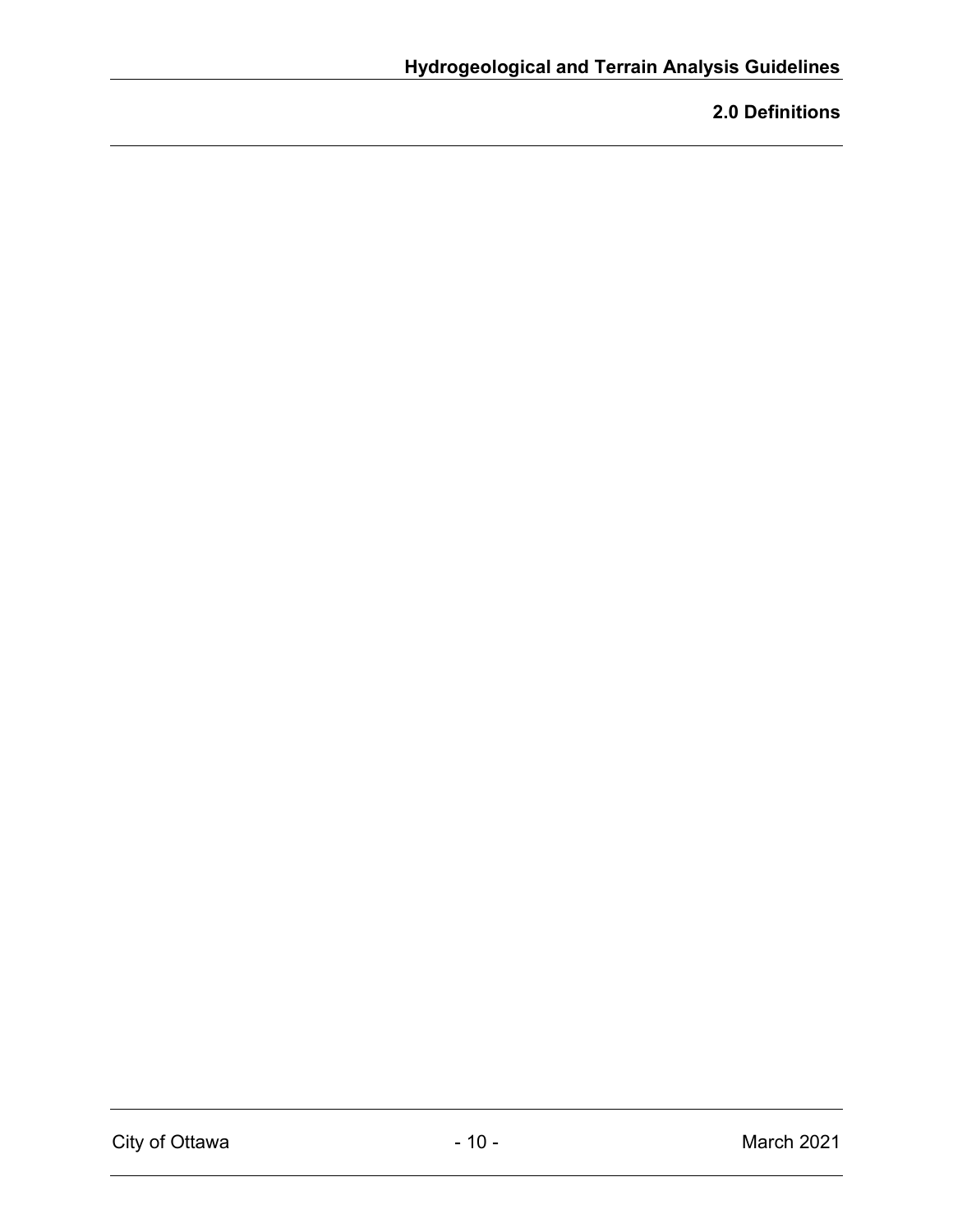#### <span id="page-14-0"></span>**3.0 SUBDIVISIONS**

### <span id="page-14-1"></span>**3.1 Procedure D-5-4 with Annotations—Individual On-Site Sewage Systems: Water Quality Impact Risk Assessment**

#### *1.0 Statement of principles*

*This guideline describes the position and requirements of the Ministry of Environment and Energy (MOEE) regarding the assessment of the potential impact on groundwater caused by proposed developments on individual on-site sewage systems (sub-surface sewage systems). This guideline applies only to those areas of the Province which have not been designated under Notice 3/87 (attached) as subject to MOEE Guideline B-7, Incorporation of The Reasonable Use Concept into MOEE Groundwater Management Activities (formerly MOEE Policy 15-08). In areas so designated, the proposed development must comply with the requirements of MOEE Guideline B-7and its associated guidelines.* 

Development consists of every land use that is serviced by private individual sewage system effluent disposal including residential, commercial, industrial and institutional land uses. Seasonal and recreational properties are also included and should be considered in the same regard as properties which would have year-round occupation.

The Ministry of the Environment, Conservation and Parks (MECP) is no longer the authority reviewing hydrogeological studies supporting development, including studies outlined within this document. The City, one of its Conservation Partners or any other party designated by the City, is the reviewer for the purpose of these guidelines. The City is the approval authority in all cases.

*The guideline reflects the Ministry's experience with development utilising individual on-site sewage systems, and emphasises the need to minimise the potential for adverse groundwater impacts resulting from their use.*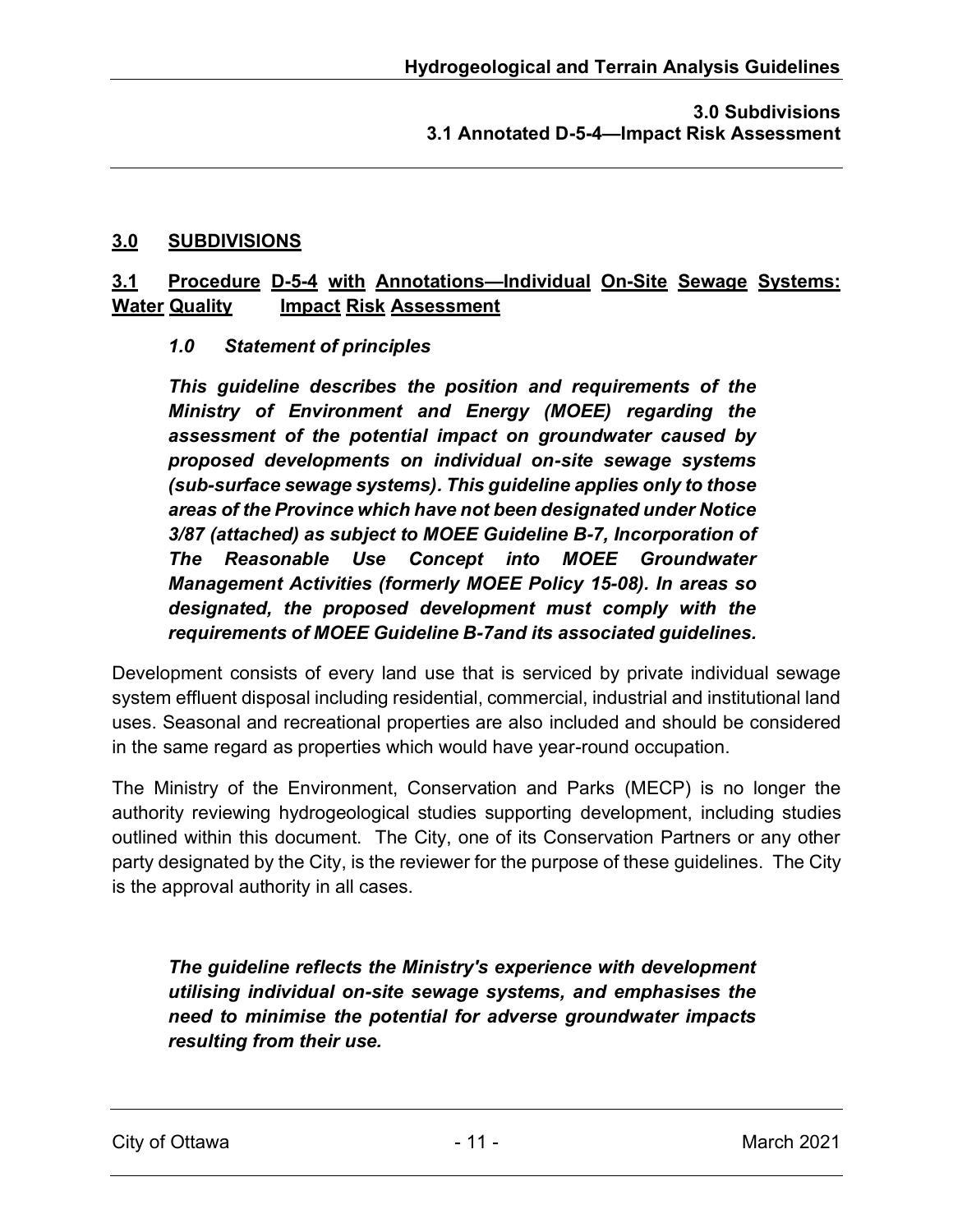*This guideline is presented with the understanding that the use of individual on-site sewage systems has been justified by the municipality or the local planning authority. This justification includes an evaluation of alternative types of servicing. The Province encourages municipalities to plan for environmentally appropriate servicing infrastructures by undertaking comprehensive, large-scale assessment of groundwater and surface water resources (see the Provincial Policy Statement).* 

*The purpose of this guideline is to protect the environment and public health by ensuring that development utilising individual onsite sewage systems proceeds at a density and scale which will not result in, or cause degradation of, groundwater resources in exceedance of acceptable limits. Compliance with acceptable limits shall be demonstrated through a prediction of the development's nitrate impact on the groundwater at the development boundary. The Guideline is intended to encourage the assessment of the potential for degradation on the basis of a technically based and technically defensible evaluation of the proposal.* 

See the definition of "development boundary" in Section 2 of this document.

### *2.0 Objectives*

*The objectives of this guideline are as follows:* 

*To provide technical guidance to professionals involved in land development (in particular, hydrogeologists) in assessing the potential for unacceptable groundwater impacts resulting from the use of individual on-site sewage systems, through a three stage assessment process.* 

*To ensure that proposals are submitted with the required technical support to allow the Director to either support the proposed development, designate the proposed development under Notice 3/87 (thus requiring an assessment in compliance with MOEE*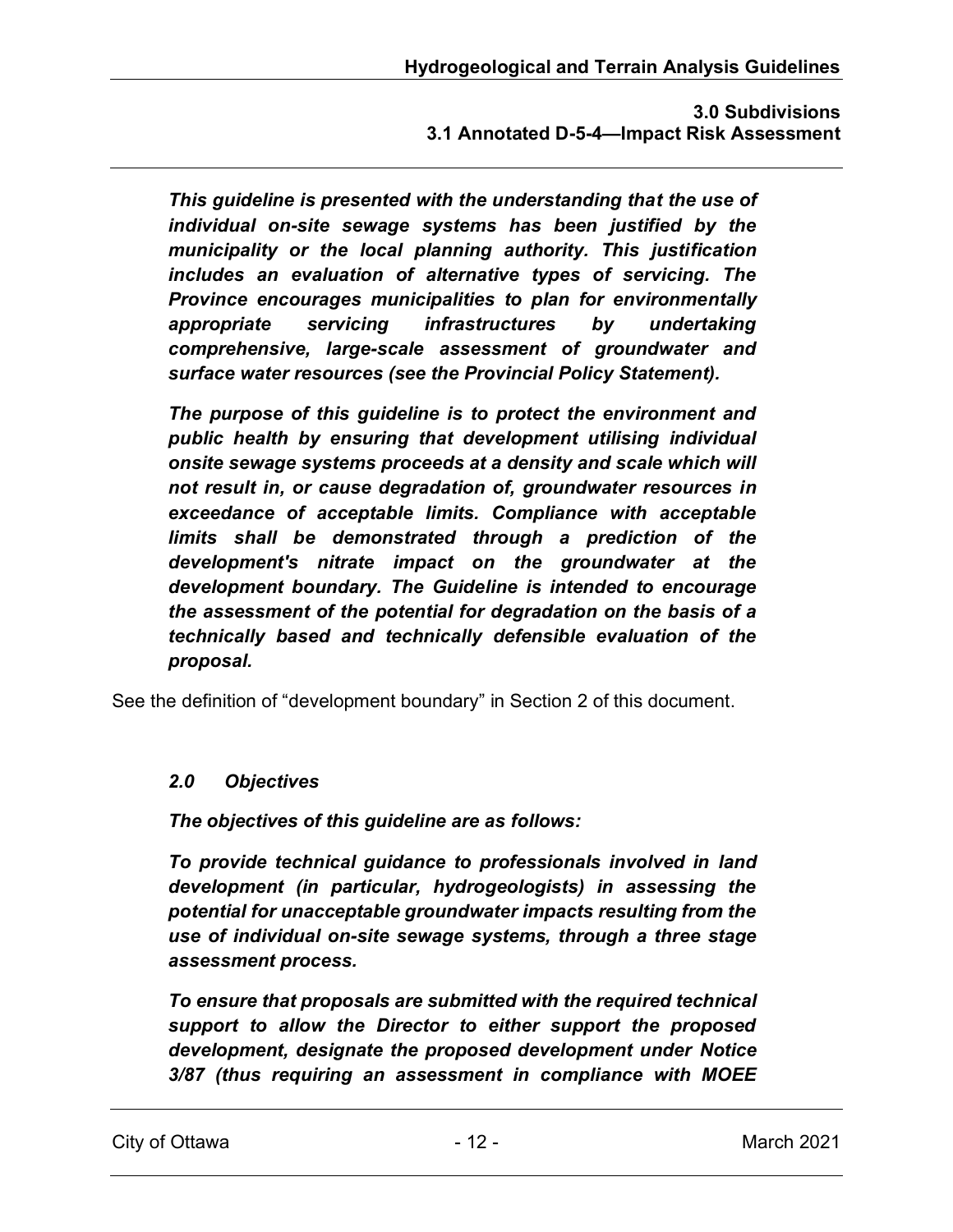*Guideline B-7 and its associated guidelines), or to recommend against approval.* 

## *3.0 Application of the guideline*

*This guideline applies to the combined or total impact on groundwater of a development proposal of more than five units with individual on-site sewage systems, in areas which have not been designated under Notice 3/87 (attached). The Guideline applies to residential, commercial and industrial proposals which use individual on-site sewage disposal systems for the treatment of domestic waste. Application to development proposals involving five or fewer units shall be at the discretion of the Regional Director. Although MOEE does not normally review development proposals consisting of 5 or fewer lots, municipalities are encouraged to retain, on their behalf, professionals with demonstrated expertise in hydrogeology with emphasis on development on private services, to review studies prepared in accordance with this Guideline. Municipalities are also encouraged to implement the provisions of this guideline in their consideration of developments by consent or severance.* 

The City of Ottawa Hydrogeological and Terrain Analysis Guidelines provide direction for all types of planning applications (see the applicable sections in the guidelines).

### *This Guideline does not apply to the following:*

### *1. Large Subsurface Sewage Disposal Systems as defined in Notice 3/87 (attached);*

Systems with average daily sewage flows of over 4,500 Litres per day were previously referred to as "Large Subsurface Disposal Systems". However, since the transfer of responsibility for small sewage systems from the Environmental Protection Act to the Ontario Building Code, Policy B-7 now applies to systems with daily sewage flows of more than 10,000 L/d and require an Environmental Compliance Approval (ECA) from the MECP.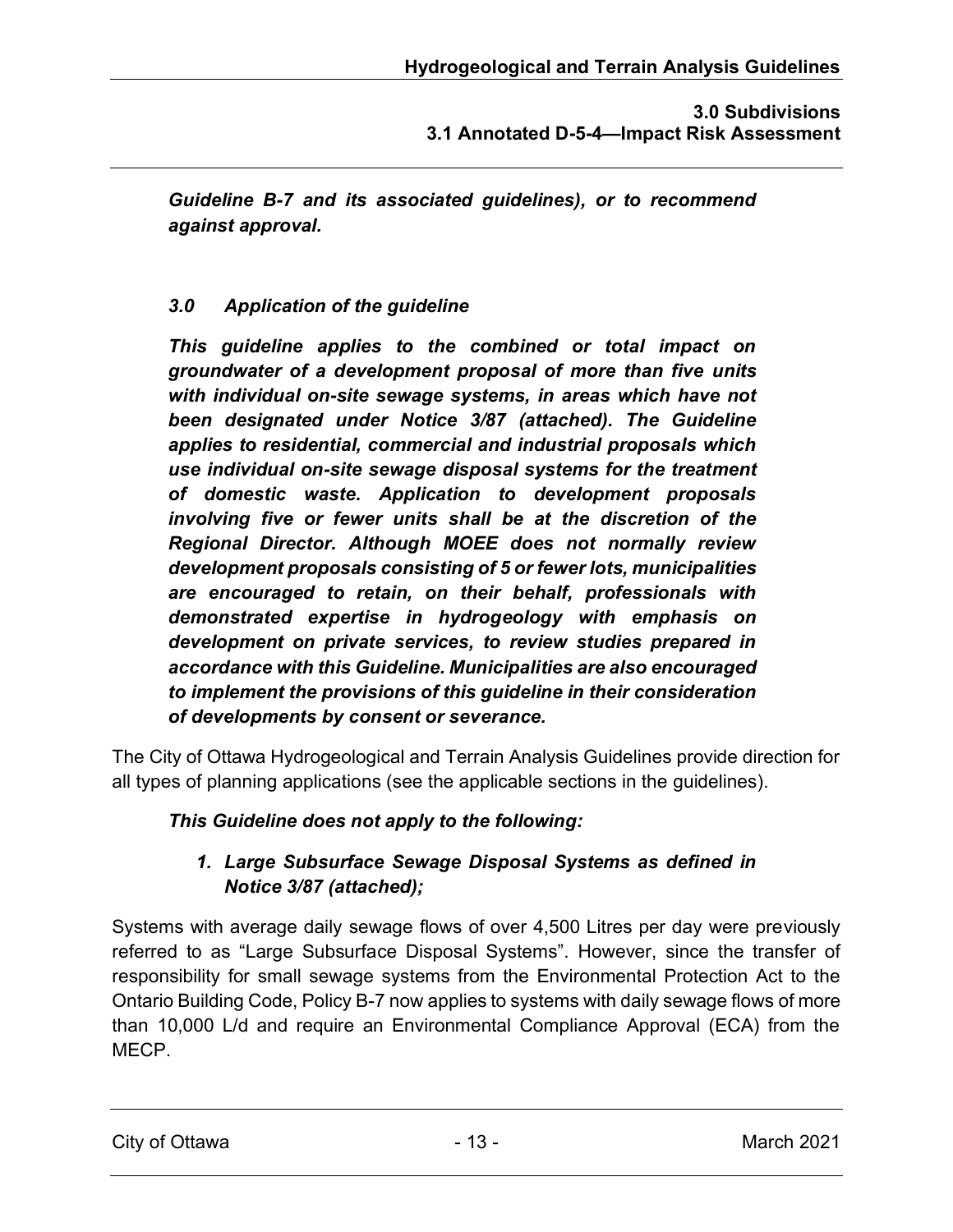- *2. the assessment of impacts of existing isolated individual residential sewage systems or interference between individual home systems on existing neighbouring lots within a subdivision (see Note below);*
- *3. applications for approval of on-site systems which are replacements due to the failure (e.g., due to hydraulic load, age, etc.) of the original system.*

*This guideline may not apply to non-standard individual on-site systems which are specifically designed to reduce nitrate loadings. It should be emphasised that MOEE encourages the development of new technologies for the treatment of domestic sewage waste. The Ministry will entertain proposals for development which incorporate new technologies. Contact your regional MOEE office for information on these types of systems.* 

It is not the practice of the City to approve developments where lot sizing is based on the use of nitrate reducing sewage systems. Sewage systems that reduce total nitrogen species (including nitrate), or other contaminants, may be proposed by the consultant for other reasons—other than lot sizing (e.g., as a mitigation measure where site sensitivity is marginal). Nitrate is a common indicator of contamination from sewage systems, but it is not the only parameter of concern. Systems that reduce nitrogen may not treat other contaminants.

*Note: Where the use of individual on-site systems has resulted in unacceptable impairment of off-site water quality, the issue should be handled in accordance with MOEE Guideline B-9-1 (formerly Policy 15-10), Resolution of Groundwater Quality Interference Problems.* 

## *4.0 Designated areas under notice 3/87*

*Under Notice 3/87, the Director under Part VIII of the Environmental Protection Act or the MOEE Regional Director may designate a municipality or an area of a municipality as subject to MOEE Guideline B-7.*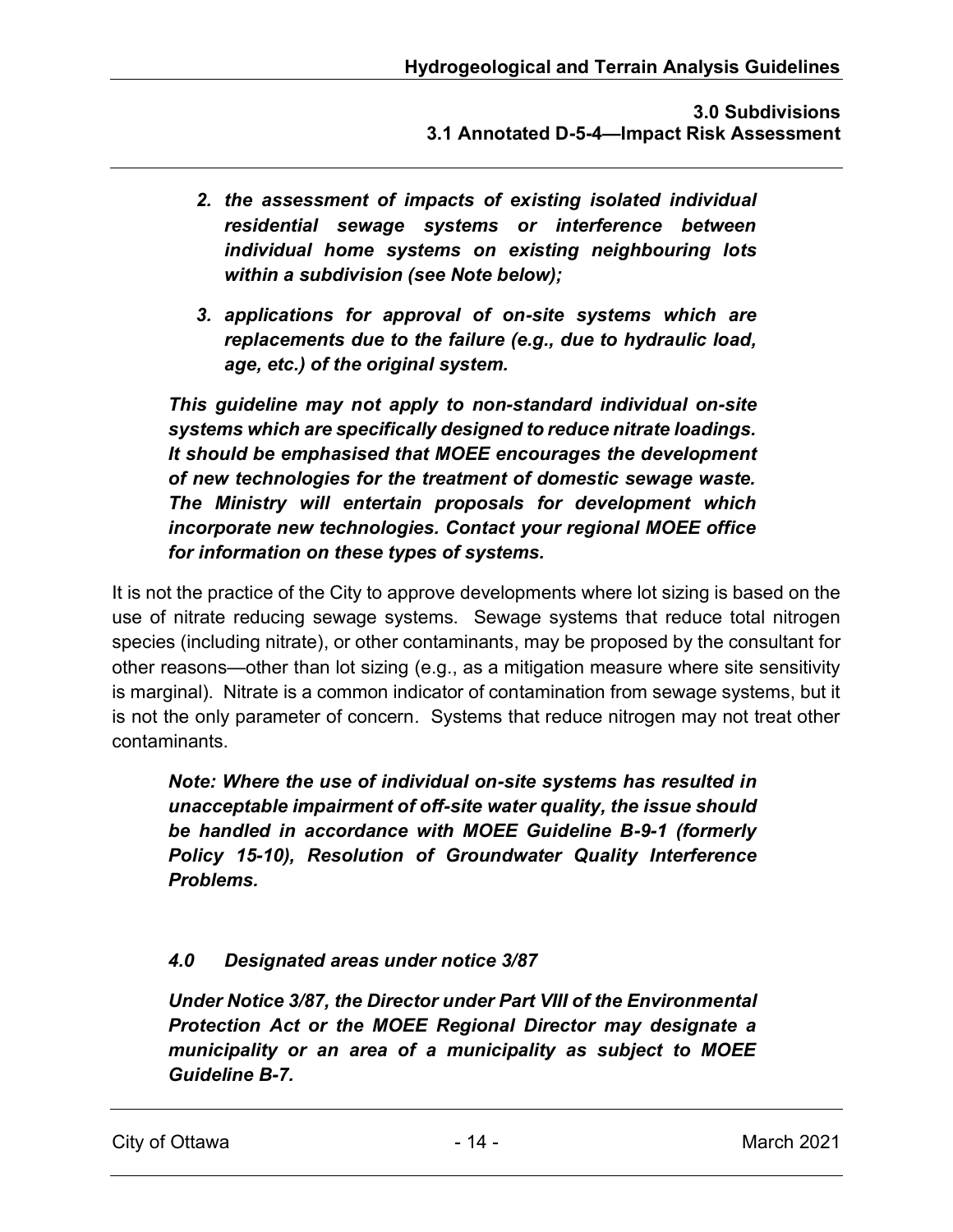*It is important to note that even though an applicant may meet the requirements of Section 5 of this Guideline, the Director reserves the right to require more detailed assessment or to designate any site or area of a municipality as subject to MOEE Guideline B-7 under Notice 3/87. The likelihood of this occurring is greater where:* 

*conditions outlined in Section 5.1 are not met;* 

*the development proposed has a higher density than previous development proposals in the municipality;* 

*the scale of the proposal is such that an increased degree of assurance is appropriate; or* 

*it is known that there are existing high levels of groundwater contamination by nitrate-nitrogen.* 

*When these environments are encountered or these developments are proposed, the Director's support may be conditional upon the establishment of monitoring programs and financial assurances. Under these circumstances contact the local MOEE Regional Office for more information.* 

*Although the Director may support a proposal involving individual on-site sewage systems and permit their installation, the Director does not assume responsibility for failure of the system(s), for correcting the damage to adjacent properties, or for the construction of new sewage systems. This is the responsibility of the proponent/owner of the system.* 

No area of the City has been specifically designated as subject to MECP Guideline B-7 for privately serviced development.

### *5.0 Groundwater impact assessment in non-designated areas*

### *5.1 General Evaluation*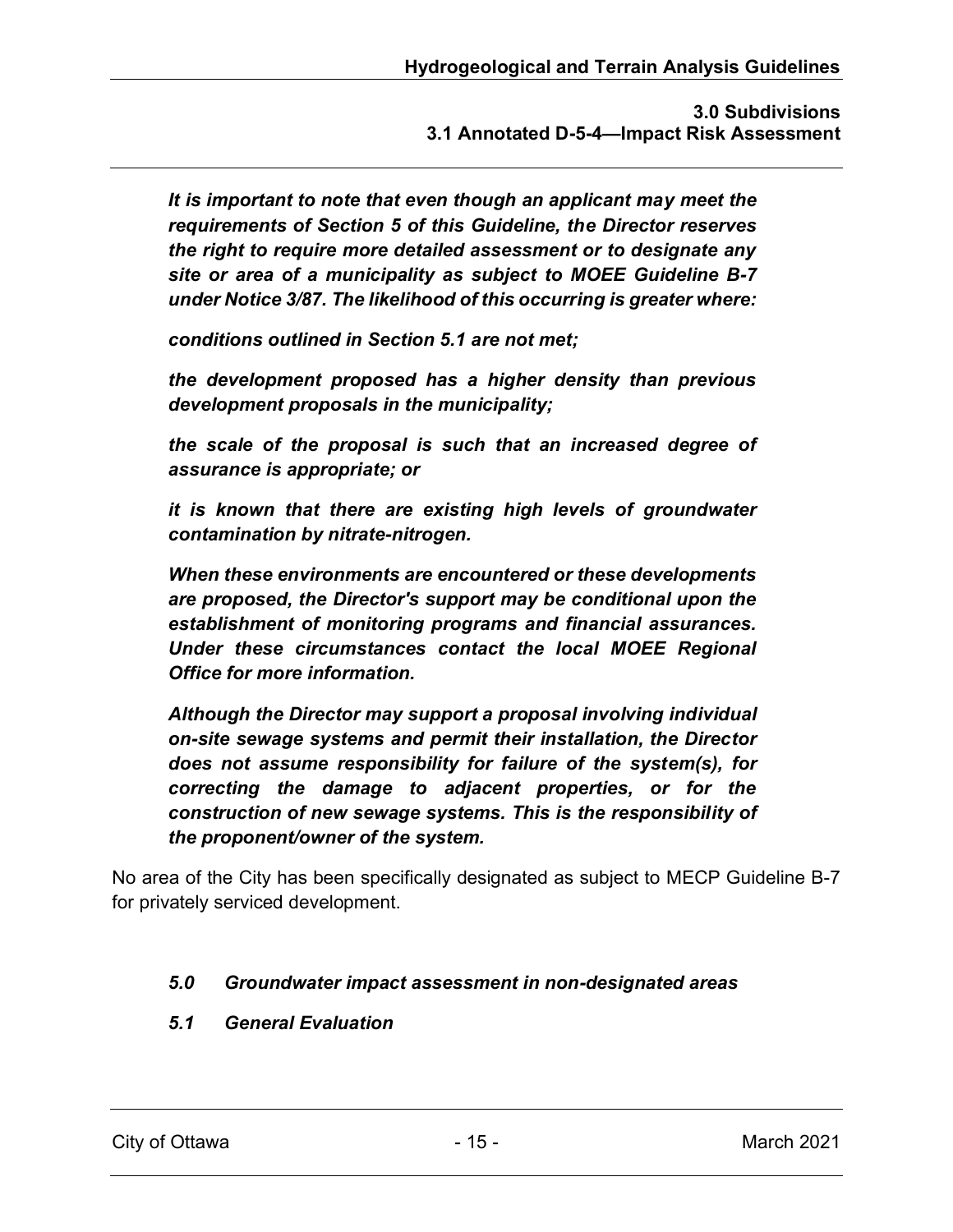*The groundwater impact assessment will address the ability of the lands, identified by and restricted to the development proposal document, to treat sewage effluent to meet acceptable limits. This assessment, and the assessment described in the "Technical Guideline for Private Wells: Water Supply Assessment", should be completed and submitted together as one document. Approval Authorities (i.e. the Ministry of Municipal Affairs and/or designate) should only consider support for development applications involving individual on-site sewage systems where the proponent and/or the consultant has:* 

- *a. in conjunction with the municipality, defended the use of private services to the satisfaction of the MOEE Regional Director in accordance with the Provincial Comprehensive Set of Policy Statements, particularly, the Policy Statement and Implementation Guideline B7, Planning for Sewage and Water Services, and the Policy Statements and Implementation Guidelines B8 through B11, Growth and Settlement;*
- *b. demonstrated to the local Health Unit (or to the MOEE, in those areas where MOEE administers the Part VIII Program) that the site complies with the requirements of Ontario Regulation 358 and related policies and guidelines;*

The design and construction of private individual sewage systems, where daily flows are less than 10,000 litres per day, are reviewed and approved by the Ottawa Septic System Office (OSSO), in reference to relevant conditions of the development agreement and the private servicing plan.

> *c. determined the representative existing background nitrate nitrogen levels in the receiving groundwater. This determination will involve the collection of groundwater samples from various locations on and adjacent to the development site. The consultant must provide a clear rationale for the number of times the site is sampled, the period of time over which the sampling has been undertaken*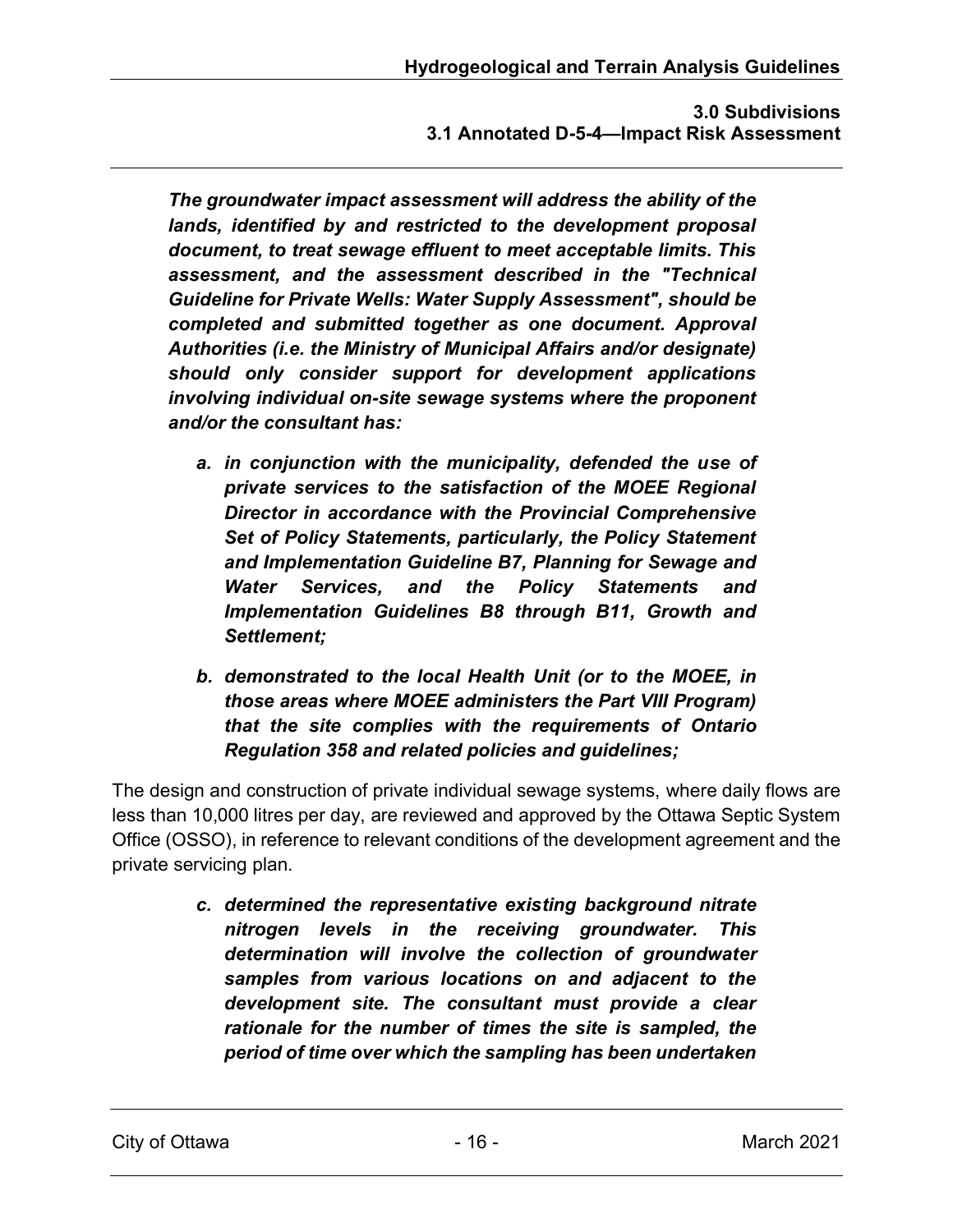*(capturing seasonal variations), and the manner in which this information is used in the assessment. The consultant must discuss the existing background nitrate-nitrogen concentrations relative to nitrate sources, and the susceptibility of groundwater to contamination. The Ministry will normally not support development in areas where background nitrate-nitrogen concentrations exceed 10mg/L. Where nitrate concentrations between 0 and 10 mg/L are found, the MOEE may also decide not to support development if the proponent's consultant cannot provide a reasonable explanation for the existing levels of nitrate concentration in the groundwater. However, if it can be demonstrated that existing levels of nitrates are the result of historical agricultural practices on the site (for example farming, feedlot, etc.), the proponent may be able to argue that the nitrate levels will decline after development, and;* 

In the rationale for the investigation of existing nitrate levels, the hydrogeological consultant should use specific information about on-site and neighbouring historical land uses, terrain units, physiographic characteristics and site-specific groundwater flow directions.

Sampling depths must correspond to the definition of receiving aquifer and groundwater sampling and testing methods must correspond to the requirements of Section 3.2, Annotated: Procedure D-5-5, Private Wells: Water Supply Assessment. In addition, the full suite of nitrogen species is to be analysed (nitrate, nitrite, TKN, ammonia and organic nitrogen). Only water bearing formations that receive sewage and can reasonably be used as a drinking water aquifer need to be investigated.

The City will require additional groundwater sampling events for sites where total nitrogen species are found between 2.5 and 10 mg/L. In these cases, the hydrogeological consultant should demonstrate that levels are not rising or spreading over time. The temporal distribution of samples will be on a case-by-case basis and should be discussed with the reviewer. Other lines of evidence, such as historical photos and knowledge of the area, can be used to rationalize background nitrogen concentrations.

City of Ottawa **- 17 - City of Ottawa** - 17 - March 2021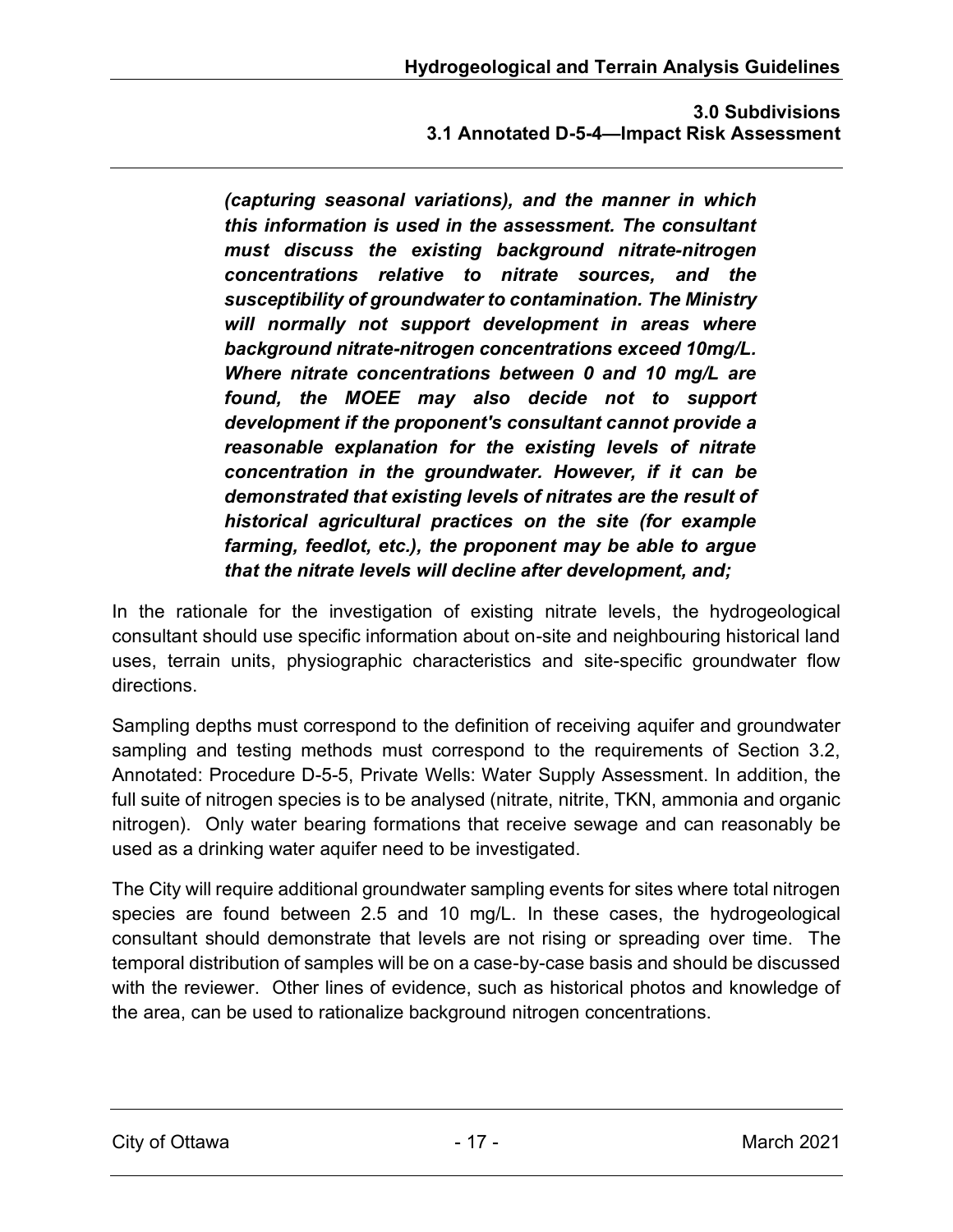The City will not accept development where nitrogen levels in the receiving aquifer (i.e. capable of being utilized as a water supply) exceed 10 mg/L or where they are found to be increasing and may reach 10 mg/L in the future.

> *d. demonstrated that the area is not obviously hydrogeologically sensitive (for example, karstic areas, areas of fractured bedrock exposed at surface, areas of thin soil cover, or areas of highly permeable soils).*

*It is not the intent of MOEE to promote the development of areas with high infiltration rates (for example, sandy overburden deposits). Due to lack of effective effluent treatment, proposed development on individual on-site systems should not be approved in soils which have high infiltration rates.* 

There are some areas of the City where high levels of anthropogenic groundwater impacts have been identified, where the soils overlying bedrock aquifers are thin (less than 2 metres), where karst has been observed, and where coarse sand deposits are exposed at the ground surface. Therefore, some sites in the City may not be suitable for private sewage system effluent disposal because of the high likelihood of existing and future adverse impacts on water supply aquifers. The concern for these areas relates to the increased mobility and lack of attenuation of pathogens, nutrients, etc., through such highly permeable materials.

If development is contemplated in such areas, mandatory technical pre-consultation is to take place. Further, the consultant must be prepared to provide very strong rationalization, based on multiple lines of evidence and additional testing, of how development could proceed while safeguarding water supply aquifers. Additional requirements may be imposed for these sites. Lines of evidence can come from gradients (vert. & hor.), the absence of surface impact indicators, additional sampling of nearby wells, additional test pits to delineate areas of thin soils, additional grain-size distributions, etc. The additional work will be site specific and should be discussed with the reviewer. These sites may require mitigation measures, such as, but not limited to extended well casing depths, increased separation distances between wells and sewage systems, alternate sewage system designs.

# *5.2 Three-Step Assessment Process*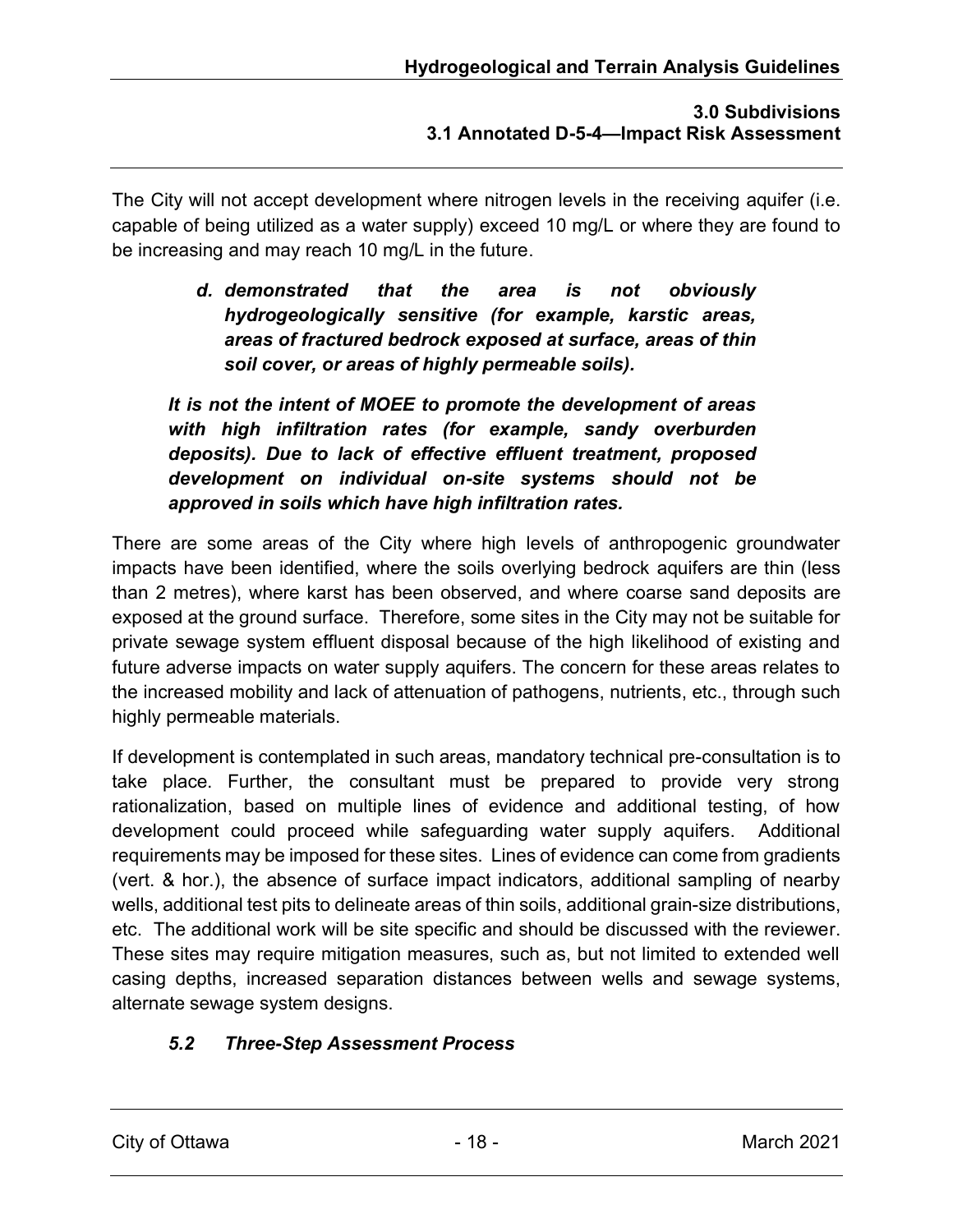*Every proposed development involving individual on-site sewage systems requires an assessment of the groundwater impact potential. The purpose of the assessment is to ensure that the combined effluent discharges from all the individual on-site sewage systems in a development will have a minimal effect on the groundwater and the present or potential use of the adjacent property. For the purposes of this Guideline, the Ontario Drinking Water Objective (ODWO) of 10 mg/L of nitrate-nitrogen is used as an indicator of groundwater impact potential. This Guideline does not define a precise methodology for determining the expected level of impact; however, it does set out the major considerations which should be included in a defensible assessment of the impact potential.* 

*The assessment involves a three step process. The need to advance to the next step depends on the conditions defined in the previous step. The process is dependent on first satisfying the general requirements defined in Sections 4.0 and 5.1.* 

*The first step involves a definition of the proposed development's minimum lot size. If the minimum lot size is smaller than that defined in Section 5.4, the assessment must progress to the second step, which involves evaluating the relationship between the individual on-site sewage systems and the groundwater. Where it cannot be demonstrated that the systems are isolated from existing or potential groundwater supplies, it will be necessary to progress to the final step of the assessment, which involves a detailed examination of contaminant loading to the groundwater.* 

*Where a report is found to be incomplete, draft or preliminary, or makes unsubstantiated claims, the MOEE will advise the proponent by letter with regard to the report's deficiencies. MOEE may not undertake a full review until such time that a complete report (i.e., one which satisfies the requirement of this Guideline) has been submitted.* 

For reporting requirements see Section 11.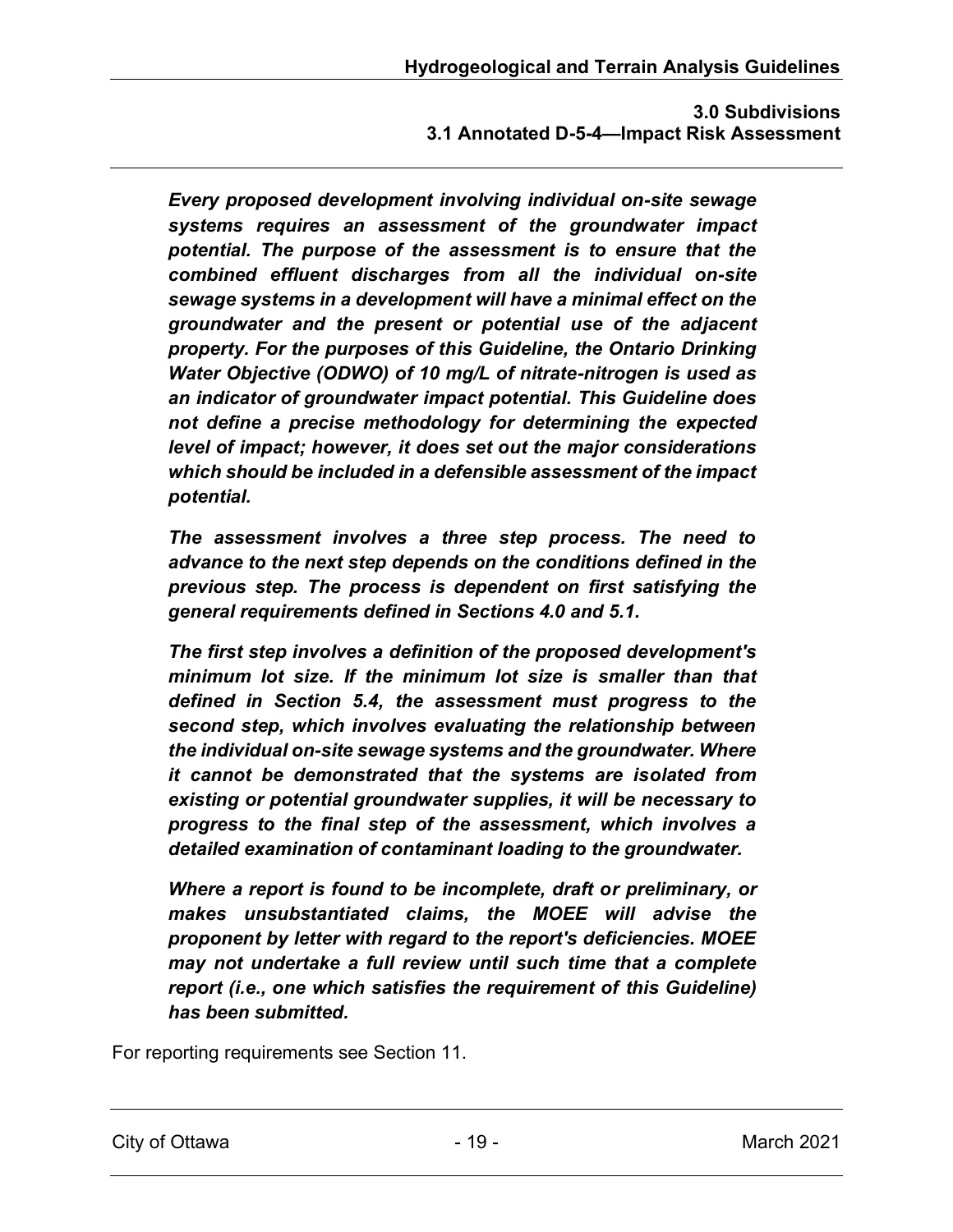#### *5.3 Fundamental Considerations*

- *a. For the purposes of this guideline, the only exceptions to the use of groundwater for anything other than a drinking water supply shall be:* 
	- *i. For reasonable uses which involve water quality more stringent than defined by the Ontario Drinking Water Objectives (for example: providing base flow to a cold water trout stream), or*
	- *ii. At the Director's discretion.*
- *b. Groundwater impact predictions shall be calculated for the development site property boundary.*
- *c. The consultant must make recommendations regarding the optimum location and orientation of leaching beds. In general, the attenuative capabilities of a site can be optimised by maximising separation distances between individual on-site systems and downgradient wells and property boundaries.*

The location and orientation of leaching beds can have an impact on hydraulic competition between beds. Siting considerations should be included with the hydrogeological report to minimize the potential for interference between leaching beds and between leaching beds and wells. Stormwater management should also be taken into consideration.

Wells must be separated from sources of contaminants, in accordance with the Wells Regulation and the Ontario Building Code. To determine sources of contaminants, the City will refer to the MECP Water Supply Wells – Requirements and Best Management Practices, and the Ontario Building Code.

See Section 3.3 for terrain unit map and private servicing plan requirements.

*d. Where applicable, the impact of the on-site discharge of sewage effluent into surface water must be evaluated. This work must be done by qualified individuals and must*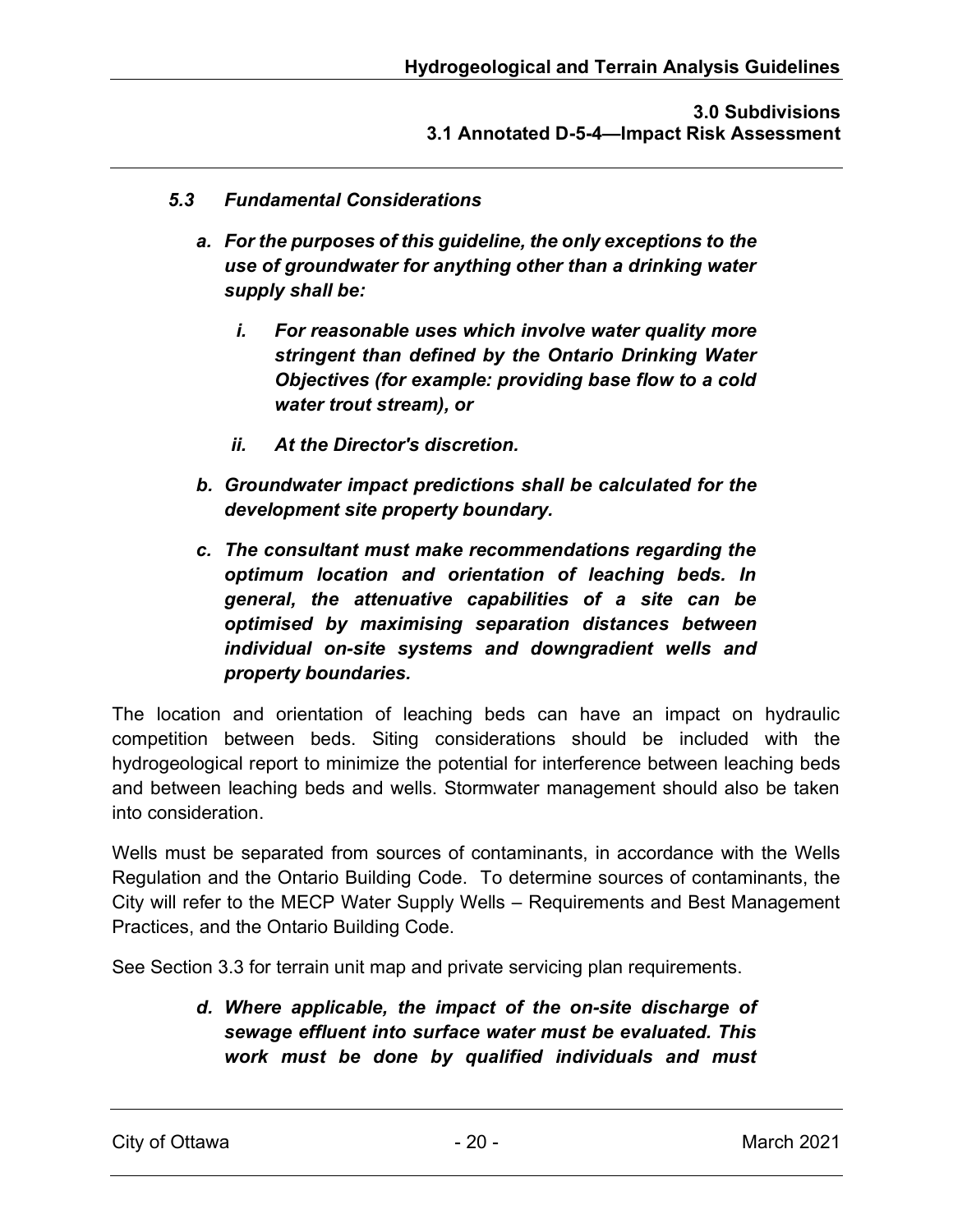*address potential impact from phosphorus and other parameters which may be of concern (see MOEE Guideline B-1-1, Water Management -Policies, Guidelines, Provincial Water Quality Objectives of the Ministry of Environment and Energy, and contact your local Regional Office). The concentration of phosphate used in assessing the potential impact of sewage effluent should normally be 15 mg/L.* 

The City's Official Plan has requirements for minimum setbacks from water bodies, such as streams. In addition to the minimum setbacks in the Official Plan, City planners may, in conjunction with natural systems staff, review consultant reports and recommendations and determine the required setbacks on a site-specific basis (the City's natural systems staff should be consulted where surface water impacts are anticipated). Setbacks will normally be identified at the mandated planning pre-consultation; however, additional setbacks may be identified at the technical pre-consultation. The point of measurement for the setback (for e.g. sewage distribution pipes, mantles, etc.) should also be discussed and identified at pre-consultation.

## *5.4 Step One: Lot Size Considerations*

*For developments where the lot size for each private residence within the development is one hectare or larger, the risk that the boundary limits imposed by these guidelines may be exceeded by individual systems is considered acceptable in most cases. Developments consisting of lots which average 1 hectare (with no lot being smaller than 0.8 ha), may not require a detailed hydrogeological assessment, provided that it can be demonstrated that the area is not hydrogeologically sensitive. In such circumstances, it is the responsibility of the proponent to obtain a professional analysis from a qualified consultant that the area is not hydrogeologically sensitive.* 

*It is assumed that attenuative processes within a one hectare lot will be sufficient to reduce the nitrate-nitrogen to an acceptable concentration in groundwater below adjacent properties. It should be noted that sufficient attenuative processes may not be present*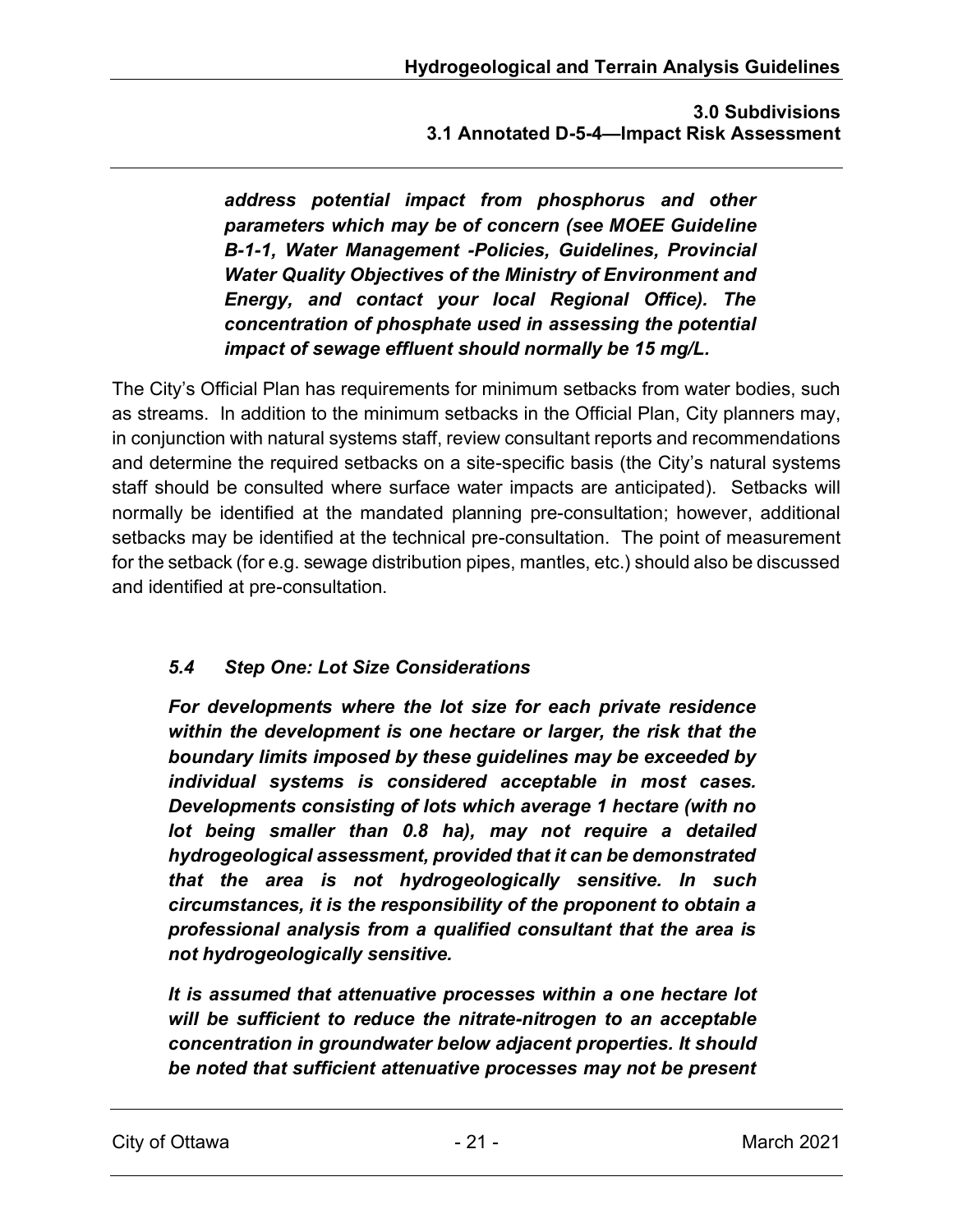*in hydrogeologically sensitive environments, or where there is little water surplus available.* 

## *5.5 Step Two: System Isolation Considerations*

*Where proposed lot sizes are less than one hectare, the proponent and/or the consultant is/are responsible for assessing the potential risk to groundwater. Developments will normally be considered as low risk where it can be demonstrated that sewage effluent is hydrogeologically isolated from existing or potential supply aquifer(s). In making this assessment, the proponent and/or the consultant must:* 

- *a. evaluate the most probable groundwater receiver for sewage effluent: its definition must be defended by hydrogeological data and information obtained through a test pit, auger hole and/or test drilling program; and*
- *b. define the most probable lower hydraulic or physical boundary of the groundwater receiving the sewage effluent.*

*The consultant must clearly define those portions of the subsurface which will be affected by the effluent. Detailed predictions of the shape of individual contaminant plumes and a description of specific contaminant concentrations over space and time may not be required.* 

There are some areas in the City that may be deemed safer than others for private sewage system effluent disposal because of the high likelihood that a sufficiently thick aquitard overlies potential or existing water supply aquifers. Such sites may be found to be hydrogeological isolated. If development is contemplated in such areas, and a system isolation argument is being put forward, mandatory technical pre-consultation is to take place.

The City will usually consider approximately 10 metres of massive unfractured clay deposits, or other sufficiently low permeability materials (min.  $K=10^{-5}$  cm/s), to be hydrogeologically isolating, provided these deposits extend laterally a sufficient distance from the development boundary and are essentially free of permeable lenses. The 10 m thickness of massive unfractured clay is used as a guide for the threshold where an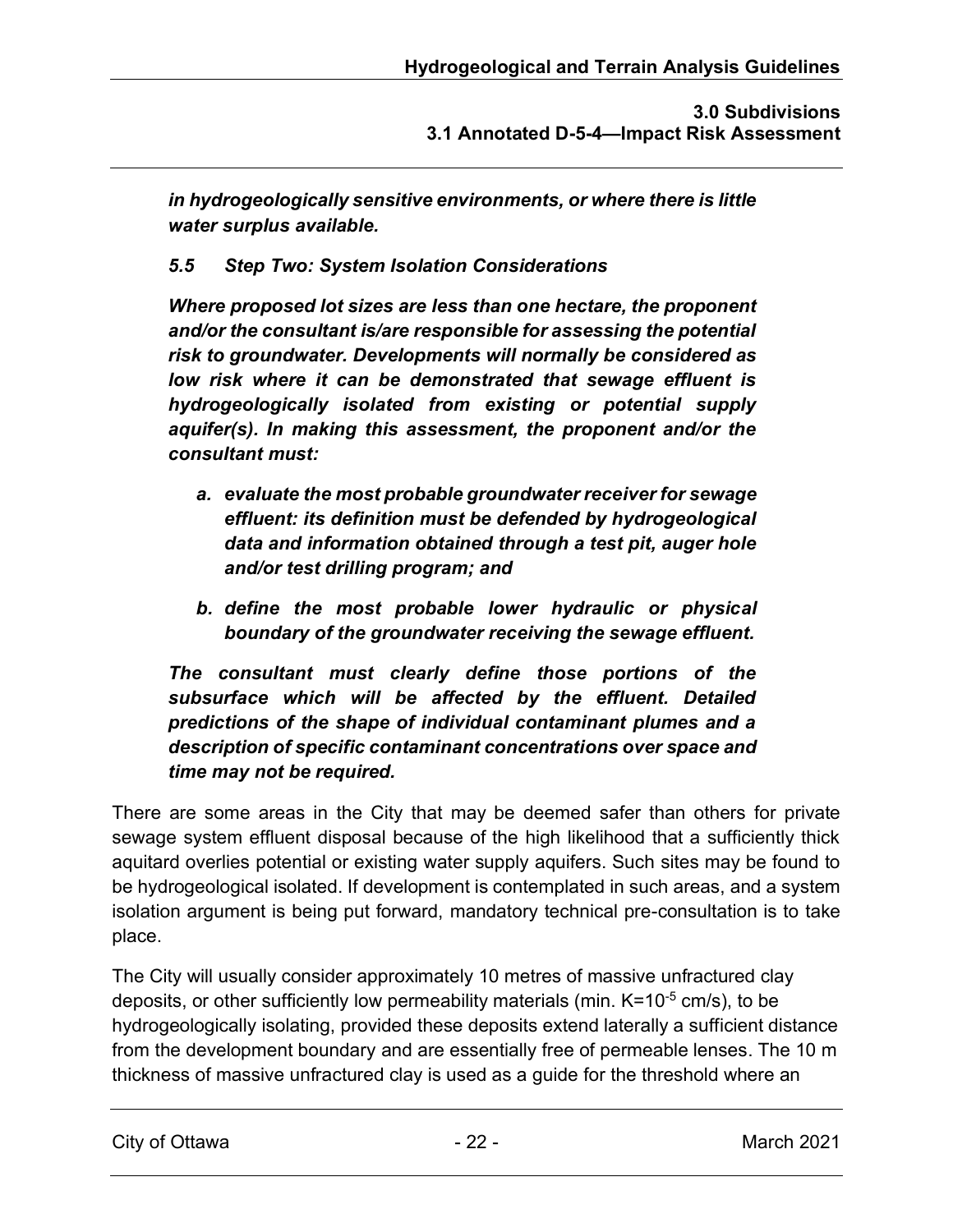acceptable comfort level would have been reached without having to do additional work—i.e., beyond demonstrating the thickness and aquitard properties of the materials. The value of 10 m is taken from the MECP *"Guideline for Applying 15-08* [now B-7] *to Large Subsurface Disposal Systems"*, section 3.2.1.

Where the above criteria are not met, the consultant will be required to demonstrate system isolation using multiple lines of evidence, which may include upward vertical gradients (with lack of gradient reversal), the absence of surface impact indicators (groundwater parameters), additional sampling of nearby wells, logged boreholes, additional grain-size analyses, etc. The type of evidence may be site-specific and should be discussed with the reviewer.

*The potential for isolation must be assessed on a site specific basis and may involve assessments of geologic and/or hydraulic boundaries. Please note that this may require hydrogeologic assessment of lands up to 500 metres beyond the actual development boundary.* 

*In some cases, it may be necessary to demonstrate isolation from sensitive surface water environments. Wherever there is a potential for surface water impact, the proponent should contact the MOEE Regional Surface Water staff.* 

*When it has been demonstrated that the sewage effluent will not enter supply aquifers, the lot density of the proposed development may be dictated by factors such as the need for sewage system replacement areas (i.e., contingency area), and by the minimum distances between individual on-site beds and wells, as defined by Ontario Regulations 358 and 903.*

The Ontario Building Code and the Wells Regulation [R.R.O. 1990, Regulation 903 (Wells) as amended made under the Ontario Water Resources Act, R.S.O. 1990, c. O. 40] set the minimum requirements for well construction and separation distances—refer to Section 3.3 (Terrain Analysis) for additional requirements.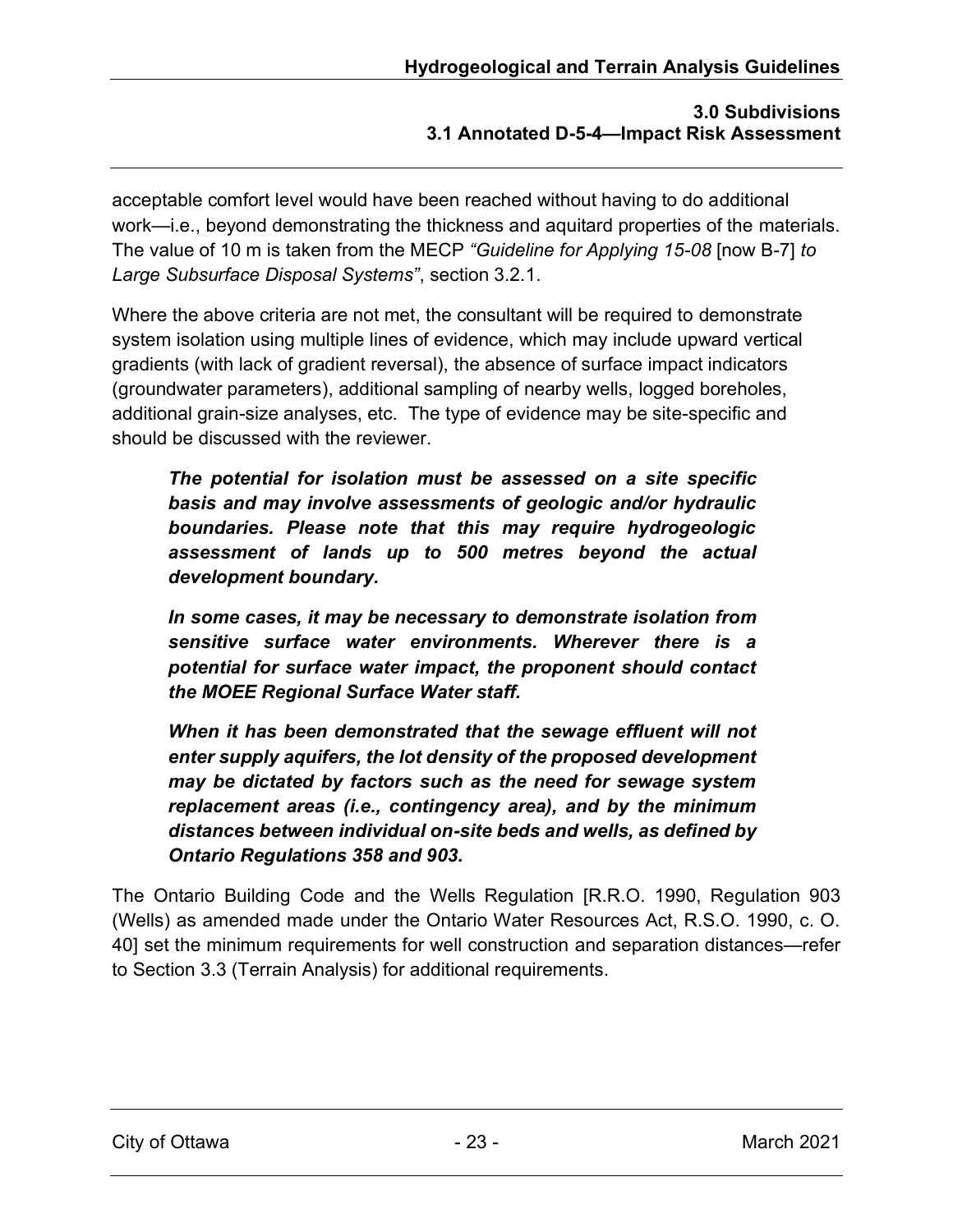#### *5.6 Step Three: Contaminant Attenuation Considerations*

*Where it cannot be demonstrated that the sewage effluent is hydrogeologically isolated from all existing or potential supply aquifers, a hydrogeologic study is required to assess the risk that the development's individual on-site systems will cause concentrations of nitrate-nitrogen in groundwater to exceed 10 mg/L at the downgradient property boundary. As described below, there are various methods by which this detailed risk assessment can be done.* 

### *5.6.1 Monitoring-Based Assessments*

*The Ministry recognises that groundwater, infiltrating precipitation and sewage effluent will not be completely mixed at the property boundary. It is also recognised that processes such as absorption, denitrification, filtration and biodegradation may attenuate contaminants as the effluent passes down through the unsaturated zone and moves into the saturated zone. Since these processes are extremely difficult to quantify with any accuracy, they are usually only considered as a safety factor. However, if the consultant can provide documentation to the satisfaction of MOEE regarding the presence and extent of these processes on-site, their impact on nitrate concentrations will be considered. As discussed below, there is a number of ways in which this can be done.* 

*a. Existing Development* 

*In some situations, there may be nearby on-site sewage system based development in a similar hydrogeological environment. If this development has been in place for a lengthy period of time, information on existing groundwater quality could be used to demonstrate the combined effect of all available attenuative processes. This empirical information may then be used to help predict the impact of the proposed development.*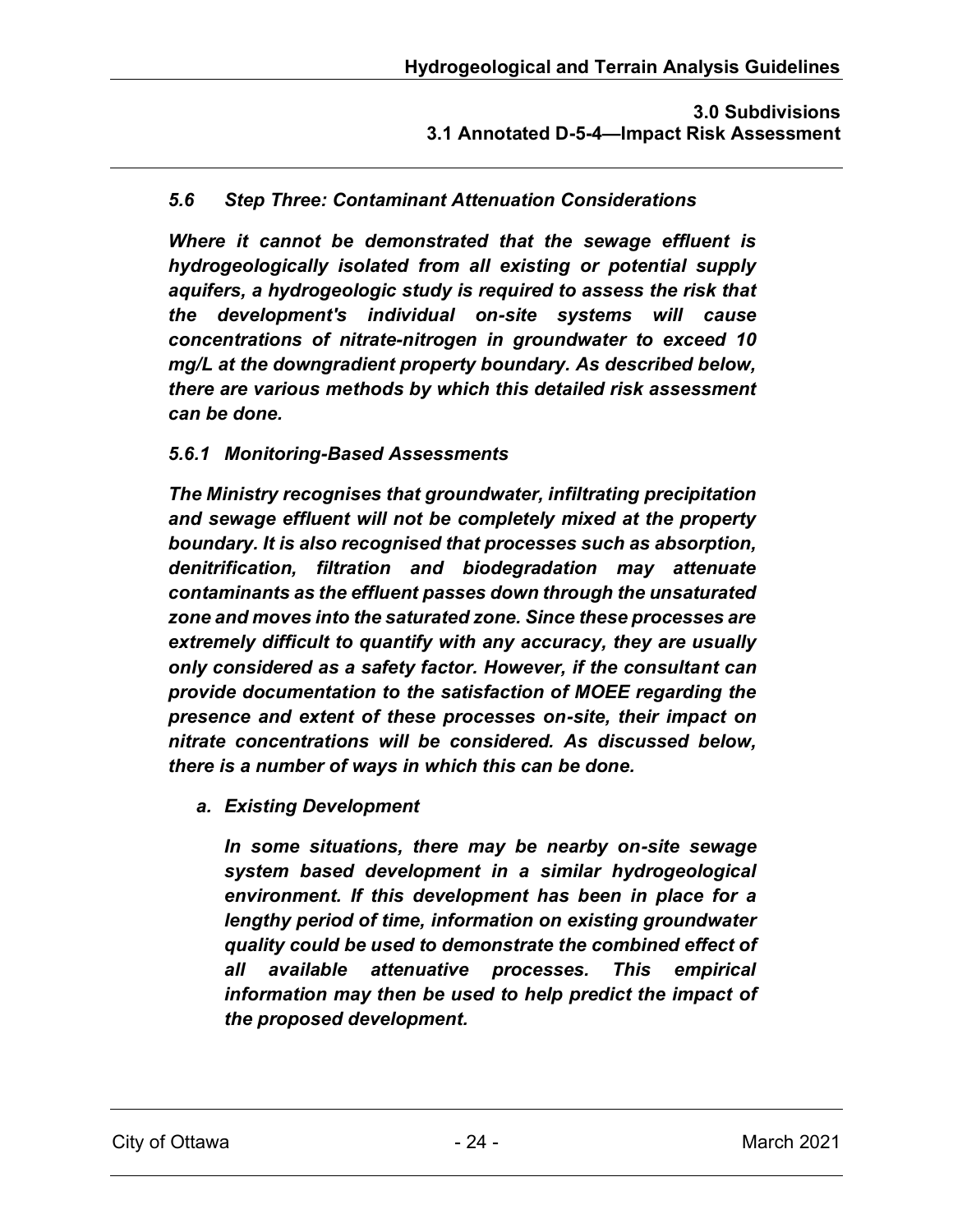*The onus is on the proponent and/or the consultant to demonstrate adequately that:* 

- *i. the existing and proposed developments are located in similar hydrogeological environments;*
- *ii. sewage effluent (quantity and quality) from the existing and proposed developments are comparable;*
- *iii. monitoring produces results which accurately represent water quality conditions beneath the existing development. The consultant must provide a clear rationale for the number of times the site is sampled, the period of time over which the sampling has been undertaken (capturing seasonal variations), and the rationale for the way in which this information is used in the assessment.*

*In general, monitoring of groundwater quality should be concentrated close to the existing individual on-site systems. Due to effluent plumes possibly forming discrete, elongated shapes, intensive monitoring may be required to ensure that monitoring wells located further from the individual on-site systems are measuring effluent concentrations within the effluent plume(s). Water supply wells are not meant to be used as monitoring wells.* 

Most of the City is underlain by a complex geology, with high uncertainties and where long periods of time are required in order to reach geochemical equilibrium following land development. This has been borne out in groundwater characterization studies performed by the City. For this reason, monitoring-based assessments will typically not be accepted.

# *b. Phased Development*

*In situations where there is no existing development, it may be possible to develop lands considered in the planning document in phases, beginning with the upgradient portion.*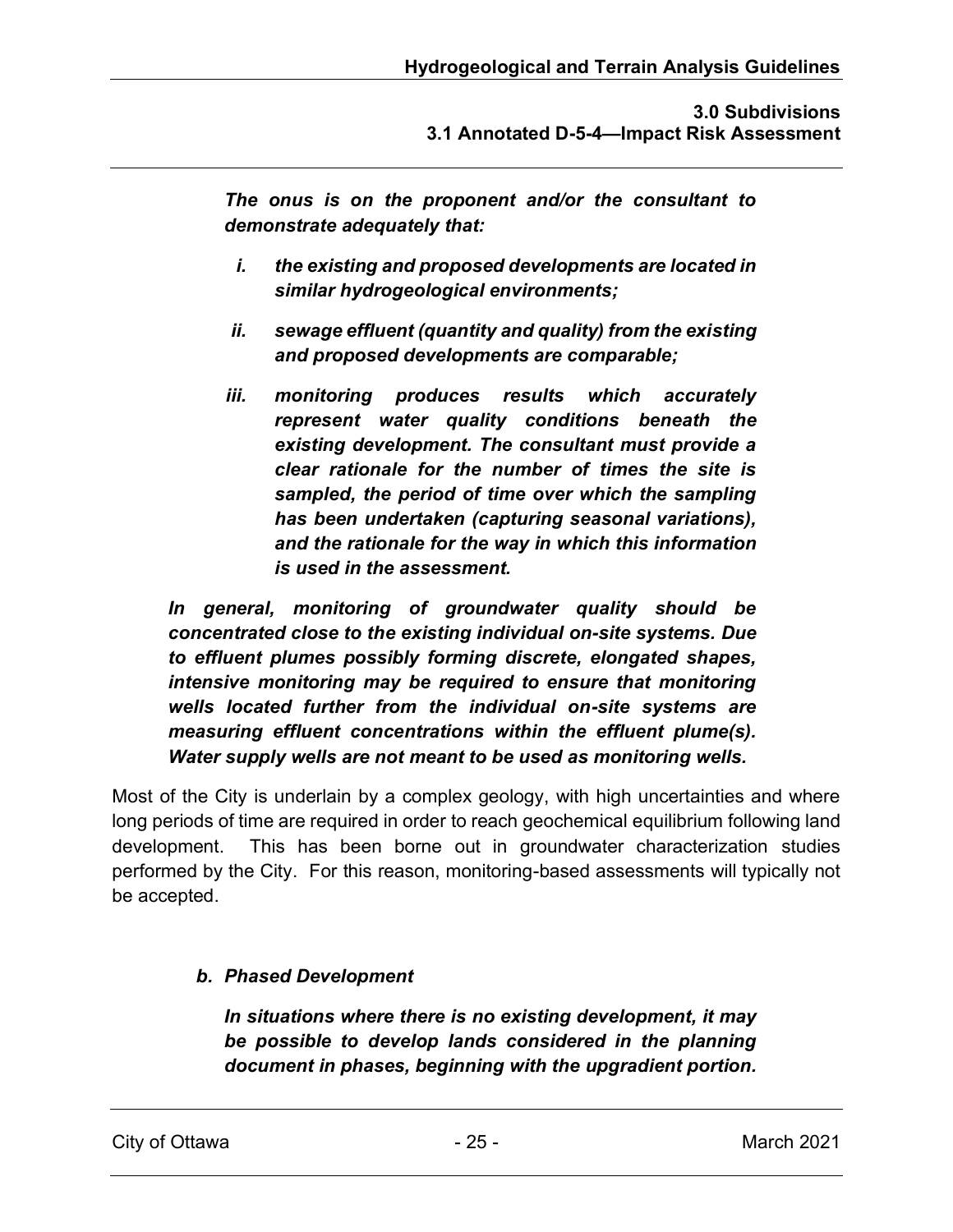*Information obtained from monitoring effluent discharged from individual on-site systems in the upgradient phase, and its impact on groundwater, can then be used to determine the extent to which the downgradient portion of the site can be developed. Before approving such a phased development, the Ministry must be satisfied by the Ministry of Municipal affairs (MMA) or the delegated planning approval authority, that adequate planning controls are in place to regulate development of the downgradient portion of the site.* 

The above phased development assessment is not the same as the servicing review study prior to the approval of future phases, as described in these guidelines.

### *5.6.2 Predictive Assessment - Residential Development*

*The Ministry requires the following considerations and assumptions to be used in assessing the combined impact of individual on-site sewage systems at the boundary of residential developments:* 

- *a. Contaminant Source: In most cases total nitrogen (all species) converted to nitrate-nitrogen is considered as the critical contaminant. For the purposes of predicting the potential for groundwater impacts, a nitrate loading of at least 40 grams/lot/day per residential dwelling unit shall normally be used. (This is based on expected actual flows of 1000 L/day and a minimum value of 40 mg/L nitratenitrogen in the discharge from a Class 4 or Class 6 system (see O.Reg. 358) treating domestic/household sewage.)*
- *b. Contaminant Attenuation:* 
	- *i. In assessing contaminant attenuation, only dilution will be accepted by the Ministry as a quantifiable attenuation mechanism for nitrate.*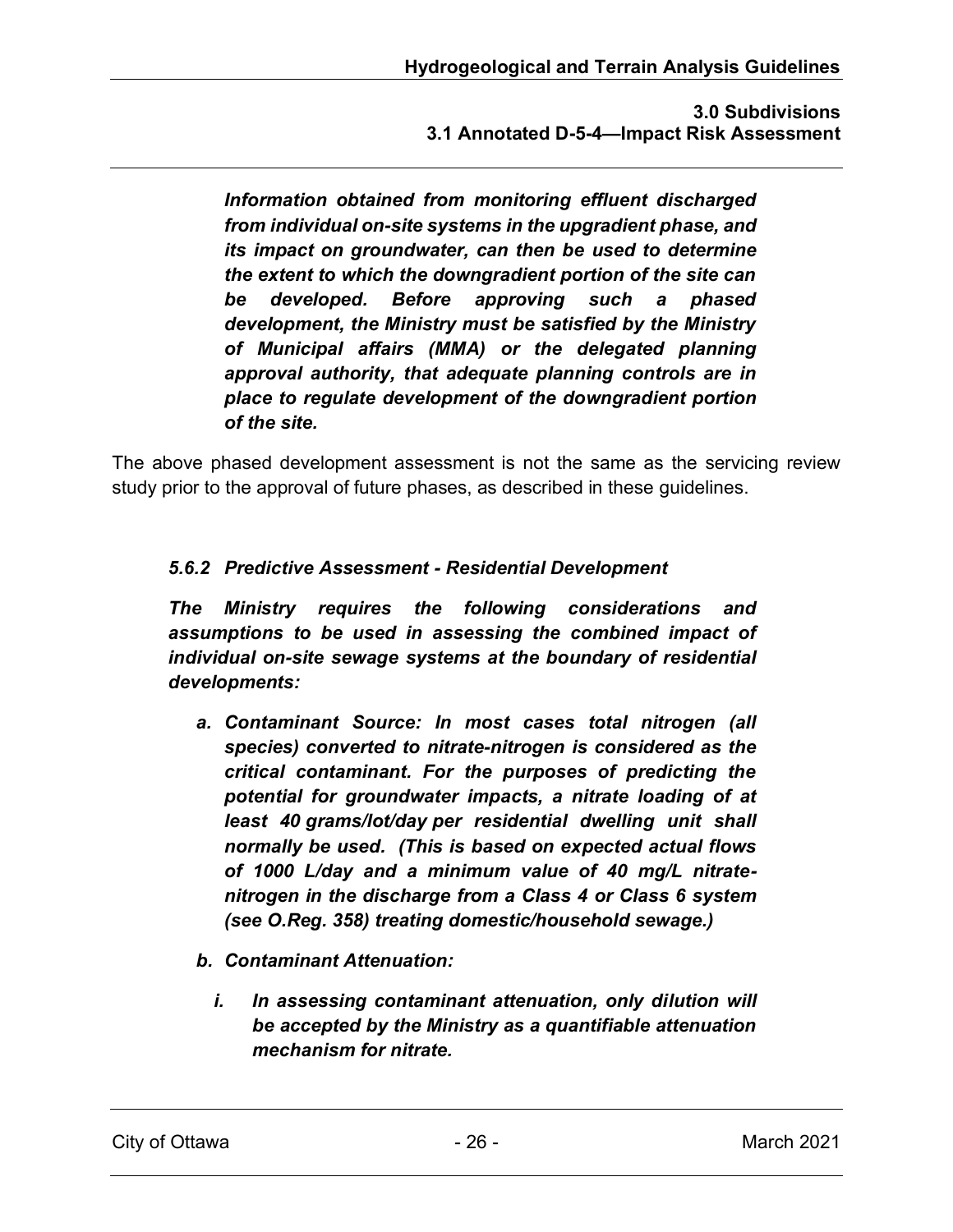- *ii. Dilution models involve dilution with infiltrating precipitation. Mixing with groundwater flowing through the site will normally not be allowed because it is usually not possible to control up gradient land uses. Flow through will not be considered where sensitive hydrogeological conditions exist. However, where upgradient lands have been fully developed for a considerable period of time, the quantity and quality of groundwater flow available to dilute the effluent entering the receiving groundwater may be considered.*
- *iii. The amount of available moisture surplus should normally be obtained from Environment Canada. Where available, reliable, long-term, site specific information, obtained from detailed water balance and/or groundwater studies, can be used.*

Post-development site-specific annual water/moisture surplus estimates are to be used, including the effect of stormwater features (ponds, Low Impact Development practices, etc.). These estimates are to be derived from monthly, weekly or daily water budget calculations for distinct surplus areas within the site (i.e., areas with similar soil and vegetation), in accordance with the recommended methodology in the MECP Stormwater Management Planning and Design Manual. The MECP methodology was first introduced as a practice in the 1995, *MOEE Hydrogeological Technical Information Requirements for Land Development Applications*, and this document should also be consulted.

Site specific water/moisture surplus estimates should be obtained from Environment Canada modelling services, unless otherwise agreed upon with the City. These estimates must clearly pertain to discrete areas on the site with distinct water holding capacities, as defined by Thornthwaite and Mather. All original model inputs and outputs should be appended to and discussed within the body of the Hydrogeological and Terrain Analysis report.

A current 30-year climate data period should be used and should be from the from the closest representative Environment Canada climate station, unless otherwise agreed upon with the City.

City of Ottawa **- 27 - Access 2021** City of Ottawa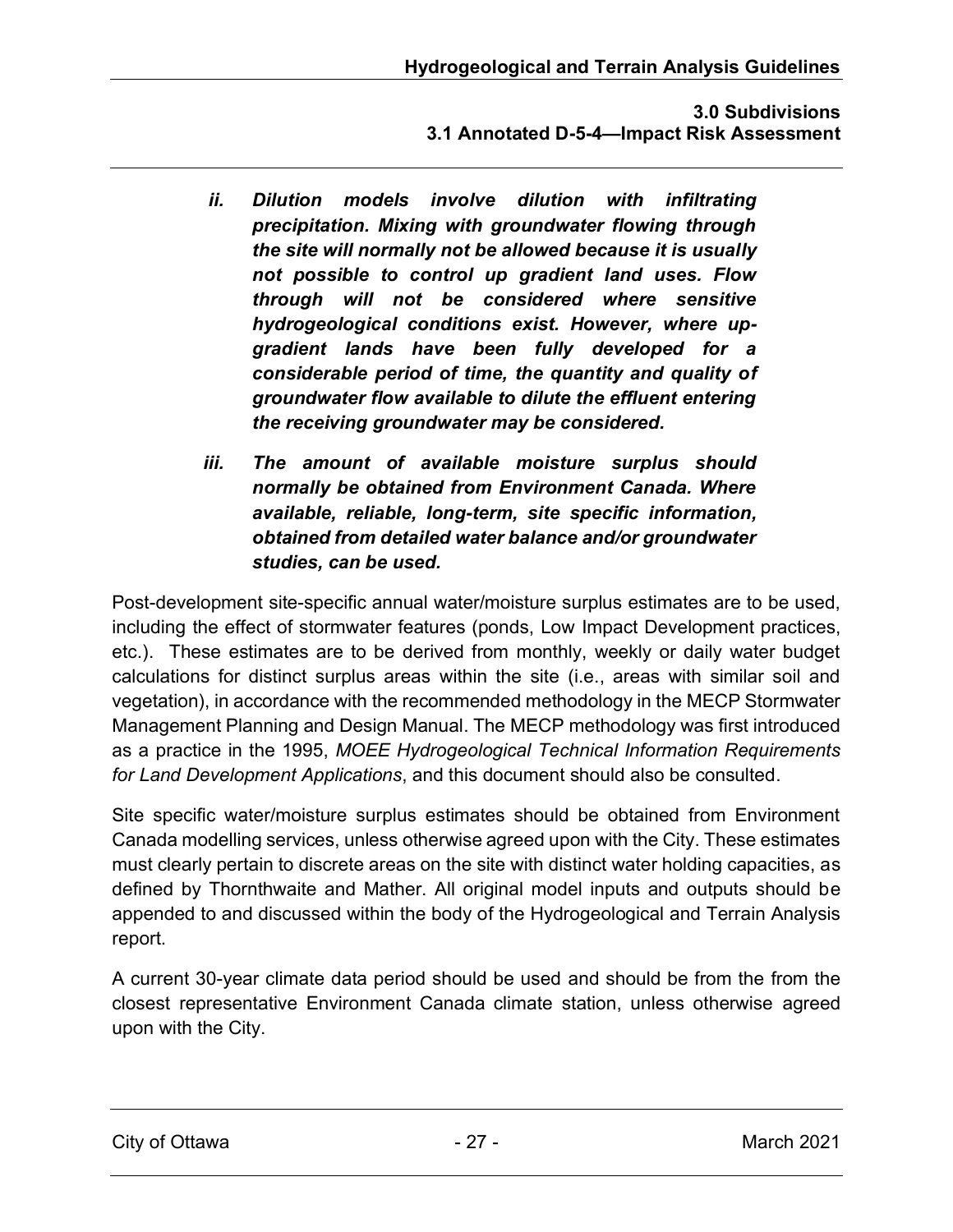### *iv. Estimates of the amount of this surplus which infiltrates into the ground must be based on site specific factors such as soils, topography, surface geology, and impermeable areas (including roof tops and paved areas).*

The City will only accept post-development site-specific infiltration estimates for distinct water/moisture surplus and topographic areas. To partition the estimated water/moisture surplus between infiltration (considered to be groundwater recharge) and surface runoff, distinct infiltration factors, should be obtained from Table 2 (below).

Infiltration factors are specific to areas with unique combinations of soil, vegetation and topographical character. To support infiltration factor choices, the City will accept the following mapping and assessment: terrain unit mapping, in accordance with these guidelines; post-development grading plan and slope assessment; post-development land cover mapping, including the identification and removal of impervious areas; and, when the distribution of these areas is complex, a map presenting the distribution of water holding capacities, water surplus, infiltration factor areas and the resulting values of groundwater recharge. The following areas should also be clearly mapped, as applicable: open areas that must remain undisturbed to ensure infiltration will be met; development constraints, in accordance with these guidelines; stormwater management features (ditches, ponds, infiltration facilities, etc.), where these will have an effect on the assessment of impact.

- *v. The volume of sewage effluent, if used as dilution water in mass balance calculations, should not exceed 1000L/day/lot.*
- *vi. Mathematical (computer) models may be used to assess the impact potential. Although the selection of model software will be left to the proponent, the Ministry must be provided with information on the model's validation and how its limitations and assumptions affect the results. All model simulations must include appropriate sensitivity analyses.*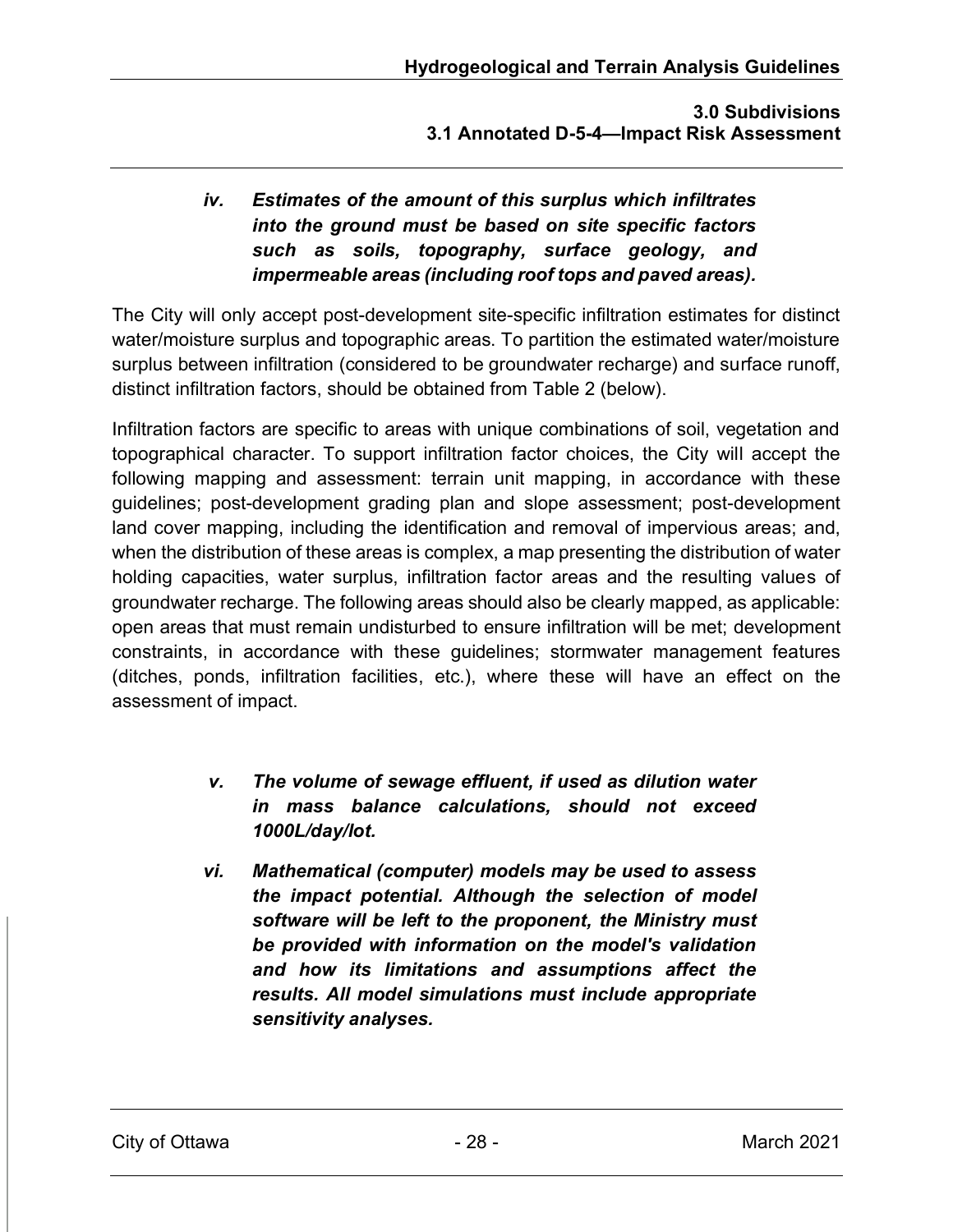*It is the intent of MOEE to allow only those dilution models to be used which are reasonable and can be defended on a site specific basis. Where the Ministry has concerns regarding the predicted impact, the Regional Director may consider designating the development under Notice 3/87.* 

| <b>Table 2: Infiltration Factors</b>                                                    |                                                            |  |  |  |
|-----------------------------------------------------------------------------------------|------------------------------------------------------------|--|--|--|
| <b>Description of Area/Development Site</b>                                             | Value<br><b>of</b><br><b>Infiltration</b><br><b>Factor</b> |  |  |  |
| <b>TOPOGRAPHY</b>                                                                       |                                                            |  |  |  |
| Flat land, average slope not exceeding<br>0.6 m per km $(0.06%)$                        | 0.30                                                       |  |  |  |
| Rolling land, average slope of 2.8 m to 3.8                                             | 0.20                                                       |  |  |  |
| m per km (0.28-0.38%)<br>Hilly land, average slope of 28 m to 47 m<br>per km (2.8-4.7%) | 0.10                                                       |  |  |  |
| <b>SOIL</b>                                                                             |                                                            |  |  |  |
| Tight impervious clay                                                                   | 0.10                                                       |  |  |  |
| Medium combinations of clay and loam<br>п                                               | 0.20<br>0.40                                               |  |  |  |
| Open sandy loam                                                                         |                                                            |  |  |  |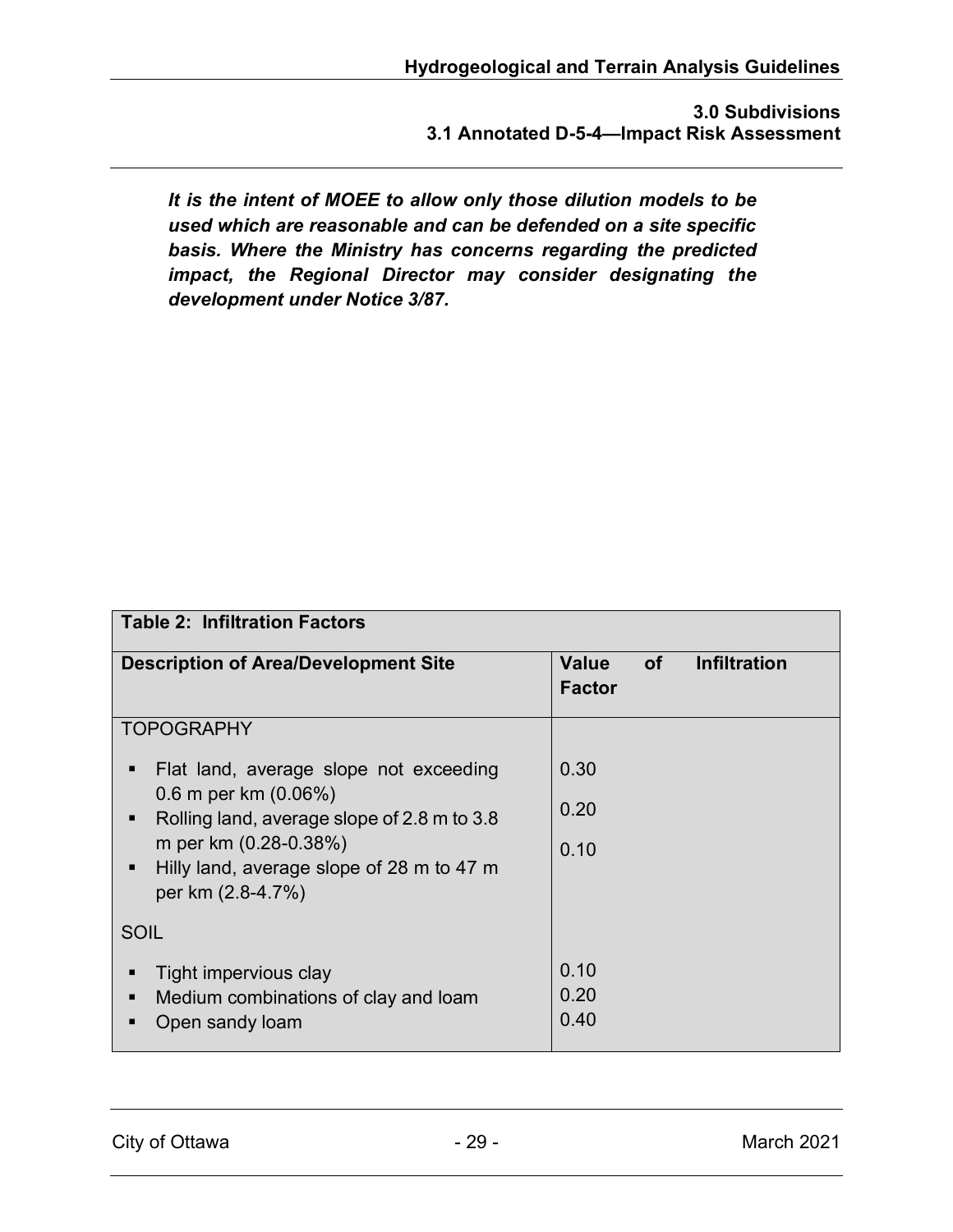| <b>COVER</b>                                                 |              |
|--------------------------------------------------------------|--------------|
| <b>Cultivated lands</b><br>/ /<br>Woodland<br>$\blacksquare$ | 0.10<br>0.20 |

From: Page 4-62, MOEE Hydrogeological Technical Information Requirements for land Development Applications (April 1995)

If the dilution methodology is proposed in areas of thin soils, the approach and the factors should be discussed at pre-consultation.

### *5.6.3 Predictive Assessment - Industrial/Commercial Development*

*This Guideline only applies to developments which have an average daily flow of less than 4,500 L/day/lot. Developments with larger flows will be assessed according to MOEE Guideline B-7. In addition, the sewage assessed should consist of domestic wastes only. No industrial/ commercial cooling or process wastewater is to be considered.* 

*The nitrate loading from industrial/commercial individual on-site systems can vary greatly depending on the type and intensity of use. Since specific uses for each lot or block are not known at the planning document review stage, it is necessary to determine how much nitrate can be discharged from each individual on-site system without exceeding the ODWO of 10 mg/L at the property boundary. The following procedure is then used to set maximum allowable effluent flows for each lot:* 

This section of the guidelines applies to developments which have an average daily flow of less than 10,000 L/day/lot. See Section 5.6.2 of the MECP Procedure D-5-4, including the annotations in these guidelines, for the more general methodology.

### *a. Available Infiltration:*

*i. The amount of available moisture surplus should normally be obtained from Environment Canada or the* 

City of Ottawa **- 30** - 30 - March 2021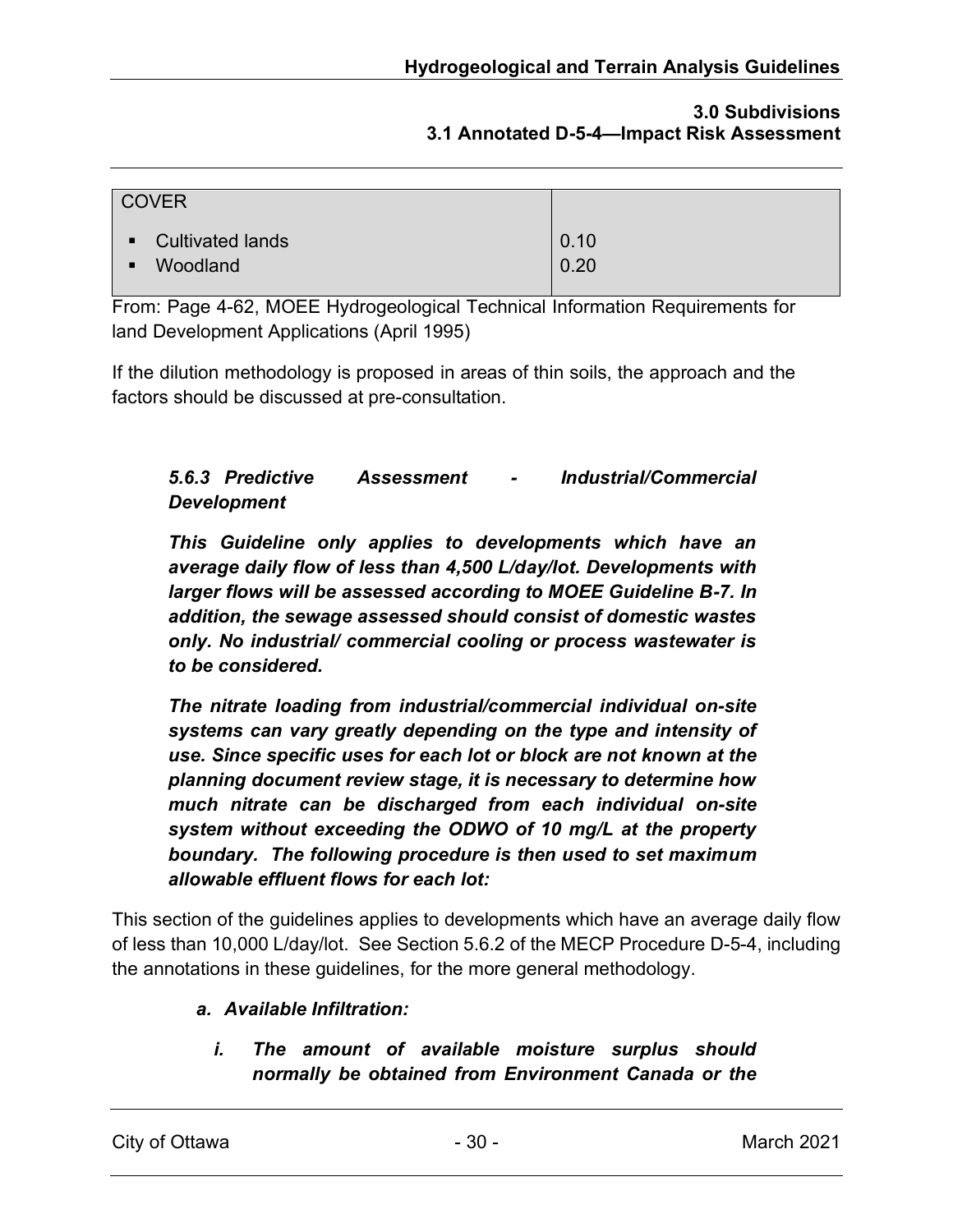*conservation authorities. Where available, reliable, longterm, site specific information, obtained from detailed water balance and/or groundwater studies, can be used.* 

- *ii. Estimates of the amount of moisture surplus which infiltrates into the ground must be based on site specific factors such as soils, topography, surface geology, and impermeable areas (including roof tops and paved areas).*
- *b. Maximum Allowable Flow:*

*The maximum allowable flow for each lot or block in the industrial/commercial development can be calculated by dividing the amount of available infiltration {from (a)} by a factor of three. This was derived by simplifying the equation (40 mg/L x Flow) / (Flow + Infiltration) = 10 mg/L - Background* 

*c. Maximum Number of Users:* 

*To determine the maximum number of users which can be supported by the calculated allowable flow, please refer to Appendices 9.3.1 and 9.3.2 of MOEE's "Manual of Policy, Procedures and Guidelines for On-Site Sewage Systems." Restrictions regarding the allowable number of users will normally be incorporated as recommendations in the consultant's assessment, and the recommendations shall be implemented by provisions in the development agreement between the proponent and the municipality.* 

*5.7 Additional Research* 

*The Ministry recognizes that the assumptions required for allowing a predicted level of 10 mg/L to be used as a boundary target criterion, for exempting lots of one hectare, or for using nitrate nitrogen as the critical contaminant etc., may not be technically supported in every case. The Ministry recognizes that as research continues, information and technologies may become available which warrant minor or substantial revisions to this guideline.*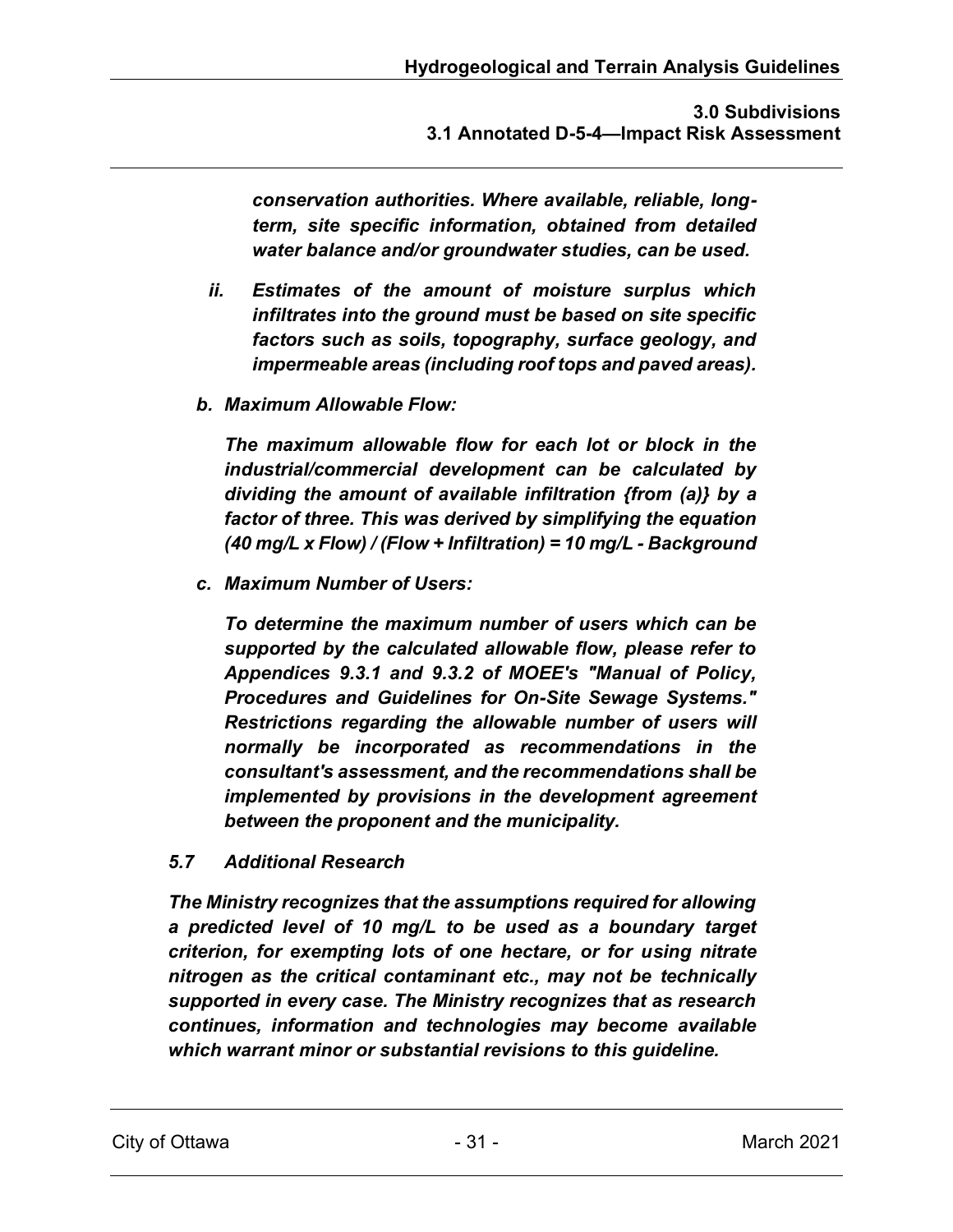#### *6.0 Implementation*

*MOEE staff will implement this guideline through comments and advice supplied to municipalities, the public, and the approval Authority on planning documents circulated under the Planning Act.* 

*For development applications (official plan amendments, plans of subdivision or condominium) involving more than five lots with individual on-site sewage systems, the approval Authority must ensure that an impact assessment has been completed in accordance with this Guideline which demonstrates that the impacts on ground and surface water of the proposal will be within acceptable limits. Shoreline development proposals will be reviewed on a case-by-case basis. The groundwater impact assessment must be approved by MOEE prior to its recommendation that draft approval be granted for plans of subdivision and condominium, and prior to approval of most official plan amendments.* 

*As part of MOEE's recommendation that draft approval be granted, MOEE will request a condition of final approval which specifies that the MOEE receive a copy of a fully-executed subdivision/condominium agreement or other suitable development agreement between the municipality and the developer. The agreement will require that the recommendations of the impact assessment report as approved by MOEE (or its agents) be implemented.* 

*For industrial or commercial development applications involving individual on-site systems, the approval Authority should ensure that a municipal by-law is enacted for the subject lands restricting the industrial/commercial uses to "dry industrial/commercial uses".*

### *7.0 Definitions*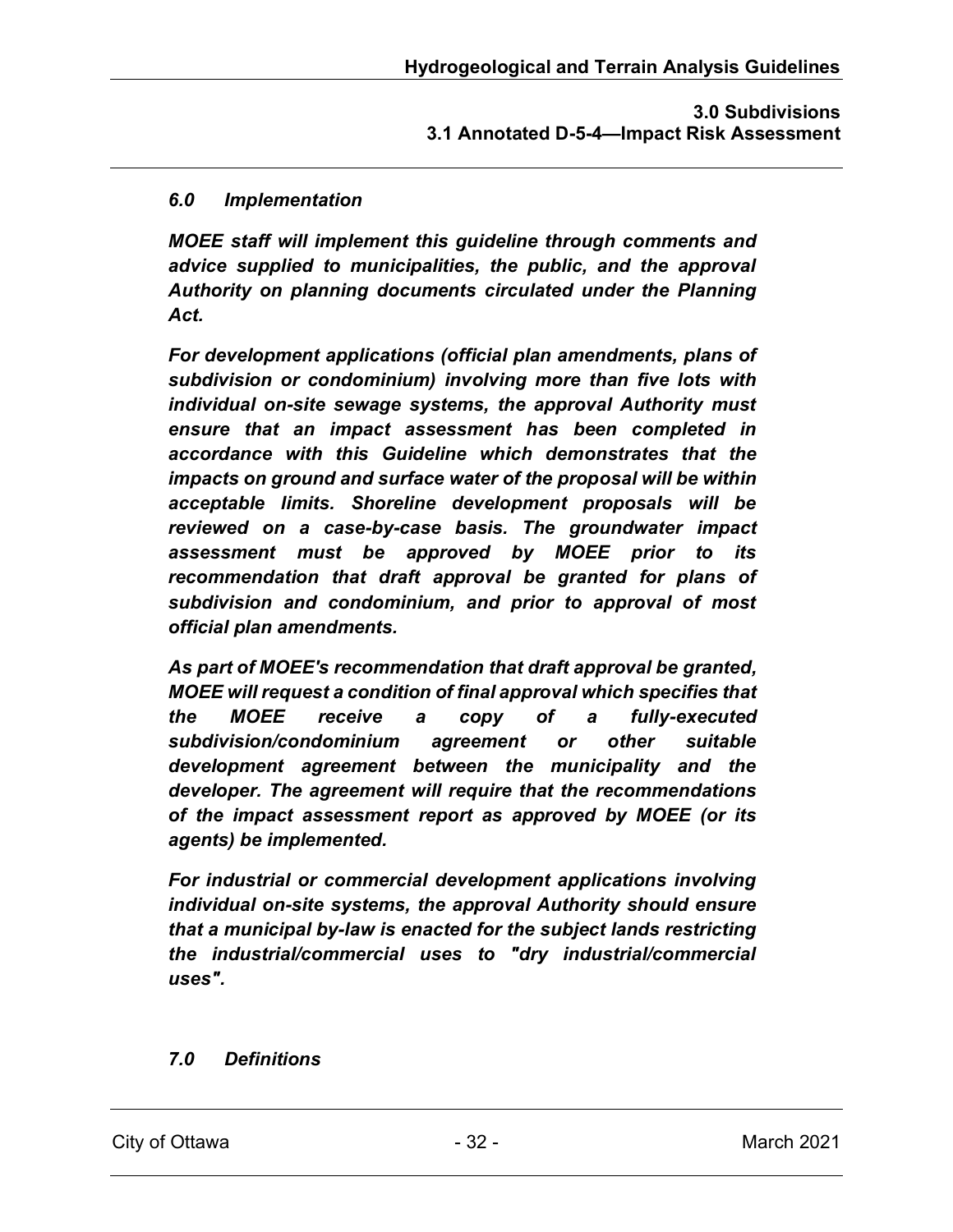See Section 2 of these guidelines for a more complete list of definitions.

### *Combined Impact*

*This refers to the blended impact of all the individual on-site systems on the development site. The impact of the system's effluent discharge on groundwater is not assessed on a plume by plume basis.* 

#### *Director*

*Either the Director under Part VIII of the Environmental Protection Act or the Regional Director of the MOEE.* 

### *Individual On-site Sewage System*

*An on-site Class 4 or Class 6 sewage system regulated by Ontario Regulation 358 under the Environmental Protection Act.* 

### *Supply Aquifers*

*For the purposes of this guideline, a supply aquifer is defined as groundwater which is or which may be used to provide domestic water supply(ies). Designation of groundwater for other than domestic consumption is at the Director's discretion (see Section 5.3).* 

### *Dry Industrial/Commercial Uses*

*Those uses in which only the disposal of the domestic waste of employees is permitted and treated. No industrial liquid wastes, wash or cooling water or process wastes are permitted.* 

### *Hydrogeologically Isolated*

*Those areas characterized by strong upward hydraulic gradients; massive, unfractured clay deposits at or near ground surface; or other thick impervious layers of materials over water-bearing formations.* 

### *8.0 Reference documents*

City of Ottawa **- 33 - March 2021**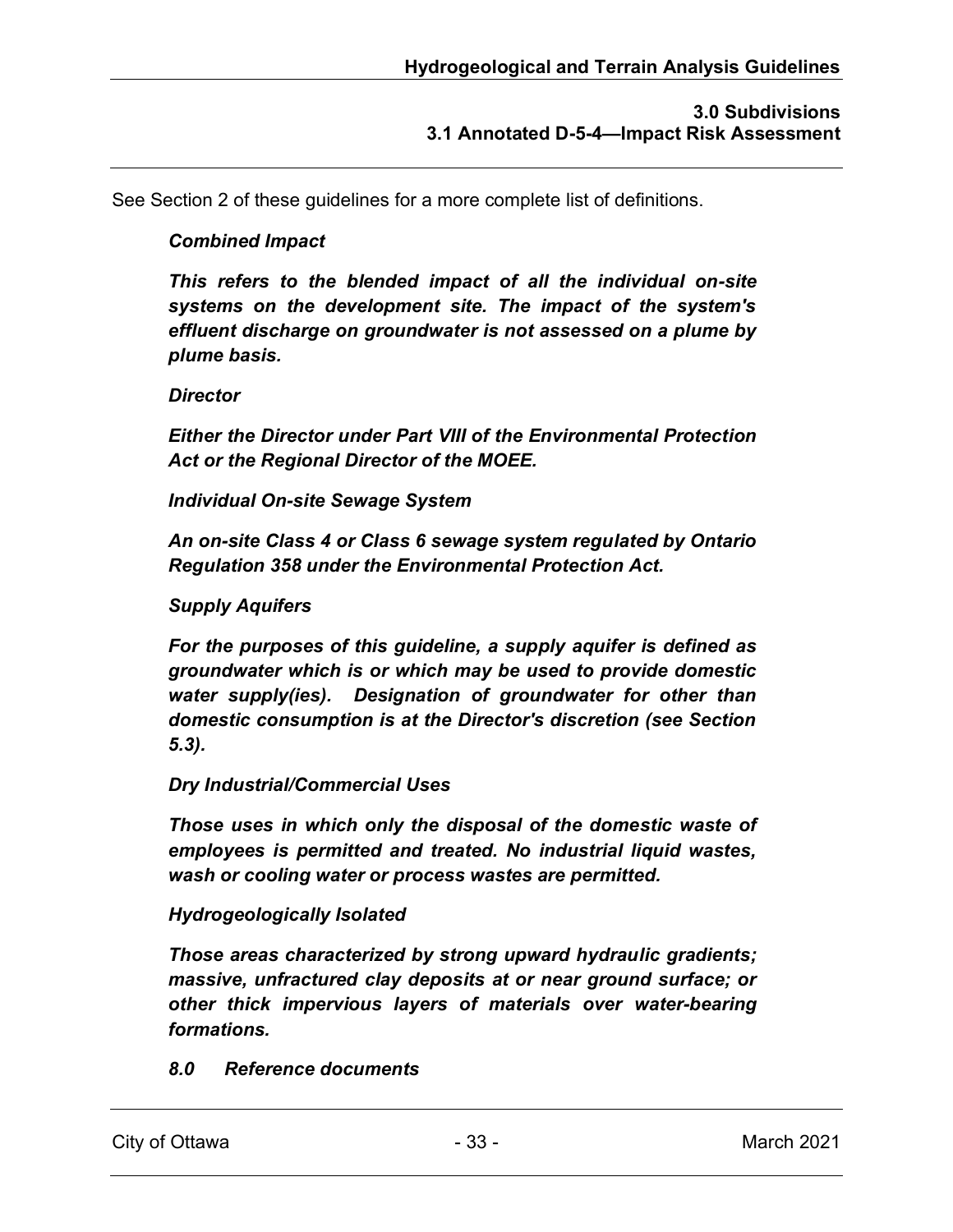*Other documents that should be used in conjunction with this Guideline include:* 

- *The Provincial Policy Statement, Ministry of Municipal Affairs & Housing;*
- *"Technical Guideline For Water Supply Assessment For Private Wells: Water Supply Assessment", MOEE.*
- *"Manual of Policy, Procedures and Guidelines for On-site Sewage Systems", MOEE.*
- *"Class Environmental Assessment for Municipal Sewage and Water Projects", Municipal Engineers Association.*
- *"Class Environmental Assessment Document: Expansion or Upgrading of an Existing Sewage or Water System", Ecologistics Limited and MOEE.*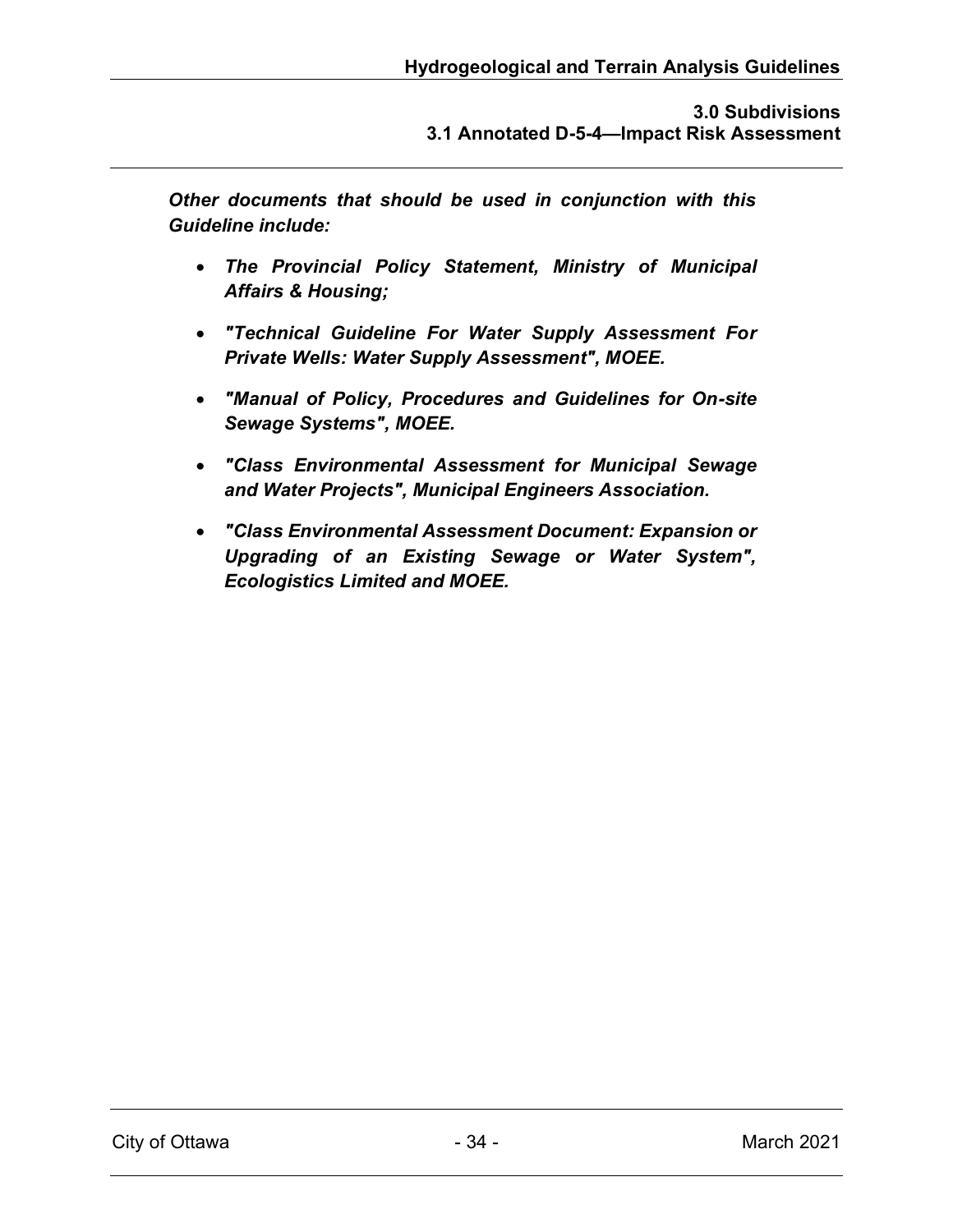#### *Addendum*

*Notice 3/87* 

*To: Directors, Part VII, Environmental Protection Act Re: Protection of groundwater quality* 

*Ministry of the Environment Policy No. 15-08[5](https://www.ontario.ca/#foot_note5) "Incorporation of the Reasonable Use Concept Into MOE Ground Water Management Activities" came into effect April 25, 1986. A copy of the Policy and the referenced document entitled "The Incorporation of the Reasonable Use Concept Into the Ground Water Management Activities of the Ministry of the Environment" - September 1986 are appended for your information.* 

*This policy and its appended document establish the basis for determining the reasonable use of ground water on property adjacent to sources of contaminants, and addresses the levels of contaminate discharge considered acceptable by the Ministry. The document establishes procedures for the determination of what constitutes reasonable use of ground water.* 

*It will be noted that the document and the policy are considered to apply to large subsurface sewage systems (i.e., systems regulated by O. Reg. 374/81, under Part VII Environmental Protection Act).* 

*The fundamental principles contained in Policy 15-08 and its attached document are already embraced in the "Manual of Policy Procedures and Guidelines for Private Sewage Disposal Systems"(Chapter 8 and Chapter 14), and only formalize those concerns for the purpose of implementing the Ministry's overall water quality management program as defined in the MOE publication "Water Management-Goals, Policies, Objectives and Implementation Procedures of the Ministry of the Environment".* 

*As you are all aware there is no definition of a large subsurface sewage disposal system contained in either the Environmental Protection Act or O. Reg. 374/81. The Regulation does however contain a definition for a Class A system, and Chapter 14 of the*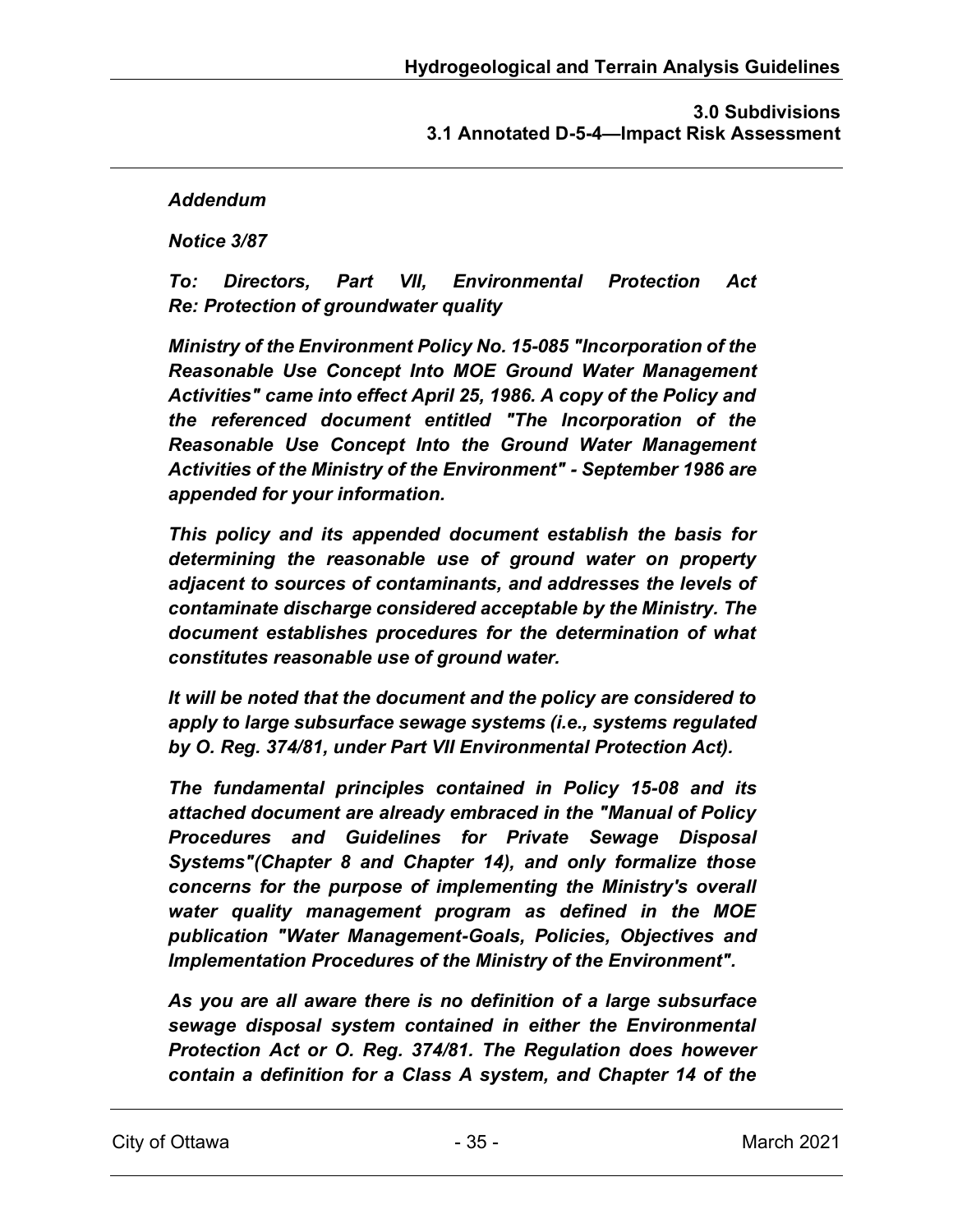*"Manual of Policy, Procedures and Guidelines for Private Sewage Systems" does provide guidance respecting large systems.* 

*For the purposes of implementation of Ministry Policy 15-08, we have defined Large Subsurface Sewage Disposal System as a subsurface system that:* 

*a. has an average daily flow greater than 4500 L/d;* 

(this value is now 10,000 L/d)

- *b. serves more than five private residences/dwelling units, with a communal subsurface sewage system; or*
- *c. serves more than five private residences/dwelling units with adjacent individual sub-surface sewage systems and which will be located in a municipality or an area of a municipality designated by the Part VII Director, and/or the Regional Director of the Ministry of the Environment; or*
- *d. serves any institution, industrial or commercial establishment;*

*but does not include a sub-surface sewage system that:* 

*i. serves an institutional, industrial or commercial establishment with an average daily flow less than 4500 L/d (this value is now 10,000 L/d) whose waste water consists solely of sewage of domestic origin, which is human body waste, toilet or other bathroom waste, and liquid or water-borne culinary sink waste.* 

*Clause c) above permits either the Part VII Director or the MOE Regional Director to designate a municipality or an area of a municipality as subject to Policy 15-08. In such designated areas, any subdivision of more than five private residences/dwelling units with adjacent individual sub-surface sewage systems will be subject to Policy 15-08. Prior to the designation of a municipality*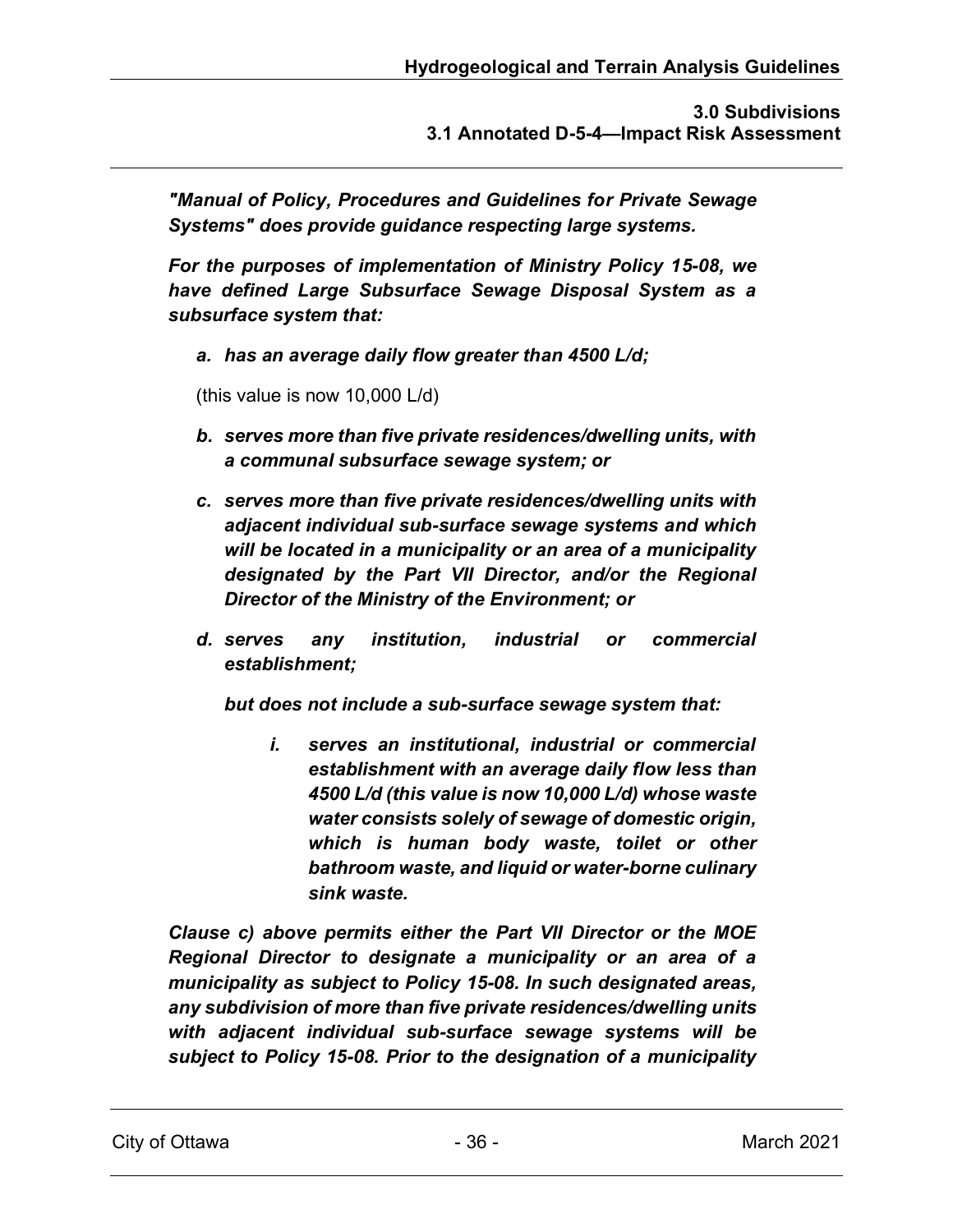*or an area of a municipality under Clause c) the respective Directors or their staff should consult with each other in order to establish/clarify the reasons for the designation and to ensure there is no misunderstanding or confusion.* 

*The purpose of this Notice is to provide all Part VII Directors with guidelines respecting the implementation of Ministry Policy15-08. The suggested implementation procedures are as follows:* 

- *a. In the "Manual of Policies, Procedures and Guidelines for Private Sewage Disposal Systems" it is recommended that applicants proposing large systems undertake to have a preconsultation meeting with the Part VII Director in order to establish fundamental design criteria etc. for the proposed works. When such meetings are held, Policy 15-08 and its appended document should be brought to the attention of the applicant and the applicant should be requested to address the concerns of the policy and document. As a first step the applicant should confirm the applicability of the policy with the appropriate MOE Regional Office. The decision of the MOE Regional Office and any subsequent assessment of ground water contamination etc. should be included in the applicant's submission to the Part VII Director.*
- *b. Where the MOE Regional Office has determined that Policy 15-08applies to a specific application, the report and assessment proposed by the applicant's consultant should be submitted to the MOE Regional Office by the Part VII Director for review and comment back to the Part VII Director.*
- *c. When a Part VII Director receives an application for which no pre-consultation meeting has been held or the proponent has not been advised of Policy 15-08, it is recommended that the application be forwarded to the MOE Regional Director for a determination as to the applicability of the policy.*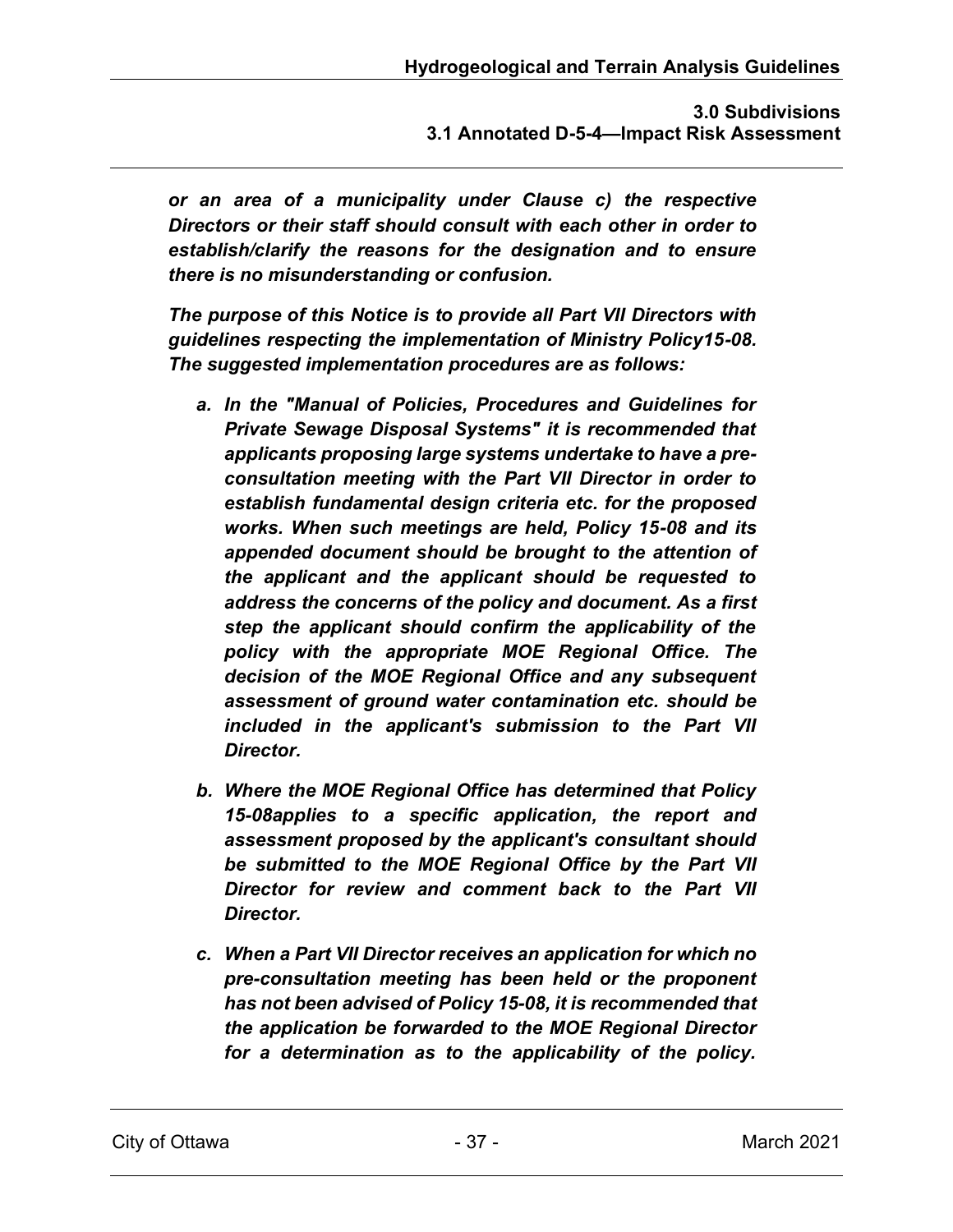*Where the MOE Regional Office determines that the policy is applicable, the Part VII Director should so advise the applicant in order that the required assessment may be prepared. This assessment should be forwarded to the MOE Regional Office by the Part VII Director for review, comment and acceptance/rejection.* 

*d. When an MOE Regional Office cannot support the assessment of the applicant's consultant regarding the impact of the proposed undertaking the applicant should be so advised by the Part VII Director. Should the applicant choose to appeal the decision MOE Regional staff will act as expert witnesses on behalf of the Part VII Director at the Environmental Appeal Board Hearing.* 

*Should you have any questions respecting the preceding or the attached we would request that you contact either the Technical Support Manager of the MOE Regional Office or, Mr. Brian J. Cooper, On-Site Sewage Systems, (416) 323-4503.*

*The original Notice 3/87 document was signed by:* 

*W.R. Balfour* 

*Director* 

*Environmental Approvals and Land Use Planning Branch* 

*and* 

*C.E. McIntyre Executive Director Approvals and Engineering*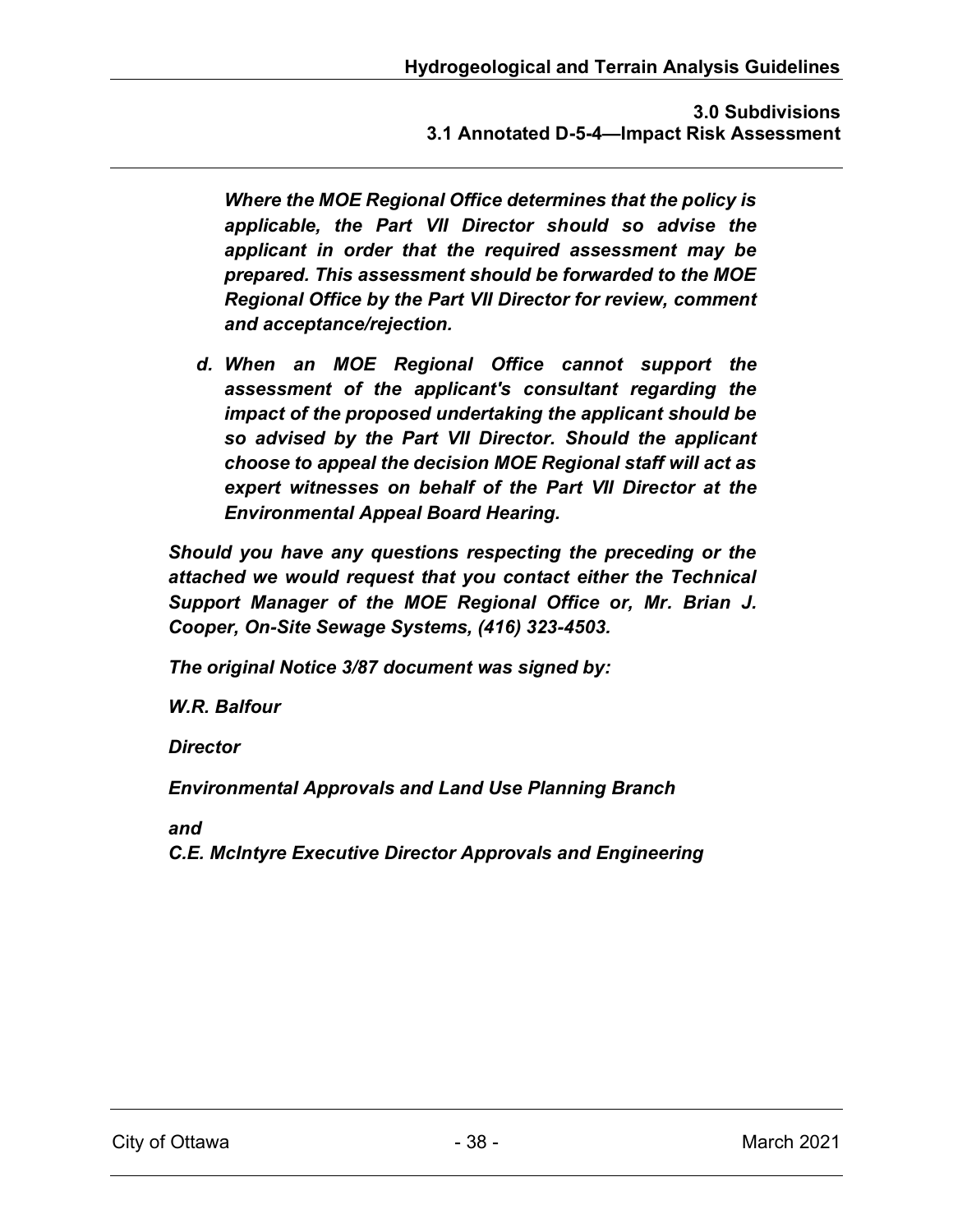# **3.2 Procedure D-5-5 with Annotations—Private Wells: Water Supply Assessment**

# *1.0 STATEMENT OF PRINCIPLES*

*This guideline describes the position of the Ministry of Environment and Energy (MOEE) regarding the assessment of water supplies for developments on individual private wells. The Guideline is based on MOEE experience with development utilizing individual wells, and reflects the need to ensure that future owners of lots or homes have a high probability of being able to obtain adequate quantities of potable water for domestic consumption over both the short and long term.* 

Development consists of every land use that is serviced by individual private wells including residential, commercial, industrial and institutional. Seasonal and recreational properties are included and are considered in the same regard as properties which would have year-round occupation. Not all the requirements in this section apply to every type of planning application; the applicable sections in these guidelines should be consulted for specific requirements for the type of planning application being reviewed.

The Ministry of the Environment, Conservation and Parks (MECP) is no longer the authority for hydrogeological studies supporting development, including studies required by this document. The City, one of its Conservation Partners or any other party designated by the City, is the reviewer for the purpose of these guidelines. The City is the approval authority in all cases.

*This guideline is presented for use with the understanding that the use of individual private wells has been justified by the municipality or the local planning authority. This justification includes an evaluation of alternative types of servicing. The Province encourages municipalities to plan for environmentally appropriate servicing infrastructures by undertaking comprehensive, large-scale assessment of groundwater and surface water resources (see the Provincial Comprehensive Set of*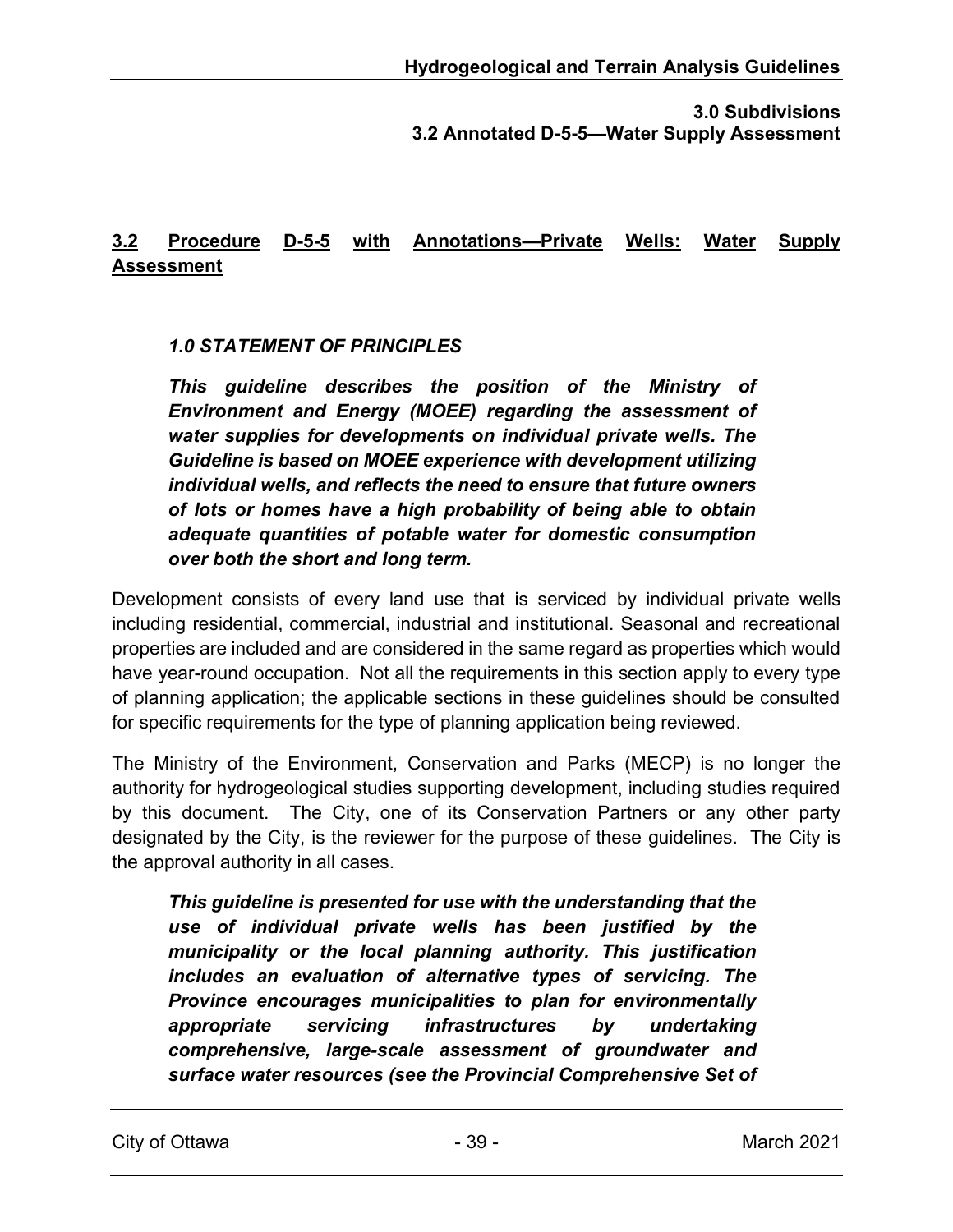# *Policy Statements, particularly Policy Statement B7, Planning for Sewage and Water Services, and the Implementation Guideline to Policy Statement B7).*

The City has various groundwater management programs, whereby it performs studies of groundwater in and outside of villages. The documents produced through these programs should be considered by the consultant. The applicable documents will be identified at the time of technical pre-consultation.

*MOEE Guideline B-1-1, "Water Management - Policies, Guidelines, Provincial Water Quality Objectives of the Ministry of Environment and Energy", is made under the authority of the Ontario Water Resources Act (OWRA). Guideline B-1-1 deals with the protection and enhancement of drinking water quality and describes the Provincial Water Quality Objectives (PWQOs) and the Ontario Drinking Water Objectives (ODWOs). The primary purpose of Guideline B-1-1 is to protect public health and encourage the provision of aesthetically pleasing water. Water intended for human consumption should not contain any disease-causing organisms or hazardous concentrations of toxic chemicals or radioactive substances. Aesthetic considerations also provide a basis for drinking water objectives since the water should be pleasant to drink.* 

In addition to the information in these guidelines, reference should be made to the most recent water quality regulations and guidelines, including Ontario Regulation 169/03 (Ontario Drinking Water Quality Standards) and MECP Technical Support Document for Ontario Drinking Water Standards, Objectives and Guidelines, and any other relevant guidance.

*Although MOEE does not normally review development proposals consisting of five or fewer private residences, the Ministry recommends that supplies serving five or fewer private residences should use the ODWOs to ensure the quality of drinking water. This recommendation may apply to development by consent or at the official plan amendment stage in certain areas; contact the local MOEE Regional office for further information. The Ontario Water*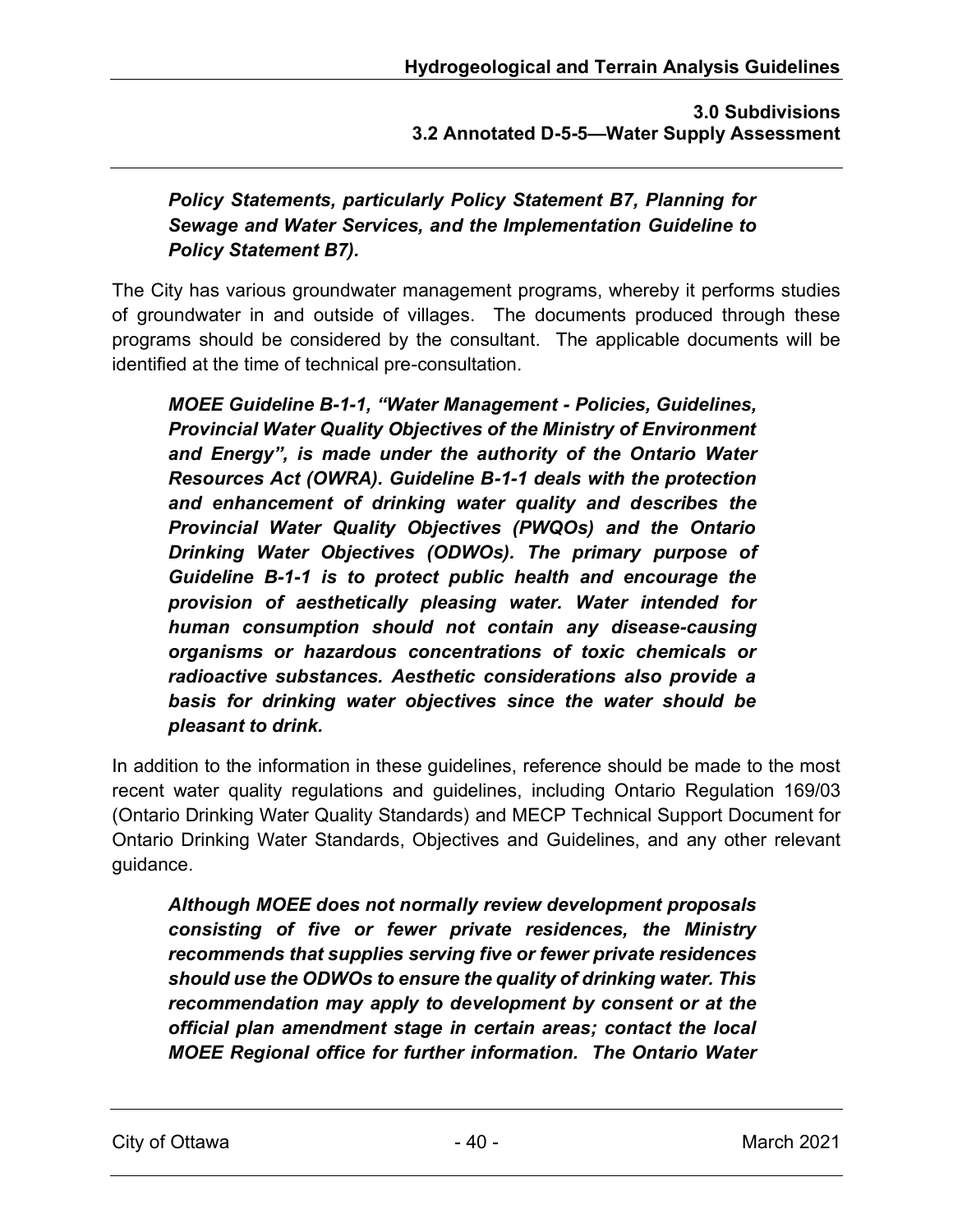*Resources Act, RSO 1990, obliges the MOEE to comment on the quality of private water supplies which are part of development proposals submitted to the MOEE for review.* 

*Ontario Regulation 903 establishes standards and regulations concerning well construction.* 

*With respect to proposals involving individual on-site sewage systems (subsurface sewage systems), a separate guideline for the assessment of the impact of such systems on adjacent lands is available from the MOEE office in your Region. The title of the Guideline is Technical Guideline for Individual On-site Sewage Systems: Water Quality Impact Risk Assessment.* 

*With respect to communal water supply systems to serve more than five private residences, a Certificate of Approval, and possibly a Permit to Take Water will be required. For communal sewage systems, a Certificate of Approval will be required. For more information on communal systems, please contact the MOEE office in your area.* 

## *2.0 OBJECTIVES*

*The objectives of this guideline are as follows:* 

*to provide technical guidance to professionals involved in land development (in particular, hydrogeologists) in the assessment of groundwater quality and quantity;* 

*to provide an interpretation of the application of MOEE policy to development of individual private well water supplies; and* 

*to ensure that development proposals are submitted with the required technical support.*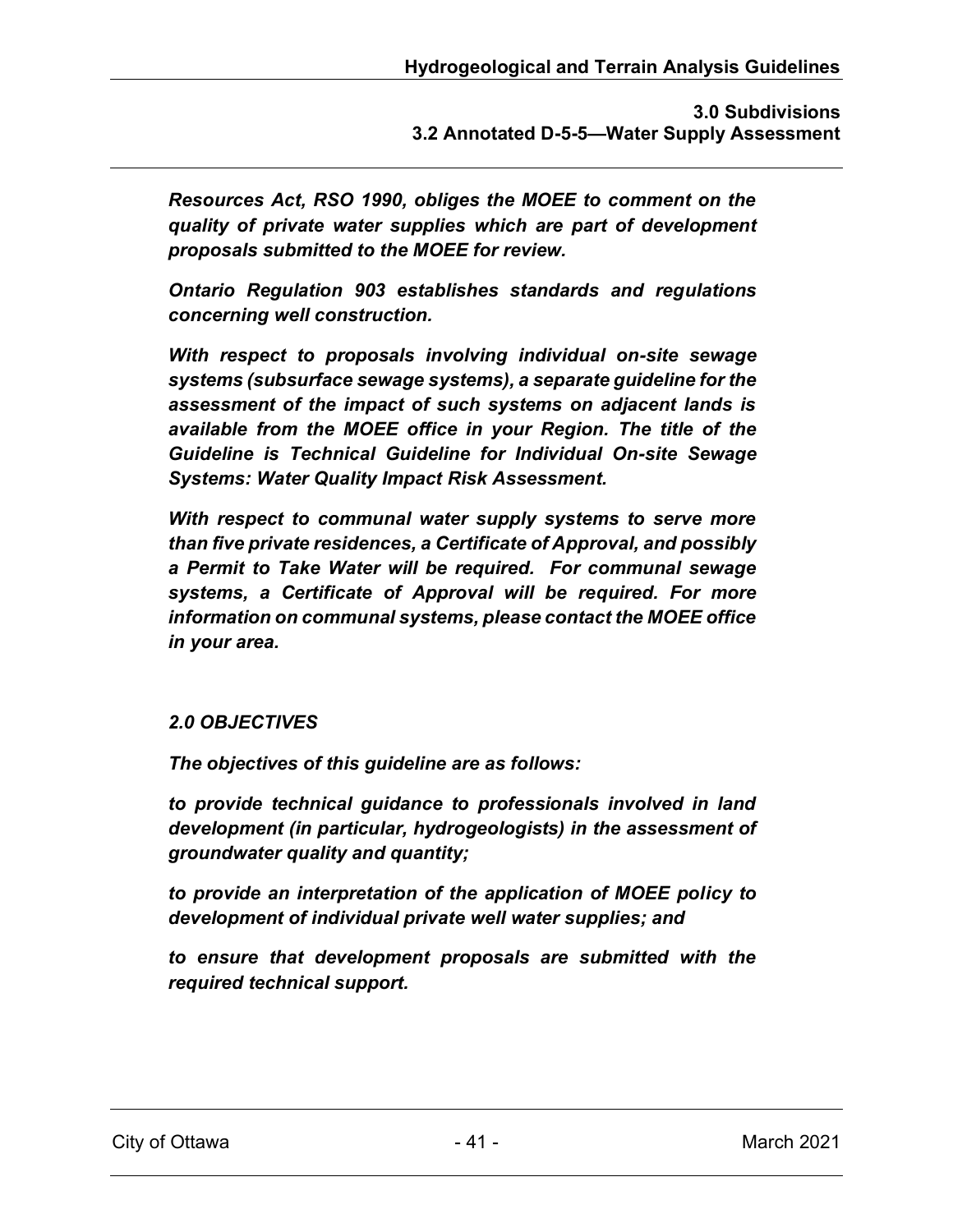# *3.0 APPLICATION*

*The guideline applies to all development proposals for residential development involving individual well water supplies. Development agreements between the proponent and the municipality, or its equivalent in unorganized areas, shall be used to bind development to the recommendations of approved hydrogeology studies.* 

*The guideline also applies to developments for which a plan of condominium is required and to industrial, commercial or institutional developments where water is used for human consumption. Please contact your regional MOEE office for information on the applicability of the guideline to a particular development of this type.* 

Additional information and requirements pertaining to specific types of applications are found in other sections of these guidelines. The targets for water quantity and quality must be in accordance with these guidelines; however, in cases where commercial and industrial sites cannot meet these guidelines, a meeting with the City can occur, so that options can be discussed—this is especially relevant where the use has been designated in the Official Plan and the zoning is already in place.

# *4.0 INFORMATION REQUIREMENTS*

# *4.1 General*

*A hydrogeological study will be required by MOEE prior to recommendation of draft approval for plans of subdivision and condominium, and may be required prior to approval of official plan amendments which would permit development on private services. The study must be performed and a report submitted to the MOEE at the time of circulation of the proposed official plan amendment or plan of subdivision. The report must address concerns relative to the following:*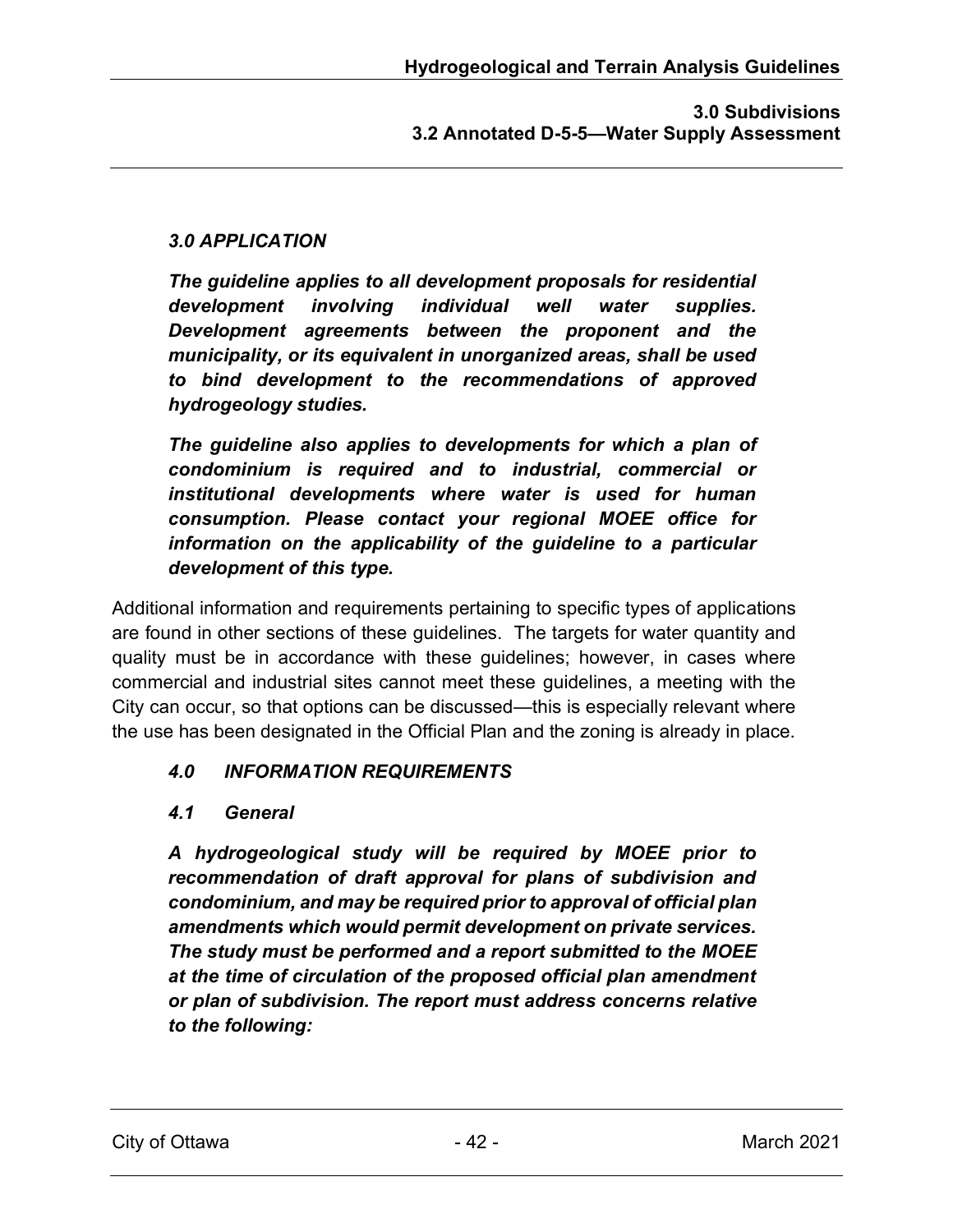- *Future residents must be provided with water for domestic consumption that is of acceptable quality and of adequate quantity.*
- *Appropriate well construction techniques must be followed in order to minimise the possibility of well water quality degradation.*
- *There must be minimal adverse effects on well water in the development from sources of contamination on the site or on adjoining lands.*
- *Developments must not result in water quantity interference conflicts between users in the development and users on the adjoining lands.*

Well construction must meet the requirements of the Wells Regulation and the sitespecific recommendations of the Hydrogeological and Terrain Analysis report. Development on private wells must be supported by a satisfactory well inspection report (see definition). In the case of a Hydrogeological and Terrain Analysis report, the well inspection report can consist in a clear statement in the report that the test wells, including production wells, have been supervised by the hydrogeologist, or a qualified person who is under the supervision of the hydrogeologist who signed the report. It is understood that pre-existing domestic wells, when used to supplement the minimum requirements in these guidelines, may not have a well inspection report.

*With respect to quality, each future domestic well must provide water that is safe and aesthetically suitable for human consumption. The suitability of the water for domestic use is determined by comparing the results of the analysis of ground water samples from test wells with the applicable ODWOs (see Section 4.4 and the Appendix).* 

Water quality testing must be performed on the raw (untreated) water. The minimum water quality parameters (bacteriological and chemical) to be tested are outlined in the applicable sections of these guidelines. The list of parameters to be tested may have to be expanded as the area and site-specific circumstances dictate—e.g., trace metals, volatile organic compounds (VOCs), petroleum hydrocarbons (PHCs), pesticides,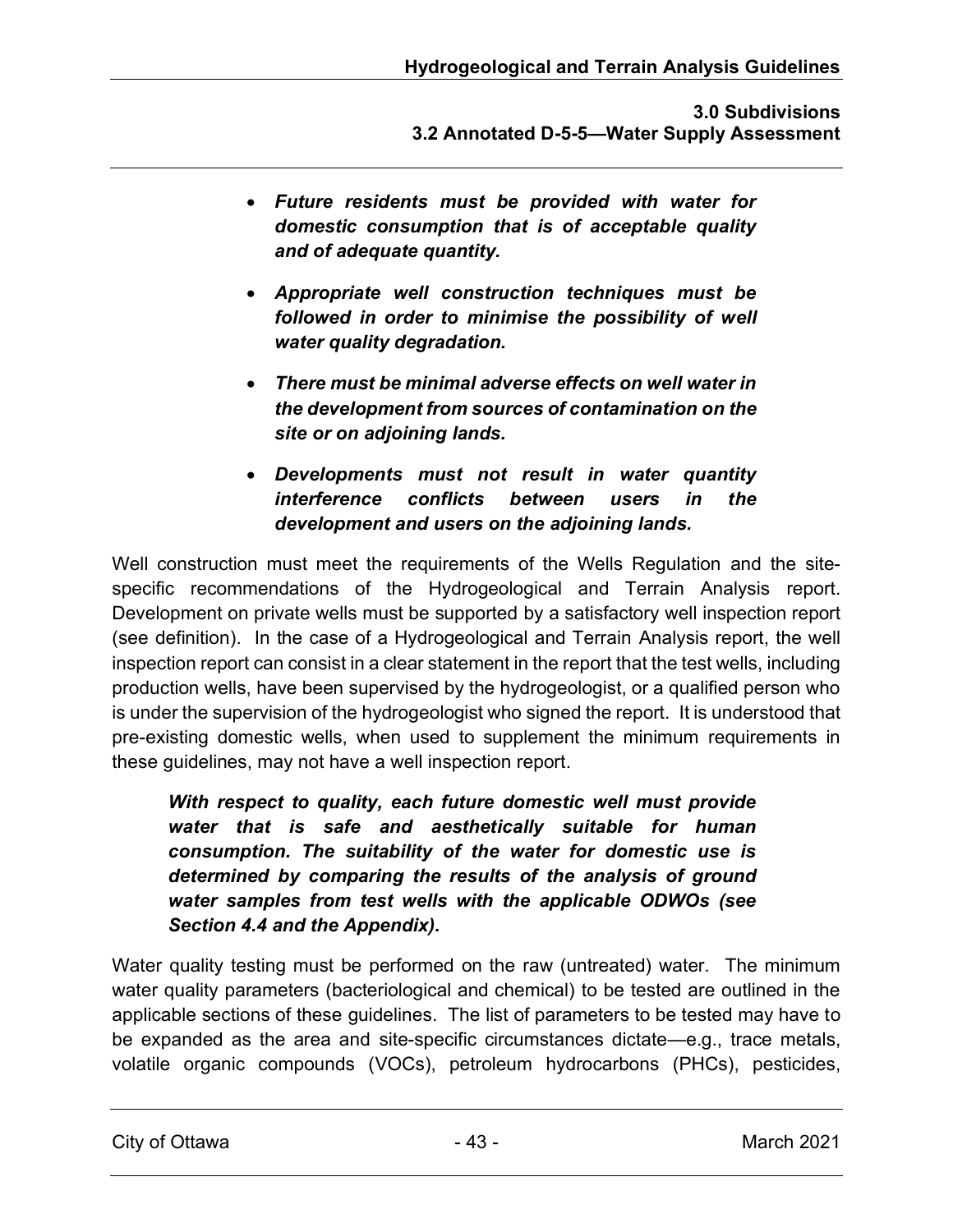arsenic, uranium, radon, iodine, barium, selenium, methane, etc. The parameters to be tested should be informed by the Phase I (and Phase II, if it exists) Environmental Site Assessment (ESA), nearby sources of contaminants and the geological setting of the site. The need for additional parameters should be discussed at pre-consultation. For subdivisions, the additional parameters will always include trace metals (filtered) and VOCs, as a minimum (see sub-section 4.4.1 below).

Suitable water quality includes all health parameters that were tested. Treatment will not be accepted for raw water that exceeds any health-related drinking water standard.

Suitable water quality also includes aesthetic parameters. Treatment for some aesthetic parameters is acceptable; however, the City complies with the guidance of the MECP to not grant approval where the raw water from the well exceeds the Maximum Concentration Considered Reasonably Treatable for the parameters listed in Table 3 of Procedure D-5-5. These treatability limits are based on what is reasonable for a private homeowner, particularly when treating water for an entire house.

*With respect to quantity, each future domestic well must provide sufficient water for normal domestic purposes (see Section 4.3 "Well Water Quantity Testing"). This will be determined mainly on the basis of data from pumping tests in test wells.* 

*After its initial review of a hydrogeological study report, the MOEE may advise the consultant and the proponent that additional information be supplied, or recommend that further work be done. The advice and recommendations must not be construed as conditions of approval but rather as suggestions for those cases where the proponent wishes to continue to pursue approval. Ultimately, it is the hydrogeology of the site itself which will determine whether a proposal is acceptable.* 

*When a report is found to be incomplete, draft or preliminary, or makes unsubstantiated claims, the MOEE will advise the proponent of the report's deficiencies. The MOEE may not undertake a full review until such time that a complete report (i.e., one which satisfies the requirements of this Guideline) has been submitted.* 

City of Ottawa **- 44 -** All City of Ottawa - 44 - All City of Ottawa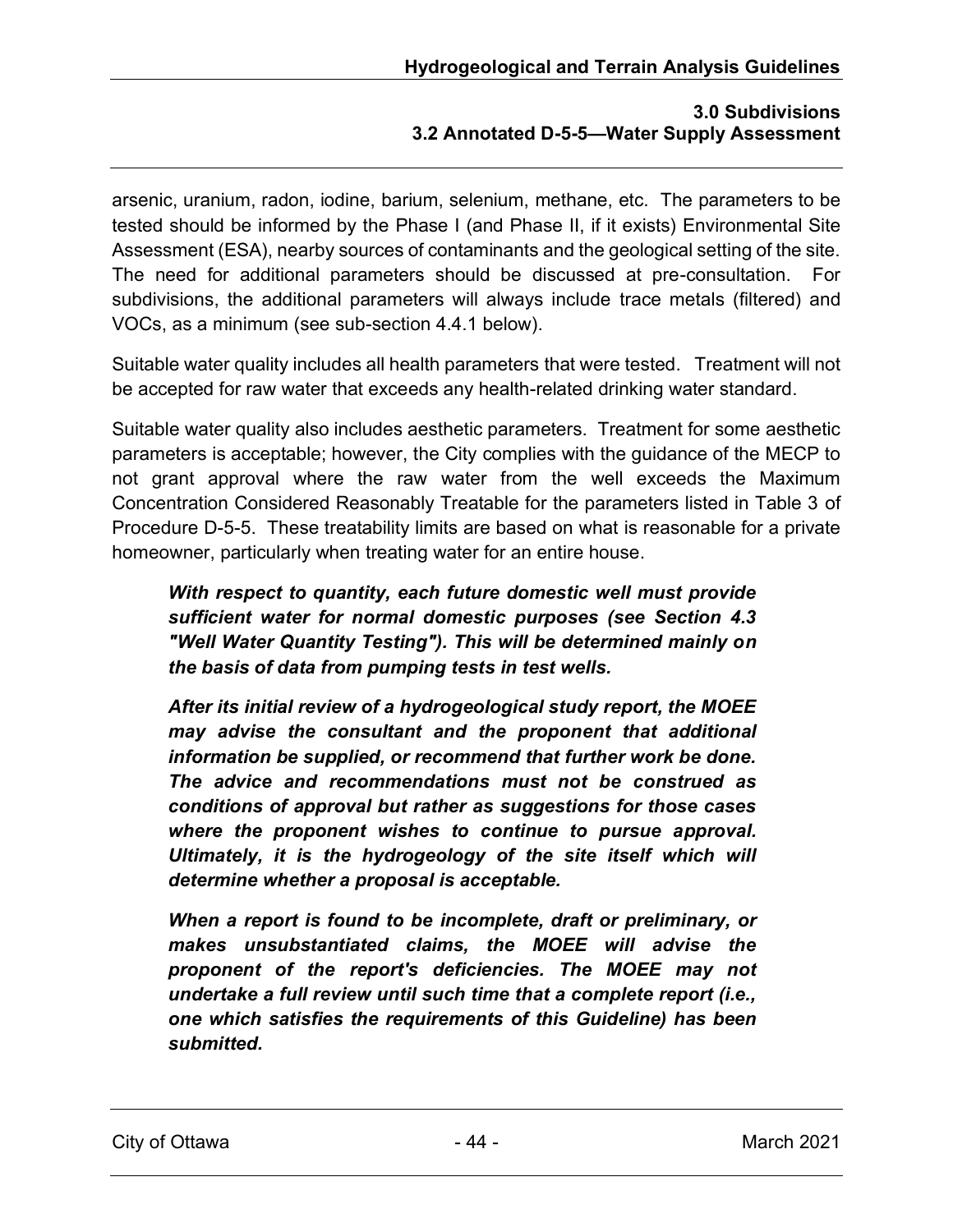### *4.2 Test Well Requirements*

*Site assessment for water supplies from wells must be undertaken as follows:* 

- *i) The minimum number of test wells will be:* 
	- *3 for sites up to 15 hectares in area;*
	- *4 for more than 15 and up to 25 hectares;*
	- *5 for more than 25 and up to 40 hectares;*
	- *for more than 40 hectares, one additional test well for each additional 20 hectares or portion thereof.*

The above are minima, if the hydrogeology is well known, geological conditions are consistent in the area and where there are other supporting data from wells of similar construction and in the same groundwater resource, thus providing the required level of confidence. The consultant will have to provide clear justification for the number of test wells. Prior to constructing any test well, technical pre-consultation with the City, or its Conservation Partners (where applicable), is strongly encouraged.

### *Where development by severance is considered, determination of the availability of a potable water supply should be made as early as possible in the severance approval process.*

Section 4 of the guidelines is to be consulted for lot creation by severance.

*In areas where groundwater quantity or quality are considered marginal with respect to domestic requirements, as many as one test well per lot may be required;* 

*ii) The areal distribution of test wells must be such that hydrogeological conditions across the site are adequately represented. Depending on the areal configuration and hydrogeological complexity of the site, more than the minimum number referred to in section i) may be required;*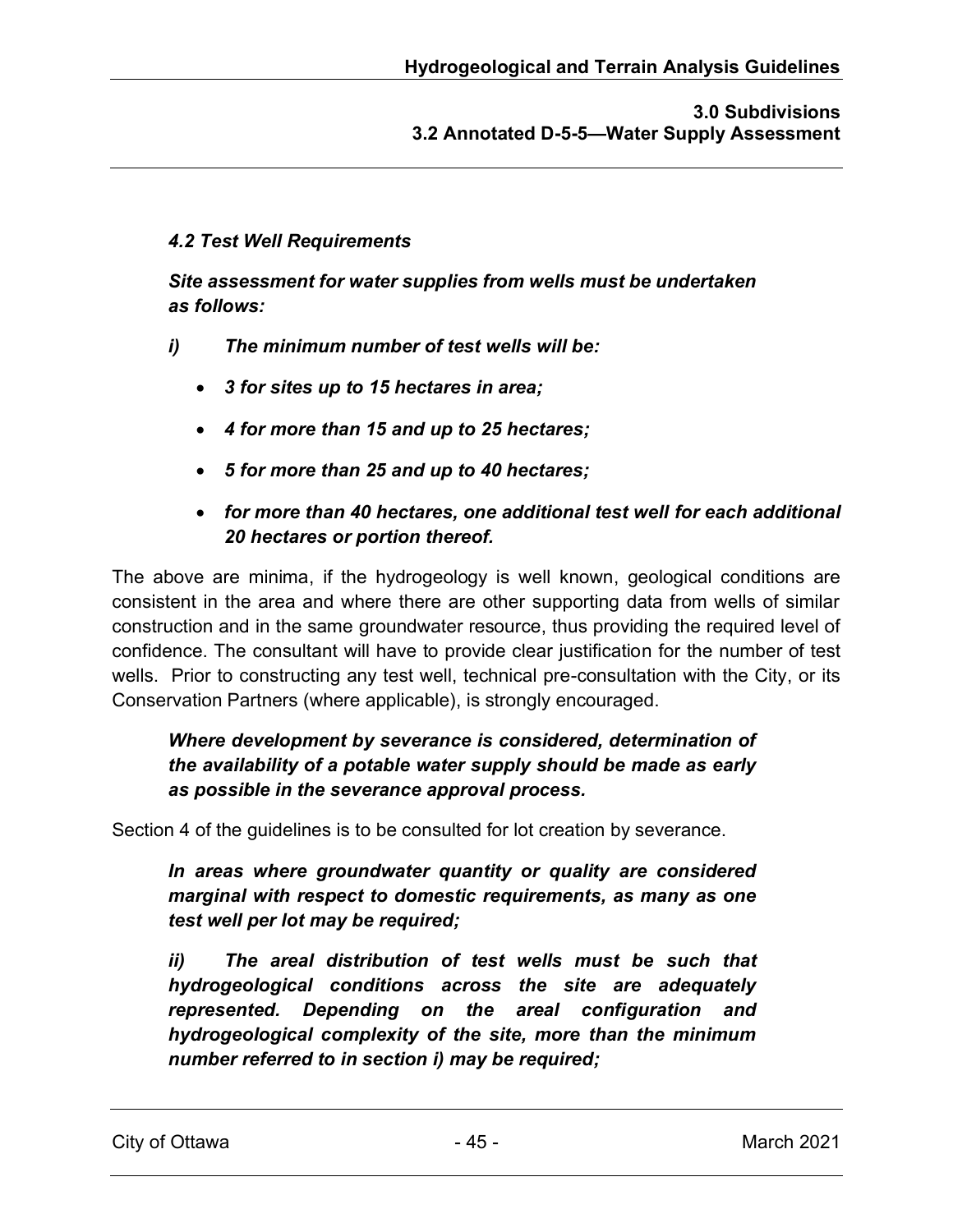*iii) Consideration must be given to past or present land uses. Existing improperly abandoned wells should be identified since they may impact on ground water. Moreover, any contaminant spills on or adjacent to the site which may affect water quantity or quality should be identified and evaluated for their impact on groundwater.* 

The hydrogeologist's report should include recommendations for the proper abandonment of test wells that are not used for subsequent water supply and any existing water supply wells on the subject site that will not be used for water supply in the future or used and maintained as a monitoring well.

Where there is an imminent risk of impact on groundwater quality or personal safety (e.g., methane gas discharging out of a well or associated with water in the well), the hydrogeologist should immediately advise the appropriate authority (typically the MECP and Ottawa Public Health). Where exceedances of health parameters are detected in an existing water supply well that is used as a source of water for human consumption, the owner of the well having the exceedance must be notified immediately. The notification should be done in writing as well as orally. The oral and written notifications must recommend that the homeowner contact Ottawa Public Health with any question they may have. Any exceedance and notifications of exceedances are to be clearly documented in the consultant's report.

## *The test well(s) should be located in an area which would permit a proper assessment of these impacts;*

*iv) Test wells must be located and constructed in such a way as to permit the prediction of the quantity and quality of groundwater which domestic wells will supply in the future. Accordingly, the construction of these wells must be typical of wells which will be used in the development in the future, and must comply with Ontario Regulation 903, with the requirements of other jurisdictions, and with any additional specifications recommended by the consultant and/or MOEE.* 

Test wells must be constructed in accordance with future domestic well design. If the test wells are not installed according to the recommended domestic well design, then additional test wells will be required. For example, if a test well program finds an issue in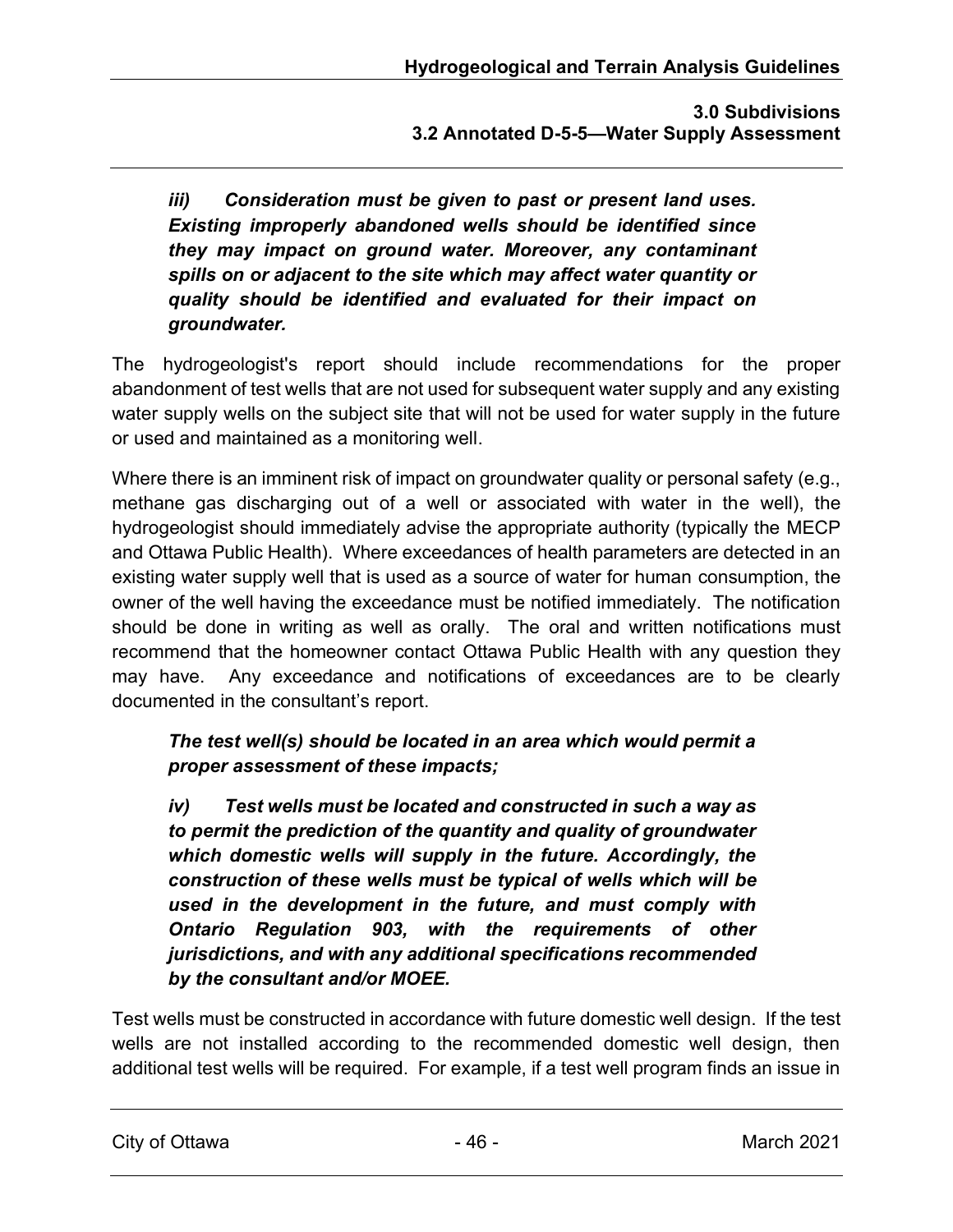the shallow aquifer and a recommendation is made to construct deeper wells cased through the shallow aquifer, then additional wells will be required to ensure there is a minimum number of representative wells, in accordance with Section 3.2.4.2.i) of these guidelines, completed in the deeper aquifer meeting water quantity and quality requirements.

*Existing water wells located on the site or in the immediate proximity of the site may be used as test wells, provided they fulfill i) to iv) above, and are fully incorporated into the well water quantity and quality testing programs described in the sections below. The use of existing wells and of the data obtained from them must be justified in the report as being technically appropriate; however, there must be at least one test well, new or existing, located on the site.* 

Any existing water supply well that is to be used as a test well must have an MECP water well record and be assessed by the hydrogeologist to verify the well can be used as part of the report. The integrity of the existing water supply well and its record are essential to ensure that comparison is being made based on reliable information.

*If the consultant and licensed well contractor properly locate and construct the test wells, or if there are pre-existing wells on the property which meet the requirements of iv) above, the developer may use them later as domestic water wells. They must, however, yield potable water and meet the construction requirements indicated in the approved study recommendations, which are implemented by provisions in the development agreement between the municipality (or its administrative equivalent) and the proponent. If any such wells are not to be maintained for future use, they must be properly abandoned as required by Ontario Regulation 903; abandonment must be recommended in the hydrogeological study report and must be implemented by the development agreement. To ensure that the recommendations of the report are properly implemented, the consultant's report may include recommendations for supervision of well construction by a qualified consultant at the time the well is being constructed by the (licensed) well contractor.*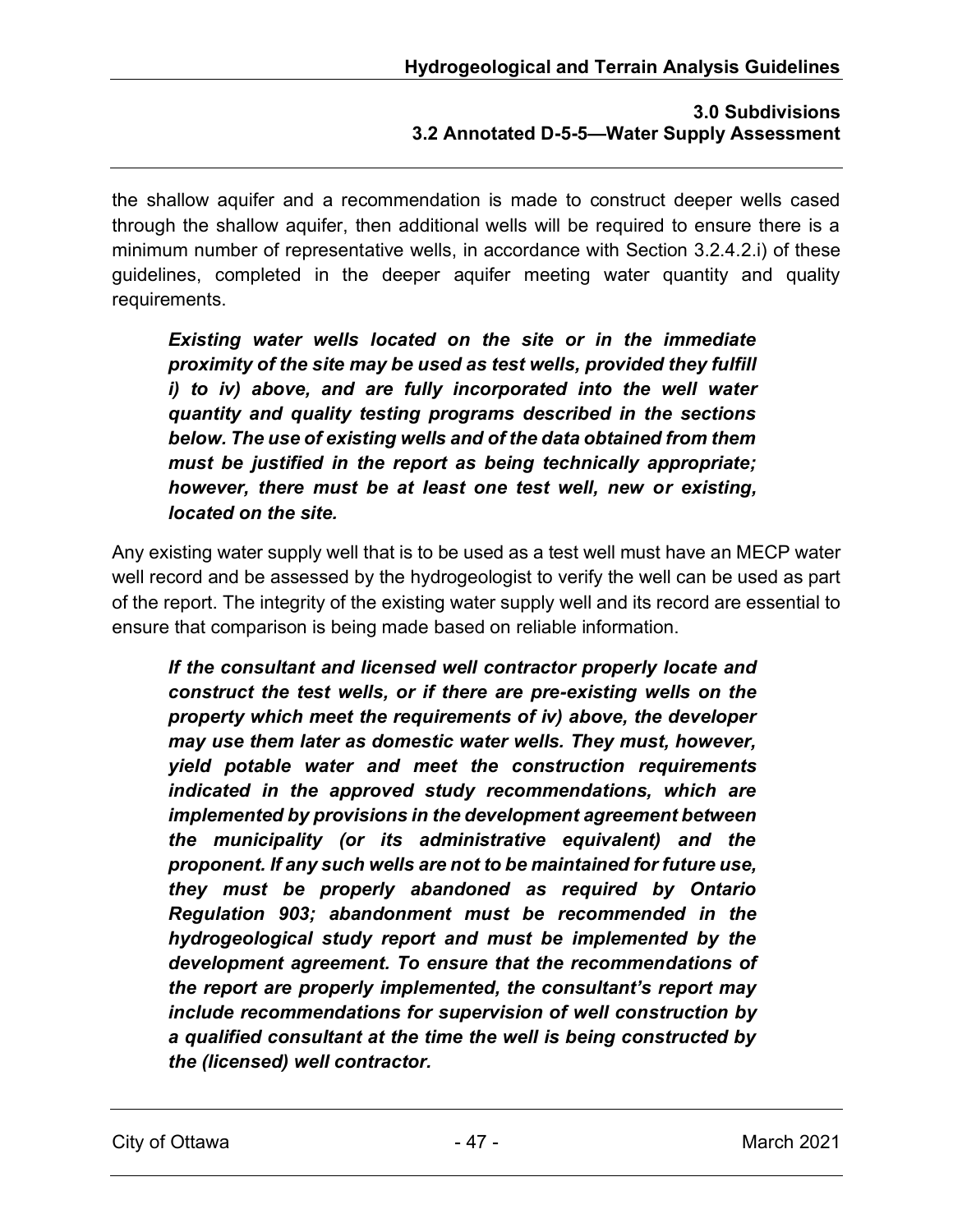### Dedicated monitoring well

As a condition of approval of a plan of subdivision, the developer will be required to drill and dedicate a monitoring well equipped with water level and barometric dataloggers, to the satisfaction and at no cost to the City. The City will have unlimited access to this well to monitor groundwater conditions. Where the subdivision has several phases, one monitoring well may be required for each phase of development. The City, at its discretion, may determine to not require a monitoring well where there are enough wells already provided to satisfy the City monitoring program.

The dedicated monitoring well will typically be in addition to the required test wells, unless a test well is in a location acceptable to the City, in which case it may be used as the dedicated monitoring well. The location, design and instrumentation of the dedicated monitoring well are to be to the City's satisfaction. The Hydrogeological and Terrain Analysis report is to show the location of the monitoring well on a plan. The preferred location for the dedicated monitoring well is on a parcel owned, or to be owned, by the City. In some cases, the dedicated monitoring well may be located on an easement, provided the City is able to access the well in perpetuity. The well must be drilled in accordance with the recommendations in the report, instrumented and dedicated to the City prior to registration of the subdivision.

## *4.3 Well Water Quantity Testing*

*Each of the test wells must be subjected to a pumping test. The tests may be done sequentially, using the other wells as observation wells, or several wells could be pumped simultaneously. The report must contain all well logs, Water Well Records, raw pumping test data and graphs, and hydrogeological cross section(s), and must discuss the sustainability of domestic well yields, the potential for supply interference and site aquifer characteristics such as hydraulic gradient, transmissivity and boundary conditions. (Note that in most cases where on-site sewage systems are proposed, the impact assessment requires a determination of the hydraulic gradients.)* 

In certain cases, as will have been discussed at technical pre-consultation, consideration should be given to pumping a test well at the combined water demand rate (if possible)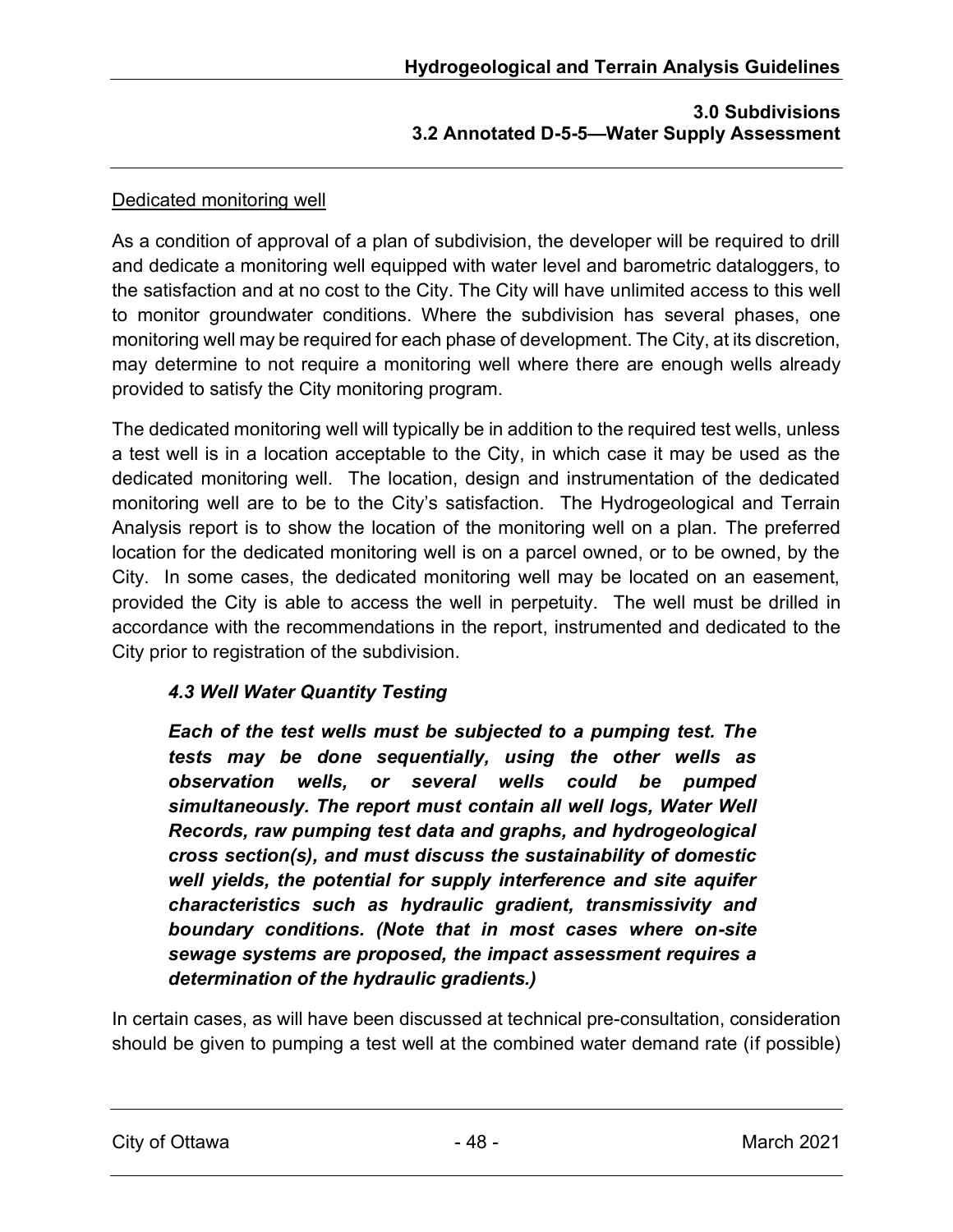in order to clearly demonstrate the capacity of the aquifer to supply the anticipated demands, or to assess well interference.

Dataloggers are to be used for all pumping tests. Pumping test reporting must include a detailed discussion regarding the pumping test procedure, including the pumping rate measurement methodology, the location of the discharge and the frequency of manual water level measurements to confirm datalogger accuracy. The report must also include the calculated transmissivity, storage coefficient, specific capacity, well efficiency, sustainable well yield (Q20, where applicable), pumping and recovery water level data, and an assessment of well quantity interference within the development and neighbouring properties.

# *4.3.1 Pumping Test Procedure*

## *The following pumping test procedure is recommended;*

## • *the test wells should be fully developed prior to the pumping test in order to avoid unacceptable turbidity levels at the time of sampling;*

Wells must be developed until the field turbidity is below 5 NTU (or FTU) and the other field parameters have stabilized. This will normally occur during the pumping test. The report must identify if a longer pumping test was required to reduce turbidity, and an analogous recommendation should be included for future development.

Step tests can be completed in order to assess well efficiency. The information gained from the step tests will be useful when designing the pumping test program, particularly where it is anticipated that pumping at higher rates would be useful.

If the water taking during the test will exceeds a prescribed quantity, the MECP should be contacted in advance to ensure the required permits or registrations are in place.

> • *the pumping test must begin with a static water level and must be performed at a fixed rate (±5%) for a minimum period of six hours (longer where supplementary storage systems are necessary) of "continuous" pumping (no stoppages); water levels must be monitored in the test well and*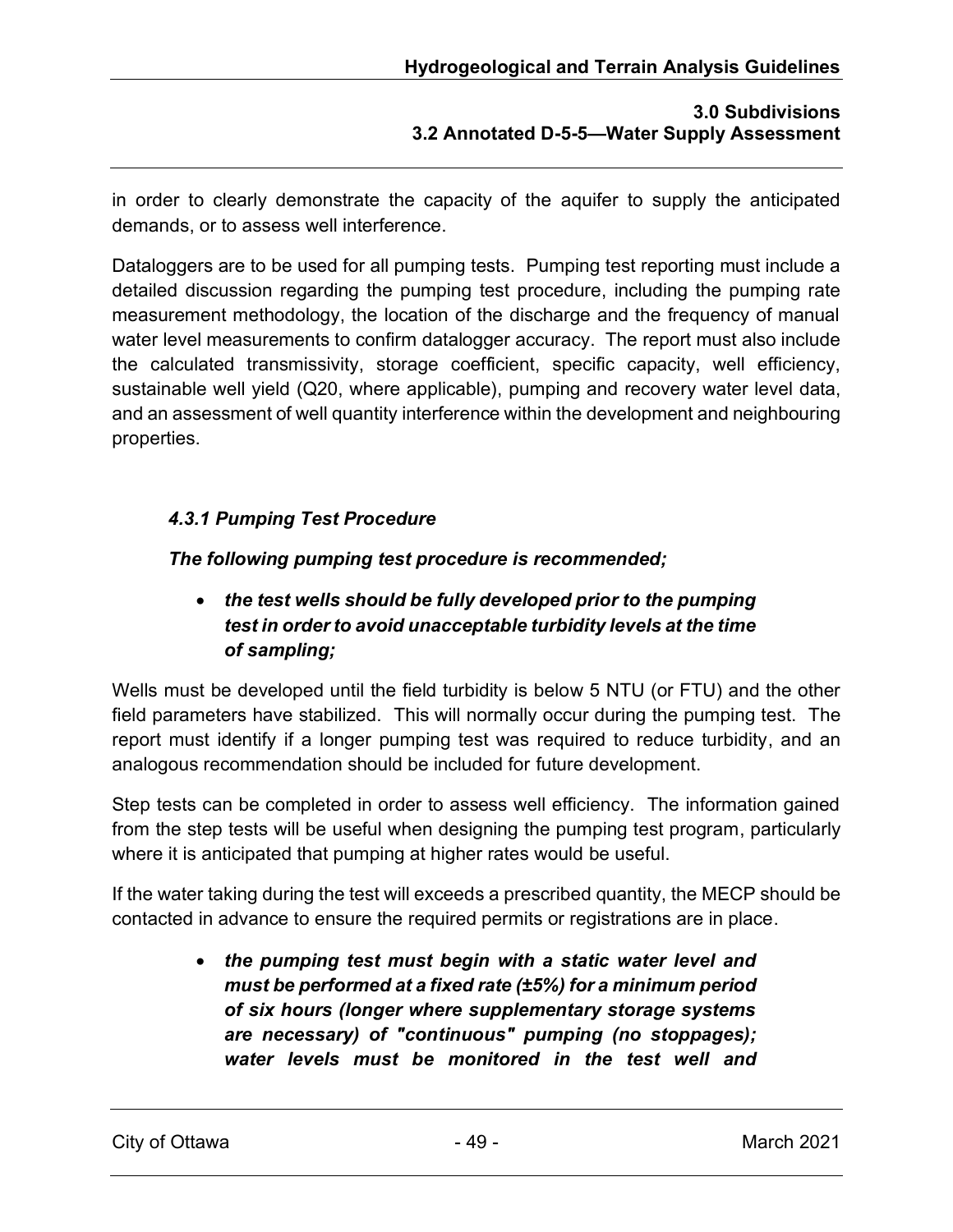*observation wells at an appropriate frequency; water must be discharged at an appropriate distance from the test wells to ensure that artificial recharge does not occur;* 

Pressure transducers/dataloggers are to be installed in all test wells and monitoring wells. Water levels measured by the loggers must be periodically confirmed with manual measurements. At least one barologger is to be installed within the development boundary, so that the data can be corrected for atmospheric pressure variations. Loggers are to be installed and monitoring is to be started a minimum of one week prior to starting the pumping tests and must be monitored for at least one week following the test to determine background water levels.

- *immediately following the pumping test, water level recovery must be monitored in the test wells until 95% recovery occurs or for 24 hours, whichever is less ; where sufficient recovery does not occur, the issue of the long- term safe yield of the aquifer is especially significant and must be addressed; and*
- *the test rate will be at least the minimum rate discussed below (also see Section 4.4.1).*

# *4.3.2 Calculation of Minimum Test Rate and Well Yield*

*The minimum pumping test rate and well yield required for a particular development must be calculated as follows:* 

*The per-person requirement shall be 450 litres per day. Peak demand occurs for a period of 120 minutes each day. This is equivalent to a peak demand rate of 3.75 litres/minute for each person. The basic minimum pumping test rate is this rate multiplied by the "likely number of persons per well" which, for a single family residence, shall be the number of bedrooms plus one. Unless it is otherwise established to MOEE's satisfaction, a minimum of four bedrooms shall be used in the calculation. However, regardless of the results of this calculation, this rate shall not be less than 13.7 litres/minute.*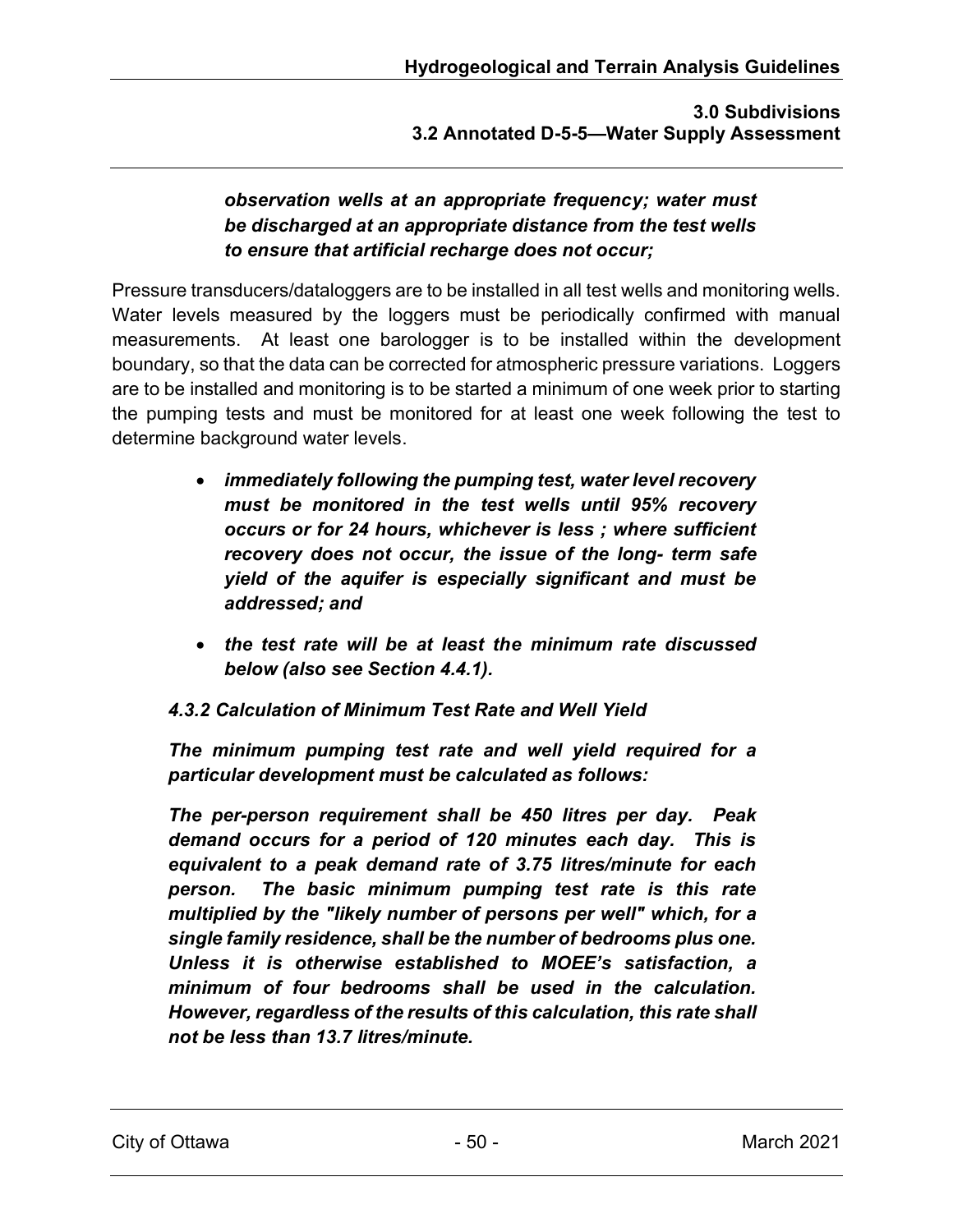Step tests are desirable in order to derive the maximum pumping rate that will be sustainable for the duration of the test. As a minimum, each test well is to be pumped at a sufficient rate and length of pumping in order to generate drawdown in the observation wells.

In all cases, unless explicitly stated by the City for a development, the minimum pumping rate shall be based on a 4-bedroom dwelling unit (i.e., 18.75 L/min).

*The only instance where rates lower than these may be used is where preliminary results indicate that the pumping test rate cannot be sustained in the long term, and consideration is given to systems which would compensate for low well yields. In this case, the rate of test pumping may be decreased, but the duration must be proportionately increased such that the total amount pumped equals the amount that would have been pumped if the test had been conducted using the procedures and minima discussed above. The yield requirement must then be applied to the well and to the compensatory system on a daily basis. These systems and any special water treatment devices that may be necessary for their proper functioning must be fully described in the report.* 

A compensatory system may include a larger pressure tank or separate storage (e.g., a cistern) in conjunction with the pressure tank. It is recommended that the storage system be sized to compensate for peak use, irrigation (if contemplated) and emergency storage to allow for repair of a failed pump. Wherever compensatory storage is proposed there shall be mandatory consultation by the proponent's hydrogeologist with the review hydrogeologist and the City.

*Regardless of whether systems to compensate for low yields are required, the report must demonstrate that future domestic wells will sustain repeated pumping at the test rate and duration at 24 hour intervals over the long-term.* 

*Where a test well can safely provide water at the calculated rate, it is not acceptable to conduct pumping tests at low rates and subsequently recommend the use of systems to compensate for low well yields simply in order to limit the migration of poorer quality water into the well.*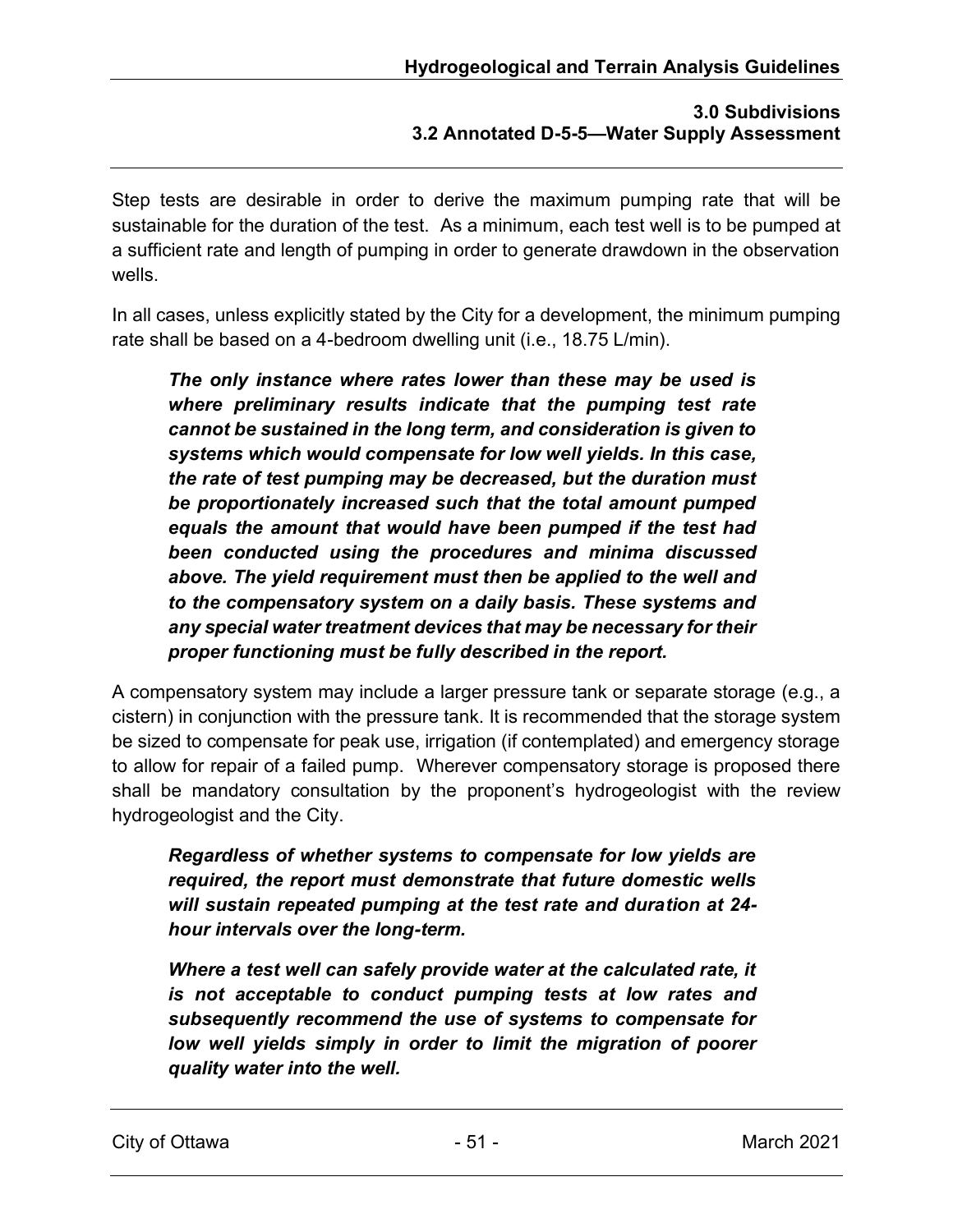*Consultants must provide a statement indicating that, in their opinion, the probable well yields determined on the basis of their investigations are representative of the yields which residents of the development are likely to obtain from their wells in the long term.* 

Aquifer tests using data from observation wells typically provide better aquifer characteristics than data from the pumping well; furthermore, observation wells are necessary in order to obtain storativity values. For these reasons, aquifer responses in a minimum of two other wells serving as observation wells will be required for all subdivisions and may also be required for other development applications, particularly when large water takings are anticipated; or in instances where well interference may be an issue. Any deviation from this requirement should be discussed with the reviewer at pre-consultation or during the study.

The other test wells may serve as observation wells, provided a suitable response is seen in the observation wells in a relatively short time during the pumping test. It is also necessary to monitor all other test wells (in addition to the two wells used as observation wells) during the pumping test on any test well. The distance between the test well and the observation wells should be considered by the hydrogeologist when designing the test program.

The observation wells are to be completed at approximately the same depth and within the same aquifer as the pumping well.

Note that if a case is being made for aquifer isolation, there may be a need to install additional monitoring wells, at various depths, in order to confirm the characteristics and extent of the isolating layer(s).

Aquifer characteristics should be derived from the observation wells whenever possible. In the report, the hydrogeologist shall compare the transmissivities calculated from pumping wells and observation wells. If the transmissivities are not comparable, a rationale must be provided as to why the results are different. For the design of pumping test wells and monitoring wells, and the analysis of data, the hydrogeologist should be guided by recognized scientific literature $^{\rm 1}$ .

<sup>1</sup> Such as Kruseman and de Ridder (1990) and resources by the USGS—available online, or other recognized sources.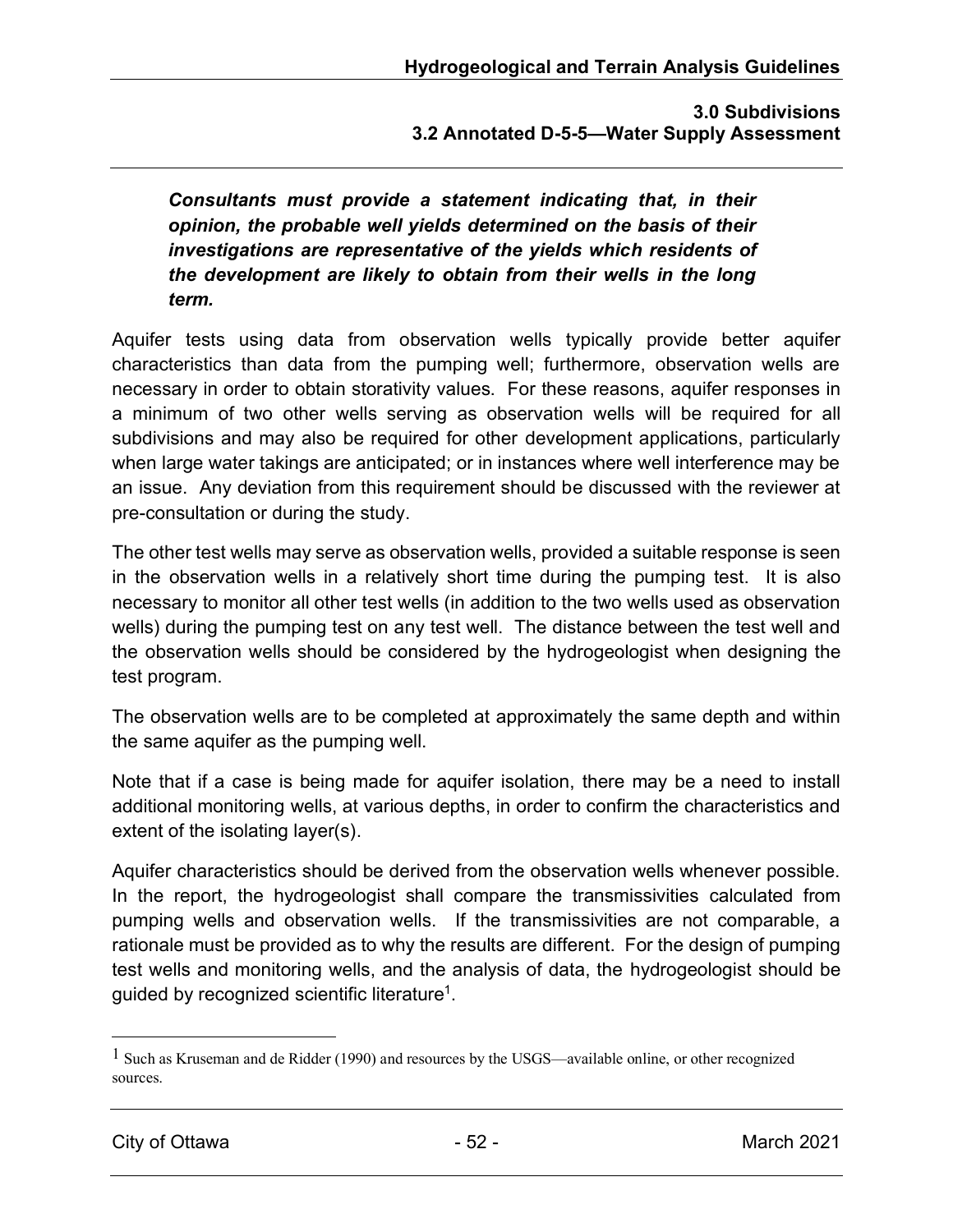The hydrogeology of the City is complex and there are locations where the response to pumping will not fit a theoretical Theis solution<sup>2</sup>. In these cases, other analytical solutions are to be investigated by the hydrogeologist (semi-confined, leaky, phreatic, boundary and/or recharge effects, etc.). With aquifer analysis software these investigations are greatly simplified. Input parameters are however to be explained and justified (e.g., leakage factor reasonableness, where applicable). All analyses are to be related to the conceptual understanding of the aquifer(s) and aquitard(s) (where present) at the site. Although the use of software aids in the analysis, the report is to present the analysis of the data in a manner that is consistent with traditional methods, so that the information can be verified (i.e., standard graphs, type curves, etc.). The raw data (pumping rate measurements, drawdown, recovery, atmospheric pressure, etc.) is also to be included.

The data from pumping wells, observation wells and their recovery are to be analyzed and a single set of aquifer properties is to be justified and reported for the target aquifer and any other hydrogeological unit of interest. If the data varies greatly, then a rationalization for this variability must be provided.

# *4.3.3 Additional Information*

*Shallow wells and unconfined aquifers are susceptible to seasonal fluctuations in water level. In these cases, the consultant must address this issue and may need to perform additional investigations to determine the possibility of future well water quantity problems.* 

*Groundwater heat pumps which do not return water to the aquifer of origin are not permitted. If treatment systems which require additional amounts of water for their operation are to be used, those rates must be added.* 

 $2$  Theis Assumptions: Aquifer has infinite areal extent, aquifer is homogeneous and of uniform thickness, control well is fully or partially penetrating, flow to control well is horizontal when control well is fully penetrating, aquifer is nonleaky confined, flow is unsteady, water is released instantaneously from storage with decline of hydraulic head, diameter of a pumping well is very small so that storage in the well can be neglected (Theis, C.V., 1935).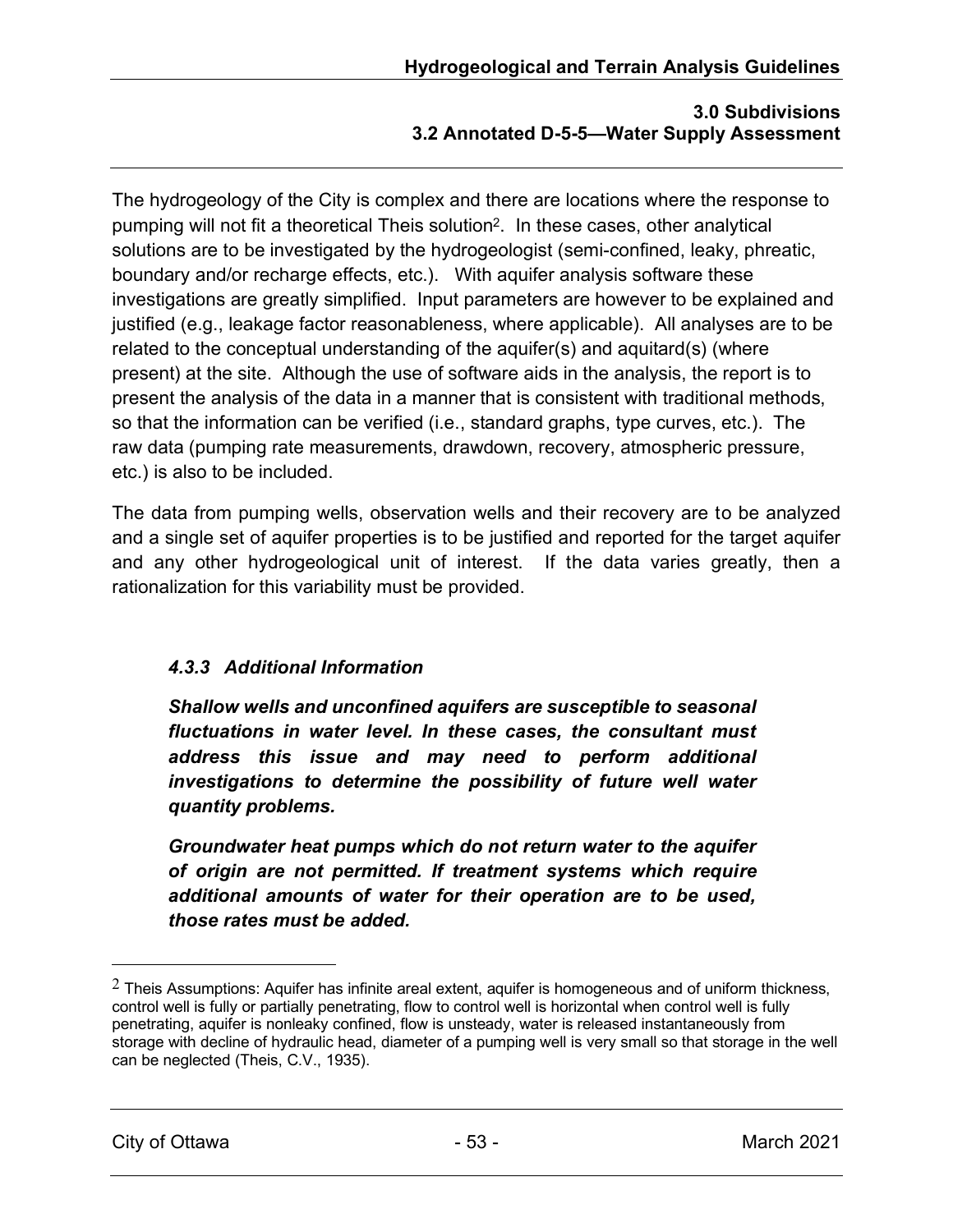If a proponent proposes to use open loop groundwater ground source heat pumps, the hydrogeologist shall address the taking and discharge of the system in the report to ensure protection, management and conservation of the groundwater.

If the hydrogeologist will be suggesting water softeners or other water treatment units that require backwash, the hydrogeologist shall address where the backwash will be discharged.

The report must address the potential for Secondary Dwelling Units and whether they should be permitted and on what basis. Additional nitrate loading and water taking must be assesses and documented if Secondary Dwelling Units are contemplated in the future.

A monitoring program to establish a baseline of private well groundwater quality and water levels will be required for serviced developments in the vicinity of privately serviced lots. The distance within which wells must be sampled may but up to 500 m, particularly if blasting will be required.

*Consultants should address the issue of whether the groundwater withdrawals in the proposed development and in other existing or planned developments in the area will exceed the long-term safe yield of the aquifer, or significantly decrease baseflow to sensitive water courses (trout streams, etc.). Relevant information may be available from the local planning authority, other ministries and agencies, municipal offices, and local residents.* 

Methods, such as the Q20 concept, where applicable (such as sites where a single pumping well is proposed), can be used by the hydrogeologist to assess the long-term interference effects from single proposed pumping wells. The effect of the combined well field must also be addressed for the worst-case scenario/location within the subject site and at the closest off-site well. In addition to long-term effects, it may be necessary to assess the effects of single and combined short-term peak flow, depending on the particular circumstances.

*Where there is established development in the vicinity, information from residents and other sources regarding well yield problems (water shortages, replacement wells etc.) should be obtained.*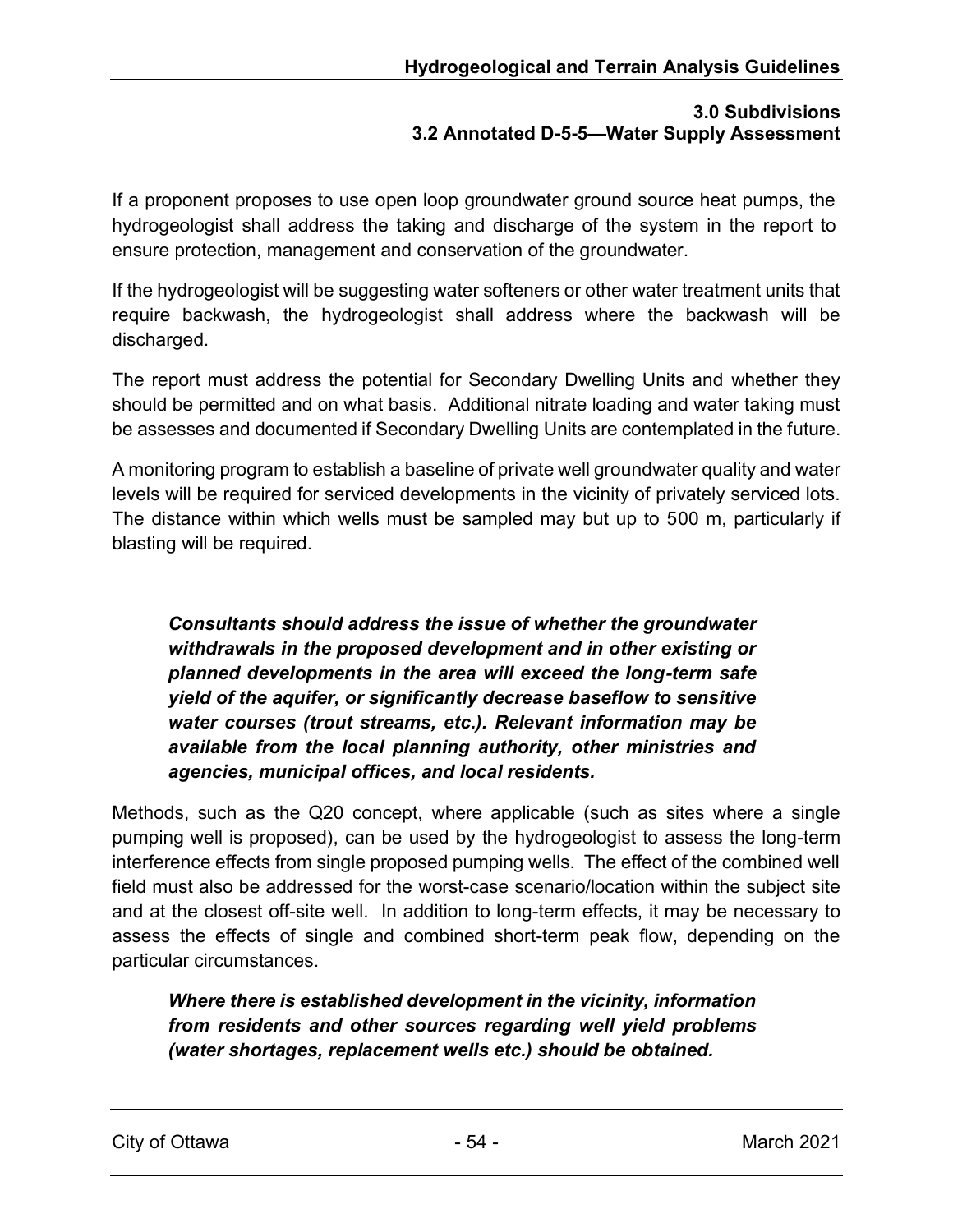## *4.4 Well Water Quality Testing*

## *4.4.1 Raw Water Quality*

*The consultant must obtain and analyze sufficient water quality samples during each pumping test in order to determine the physical, chemical and bacteriological quality of the water. At least one of these samples must be collected during the last hour of the test. It is the consultant's responsibility to address water quality changes over time and to demonstrate that the water quality data are representative of the quality of water which future residents can expect in the long term.* 

The collection of groundwater samples must be in accordance with sampling and preservation protocols undertaken to current industry standards (e.g., ASTM, CSA, etc.).

Sampling must be carried out using methods consistent with up-to-date practices such as those identified by the Canadian Council of Ministers of the Environment, the United States Geological Survey National Field Manual, Puls and Barcelona, 1996 (low flow, for certain types of sampling) or other published and peer-reviewed practices. The water samples shall be submitted using proper quality assurance practices to a laboratory that holds a licence under the Safe Drinking Water Act.

Parameters that must be tested in the field include colour, pH, temperature, conductivity, turbidity, hydrogen sulphide (using the Methylene Blue method) and chlorine residual, and should be carried out following current methods. Manufacturers, model numbers and calibration records for the field equipment must be presented in the report.

If water samples are collected from neighbouring wells, then details regarding the well must also be included in the report. The details must include a well record, well depth, construction details, sampling location and the results of a visual inspection of the sampled well.

*Prior to any testing for water quality, there must be no chlorine residual. Chlorine residual tests must be performed at the well head at the time that bacteriological samples are obtained, and must be reported.*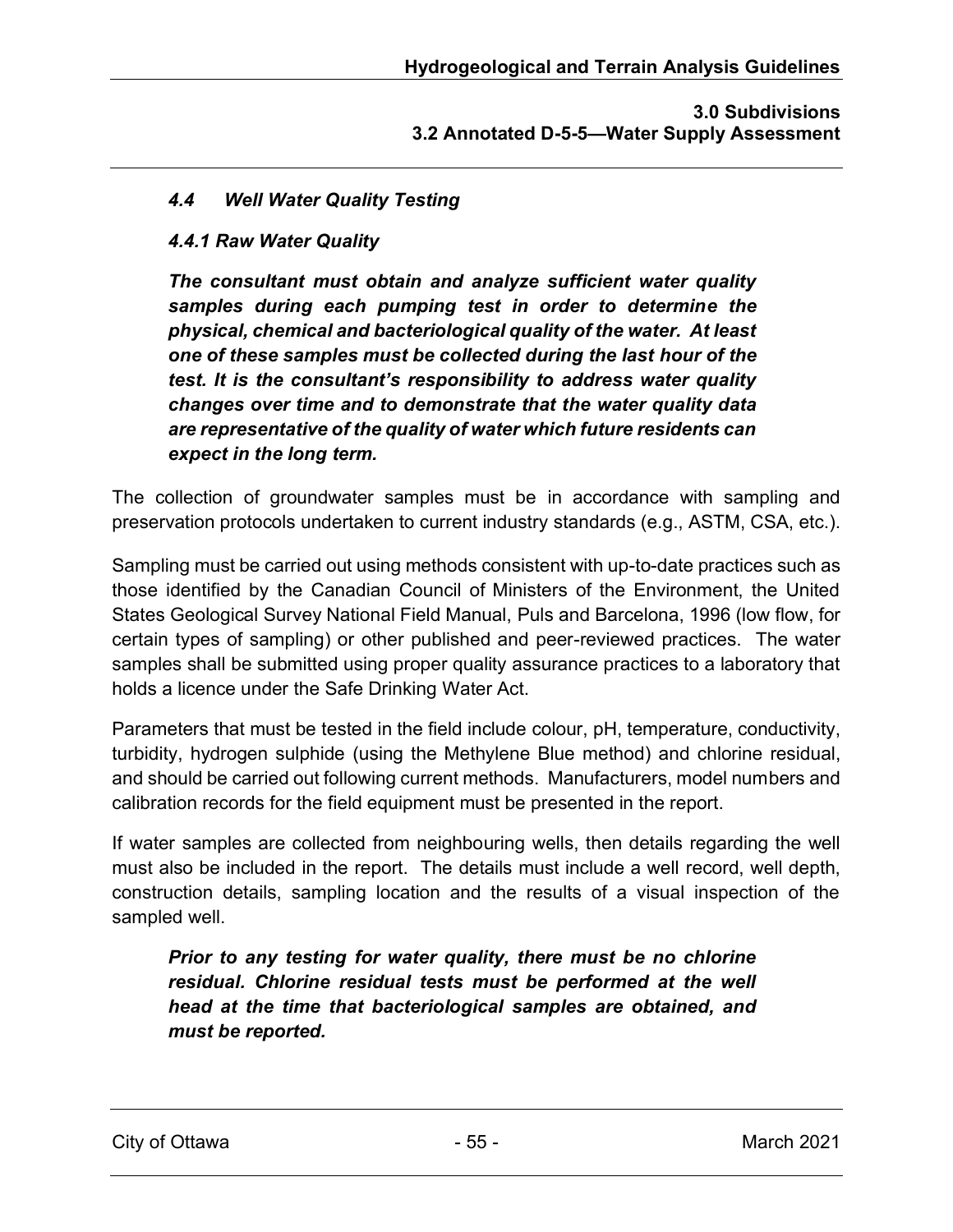This requirement assumes that the well and the well drilling and testing equipment have been chlorinated prior to testing. Free residual chlorine levels must be reported, even if zero.

*Where there are wells in nearby established developments, information should be obtained from residents, where possible, and other sources regarding water quality problems. If on-site sewage systems are used in the existing development(s) and are also to be used in the proposed development, well water samples from the existing development should be obtained and analyzed. The consultant should use this information to predict the impact of the proposed on-site sewage systems on water quality within the proposed development.* 

*Water quality may vary between aquifers or with depth in the same*  aquifer. The consultant should recommend appropriate well *construction (see Section 4.5) and must comment on the potential for cross-contamination between aquifers.* 

*Shallow and/or unconfined aquifers are susceptible to contamination from sources located at or near the ground surface. If wells are to be constructed within such aquifers, and especially where individual on-site sewage systems are also proposed, the consultant must address the risk of contamination and recommend measures which will reduce that risk.* 

*The minimum set of parameters for which the analyses must be performed is listed in the Appendix, along with the applicable Ontario Drinking Water Objectives. Other parameters, such as heavy metals, pesticides, tannins, sulphide, phenols, and fluoride, may be required by the Regional MOEE office in your area. Please contact the office for more information. The consultant must also determine whether conditions specific to the site or its surrounding area require the inclusion of additional parameters. Complete documentation of sampling times, any on-site analytical methods, and all analytical results must also be included in the report.* 

City of Ottawa **- 56 - March 2021**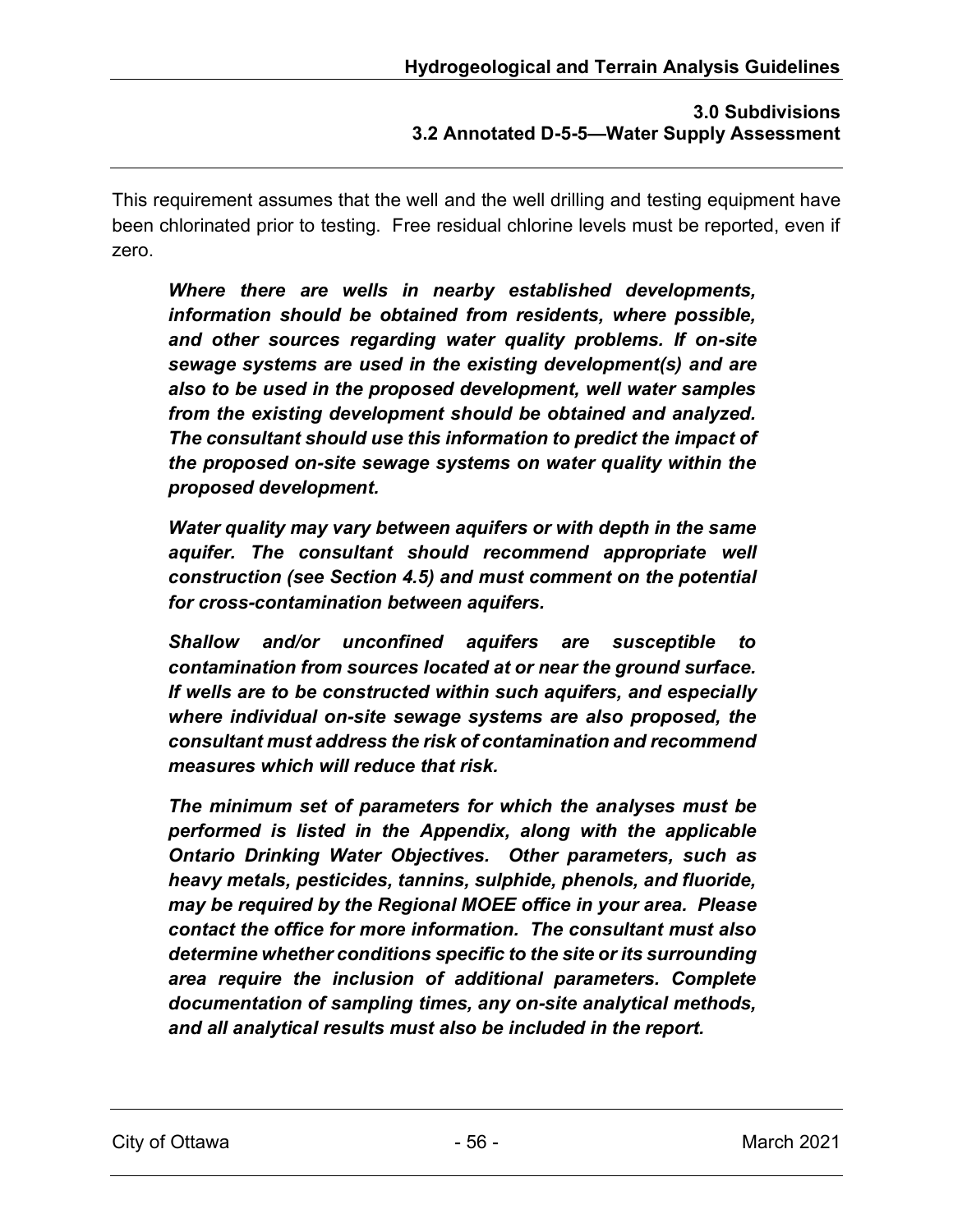All water samples are to be tested for what is locally known as the "Subdivision Package" suite of parameters, which is an expansion (HPC,  $F$ ,  $H_2S$ , phenols, Tannin and Lignin, TKN, Ion Balance and K) to the list of parameters in the Appendix below. In addition, there may be site-specific parameters that the hydrogeologist will recommend, based on the Environmental Site Assessment, local setting or past/present adjacent land use. Representative sampling for trace metals (see definition) and VOCs will be required for subdivisions and may be required for other application types depending on water taking and proposed use for the drinking water. Requirements for additional water quality sampling should be discussed at the pre-consultation meeting.

*If methane or other potentially explosive gases are encountered during the water supply assessment, the consultant must make recommendations to adequately control this hazard.* 

*Note: Where health-related ODWOs or treatment limits for aesthetic ODWOs have been exceeded, the areas which the relevant test wells represent may have to be excluded from the proposed development site. In this case a justification for the selection of the boundary of the site is required.* 

## *4.4.2 Treatment Systems*

*For some aesthetic parameters, the ODWOs may be exceeded provided that concentrations are below the treatment limits noted in Table 3. The Appendix lists these parameters, the limits for treatment and some comments on treatment methods. In cases where raw water sodium levels exceed 20 mg/L, warning clauses should be addressed to people on sodium restricted diets and should be registered on title. In addition, if water softening is utilized to reduce hardness, a warning should be registered on the title with a recommendation that a separate tap, which by-passes the softener, be installed to supply un-softened drinking water.* 

*If the raw water from the wells exhibits values for aesthetic parameters that are above the ODWOs but below the treatment limits, or if supplemental storage systems are proposed which require special treatment systems, the municipality's assent to development based on treatment systems must be obtained in the*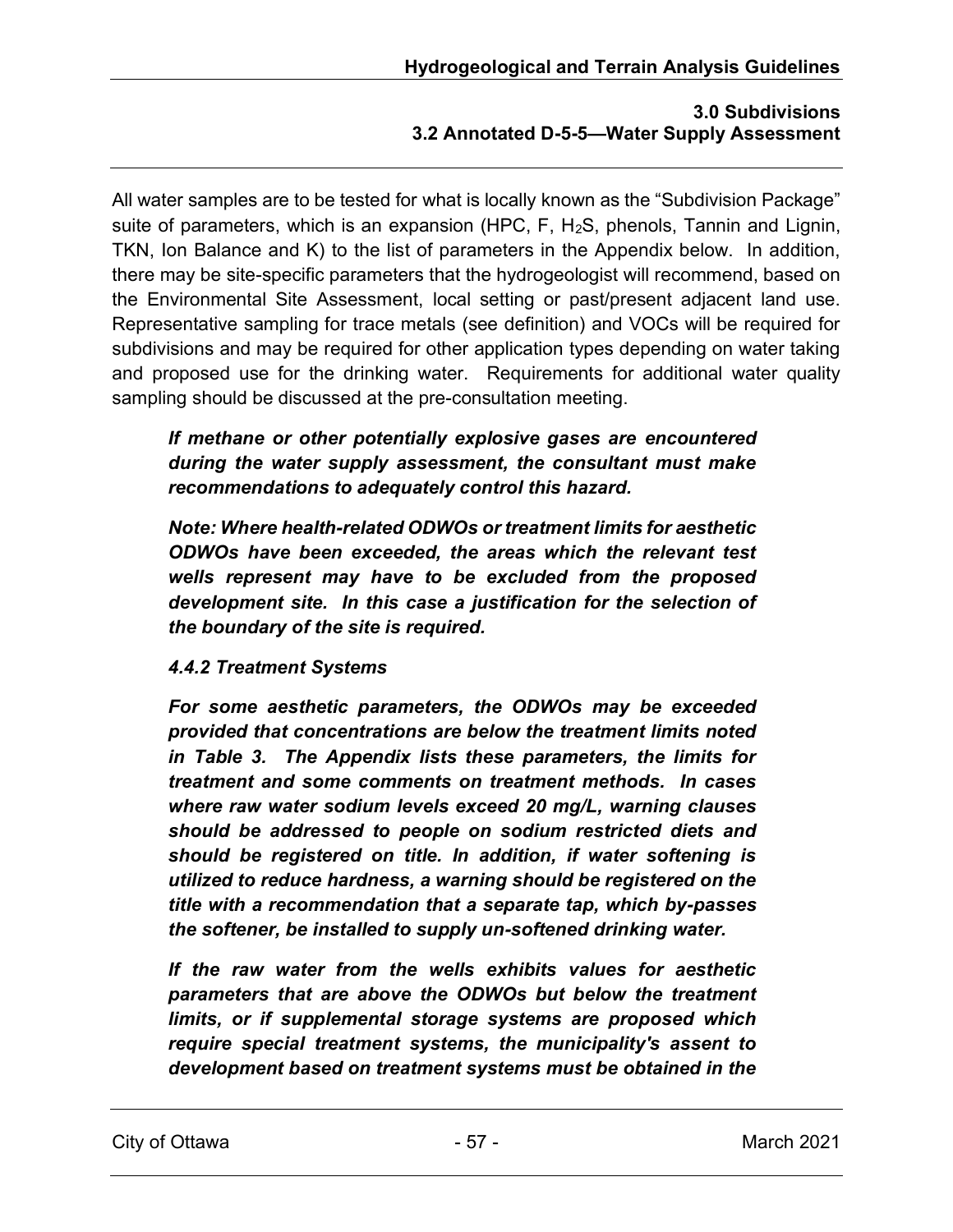*form of a Resolution of Council, prior to the MOEE recommending draft approval (see Section 5.0 Implementation).* 

*If treatment is required, "Comments on Treatment" listed in Table 3 of the Appendix are provided for the purpose of assisting applicants and municipalities in deciding whether development based on treatment systems should proceed. Prior to the municipality considering approval of the development proposal and/or Official Plan Amendment, it is the applicant's responsibility, based on advice from a qualified consultant, to satisfy the municipality that the concept of using treatment systems is appropriate. MOEE staff will not comment on the acceptability of the various proprietary treatment systems available.* 

*The treatment systems mentioned in Table 3 of the Appendix are suggested for treatment for single parameters. When treatment for more than one parameter is required, the systems suggested may not be appropriate due to treatment process interferences. The consultant must supply recommendations regarding the type of treatment required.* 

## *4.5 Well Construction*

*Construction specifications for future domestic wells in the proposed development must be addressed by the consultant in the hydrogeological report. Minimally, the construction of both the test wells and future domestic wells must comply with Ontario Regulation 903 made under the Ontario Water Resources Act, and with municipal requirements - where applicable.* 

*When on-site sewage systems are proposed, or when they already exist on adjacent property, protection of the wells from contamination by effluent must be addressed.* 

*When shallow and/or unconfined aquifers are to be used, the consultant must recommend construction specifications and well locations to address the issue of the susceptibility of such aquifers to contamination from sources at or near the ground surface.*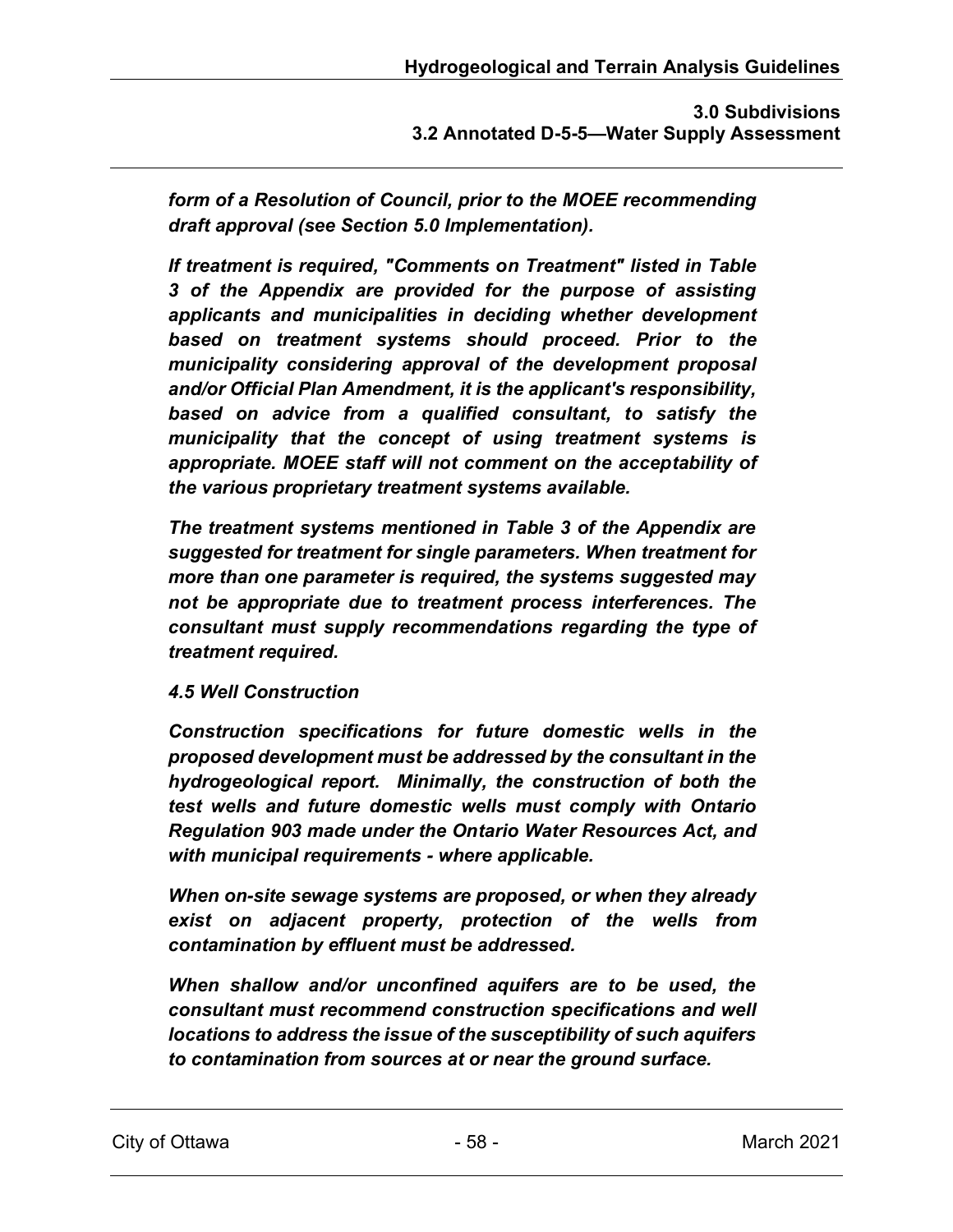Well locations must be selected in order to minimize the impacts on the location of leaching beds on adjoining lots. Due to the risks associated with large numbers of sewage systems discharging effluent into the shallow subsurface and the high density of wells, the City will not approve subdivisions that use dug or driven-point wells.

The hydrogeologist should work with the owner's planner and civil engineer to produce the private servicing plan (see Section 3.3). Wells and sewage systems need to be incorporated at an early stage in the site design, thereby optimizing site resources for water supply and sewage treatment. Stormwater management should also be taken into consideration when siting the wells and sewage systems.

The Hydrogeological and Terrain Analysis report will have a section with a clear set of technical recommendations. Well locations and construction recommendations, along with other recommendations in the report, will be included as requirements in the Draft Conditions and Subdivision Agreement. It is expected that City staff will incorporate these recommendations, with appropriate wording by the City, into the Draft Approval Conditions and Subdivision Agreement.

*Water quality may vary between aquifers or with depth in the same aquifer. The consultant should recommend appropriate well construction, methods and requirements, and must comment on the potential for cross-contamination between aquifers.* 

*The consultant or the MOEE may wish to recommend additional site-specific construction criteria and/or supervision of well construction by qualified staff. In studies in which the consultant's initial findings show that water quality or quantity standards cannot be met without special well construction specifications, the initial data which led to these conclusions must be included in the report. The structure of the test wells on which the final quantity and quality data are based must meet these specifications and the wells must be tested according to the procedures stipulated in this Guideline, in order for the data to be deemed representative.* 

*Subsections 13(2) and 13(3) of Ontario Regulation 903 require that wells be constructed such that the casing of a drilled well protrudes at least 30 centimetres* **[now 40 cm]** *above ground surface or above the floor of a well pit. Well water contamination*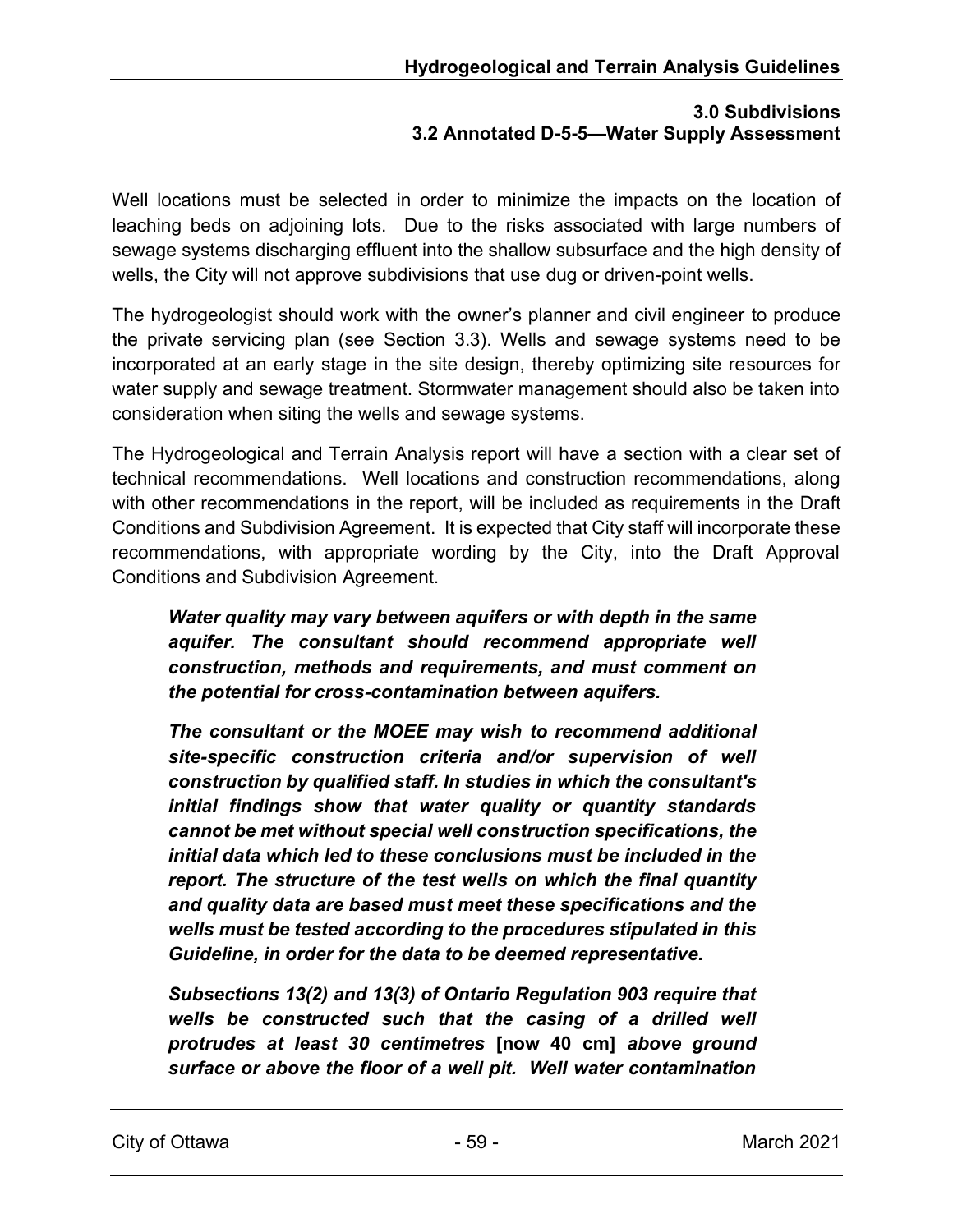*caused by the entry at the well head of water originating at or near the surface may occur if the well head is buried. Subsection 20(3) requires that the well owner maintain the well in a manner sufficient to prevent such contamination. Where well heads are buried, locating, inspecting and servicing the well are difficult and expensive.* 

*Subsections 13(2), 13(3) and 20(3) are often contravened when,*  after a well is constructed, contractors or residents bury the well *head for reasons of convenience or aesthetics. Contractors and residents should be reminded of the intent and requirements of these portions of the Regulation, and of their responsibility to ensure that the finished grade of the ground surface allows the casing to protrude the required distance. This is necessary to prevent ponding at the well head or, in the case of well pits, prevents flooding of the pit. Where flowing well conditions occur, the requirements of Regulation 903 must be met.* 

All new wells must be supported by a satisfactory well inspection report in conjunction with the building permit and inspection process.

## *4.6 Land and Water Use Conflicts*

*Land uses within a minimum of 500 m of the site must be described. Where wells exist on or adjacent to the site, a survey of well owners, and sampling and analysis of representative well water, should be performed and reported. The potential for an adverse impact on the development must be addressed, when there have been, are, or may in the foreseeable future be significant potential sources of groundwater contamination (e.g., from old, operating or proposed waste disposal sites, road salt storage facilities, farming activities, locations of contaminant spills, etc.), or potential causes of quantity interference with groundwater resources or well water supplies (e.g., from municipal wells, dewatering activities, etc.) within a minimum of 500 metres of the site. The issue of whether additional water quality parameters should be included in the testing must also be addressed.*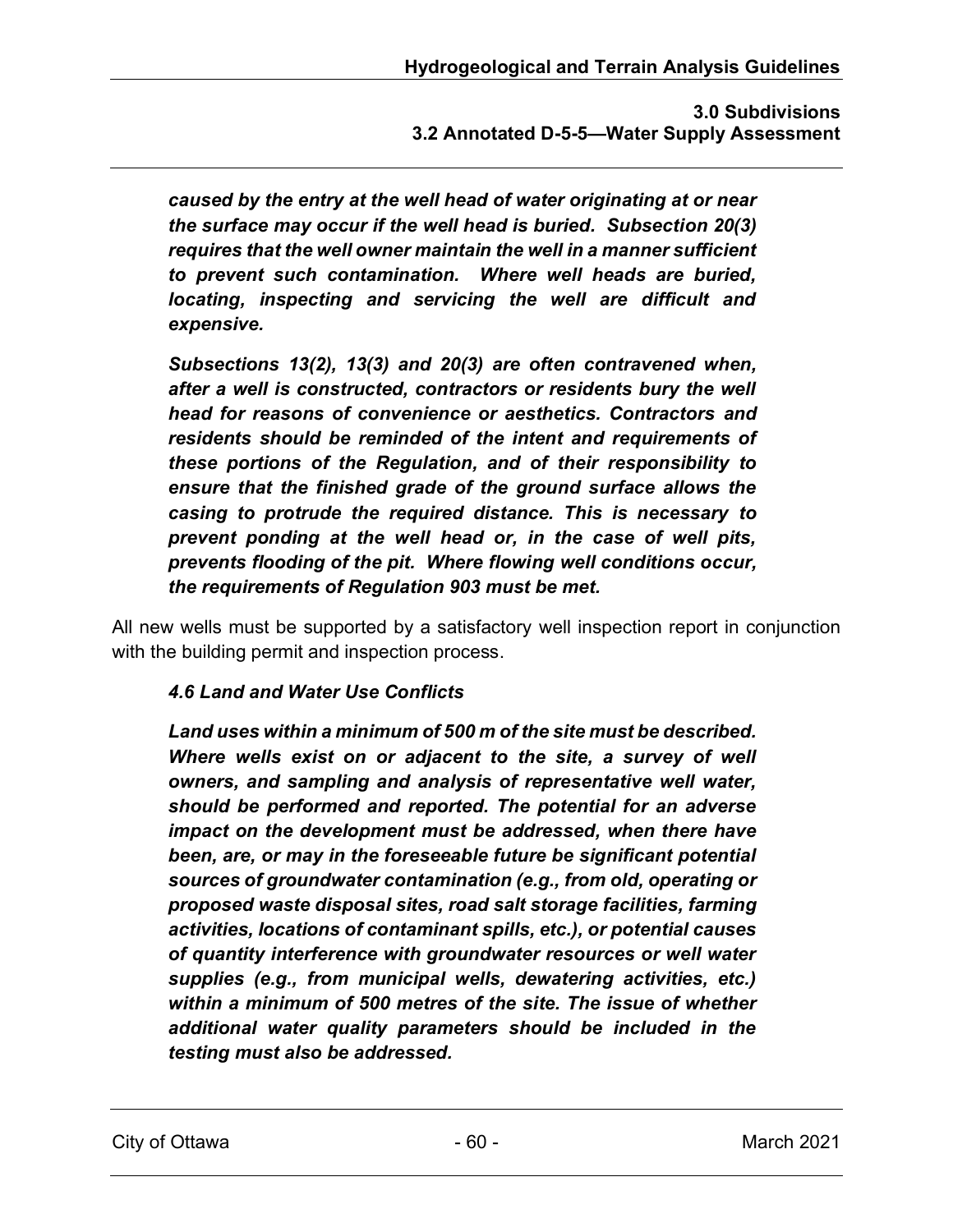### *4.7 Phased Developments*

*Where a development application relates to an additional phase of a phased development, even though previous phases may already have been approved on the basis of previous hydrogeological studies which encompassed those phases or the entire site, a supplementary study and report is required. Water samples from wells that are located on nearby developed lots in previous phases that are in use and representative of the same formation, must be analyzed for the required parameters, and the well owners should be interviewed (where possible) regarding their experience with their well water quantity and quality. This information, as well as the Water Well Records and a map showing the locations of all wells in previous phases, must be provided. The original hydrogeological report must be re-assessed in light of the new information obtained and according to any new criteria or guidelines which may not have been in effect at the time of the original study. Where well water quality or well yield in the previous phases are not comparable to that found in the original test wells or predicted by the original hydrogeological study, the new study should investigate and explain the causes and provide new recommendations based on a re-assessment of the original report. Where new guidelines require information which is not included in the original report, the new report must provide it.* 

Prior to proceeding to the next phase of a subdivision that has been draft approved in phases, a servicing review study shall be prepared. The servicing review study will include all the well records for the wells drilled in previous phases (the City can provide all available well inspection reports and the associated water well records). The servicing review study will also include the results for the sampling and water quality testing of at least 20% of the wells in the previous phase, provided the wells are evenly distributed and representative. All original test wells, if still in place, located in the new phase must also be sampled, and the results compared with the original sampling program. The parameters to be tested will be the "Subdivision Package" suite of parameters, plus any parameter of concern identified in the approved Hydrogeological and Terrain Analysis report. Water levels in the test wells for the previous and current phases are to be measured and reported.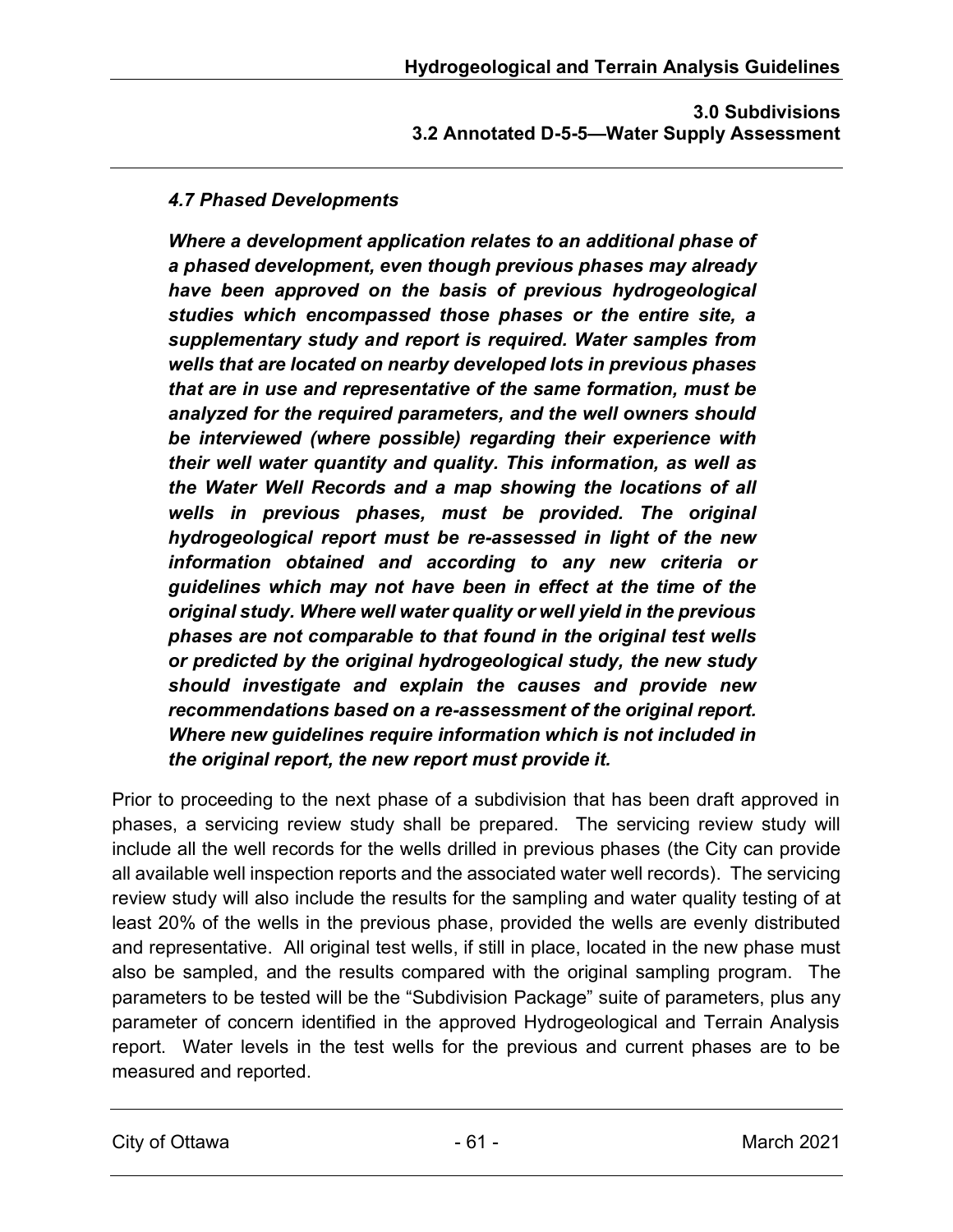The purpose of the phasing review is not to assess the long-term performance of the wells and sewage systems (as potential issues could take years or decades to arise), rather the purpose is to verify the results of the original report and confirm the validity of the original recommendations.

*If the new phase does not contain test wells from the original study, new ones must be installed. Where additional study involving new test wells is necessary, most or all of the criteria set forth in this Guideline will apply. Professionals should discuss these issues with MOEE staff before proceeding.* 

## *5.0 IMPLEMENTATION*

*MOEE staff will implement this guideline through comments and advice supplied to municipalities, the public, and approval authorities on documents circulated under the Planning Act.* 

City staff, or their designate, will be implementing these guidelines and reviewing the reports prepared in support of land development.

*It should be noted that the MOEE will not recommend approval for official plan amendments and draft plans of subdivision or condominium unless the MOEE (or its agents) is satisfied that the hydrogeological report demonstrates that sufficient water is available. Where groundwater of adequate quality and quantity is demonstrated to be available to service the proposed development, the MOEE will require, as a condition of final approval, that the MOEE receive a copy of a fully executed subdivision or condominium agreement or other suitable development agreement between the municipality and the developer, which requires that the recommendations of the hydrogeological report as approved by the MOEE (or its agents) be implemented. The municipality should ensure that MOEE comments have been adequately addressed within the fully executed agreement.* 

The recommendations of the report will be incorporated in the conditions of approval.

City of Ottawa  $-62 -$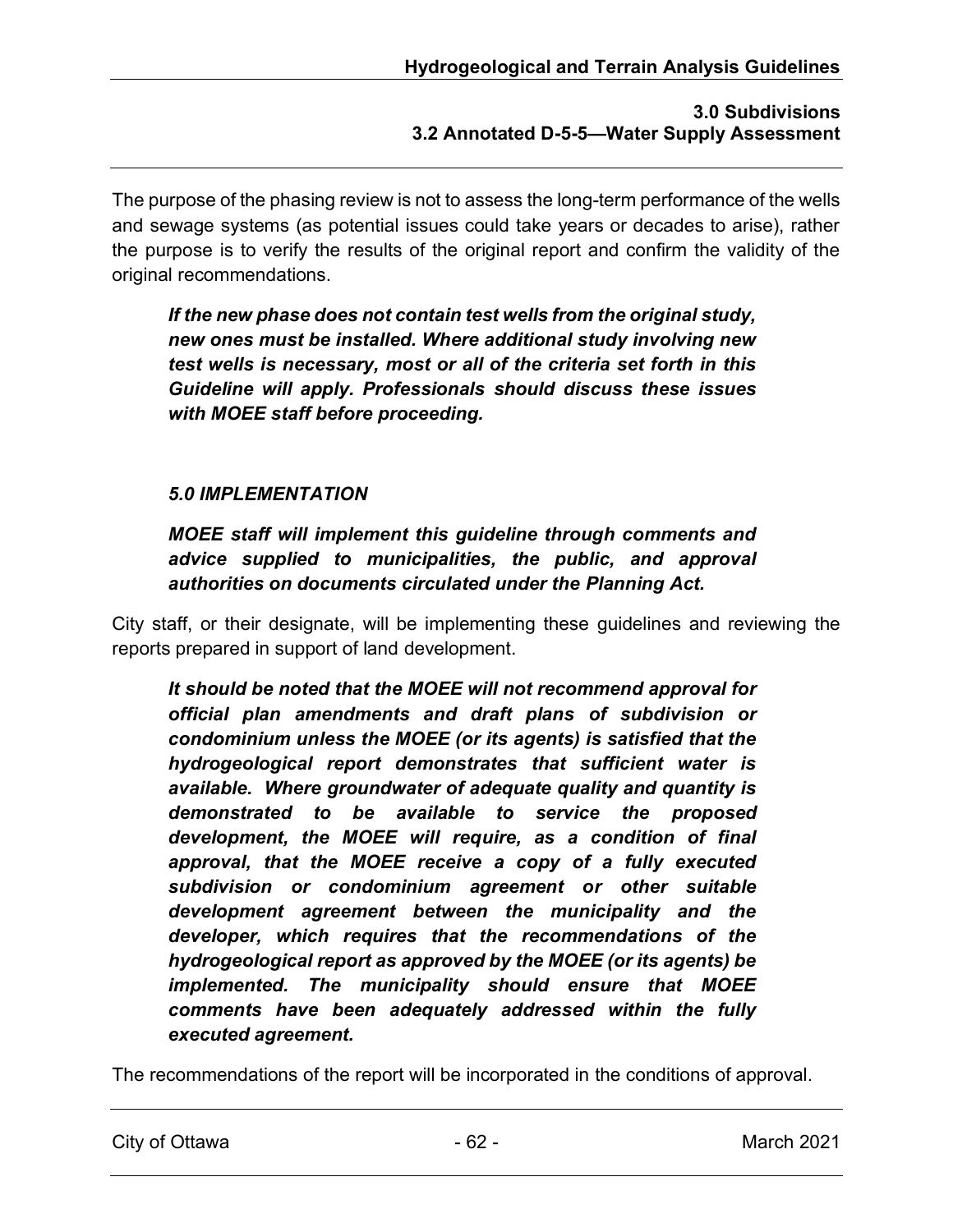*If groundwater open loop heat pumps are being considered for use in the proposed development, they must be included in the hydrogeological study to ensure that domestic potable water supplies will not be adversely impacted. If the issue of groundwater heat pumps is not addressed in the report, MOEE will request that a condition be placed in the development agreement indicating that the use of groundwater heat pumps has not been approved as part of the development.* 

Open loop groundwater heat pumps are not permitted unless addressed in detail in the Hydrogeological and Terrain Analysis report. The report shall have a statement regarding open loop heat pumps, whether they are or are not permitted.

*The possibility of using systems to compensate for low well yields (for example, controlled pumping to supplementary storage) is discussed earlier in this Guideline. However, while the MOEE may provide technical guidance, it is the municipality's responsibility to decide whether development on the basis of such systems should be allowed. If the municipality agrees to their use, notification must be given through the development agreement between the municipality and the proponent(s). The municipality shares responsibility with the proponent(s) for ensuring that the terms of the development agreement are completed.* 

*With respect to water quality, the following will apply (except for the 20 mg/L warning level for sodium):* 

*Where health and aesthetic ODWO criteria are met, MOEE will comment favourably on approval of the Official Plan Amendment or on draft approval of the Plan of Subdivision or Condominium.* 

*Where health-related ODWO criteria are not met, MOEE will recommend against approval of the proposal on the basis of individual wells.* 

*Where health-related ODWO criteria are met but aesthetic objectives are exceeded, it may be possible to use in-home water treatment systems to reduce the values of the aesthetic*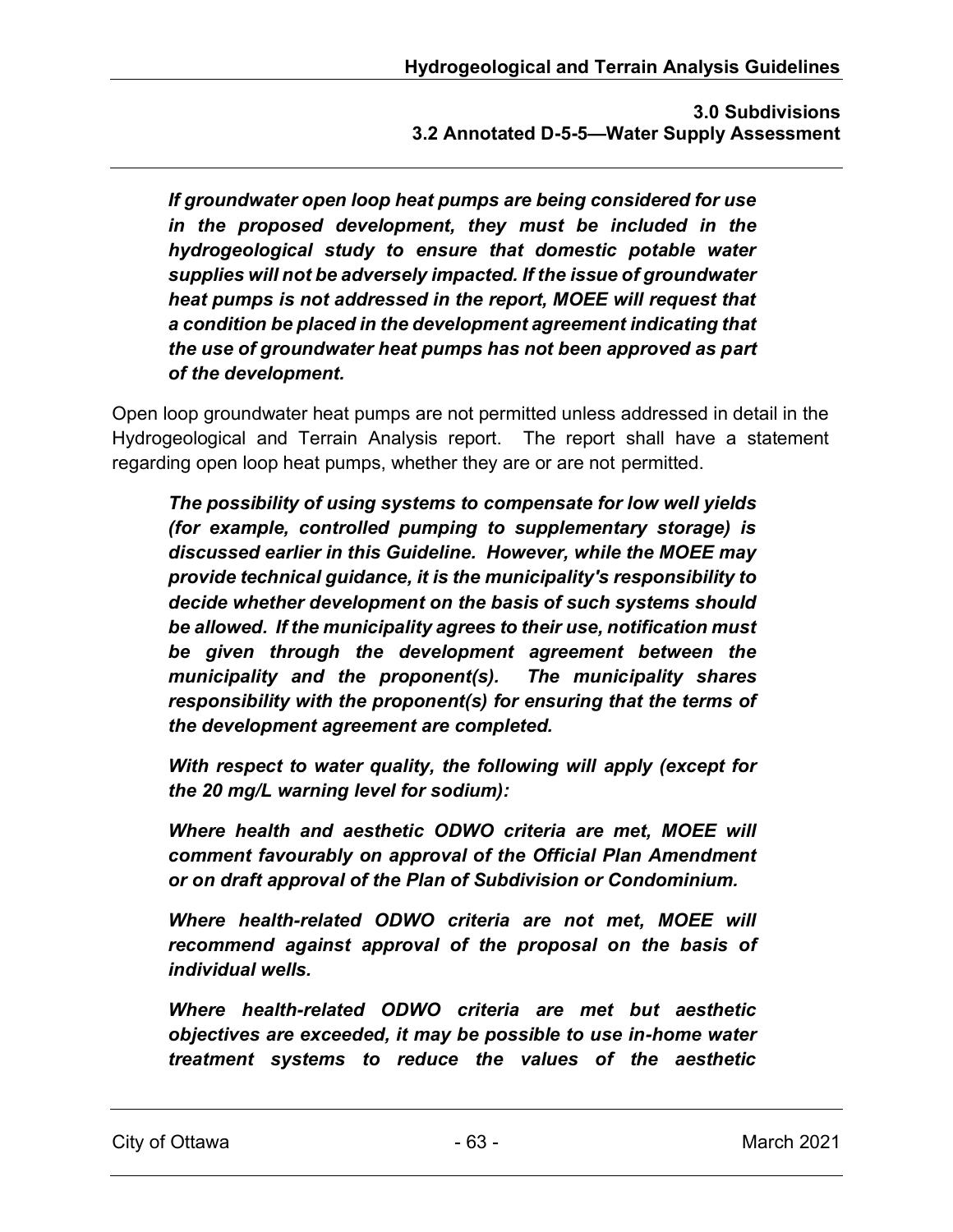*parameter(s) concentrations to a level below the limits, and thereby meet the objectives.* 

*This guideline lists concentrations considered treatable for several aesthetic parameters and some possible treatment systems (see Table 3 of the Appendix). However, it is the municipality's responsibility to decide whether development on the basis of inhome treatment systems should be permitted. Following MOEE's review of a study which includes recommendations for such treatment, MOEE will notify the municipality (or its equivalent), the proponent, and the consultant that the MOEE will only recommend draft approval following receipt of a Resolution of Council. The Resolution must advise that the municipality concurs with development based on use of these systems. The development agreement between the municipality and the proponent shall contain provisions for implementation of the recommendations, including treatment, in the approved hydrogeology study. The municipality shares responsibility with the proponent for ensuring that the terms of the development agreement are carried out.* 

The City will allow treatment of aesthetic parameters that are below the Maximum Concentration Considered Reasonably Treatable (MCCRT) in Table 3 without a resolution of Council. For health-related parameters with an exceedance, or in the case of an exceedance, for residential use, of the MCCRT for aesthetic parameters, the City will not grant approval based on treatment.

For commercial and industrial uses, it is expected that every effort will be made to find a source of groundwater water meeting the MCCRT parameters; however, in cases where these aesthetic parameters exceed the limits, the proponent is to discuss the results with the review hydrogeologist and the City planner. In certain cases (e.g., where the Official Plan and Zoning By-Law are already in place for the proposed use), approval may occur, on a site-specific basis, provided the health-related parameters do not exceed the limits.

*Where health objectives are exceeded or where treatment limits for aesthetic objectives are exceeded, the local municipality and the approving authority should only consider development on the*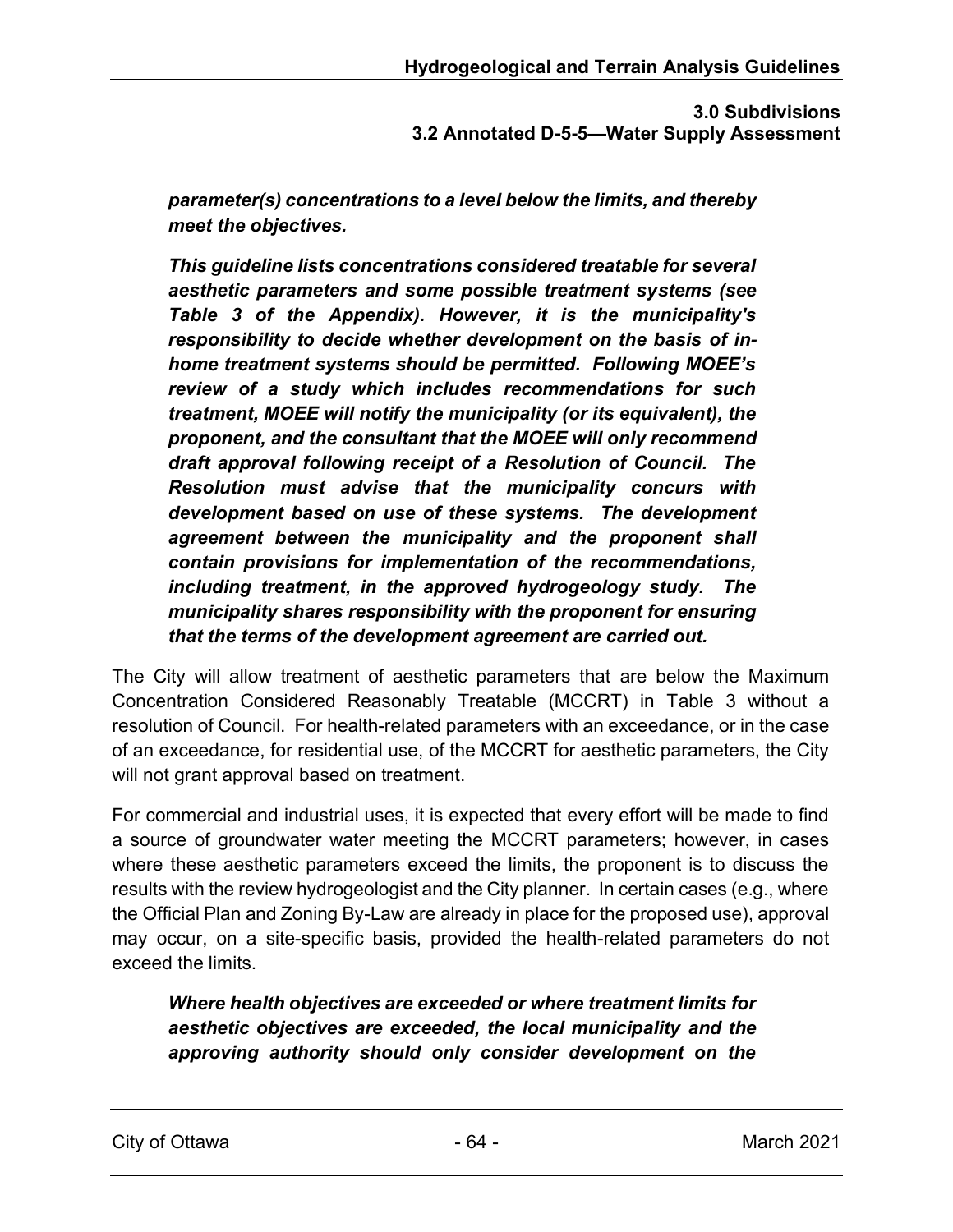*basis of a communal water system. MOEE approvals are required for Water Works for municipal and communal systems, as defined under the Ontario Water Resources Act and set out in MOEE Guideline B-14, Treatment Requirements for Municipal and Communal Water Works Using Groundwater Sources. The municipality shall assume ownership of and responsibility for the water works following completion.*

## *6.0 DEFINITION*

*Individual wells:* 

*Private water wells supplying five or fewer residences (or the equivalent for other types of development) are referred to in this guideline as "individual wells".* 

# *7.0 REFERENCE DOCUMENTS*

*Other documents that should be used in conjunction with this Guideline include:* 

- *The Provincial Policy Statement, Ministry of Municipal Affairs & Housing;*
- *"Technical Guideline for Individual On-Site Systems: Water Quality Impact Risk Assessment", MOEE.*
- *"Water Management Policies, Guidelines, Provincial Water Quality Objectives of the Ministry of Environment and Energy", MOEE Guideline B-1-1 (July 1994).*
- *Ontario Water Resources Act, RSO 1990.*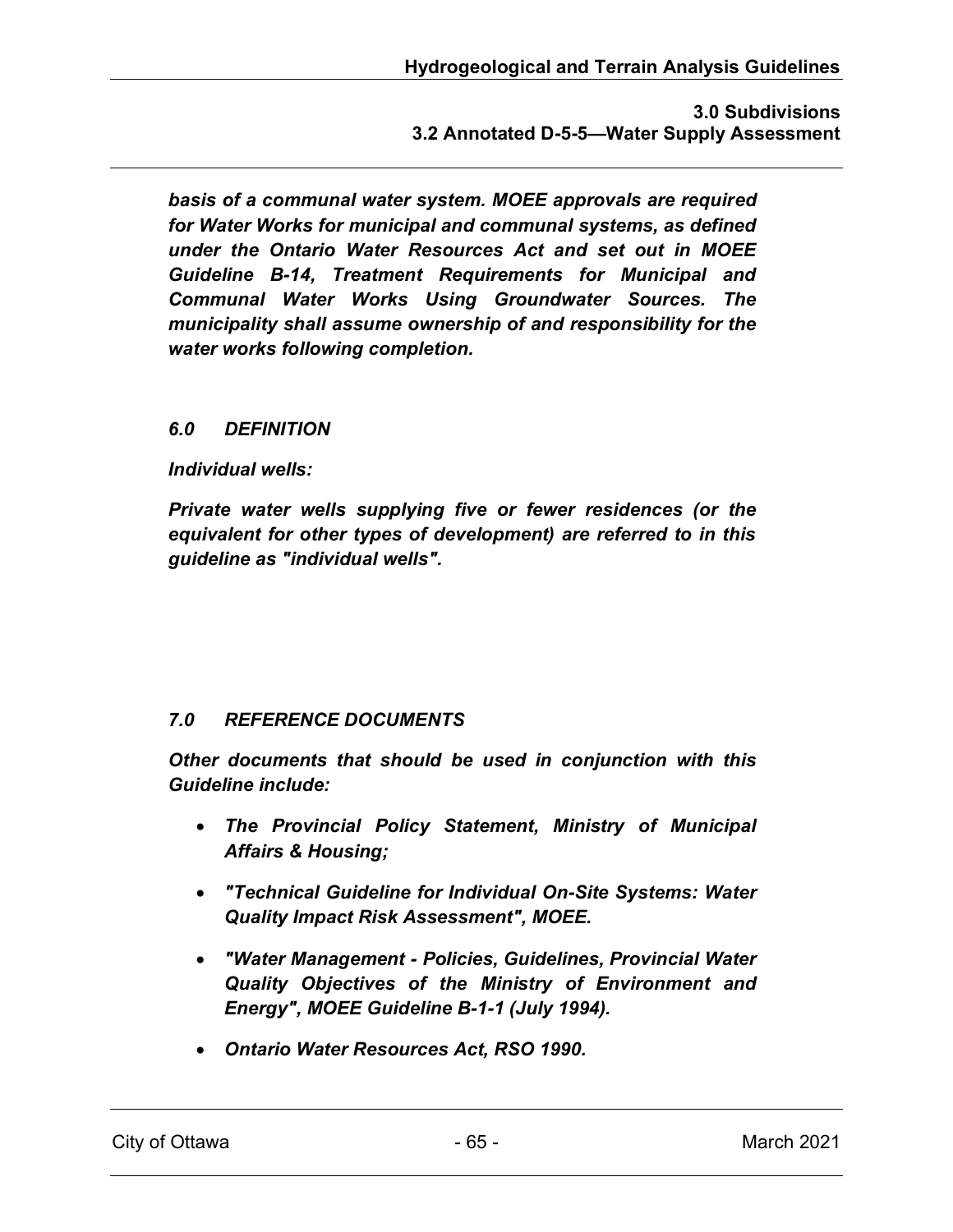- *"Water Wells & Ground Water Supplies in Ontario", MOEE 1989.*
- *Regulation 903, made under the Ontario Water Resources Act.*
- *"Levels of Treatment for Municipal and Private Sewage Treatment Work Discharging to Surface Waters", MOEE Guideline F-5.*
- *"Treatment Requirements for Municipal and Communal Water Works Using Groundwater Sources", MOEE Guideline B-14.*
- Implementation Guideline to Policy Statement B7, "Planning for Sewage and Water Services", Ontario Ministry of Environment and Energy (MOEE);
- Maathuis, H. and G. van der Kamp, 2006. The Q20 Concept: Sustainable Well Yield and Sustainable Aquifer Yield. Saskatchewan Research Council Publication No. 10417-4E09. Available at<https://www.wsask.ca/>
- [Kruseman, G.P. and N.A. de Ridder \(1990\) Analysis and Evaluation of Pumping](http://www.hydrology.nl/images/docs/dutch/key/Kruseman_and_De_Ridder_2000.pdf)  Test Data; 2nd edition, International Institute for Land Reclamation and Improvement (ILRI), Wageningen, ISBN 90-70754-20-7.
- Puls, R.W. and M.J. Barcelona, 1996, GROUNDWATER ISSUE PAPER: Low-Flow (Minimal Drawdown) Ground-Water Sampling Procedures; U.S. Environmental Protection Agency, EPA/540/S-95/504, 12 pp.
- Canadian Council of Ministers of the Environment (CCME). Guidance Manual on Sampling, Analysis and Data Management, Volume 1: Main Report PN 1101 and Volume 2: Analytical Summaries PN 1103.1993.
- [http://www.ccme.ca/files/Resources/csm/pn\\_1101\\_e.pdf](http://www.ccme.ca/files/Resources/csm/pn_1101_e.pdf)
- [http://www.ccme.ca/files/Resources/csm/pn\\_1103\\_e.pdf](http://www.ccme.ca/files/Resources/csm/pn_1103_e.pdf)
- USGS Field Manual for Collecting Water-Quality
- Data<https://water.usgs.gov/owq/FieldManual/>

City of Ottawa **- 66 -** City of Ottawa - 66 - March 2021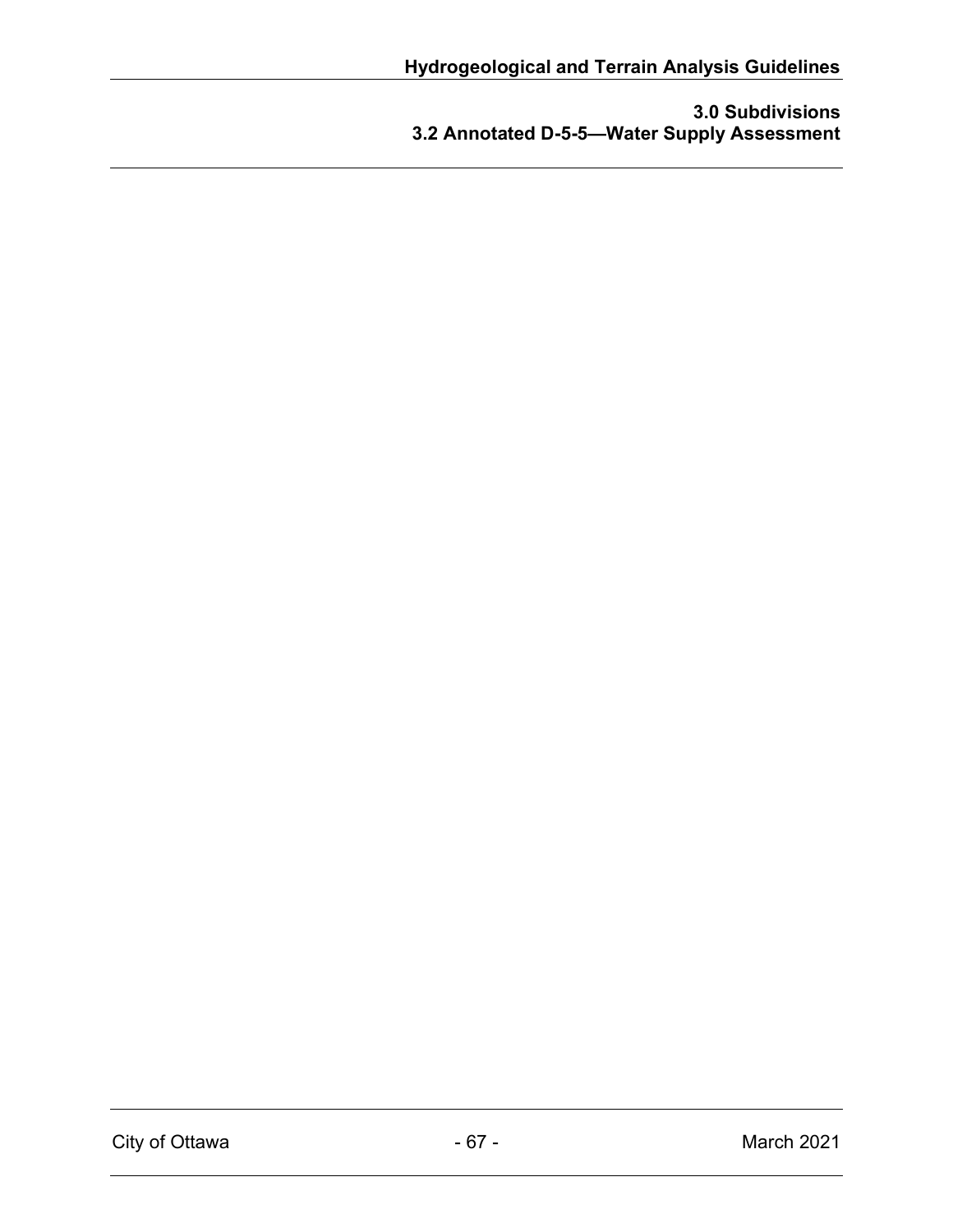### *APPENDIX*

## *GROUNDWATER QUALITY PARAMETER TABLES*

*Published documents have been the main source of information regarding the water quality limits appearing in the tables below. Additional parameters may be required by the Regional MOEE office in your area. Also, when new water quality limits are formally instituted by the relevant authority, this guideline will be updated and an effort will be made to distribute the new requirements to interested parties. However, IT IS THE RESPONSIBILITY OF THE CONSULTANT TO APPLY THOSE CRITERIA WHICH ARE APPROPRIATE AT THE TIME THE STUDY IS PERFORMED AND REPORTED. It is, therefore, highly recommended that consultants maintain regular contact with the MOEE.*

| <b>Parameter</b>       | <b>Ontario Drinking Water</b><br><b>Objective (See Note 1)</b> | <b>Comments</b>                                                                                           |
|------------------------|----------------------------------------------------------------|-----------------------------------------------------------------------------------------------------------|
| Escherichia coli       | 0                                                              | <i><b>Indicators</b></i><br>Ωf<br>contamination                                                           |
| Eecal coliforms        | 0                                                              | Fecal coliforms are<br>no<br>longer part of the Drinking<br>Water Standards, and<br>should not be tested. |
| <b>Total coliforms</b> | 0                                                              | Indicator of possible or<br>potential contamination                                                       |

|  | TABLE 1: HEALTH-RELATED BACTERIOLOGICAL PARAMETERS |
|--|----------------------------------------------------|
|--|----------------------------------------------------|

*Note 1: These are expressed as the plate count per 100 ml of sample. Every bacteriological sample must be submitted for analyses for all the above and the lab reports must be accompanied by a report of the chlorine residual as measured at the time of sampling.* 

*Exceedances must be explained and any re-sampling must be fully documented with respect to chlorine residual, rates and duration of pumping, etc.* 

*While the stated ODWO for Total Coliform is 0 counts per 100 ml of sample, it is recognized that the objective has been set as an indicator of inadequate disinfection within the distribution systems associated with water works. For private water wells not subject to approval under the OWRA, the MOEE and Health*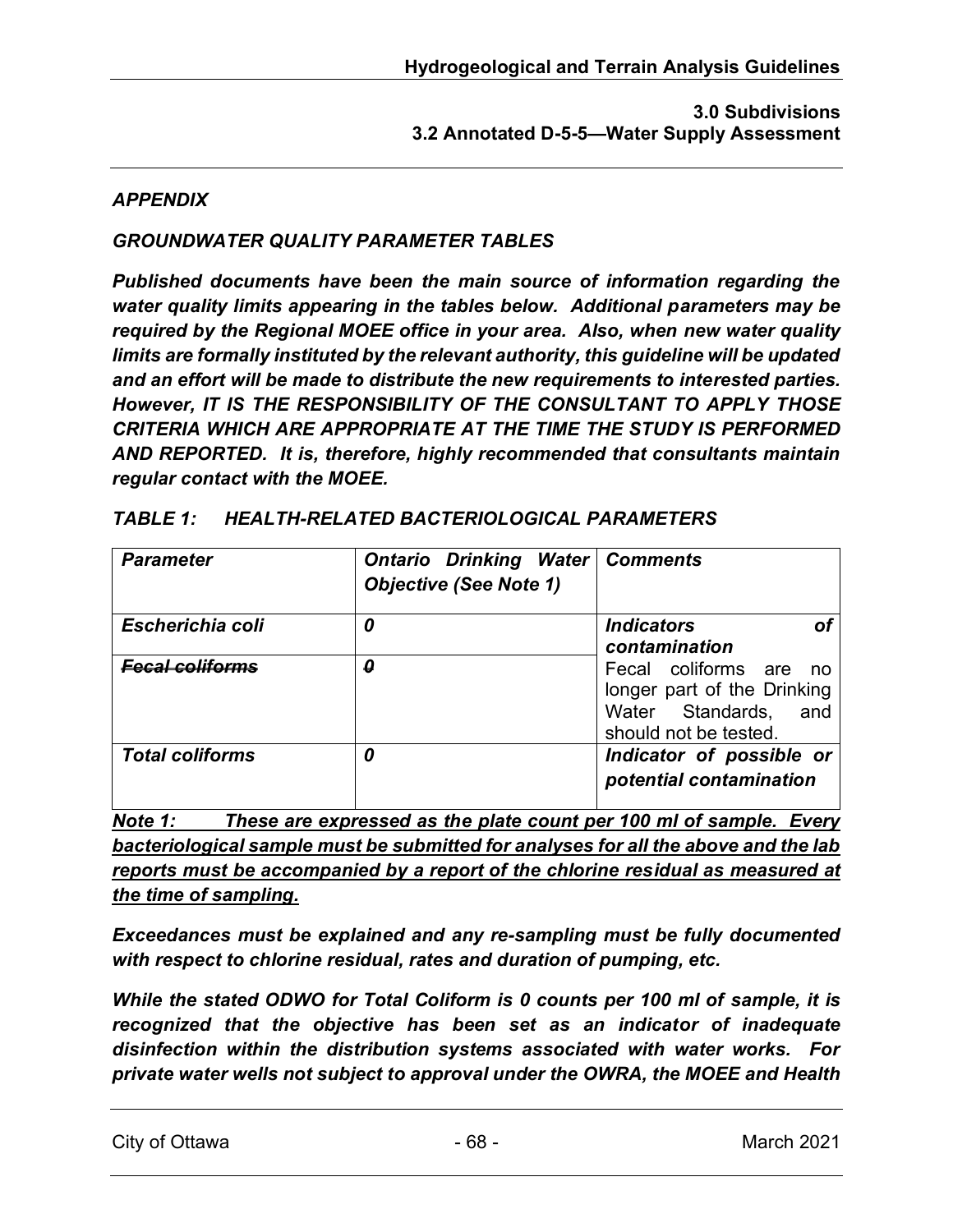*Units have historically used the limit of <5 counts per 100 ml in the absence of a chlorine residual as indicating acceptable water quality. For the purposes of the assessment described by this Guideline, Total Coliform counts of less than 6 per 100 ml of sample (and 0 for E. coli and fecal coliforms) shall be considered as indicative of acceptable water quality.* 

*The chlorine residual must be zero before any bacteriological sample can be taken.*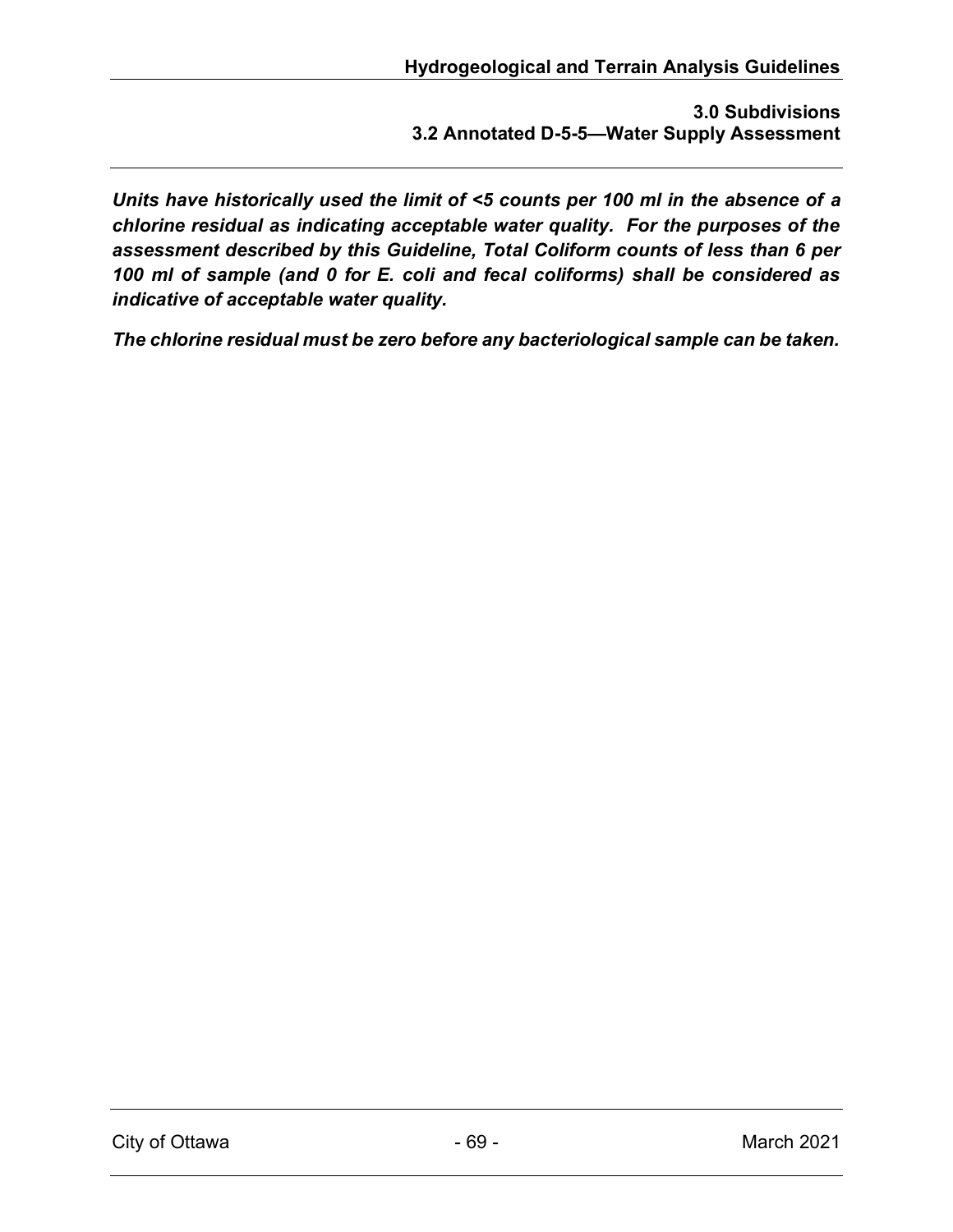### *TABLE 2: HEALTH -RELATED CHEMICAL AND PHYSICAL PARAMETERS*

| <b>Parameter</b>        | <b>Ontario</b><br><b>Drinking</b><br><b>Water</b><br><b>Objective</b><br>(See Note 2) | <b>Comments</b>                                                                                                               |
|-------------------------|---------------------------------------------------------------------------------------|-------------------------------------------------------------------------------------------------------------------------------|
| Nitrate (as N)          | 10.0 mg/L                                                                             | contamination<br>indicator;<br>exceedence may be dangerous to<br>infants and others                                           |
| Nitrite (as N)          | 1.0 $mg/L$                                                                            | contamination indicator                                                                                                       |
| <b>Sodium</b>           | $20$ mg/L<br>(see note 3)                                                             | may be significant<br>levels<br>for<br>persons with medical conditions<br>requiring low-salt diets                            |
| <b>Turbidity</b>        | NTU or 1<br>1<br>FTU (see note<br>4)                                                  | Could indicate problems in well<br>construction or a<br>naturally<br>occurring problem; may interfere<br>with water treatment |
| <b>Other parameters</b> | (see note 5)                                                                          |                                                                                                                               |

- *2. Except for sodium, the Ontario Drinking Water Objective for parameters in Table 2 are Maximum Acceptable Concentrations under the Ontario Drinking Water Objectives. Units of measure and, where required, conversion factors must be provided. For more information on the Objectives, refer to the MOEE publication entitled ''Ontario Drinking Water Objectives".*
- *3. This health-related limit is a "warning level" only. Exceedence calls for a recommendation that the local Medical Officer of Health be notified in order to alert persons with relevant medical conditions. Sodium also has an Aesthetic Objective of 200 mg/L (see Table 3). If water softening is used, a separate tap supplying unsoftened water should be used for drinking purposes.*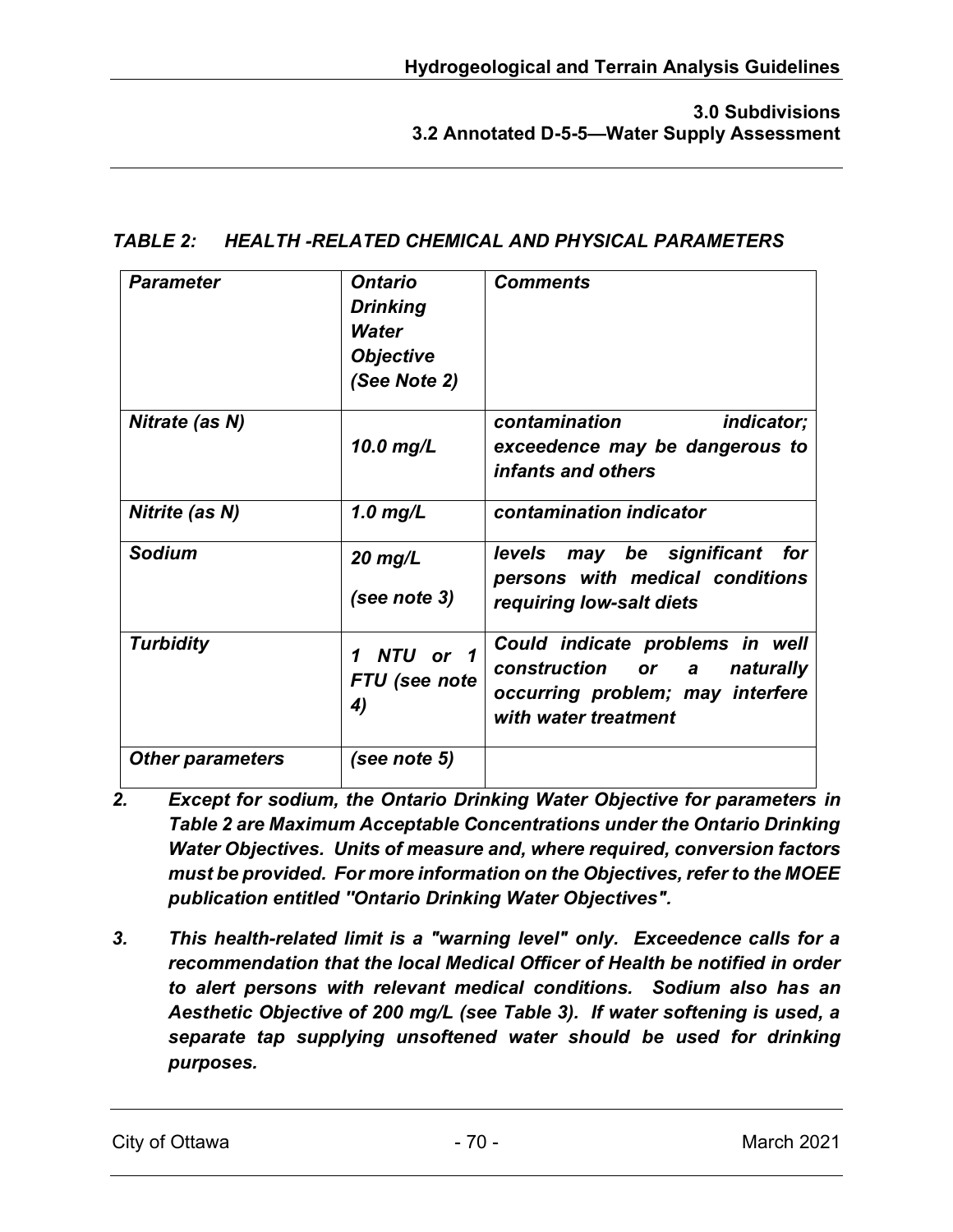- *4. NTU = Nephelometric turbidity unit; FTU = Formazin turbidity unit. These terms are interchangeable. NTU is the term used in the ODWOs. For the purposes of this guideline, the consultant must note that if turbidity is present, particular care must be taken during testing to ensure that the bacteria requirements of Table 1 are met.*
- *5. See also section 5.5.1: "Raw Water Quality", above, regarding the responsibilities of the proponent or consultant to add parameters where necessary; the consultant must also provide the relevant information on any drinking water quality limits, including those from other jurisdictions.*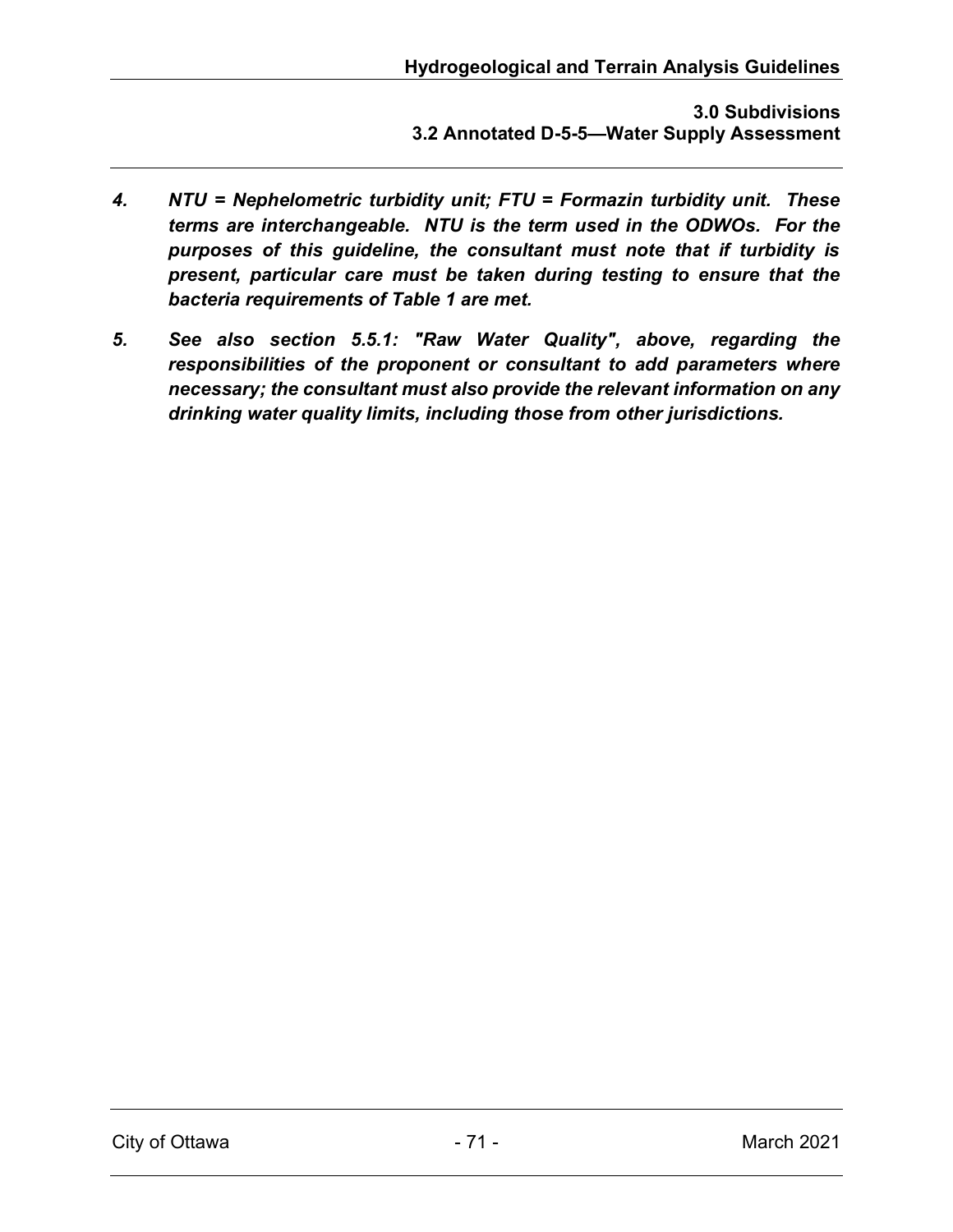# *TABLE 3: COMMON AESTHETIC, ANALYTICAL AND INDICATOR PARAMETERS*

| <b>Parameter</b>                                    | <b>General</b><br><b>Comments</b>                                                                             | <b>Ontario Drinking</b><br><b>Water Objectives</b><br>(see note 6) | <b>Maximum</b><br><b>Concentration</b><br><b>Considered</b><br><b>Reasonably</b><br><b>Treatable</b> | <b>Comments</b><br><b>on</b><br><b>Treatment</b>             |
|-----------------------------------------------------|---------------------------------------------------------------------------------------------------------------|--------------------------------------------------------------------|------------------------------------------------------------------------------------------------------|--------------------------------------------------------------|
| <b>Alkalinity</b>                                   | useful<br>analytical<br>parameter                                                                             |                                                                    |                                                                                                      |                                                              |
| <b>Ammonia</b>                                      | contamination                                                                                                 |                                                                    |                                                                                                      |                                                              |
| <b>Backgroun</b><br>d Bacteria                      | <i>indicators</i>                                                                                             |                                                                    |                                                                                                      |                                                              |
| <b>Calcium</b>                                      | see Hardness                                                                                                  |                                                                    |                                                                                                      |                                                              |
| <b>Chloride</b>                                     | associated<br>with<br>salt<br>problems                                                                        | 250 mg/L                                                           | 250 mg/L                                                                                             | not considered<br>reasonably<br>treatable above<br>the limit |
| <b>Colour</b>                                       | associated<br>with<br>certain<br>metals<br>and<br>organic<br>substances                                       | 5<br><b>TCU</b><br>(True<br><b>Colour Units)</b>                   | <b>TCU</b><br>$\overline{7}$                                                                         | filter<br>carbon<br>treatment<br>systems<br>(see note 7)     |
| <b>Conductivity</b>                                 | useful<br>analytical<br>parameter                                                                             |                                                                    |                                                                                                      |                                                              |
| <b>Dissolved</b><br><b>Organic</b><br><b>Carbon</b> | odour,<br>taste<br>turbidity,<br>colour,<br>precursor<br>for<br>harmful<br>contaminants after<br>chlorination | $5.0$ mg/L (as C)                                                  | 10.0 mg/L<br>(as C)                                                                                  | filter<br>carbon<br>treatment<br>systems                     |

City of Ottawa **- 72 - City of Ottawa** - 72 - March 2021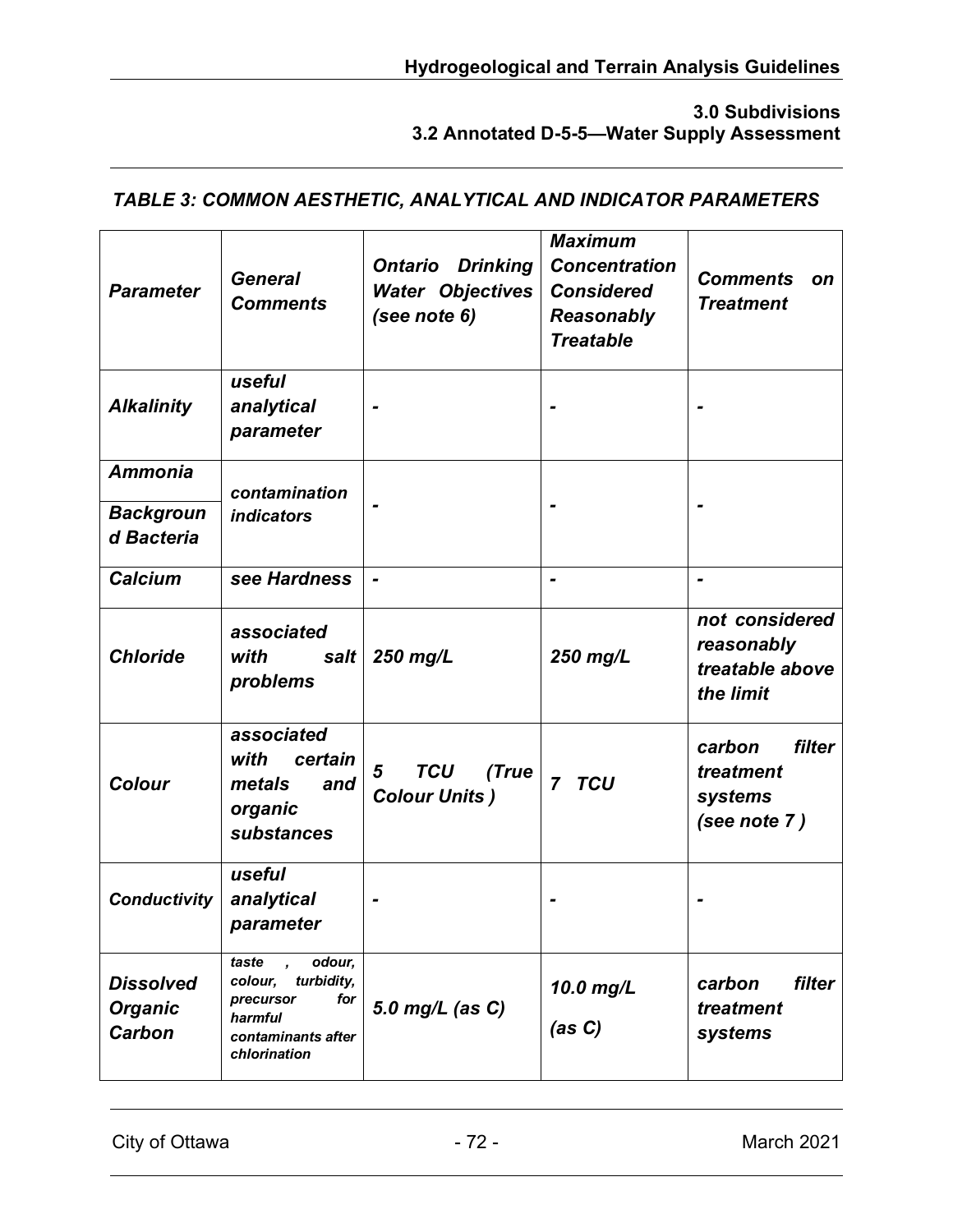| <b>Parameter</b>                                                                                      | <b>General</b><br><b>Comments</b>                                            | <b>Ontario</b><br>Drinking<br><b>Water Objectives</b><br>(see note 6) | <b>Maximum</b><br><b>Concentration</b><br><b>Considered</b><br><b>Reasonably</b><br><b>Treatable</b>                                                     | <b>Comments</b><br>on<br><b>Treatment</b>                   |
|-------------------------------------------------------------------------------------------------------|------------------------------------------------------------------------------|-----------------------------------------------------------------------|----------------------------------------------------------------------------------------------------------------------------------------------------------|-------------------------------------------------------------|
| <b>Hardness</b>                                                                                       | taste,<br>encrustation<br>and reaction<br>with soap                          | 500<br>mg/L<br>as<br>CaCO <sub>3</sub> (see note<br>7)                | $\blacksquare$                                                                                                                                           | water softener<br>(see note 8)                              |
|                                                                                                       |                                                                              |                                                                       | up to $5.0$ mg/L                                                                                                                                         | water softeners<br>or manganese<br>greens<br>and<br>filters |
| may<br>cause<br>staining<br>of<br>plumbing<br><b>Iron</b><br>$0.3$ mg/L<br>fixtures<br>and<br>laundry |                                                                              | 10.0<br>5.0<br>to<br>mg/L                                             | oxidation<br>with<br>filtration<br>through<br>proprietary<br>filter media or<br>chlorination<br>followed<br>by<br>sand<br>or<br>multimedia<br>filtration |                                                             |
| <b>Magnesium</b>                                                                                      | see Hardness                                                                 |                                                                       | $\blacksquare$                                                                                                                                           |                                                             |
| <b>Manganese</b>                                                                                      | may<br>cause<br><b>of</b><br>staining<br>plumbing<br>fixtures<br>and laundry | $0.05$ mg/L                                                           | $1.0$ mg/L                                                                                                                                               | water softeners<br>or manganese<br>sand<br>green<br>filters |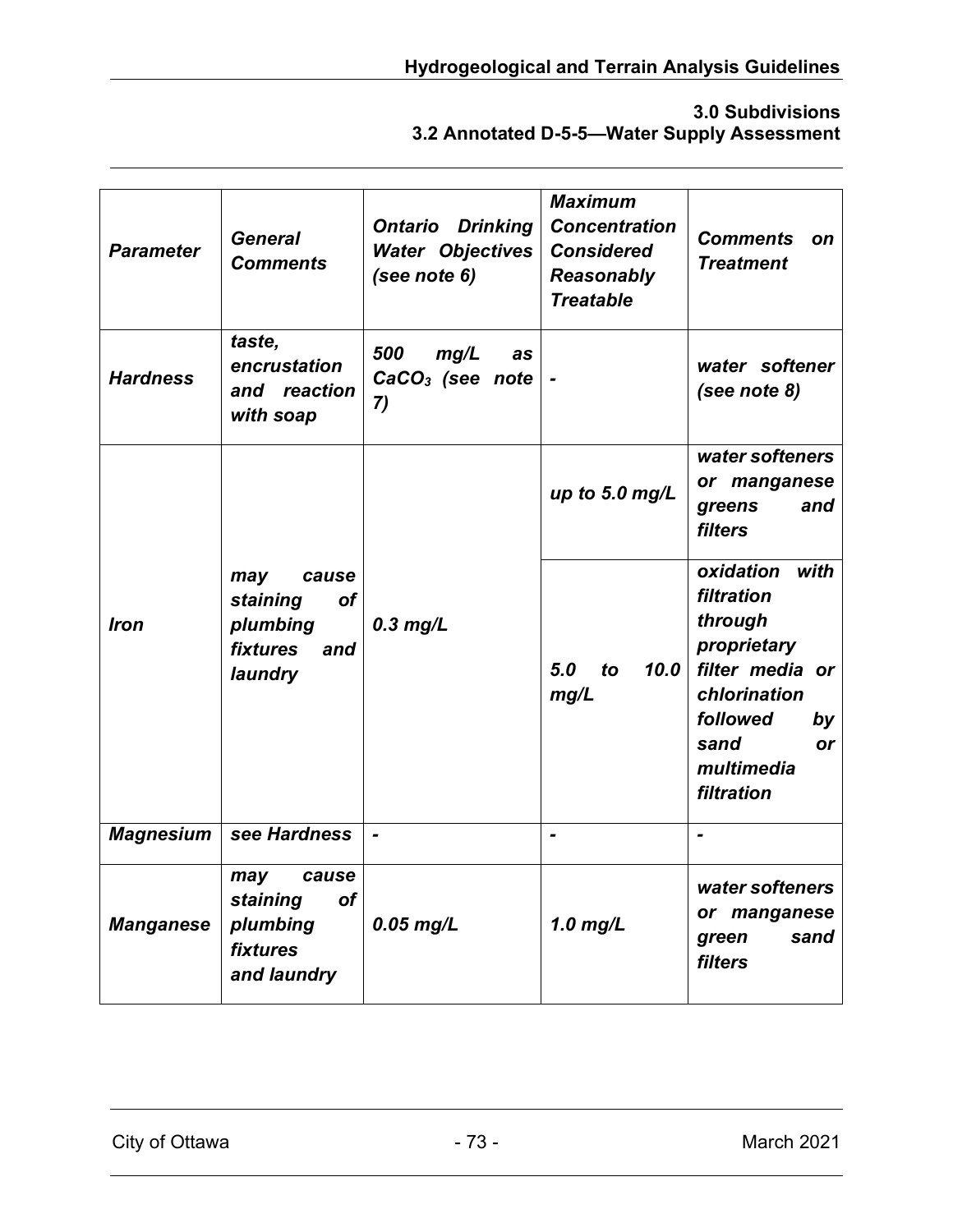| <b>Parameter</b>                                    | <b>General</b><br><b>Comments</b>                                                                                                                                                    | <b>Ontario</b><br>Drinking<br><b>Water Objectives</b><br>(see note 6) | <b>Maximum</b><br><b>Concentration</b><br><b>Considered</b><br><b>Reasonably</b><br><b>Treatable</b> | <b>Comments</b><br>on<br><b>Treatment</b>                                                                     |
|-----------------------------------------------------|--------------------------------------------------------------------------------------------------------------------------------------------------------------------------------------|-----------------------------------------------------------------------|------------------------------------------------------------------------------------------------------|---------------------------------------------------------------------------------------------------------------|
| pH                                                  | associated<br>with corrosion<br>or encrustation<br>or<br>contamination<br>other<br>by<br>substances                                                                                  | $6.5 - 8.5$                                                           | $\blacksquare$                                                                                       |                                                                                                               |
| <b>Sodium</b>                                       | taste                                                                                                                                                                                | 200<br>mg/L<br>(see<br>note 9)                                        | 200 mg/L                                                                                             | not considered<br>reasonably<br>treatable above<br>the limit                                                  |
| <b>Sulphate</b>                                     | laxative                                                                                                                                                                             | 500 mg/L                                                              | 500 mg/L                                                                                             | not considered<br>reasonably<br>treatable above<br>the limit                                                  |
| <b>TDS</b><br>(Total<br><b>Dissolved</b><br>Solids) | corrosion<br>or<br>encrustation<br><b>of</b><br>metal<br>fixtures<br>or<br>appliances;<br>taste; must be<br>measured<br>independentl<br><b>of</b><br>У<br>Conductivity;<br>turbidity | 500 mg/L                                                              |                                                                                                      | requires<br>written<br>rationale<br>that<br>corrosion,<br>encrustation or<br>taste problems<br>will not occur |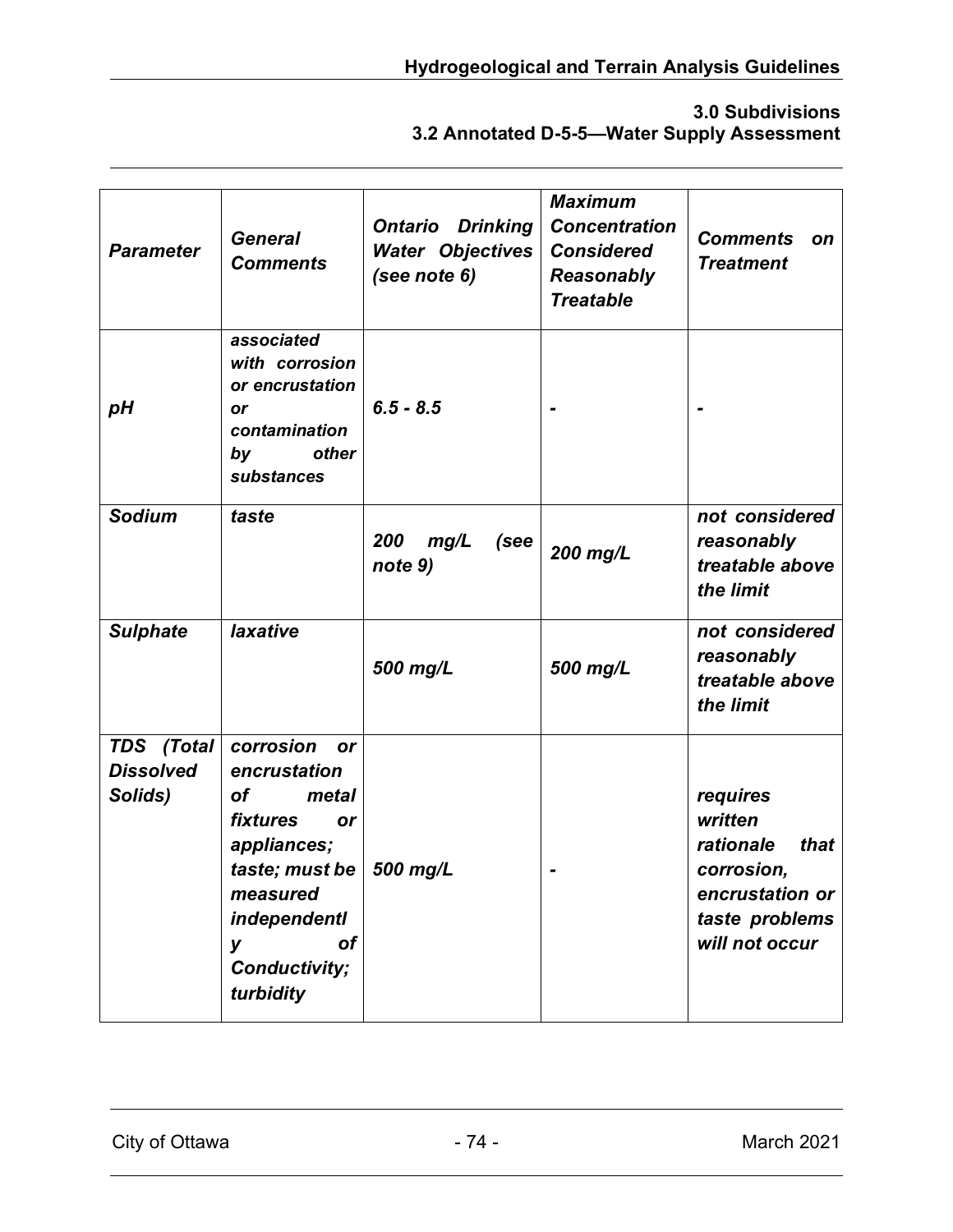| <b>Parameter</b>           | <b>General</b><br><b>Comments</b>                                | <b>Ontario</b> Drinking<br><b>Water Objectives</b><br>(see note 6) | <b>Maximum</b><br><b>Concentration</b><br><b>Considered</b><br><b>Reasonably</b><br><b>Treatable</b> | <b>Comments</b><br><b>on</b><br><b>Treatment</b> |
|----------------------------|------------------------------------------------------------------|--------------------------------------------------------------------|------------------------------------------------------------------------------------------------------|--------------------------------------------------|
| <b>Turbidity</b>           | 5<br><b>NTU</b><br><b>or</b><br><b>FTU</b><br>5<br>(see Note 10) | 5<br><b>NTU</b><br><b>or</b><br>5 FTU                              | <b>NTU</b><br>$5^{\circ}$<br>or<br>5 FTU                                                             |                                                  |
| <b>Other</b><br>parameters | (see note 11)                                                    |                                                                    |                                                                                                      |                                                  |

- *6. Except for hardness, the drinking water quality limits in Table 3 are Aesthetic Objectives under the Ontario Drinking Water Objectives. Units of measure and, where required, conversion factors must be provided. For more information on the Objectives, refer to the MOEE publication entitled "Ontario Drinking Water Objectives".*
- *7. Higher, iron-related colour may be removed by manganese greensand treatment; however, the nature of the constituents causing excessive colour must be determined. See section 4.4.2: "Treatment Systems", above.*
- *8. Generally, water with a hardness value of more than 300 mg/l is considered "very hard". The Ontario Ministry of the Environment publication entitled "Ontario Drinking Water Objectives", states that waters with hardness" in excess of 500 mg/l are unacceptable for most domestic purposes". A maximum treatable value is not available.*
- *9. Sodium also has a health-related "warning level" of 20 mg/l (see Table 2). Since water softening results in high sodium levels, a separate tap, which supplies unsoftened water, should be installed for drinking purposes.*
- *10. For the purposes of this guideline, the consultant must note that if turbidity is present, particular care must be taken during testing to ensure that the bacteria requirements of Table 1 are met.*
- *11. See also section 4.4.1: "Raw Water Quality", above, regarding the responsibilities of the proponent or consultant to add parameters where*

City of Ottawa **- 75 - Access 10 Access** 10 Access 10 Access 10 Access 10 Access 10 Access 10 Access 10 Access 10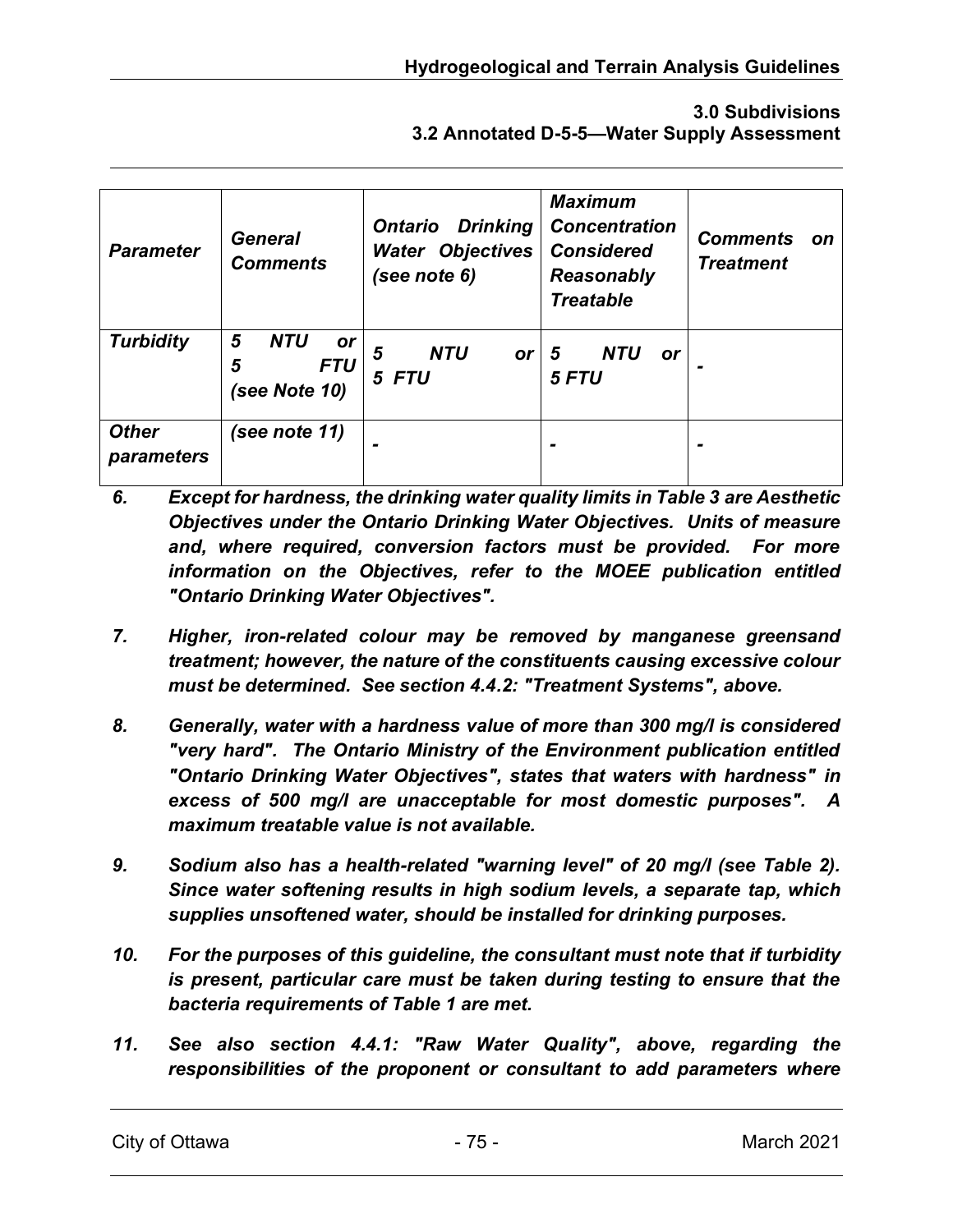*necessary; the consultant must also provide the relevant information on any water quality limits, including those from other jurisdictions.*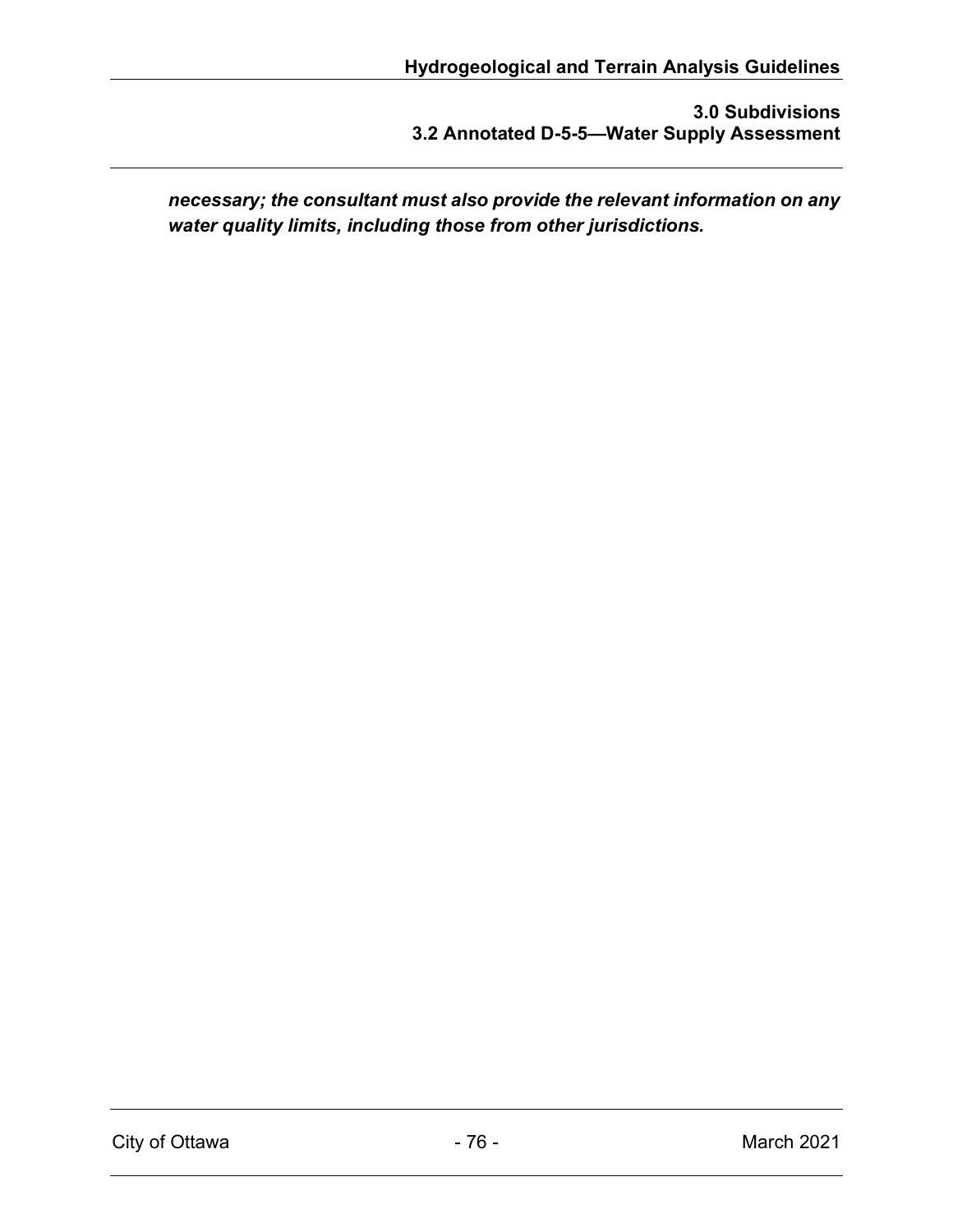**3.0 Subdivisions 3.3 Terrain Analysis**

# **3.3 Terrain Analysis**

The overburden geology of the development site is to be characterized throughout. The field methods used to characterize the overburden will vary from site to site but will typically involve digging test pits and putting down boreholes. For some sites it may be beneficial to put down a series of hand auger holes to supplement the test pit program in order to fill in gaps. In most cases, boreholes will also have to be put down through the overburden so that the full depth of the overburden is logged and in order to install monitoring wells for the determination of groundwater flow gradients and background nitrate concentrations.

The overburden is to be characterized through a test pit and borehole program, including grain-size distributions (sieve and hydrometer tests). The depths of the exploratory holes are to be based on the geological setting and the type of analyses to be performed. The soil is to be described using the Unified Soil Classification system, unless otherwise indicated. The description must consider deposition (till, marine, fluvial, etc.), texture (boulders, cobbles, gravel, sand, silt, clay, organic), structure (stratified. fissured, lensed, friable, platy, massive, prismatic, blocky, granular), consistency (very soft, soft, medium, stiff, very stiff, hard), plasticity (liquid limit, plastic limit, plasticity index), colour (incl. mottling), stratification, density and odour, Soil moisture conditions are also to be provided in direct reference to observation depths.

All test pits, boreholes and auger hole logs are to include the above information and be appended to the Hydrogeological and Terrain Analysis report. A geodetic (i.e. metres above sea level) survey is to be completed of the ground surface and measuring points at each test location/installation. The geodetic survey benchmark is to be provided, with corresponding metadata.

Based on the test pits, hand auger holes, boreholes and the test wells, a terrain unit map must be prepared. A terrain unit is an area with a distinctive geological setting, typically based on soil type and water table considerations, but may also include areas with other similar characteristics (e.g., similar depth to bedrock). In the body of the report, a general servicing scenario is to be outlined for each terrain unit. The depths of the terrain unit materials are to be discussed in the report, as well as the implication for infiltration.

Using the terrain unit map and the topography as guides, a private Servicing plan is to be prepared. The private servicing plan will show a well, a sewage system envelope and a house on each lot. Although the exact location of these components will be determined

City of Ottawa **- 77 - City of Ottawa** - 77 - March 2021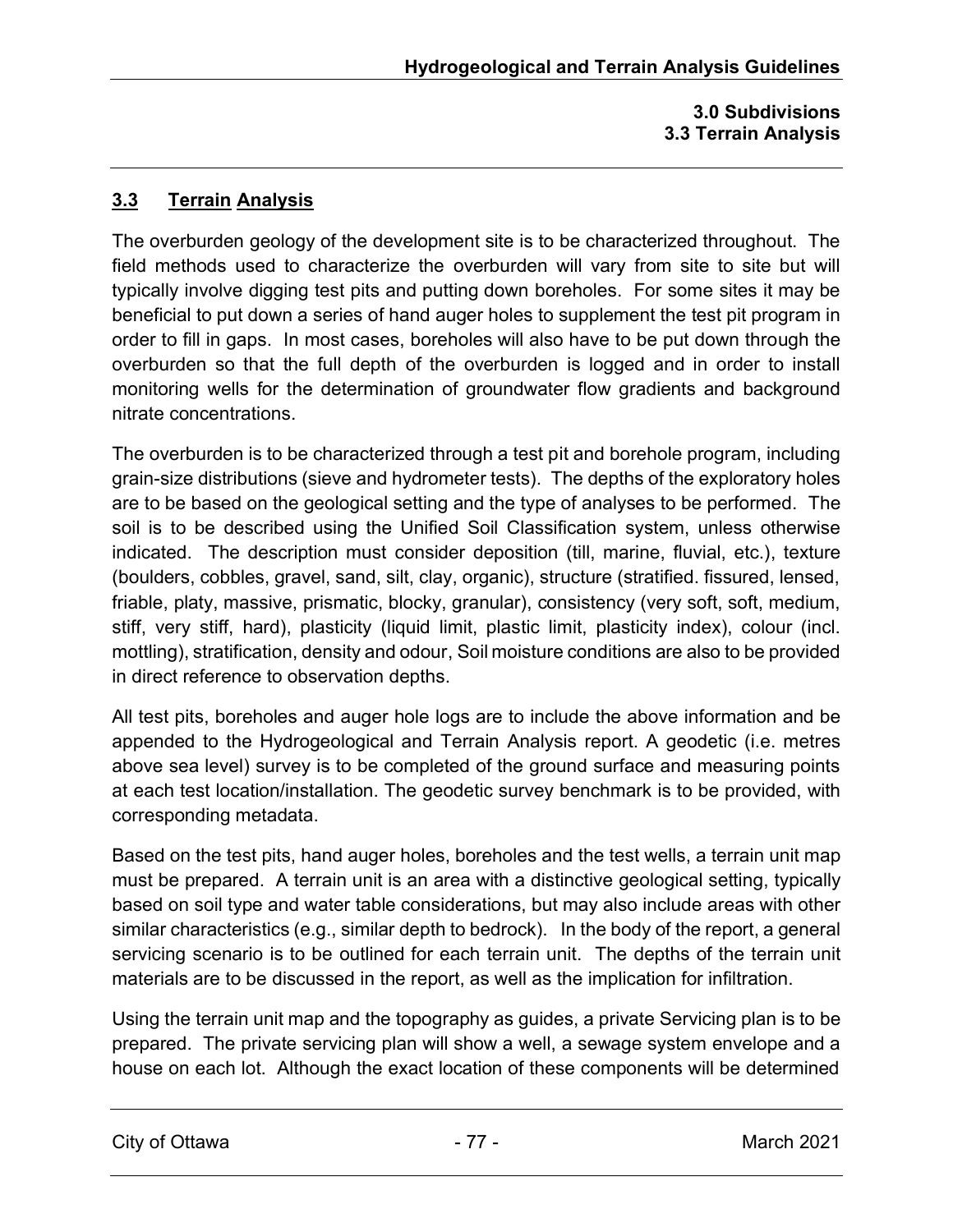#### **3.0 Subdivisions 3.3 Terrain Analysis**

at the building permit stage, the private servicing plan will demonstrate the preferred, and sometimes the necessary layout, based on the factors encountered during the study. Wells are to be located upgradient from sewage systems as much as possible. The envelope for the sewage system is to be based on a conventional absorption trench leaching bed (i.e. not a shallow buried trench system or other small systems) with a minimum design flow of 2,000 L/d. For raised beds the sewage system envelope is to include the side slopes and if an imported mantle will be required the sewage system envelope is to include the mantle as well.

The private servicing plan and the terrain analysis section of the report will be consulted later by the Ottawa Septic System Office (OSSO) as part of the process for the issuance of the sewage system permit.

In addition to the above, other information forming part of the terrain analysis component is summarized as follows:

- Airphoto(s) of the site
- LiDAR map or other City topographic mapping
- Post-development preliminary grading plan (where available)
- Surficial geology mapping
- Regional drift thickness mapping (such as from ARIP 191 or OGS)
- Source protection SGRA and HVA mapping
- Karst mapping
- Grain-size distributions
- Test pit and borehole logs
	- Photos of test pits and sediments
- Geodetic survey information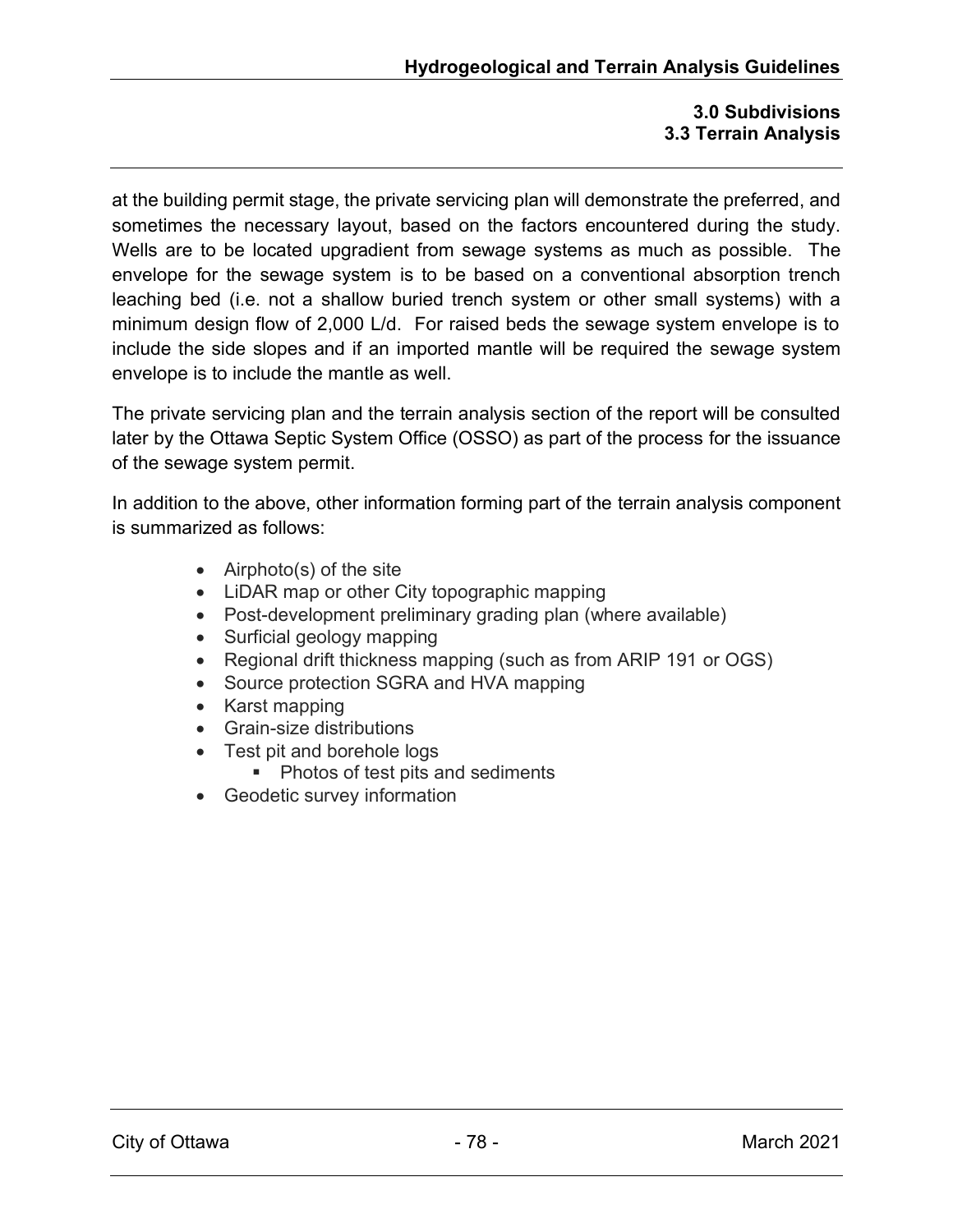**4.0 Severances**

### **4.0 SEVERANCES**

#### **4.1 Statement of Principles**

This section applies to residential commercial, industrial and institutional severances. As a general principle, the City will only support the creation of new properties on private services where these services are sustainable in the long-term. The threshold for the adequacy of well water quality and quantity is found in the MECP Procedure D-5-5 and the allowable impact from the sewage system on existing wells in the vicinity of the subject land is set out in Procedure D-5-4. The specific procedure for severances (see below) outlines the scoped application of the MECP guidelines for severances.

As with all planning applications, before filing an application for a consent to sever, applicants should contact a City planner to discuss the severance proposal. The discussion should include technical pre-screening for private servicing. Where a severance is proposed in an area of known issues, City staff may recommend that a hydrogeological report be prepared in advance of filing an application or scheduling a Committee of Adjustment meeting. This is to alleviate unnecessary costs for applicants, and to give more time to resolve issues. A hydrogeological report is required prior to lot creation for all severance applications where a building lot is created.

## **4.2 Procedure**

#### **4.2.1 Test Well(s)**

At least one well must be tested in accordance with the methodology outlined in Section 3.2. The test well will typically be a new drilled well in support of the severance; however, testing an existing well may be permitted under certain conditions. As a minimum, the following circumstances must be present for any existing well used as a test well:

- i) The MECP water well record is available.
- ii) The existing well is either on one of the proposed new parcels (i.e., severed or retained) or close enough to the subject land as to offer a reasonable expectation that the hydrogeological conditions at the test well location will be the same as the conditions on the subject land.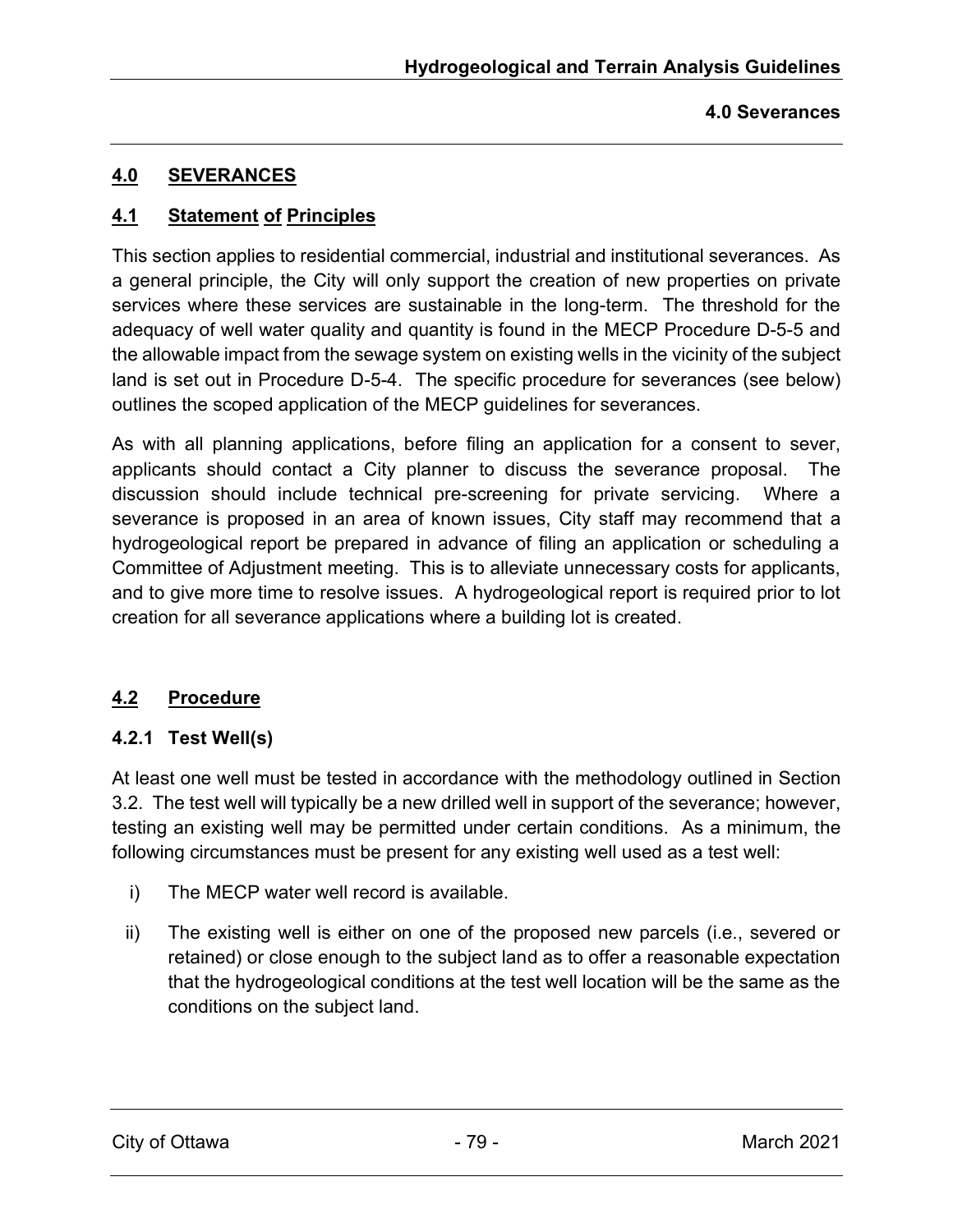iii) The construction of the existing well is representative of what is being proposed for the well(s) to be constructed on the subject land. Support for the representative nature of the well must be provided, including a review of the local geology.

The above circumstances are to be to the satisfaction of the City.

In accordance with Section 4.2 of MECP Procedure D-5-5, where groundwater quantity or quality are considered marginal, as many as one test well per lot may be required. Severances will normally not be approved based on dug wells, unless it can be demonstrated, to the satisfaction of the City, that a drilled well is likely to produce unacceptable water quantity or quality. Technical pre-consultation is mandatory if dug wells are contemplated. If a severance is being proposed based on a dug well, the dug well must be completed in an aquifer. Wells in aquitard materials, such as clay, silty clay, or low permeability tills, will not be accepted.

# **4.2.2 Water Quantity and Quality**

The yield of the well and the quality of the raw water are to conform to the provisions of Section 3.2. The Subdivision Package suite of parameters will be required. Other parameters may be required, based on land use and/or geological setting. The anticipated demands (average day, maximum day and peak hour) for commercial/industrial/institutional severances are to be presented and justified.

## **4.2.3 Impact Risk Assessment**

An impact risk assessment is to be prepared in accordance with Section 3.1. The predicted impact is to be calculated for each lot (severed and retained). For severances, the assessment of background nitrate concentration will typically not require the installation of monitoring wells and multi-season data. In most cases, the test well sampling results can be used to assess the absence of undue surface impacts. In cases where the consultant or reviewer is aware of surface impacts, additional information may be required to support the impact risk assessment.

In cases where a system isolation approach is being proposed, pre-consultation must take place.

City of Ottawa **- 80** - March 2021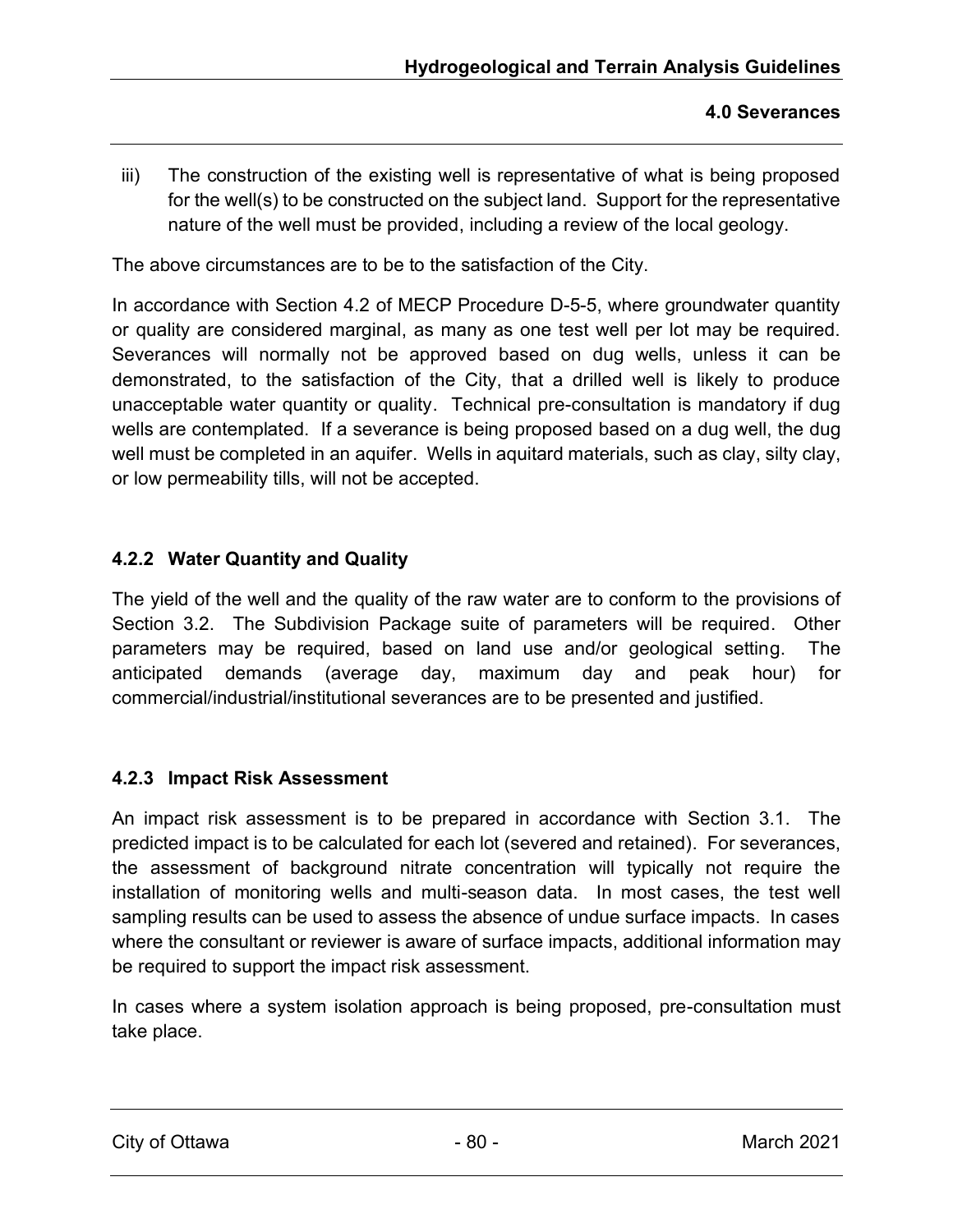**5.0 Site Plans**

# **5.0 SITE PLANS**

# **5.1 Statement of Principles**

The Site Plan Control application is typically the last stage in the planning process, and typically applies to non-residential developments. The viability and sustainability aspects of private servicing should have been addressed at earlier stages of development typically as part of a Subdivision, Zoning By-Law Amendment or Severance. The actual water supply is established as part of the application for Site Plan Approval and the design of the sewage system is finalized. The production well(s) must therefore be drilled and tested prior to the issuance of Site Plan Approval and a hydrogeological report must accompany the application. A well inspection report (see definition) is to be provided.

The sewage system design must be submitted with the application. If the design flow is 10,000 L/d or less, the permit from the Ottawa Septic System Office must be issued prior to Site Plan Approval being granted. If the design flow exceeds 10,000 L/d, a Reasonable Use Assessment must accompany the application to the City. Sewage systems with design flows exceeding 10,000 L/d require the issuance of an Environmental Compliance Approval (ECA) from the MECP prior to Site Plan Approval being granted. Although the approval of the sewage system will be issued by the MECP, the City will also be reviewing the Reasonable Use Assessment and the design details, as these pertain to other elements of the Site Plan.

# **5.2 Procedure**

# **5.2.1 Technical Pre-Consultation**

Site Plan are different from other types of planning application, as they include the establishing of the water supply that will be used at the site. In order to avoid having to relocate and abandon wells, technical pre-consultation with the review hydrogeologist should be considered mandatory for all Site Plans.

# **5.2.2 Location of Well(s)**

The well(s) must be located at least 3 metres from property lines, buildings and parking lots, and in a landscaped area with drainage away from the well. Wells must be located a minimum of 15 metres from a sewer line and typically 15 metres from a stormwater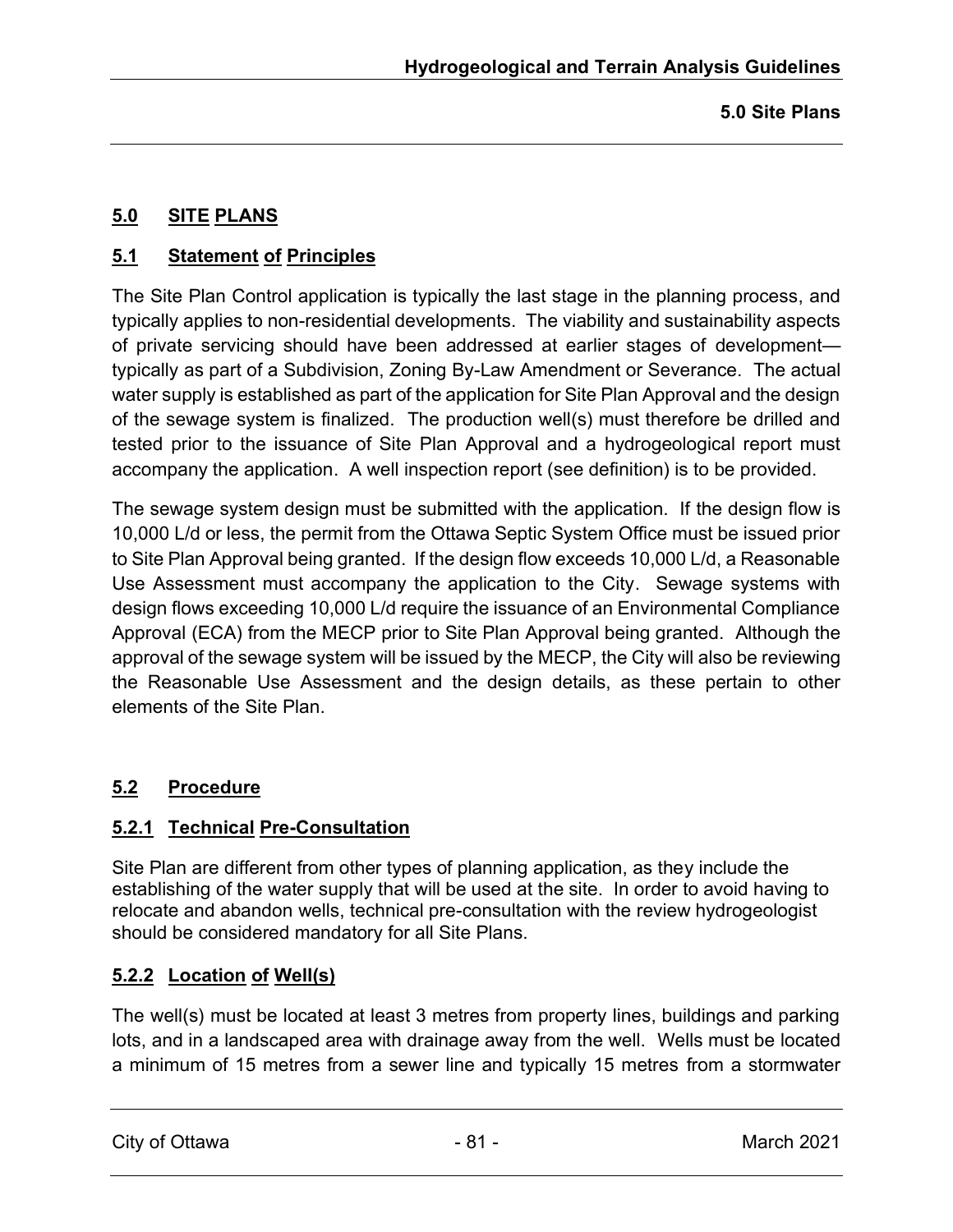#### **5.0 Site Plans**

management pond or other potential sources of contamination. The elevation of the top of casing and the ground at and around the well must be shown on the grading plan. The well must be protected from vehicular traffic and not be in a snow storage area. The well must be accessible in the future by a drilling rig.

# **5.2.3 Type of well**

Site Plans will normally not be approved based on dug wells, unless it can be demonstrated, to the satisfaction of the City, that a drilled well is likely to produce unacceptable water quantity or quality. Technical pre-consultation is mandatory if dug wells are contemplated. If a Site Plan is being proposed based on dug wells, these must be completed in an aquifer. Wells in aquitard materials, such as clay, silty clay, or low permeability tills, will not be accepted.

# **5.2.4 Water Quantity and Quality**

The test procedure is to follow the provisions in Section 3.1, with the following modifications:

- i) The well(s) must be pumped at a rate at least equal or greater than the proposed maximum day water demand; however, in some cases the well(s) may have to be pumped at the hourly peak demand (or other acceptable increment)—for example, when the aquifer yield is low and neighbouring wells are near. Methods, such as the Q20 concept by Maathuis and van der Kamp (2006), can be used to assess the long-term interference effects from single proposed pumping wells. It is strongly recommended to pre-consult with the hydrogeological reviewer before proceeding with any work, but is mandatory for sites where the flows will exceed 10,000 L/d. Terms of Reference are to be prepared for sites with flows exceeding 10,000 L/d.
- ii) For maximum day water demands exceeding 10,000 L/d, the duration of the pumping test must be at least 12 hours. Also, the pumping test must be representative of the water demand cycles. The appropriate MECP authorization is to be obtained in advance of the pumping test (e.g., Permit To Take Water or EASR registration).
- iii) Observation wells are desirable, particularly when the maximum day water demand exceeds 10,000 L/d.

City of Ottawa **- 82** - City of Ottawa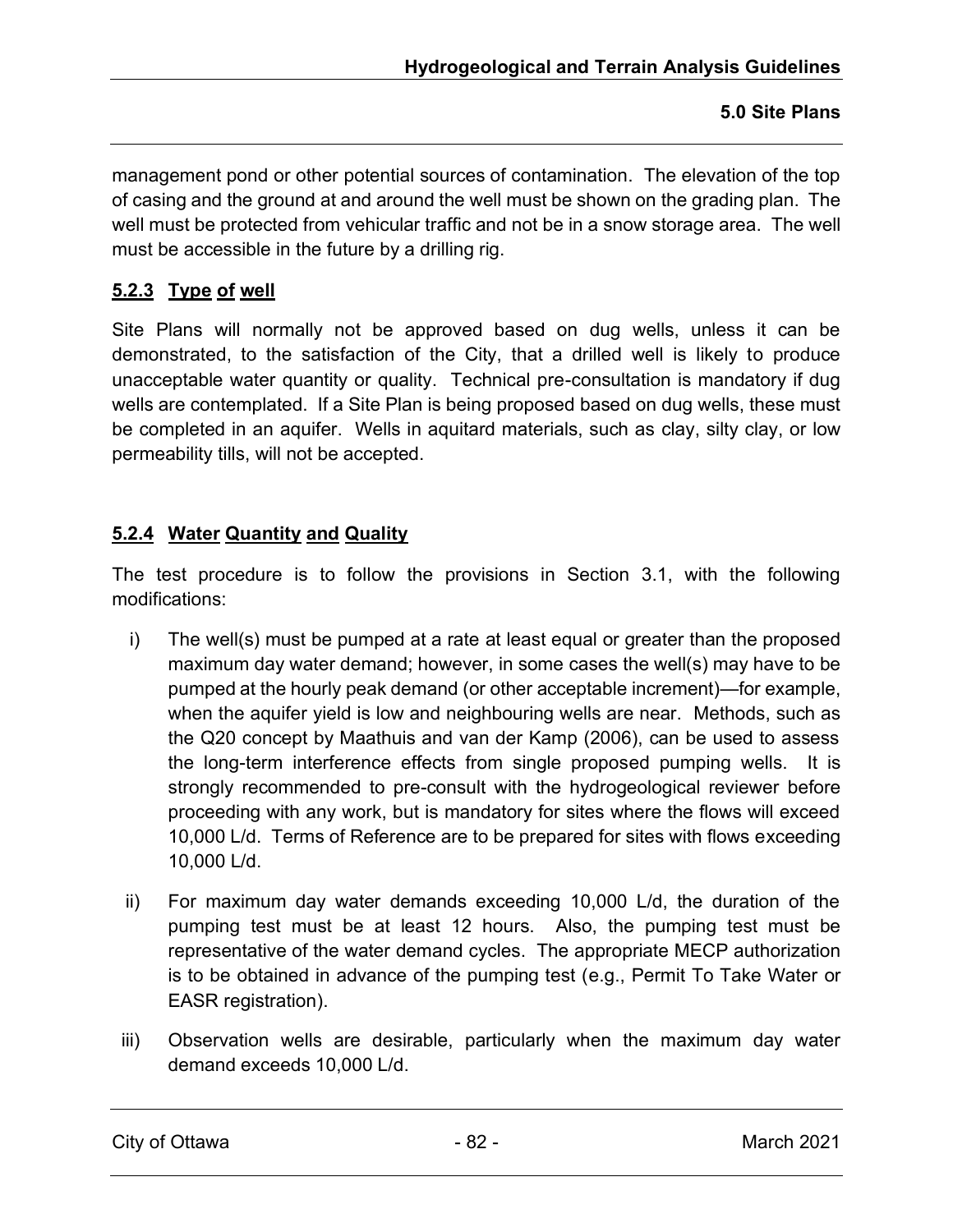**5.0 Site Plans**

- iv) Recovery must be measured.
- v) The Subdivision Package suite of parameters will be required, as well as trace metals and VOCs. Other parameters may be required, based on land use and/or geological setting. Aesthetic and operational water quality exceedances must be identified, treatment systems are to be specified, where these are recommended, and shown on the plans. The development may not be approved if health-related parameters are exceeded in the raw water.

### **5.2.5 Impact Risk Assessment**

As stated above, a Reasonable Use Assessment will be required where the design flow exceeds 10,000 L/d. Where the design flow is 10,000 L/d or less, the City will require sufficient information to assess the likelihood that the operation of the on-site sewage system will not adversely impact the well(s) to be constructed on the subject property or existing wells on surrounding properties.

## **5.2.6 Previous Studies**

The consultant is to ensure that the well and the sewage system meet the recommendations of previous studies completed as part of any Official Plan Amendment, Zoning By-Law Amendment, Subdivision, Severance, or any other study related to the subject site.

## **5.2.6 Mineralized Water**

Any well with mineralized water will require written authorization by the MECP, in accordance with the Wells Regulation, prior to Site Plan Approval.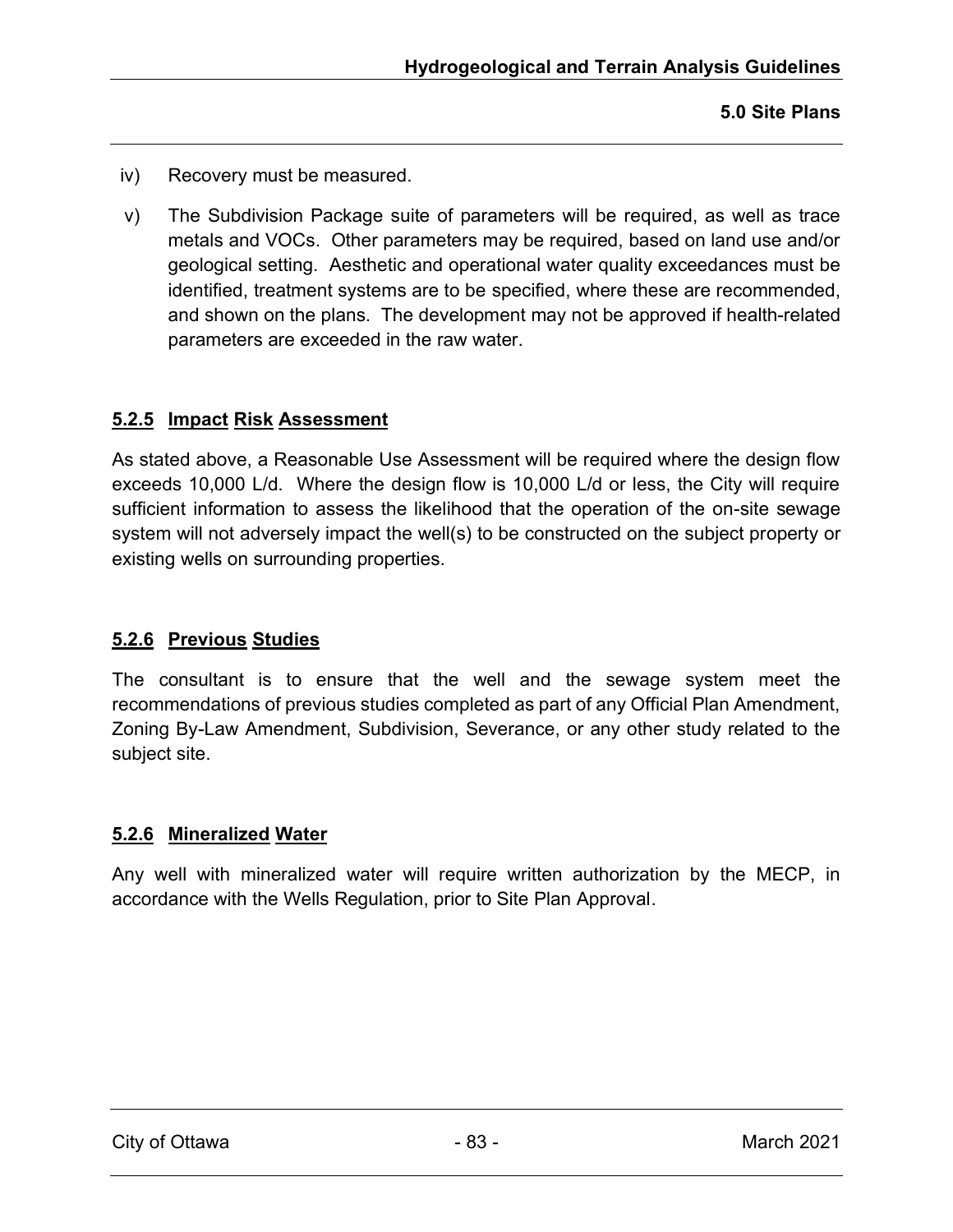**6.0 Coach Houses**

## **6.0 COACH HOUSES**

## **Terms of Reference: Scoped Hydrogeological Studies for Coach Houses**

## **(Approved by City Council on October 11, 2017)**

### **6.1 Drinking Water Well**

- Perform a six-hour pumping test, at a pumping rate in accordance with the number of dwelling units to be connected to the well (one or two).
- Submit one raw water sample, collected at the end of the pumping test, to an approved laboratory for analysis of the "Subdivision Package" list of parameters.

### **6.2 Assessment of Sewage System Impact**

- Determine whether the development area is hydrogeologically sensitive (for example, karstic areas, areas of fractured bedrock exposed at surface, areas of thin soil cover, or areas of highly permeable soils).
- If the lot is one hectare or larger no additional assessment, beyond the determination of hydrogeological sensitivity, needs to be provided.

If the lot is less than one hectare, it will have to be determined whether: a) the sewage system(s) is (are) isolated from the receiving aquifer or b) the impact from the sewage system(s) is acceptable.

#### **6.3 Reporting**

A letter-report is to be prepared by the professional geoscientist (P.Geo.) or professional engineer (P.Eng.) under whose supervision the above work has been performed. The letter-report will include the results of the study, the analyses and the MECP water well record (if the record is available). The proposed Coach House will only be approved if the professional can demonstrate the following:

- i) The raw water quality meets health-related water quality standards;
- ii) the raw water is within the following aesthetic limits:

City of Ottawa **- 84 - Access 10 Access** 10 Access 10 Access 10 Access 10 Access 10 Access 10 Access 10 Access 10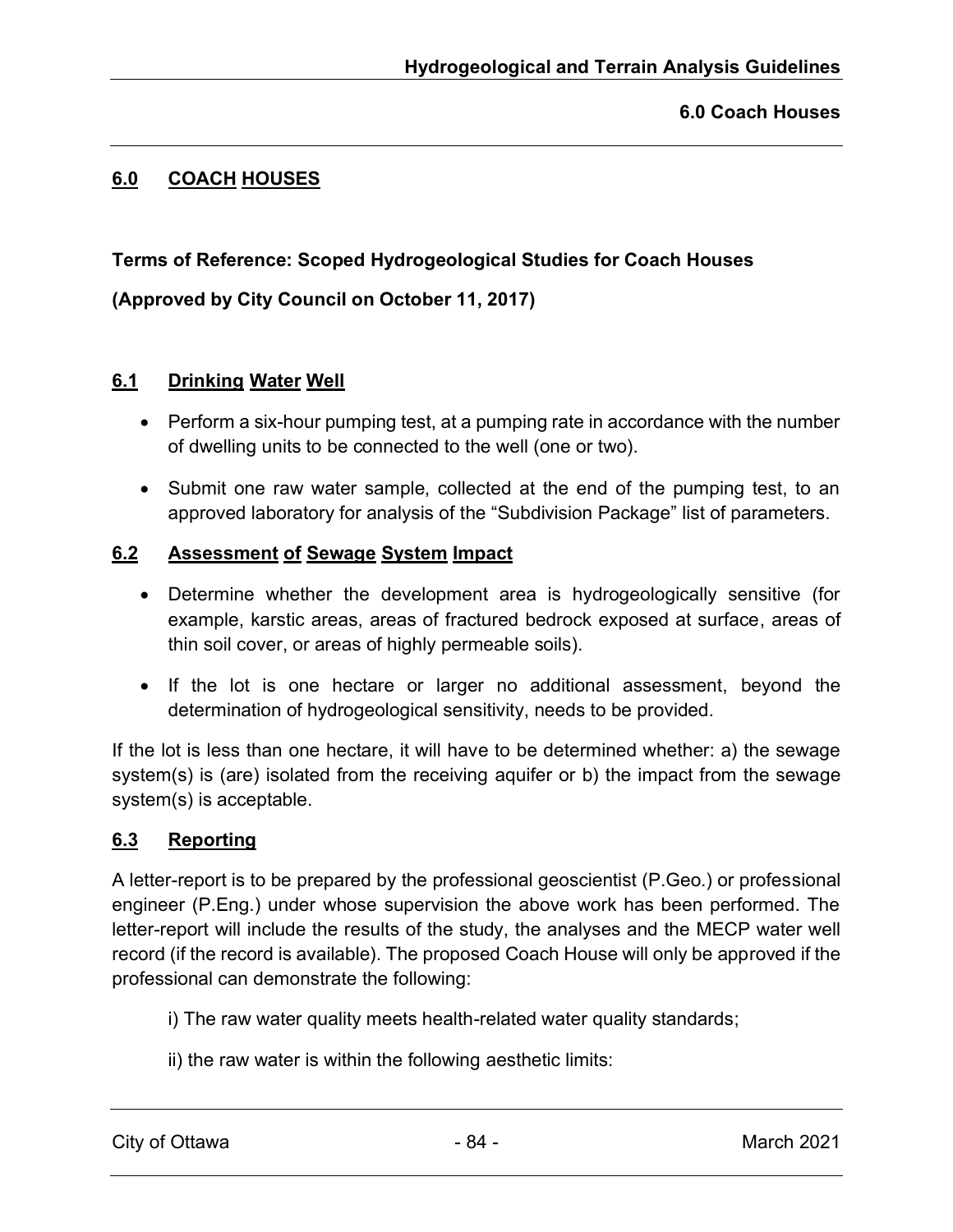## **6.0 Coach Houses**

a. Chloride: 250 mg/L

b. Dissolved Organic Carbon: 10 mg/L (as C)

c. Iron: 10 mg/L

- d. Manganese 1.0 mg/L
- e. Sodium: 200 mg/L
- f. Sulphate: 500 mg/L

iii) the water supply is sustainable;

iv) the area of development is not hydrogeologically sensitive; and

v) a) the sewage system is isolated from the receiving aquifer, or b) the impact of the primary dwelling plus the Coach House is less than 10 mg/L nitrate-nitrogen at the development boundary.

The letter-report shall be to the satisfaction of the City.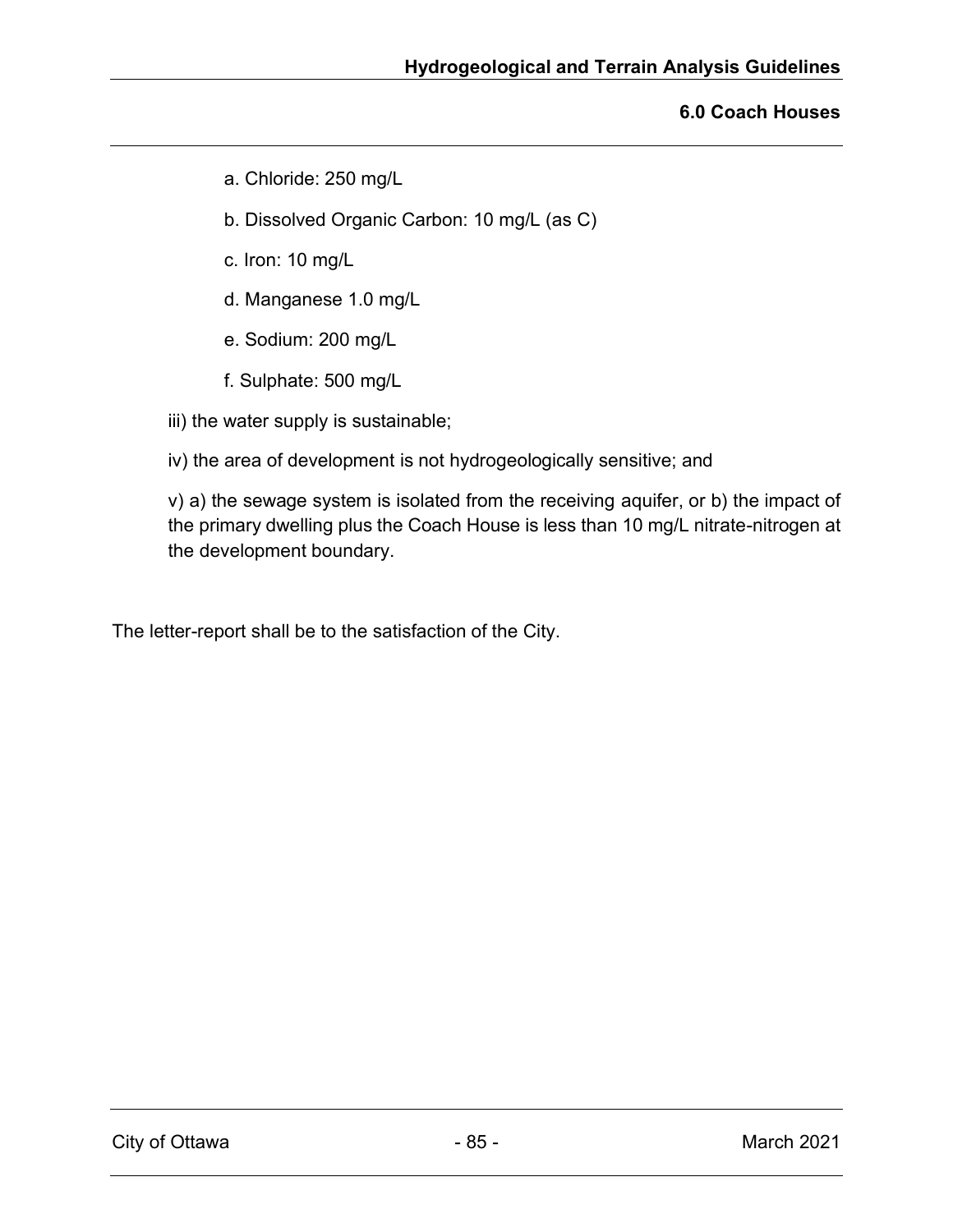## **7.0 Official Plan and Zoning By-Law Amendments**

## **7.0 OFFICIAL PLANS AND ZONING BY-LAW AMENDMENTS**

#### **7.1 Statement of Principles**

Official Plan Amendments (OPA) and Zoning By-Law Amendments (ZBA) are high-level planning applications. The City's Official Plan sets out the general policies for future land uses and the City's Comprehensive Zoning By-Law puts the plan into effect and provides for its day-to-day administration. Any change in land use must be viable and sustainable from a servicing perspective. Where private services are proposed, an adequate hydrogeological report must accompany the application.

### **7.2 Procedure**

The scope of the hydrogeological study in support of an OPA or ZBA will vary depending on the proposal and on the hydrogeological conditions in the area of the subject lands. Where there is abundant information on aquifers and where the development is of low density, a limited scope study may be acceptable. In areas where the hydrogeological conditions are not well known, where the available data shows marginal water quality and quantity, or where the proposed development will consist of high density or high design flows, a more detailed study will be required. A water quantity and quality assessment will need to be completed prior to approval if the proposed use includes higher design flows or if conditions are unknown. The consulting hydrogeologist is strongly urged to liaise with the technical reviewer before proceeding with any field work. In many cases a written work plan, prepared by the consultant and agreed upon by the reviewer, will be desirable. The purpose of the work plan is to outline the minimum extent of the work in general. The work may have to be expanded as a result of the data collected during the study. Good communication between the consultant and the reviewer is encouraged.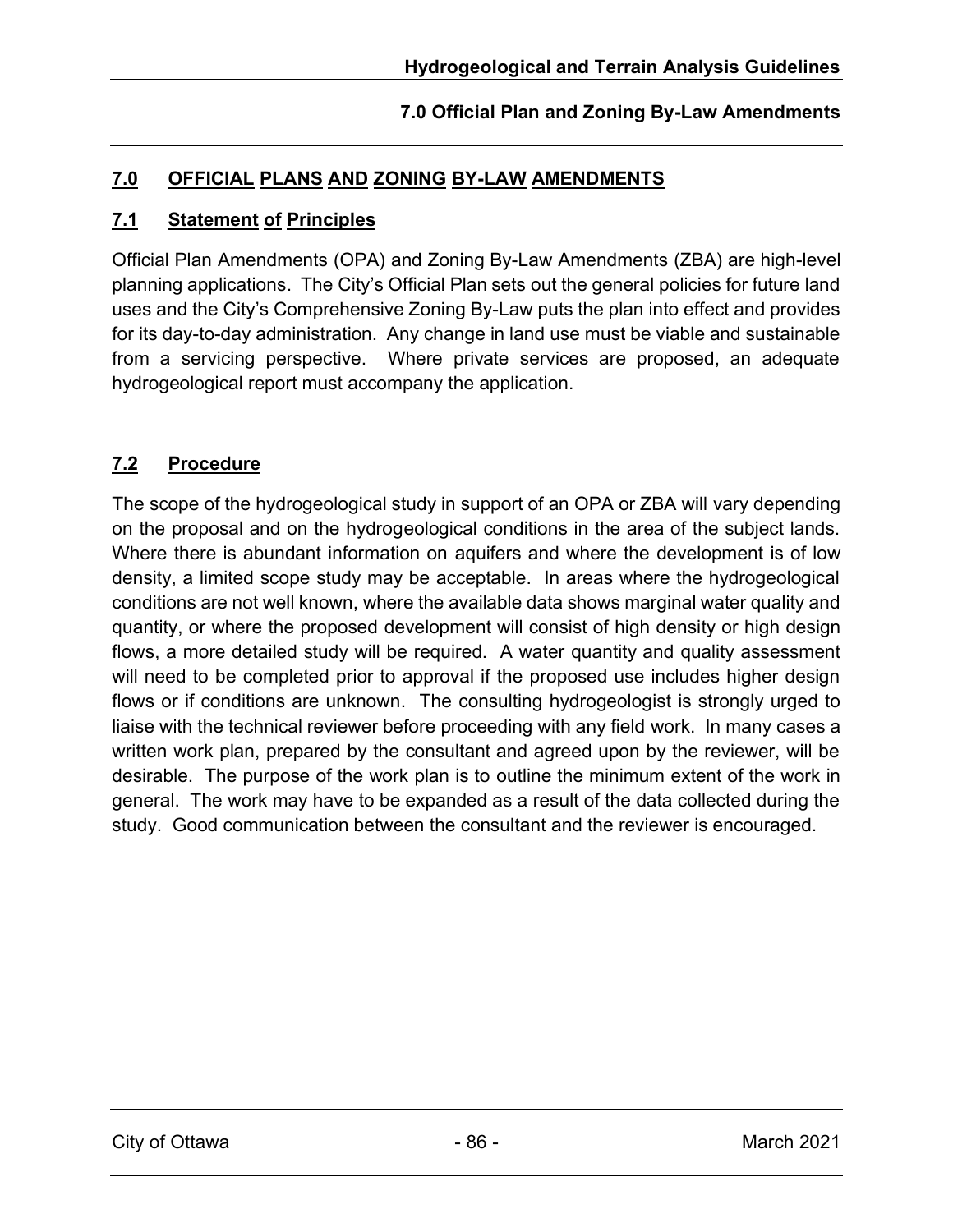### **8.0 COMMUNITY DESIGN PLANS AND MASTER SERVICING STUDIES**

#### **8.1 Statement of Principles**

Community Design Plans (CDP) and Master Servicing Studies (MSS) are large scale studies typically associated with new development areas. Hydrogeology forms an integral component of these types of multidisciplinary studies.

### **8.2 Procedure**

### **8.2.1 Terms of Reference Requirement**

In the case of serviced areas, the hydrogeological report will address the impact of the proposed development on on-site and neighbouring wells and natural features, assess dewatering issues during and after construction, provide recommendations on stormwater management features, gather the necessary hydrogeological data for the water budget assessment and targets, and provide recommendations for any other sitespecific circumstances requiring hydrogeological input. In the case of unserviced areas, the study will also address the viability and sustainability of private servicing.

For these types of studies, it is mandatory to consult with the City and the Conservation Authority and for the hydrogeological consultant to prepare Terms of Reference (ToR) for approval by the review agencies, prior to any work being done. The ToR is to reflect discussions with all disciplines (civil, environmental, stormwater management, transportation, geotechnical, water budget, etc.) and include the hydrogeological data and analyses required for all aspects of the CDP or MSS.

## **8.2.2 Serviced Areas**

In serviced areas, the hydrogeological study in support of a CDP or MSS will assess the issues related to the construction of municipal services in the short and long terms and the impact of the development on the local hydrogeologic function. A test pit, borehole and monitoring well program is to be outlined in the ToR. The exploratory holes and associated testing must be completed at various depths, including well below the conceptual elevations of the linear infrastructure and stormwater management (SWM) features. Hydraulic conductivity testing is to be carried out in-situ. Water samples must

City of Ottawa **- 87 - March 2021**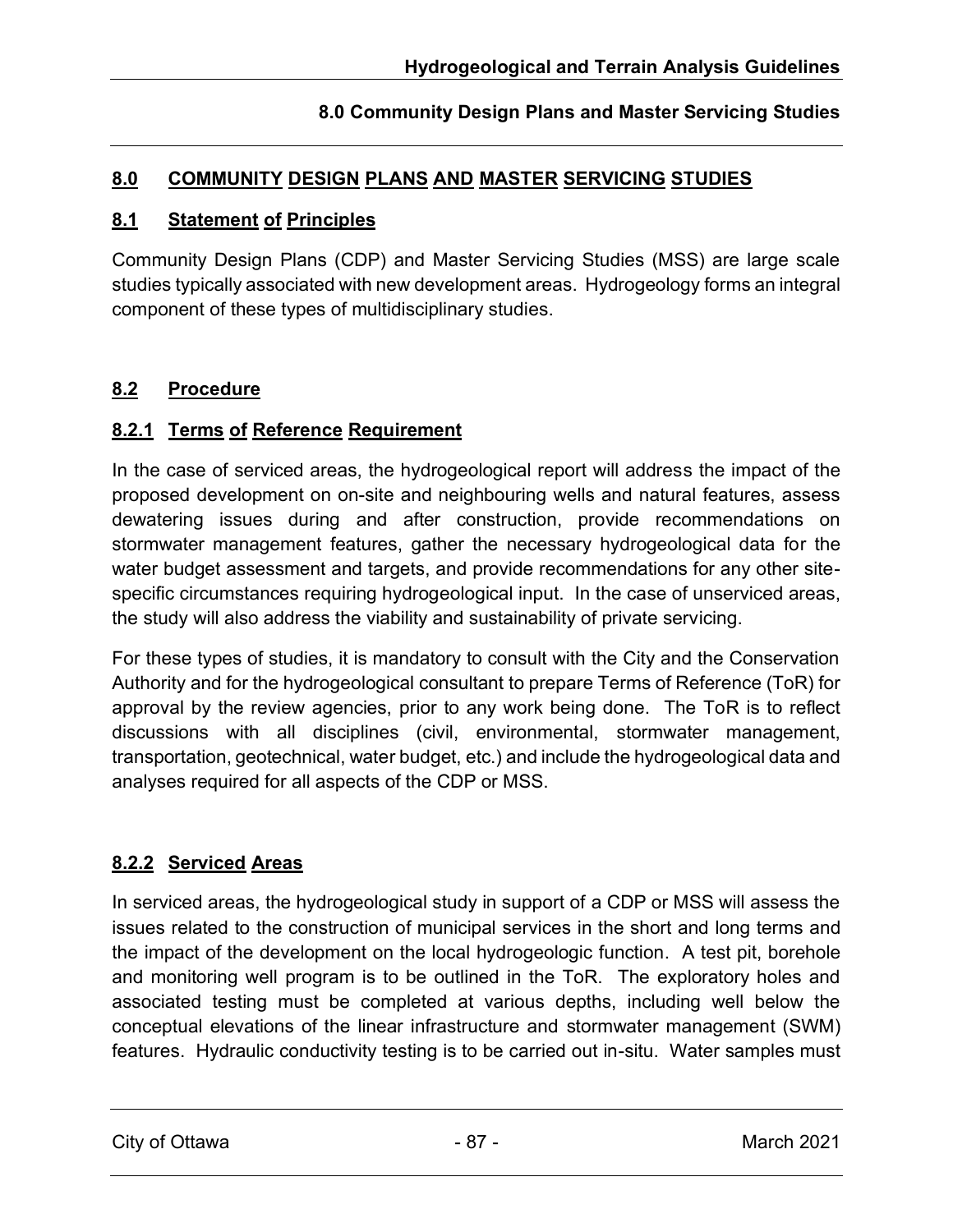be collected at various depths and tested for the parameters outlined in Section 3.2, including VOCs, PHCs and trace metals in all cases and any other parameter(s) of concern identified by the consultant or the reviewer.

The study will describe the hydrogeologic conditions at and surrounding the subject site. The ToR will specify the scope of the work, which will typically include the following minimum assessments:

- Groundwater recharge, discharge
- Local and regional flow systems
- Hydraulic conductivity
- Groundwater quality and quantity
- Water table and piezometric surfaces for deeper aquifers
- Natural features sustainability and function
- Risk to existing private services
- Potential sources of contamination

## **8.2.3 Unserviced Areas**

For CDPs in unserviced areas, the hydrogeological report must assess all the possible impacts the development could have within and surrounding the subject land, including impacts to the receiving aquifer and environmental features. The viability and sustainability of the proposed private services must be addressed, as well as the impact from the proposed sewage systems, in accordance with Section 3. For areas that have been previously developed and are being brought into a CDP, a groundwater characterization study may be performed by the City. These studies consist mainly of sampling programs, where 10 to 20% of private wells are sampled. Consultants for the CDP lands will, in these cases, consider the City's groundwater characterization study in their assessments.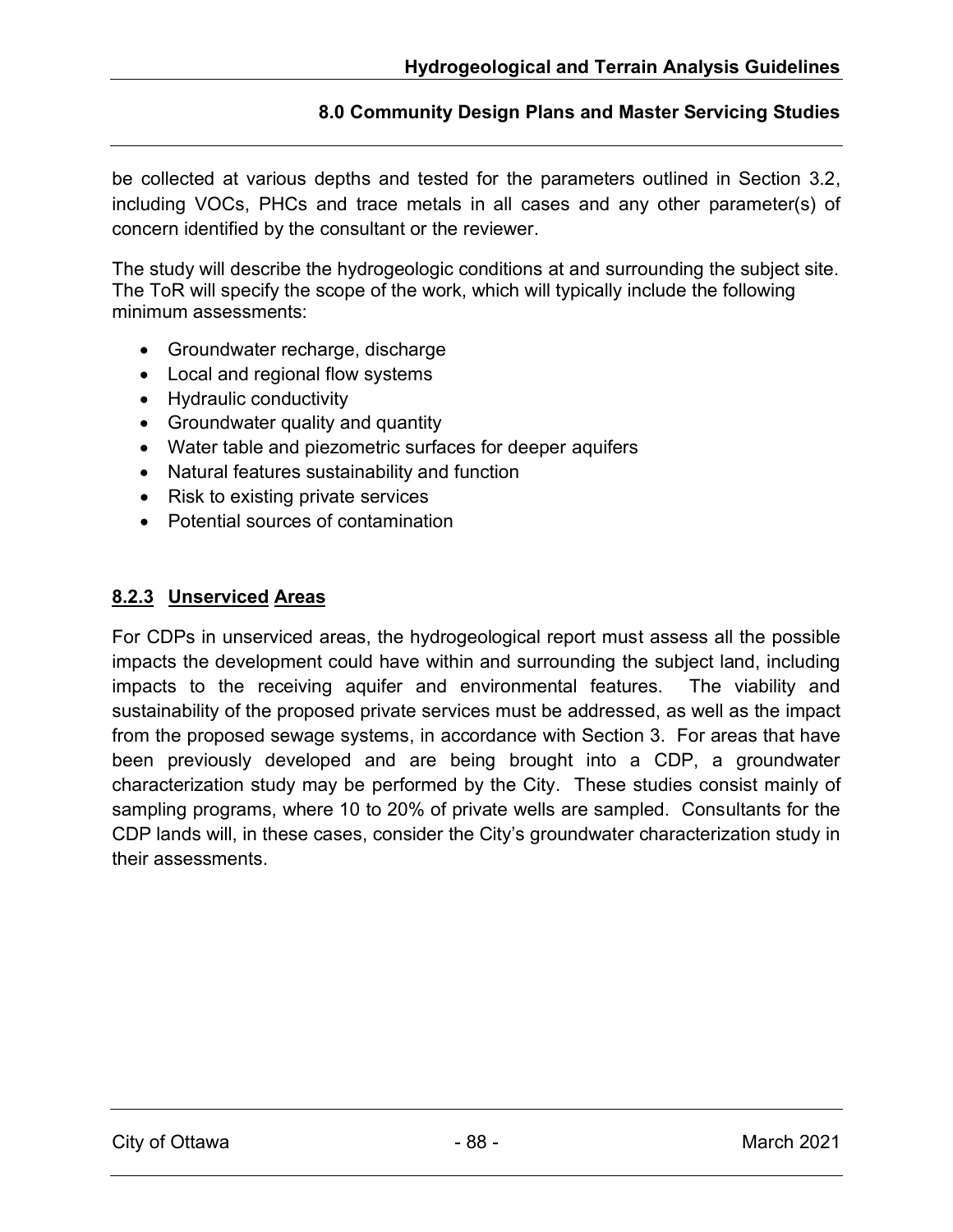### **8.2.4 Integrated Approach and Background Documents**

The hydrogeologist for the developer will typically be working as part of a consulting team taking an integrated approach involving several disciplines. The required hydrogeological background will vary on a site-specific basis, but will include as a minimum the incorporation of the following:

- − Official Plan Policies
- − Secondary Plans
- − Groundwater studies (regional and local)
- − Historical Land Use Inventory
- − Source Protection Assessment Reports
- − Subwatershed Studies
- − Natural features and natural hazards
- − Bedrock and surficial geological mapping (including karst mapping)
- − Aggregate Resource Inventory Paper 191
- − MECP Water Well Information System
- − Permit To Take Water database
- − Environmental Compliance Approval database
- − MECP spill inventory
- − MECP Environmental Site Registry
- − TSSA fuel storage data
- − Landfill inventory
- − Existing sewage systems (on and off site)
- − Existing wells (on and off site)—the City can assist in the identification of existing properties that are not serviced with public water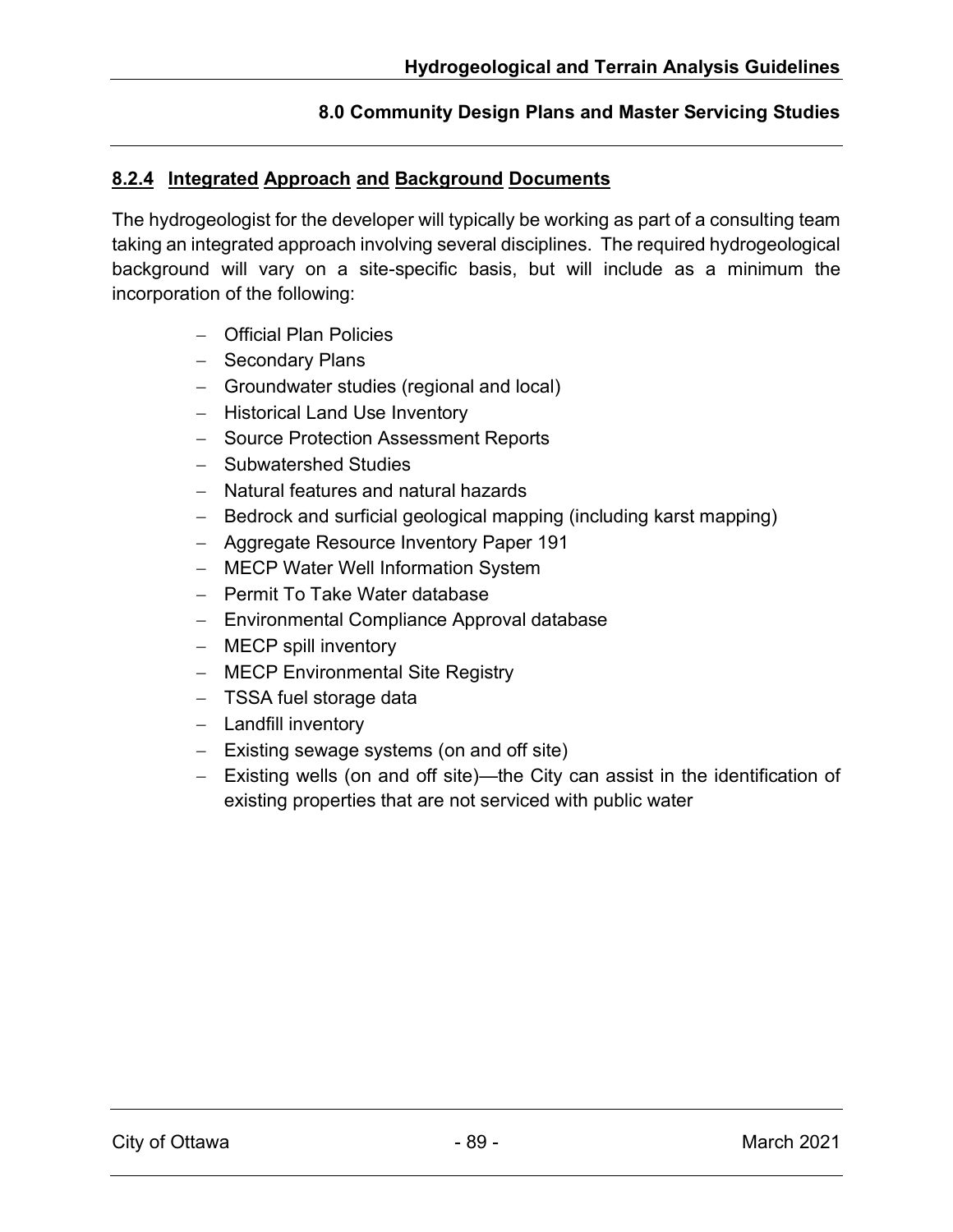# **8.2.5 Field Work**

The site investigations will be detailed in the work plan established at the beginning of the project, but will include as a minimum:

- − The characterization of the overburden through a test pit and borehole program (see Section 3.3)
- − Bedrock lithology
- − Bedrock fracturing
- − Water table and piezometric surfaces (determined through monitoring wells read over at least four seasons)
- − Presence and extent of karst
- − Hydraulic conductivity of all pertinent layers (slug and pumping tests)
- − Logging of loose sediments

The analyses of the data must be in conjunction with the work being performed by the other disciplines (civil, environmental, stormwater, transportation, geotechnical, water budget, etc.) in order to ensure an integrated approach in the overall conceptual design of the development area, taking into consideration all constraints and opportunities.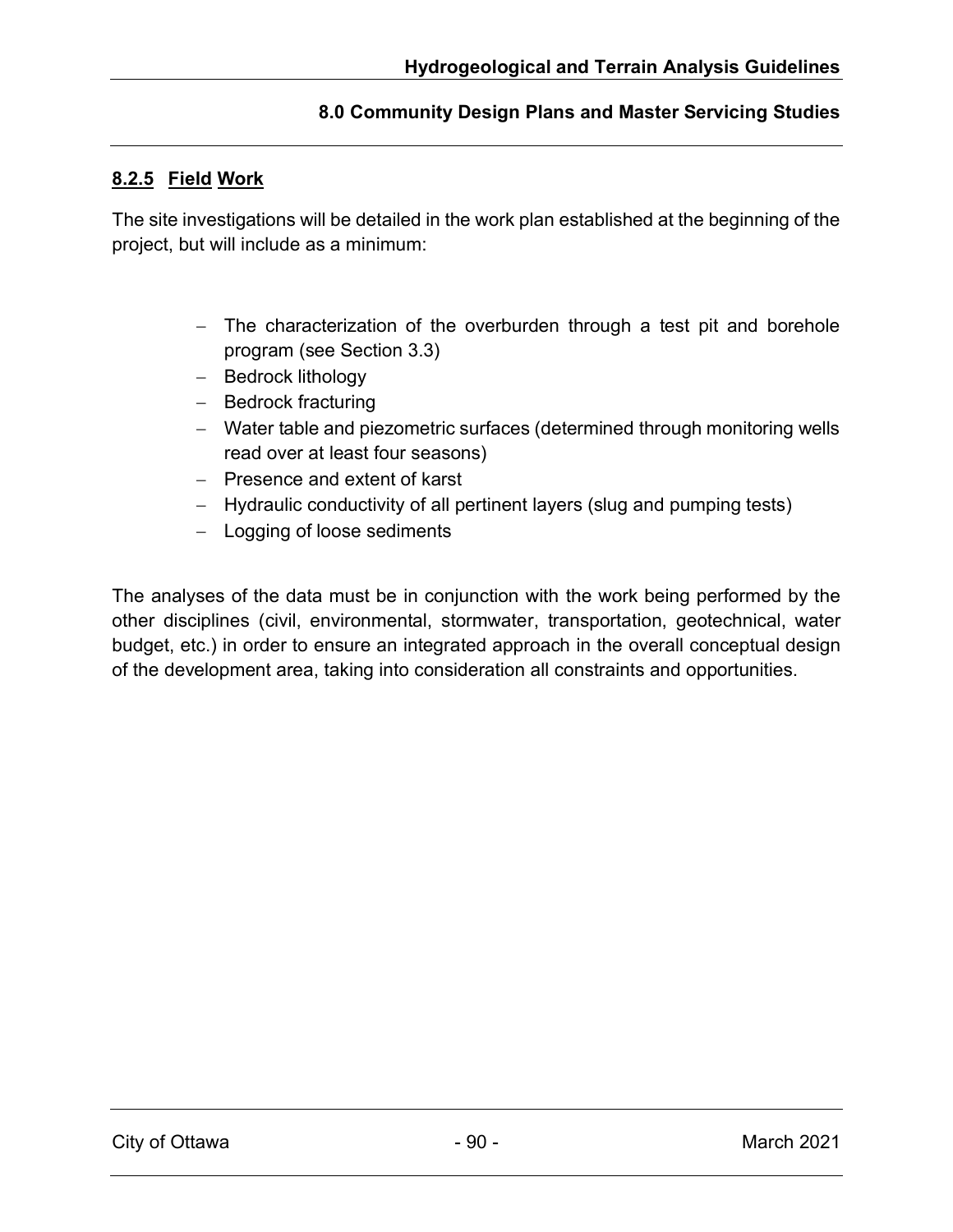**9.0 Pits and Quarries**

## **9.0 PITS AND QUARRIES**

#### **9.1 Statement of Principles**

Pits and quarries are licenced by the Ministry of Natural Resources and Forestry (MNRF) under the Aggregate Resources Act (ARA). Typically, the lands will already be designated in the City's Official Plan but will require a Zoning By-Law Amendment in order for the pit or quarry to proceed, as the MNRF will not issue a licence unless the lands are appropriately zoned. In rare instances the lands may be already zoned, in which case the City may decide to use means outside the Planning Act in order to protect the interests of its residents (e.g., filing an Objection under the ARA).

### **9.2 Procedure**

The application for a licence under the ARA is proponent-driven and the approval function is by the MNRF. The Ministry of the Environment, Conservation and Parks (MECP) is typically circulated for the review of the impact assessment on private wells that could be impacted by the pit or quarry. The Conservation Authority is also involved from the perspective of protecting environmental features and provides comments to the MNRF directly.

In most cases, a Zoning By-Law Amendment will be required. As with all planning applications, there will be a mandatory pre-application consultation with a City planner and technical staff. The proponent will be advised that the City must be provided with all the reports and correspondence to and from all review agencies. A hydrogeologist at the City will be assigned to the file and will participate in the process, and in many cases will also be performing an independent review. If it appears early in the process that there will be issues, the City may choose to place an Objection under the ARA application with the MNRF. This will be done in order to ensure that the City is fully involved in the process at the Provincial level.

In rare cases where a Zoning By-Law Amendment is not required, the City may decide to place an Objection to the ARA application with the MNRF to ensure that the City's interests are protected (for e.g., when the pit or quarry is in proximity to a municipal well or where private properties have a moderate to high level of risk of being impacted).

The hydrogeologist at the City will normally only recommend approval of the Zoning By-Law Amendment once the external agencies are satisfied (MNRF, MECP, CA, and any

|  | City of Ottawa |
|--|----------------|
|--|----------------|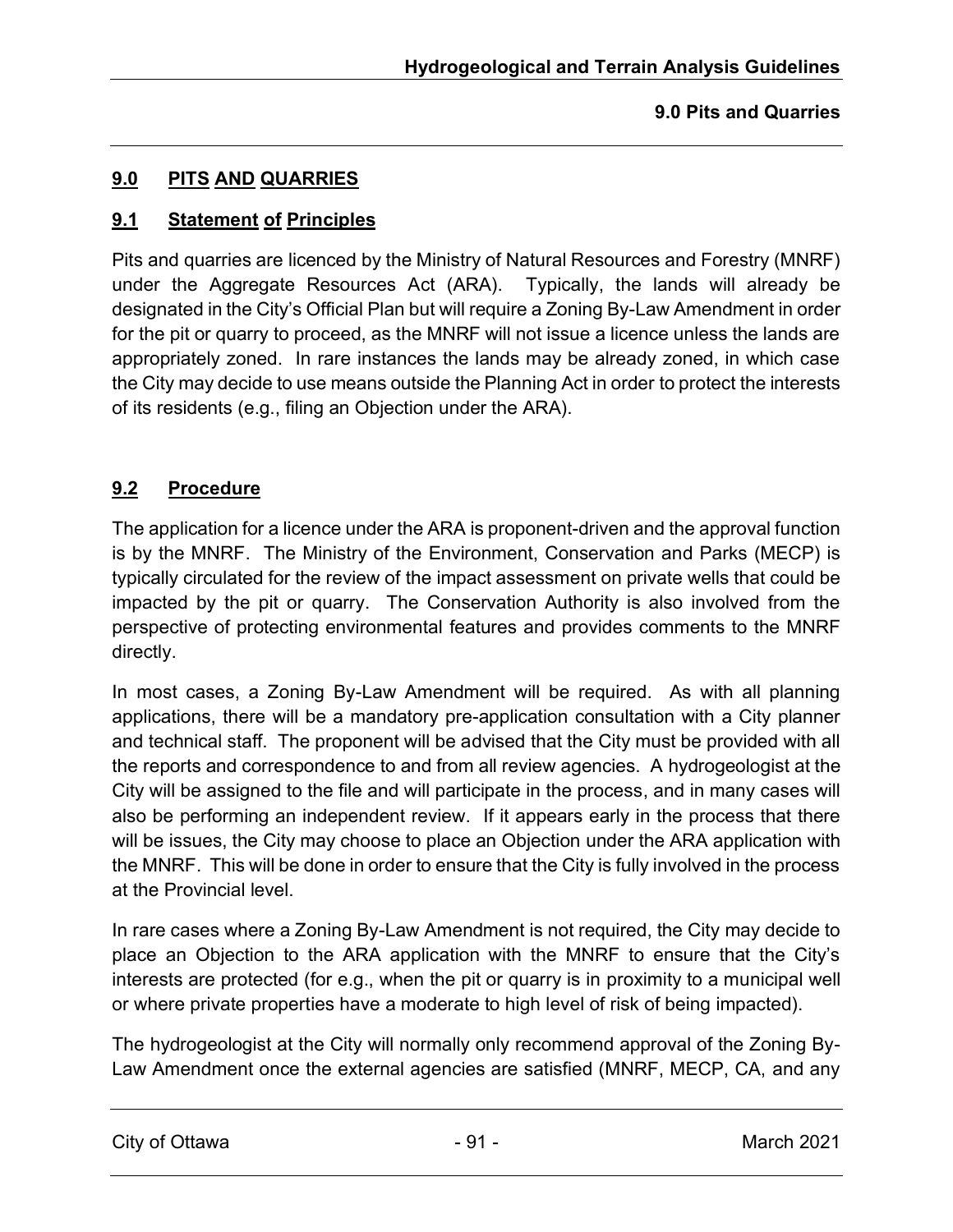**9.0 Pits and Quarries**

other agency, or peer reviewer retained by the City) and the proposed zoning properly addresses the licencing requirements.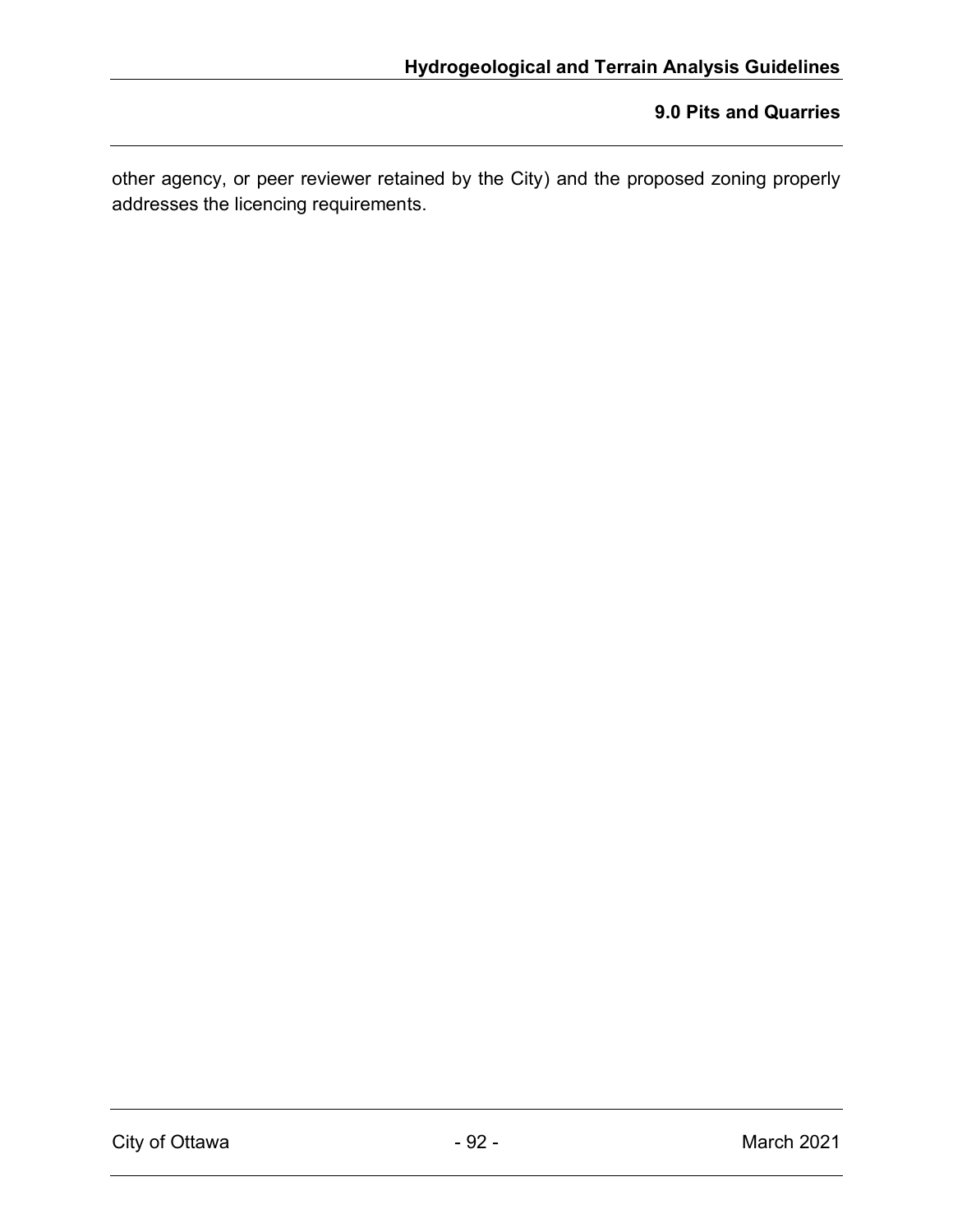#### **10.0 Stormwater Management**

### **10.0 STORMWATER MANAGEMENT**

#### **10.1 Statement of Principles**

In most instances, there will be a hydrogeological component to the planning and design of stormwater features (SWM ponds, infiltration systems, Low Impact Development, etc.). Hydrogeologists will normally be involved from the earliest stages (Community Design Plans and Master Servicing Studies) up to and including the detailed design stage. There is a need for a thorough understanding of the interaction between surface water and groundwater in order to ensure that the stormwater feature will operate as intended and that surrounding properties are not unduly impacted, and groundwater will not be contaminated.

### **10.2 Procedure**

Terms of Reference outlining the scope of the work to be undertaken are to be prepared by the consulting hydrogeologist and approved by the City prior to any work being undertaken. Logged boreholes and hydraulic testing will normally be required in order to establish groundwater table elevations, infiltration rates and/or to determine whether liners will be required (e.g., SWM ponds in rock or permeable soils). Water budgets are required for most stormwater planning and design. The methodology for the water budget is to follow well established protocols (e.g., Thornthwaite Mather, MECP SWM Manual, MECP water surplus partitioning, etc.). The water budget will either be completed by the hydrogeologist for the proponent or by another consultant that will be supported by the work performed by the hydrogeologist. Seasonal groundwater elevations will typically be required.

Beyond these guidelines, there are several other SWM guidelines and requirements (e.g., City's Sewer Design Guidelines / SWM section, MECP LID guidance, MECP SWM Planning and Design Manual, etc.) that must also be fully considered.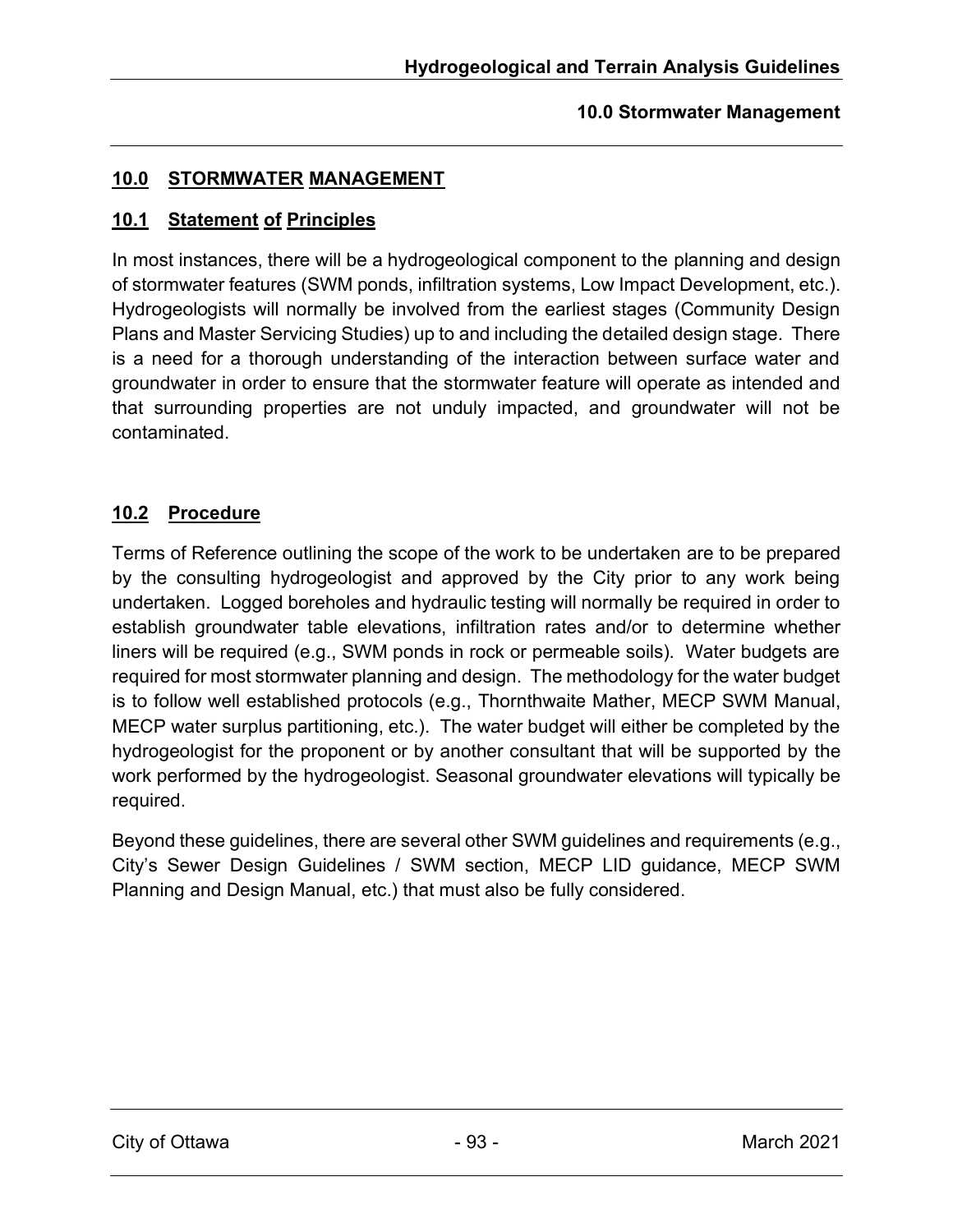### **11.0 Reporting Requirements**

# **11.0 REPORTING REQUIREMENTS**

#### **11.1 Statement of Principles**

The City requires a final hydrogeological and terrain analysis report in order to make critically important planning decisions with respect to the viability of long-term drinking water supplies and the safe on-site disposal of treated septic effluent, or regarding the protection of natural features. The time between when a study is undertaken and when the related report is referenced following its original acceptance is sometimes very long. In between these events, the developer and the hydrogeologist responsible for the original study are typically no longer available to discuss the site's hydrogeology. As a result, the final report must contain a complete and detailed account of the project from inception to completion. This is critical for the ongoing sustainability of neighborhoods.

The final hydrogeological and terrain analysis report is to contain a complete account of the project, from the rationales used to scope the work up to the final recommendations that will be included in the subdivision agreement. Rationales, background information, site specific (raw) data, critical metadata, sample calculations and the tabulated results of analyses are to be presented for all aspects of the work. The report must be fully narrated in a manner that will make it easy to follow and so that each calculation and conclusion can be recreated from the data by the reviewer.

There shall be only one hydrogeological report for each planning application. The report is to be revised through the review process, as necessary—i.e., supplemental or additional reports will not be accepted. If agreed upon in advance, electronic interim copies could be provided for review. The final report will always be provided in both electronic and paper formats (the City should be consulted for the number of paper copies).

The Hydrogeological and Terrain Analysis report must be completed to current professional practices and must refer to the standards that were used. Amongst other aspects of a Hydrogeological and Terrain Analysis report, the professional standards that should be referenced include: design of the hydrogeological field work program; specific field methods; data presentation and analyses; mapping, etc. Professional standards are available from such institutions as the Ontario Geological Survey, ASTM, International Organization for Standardization (ISO), etc.

City of Ottawa **- 94 -** Page 2021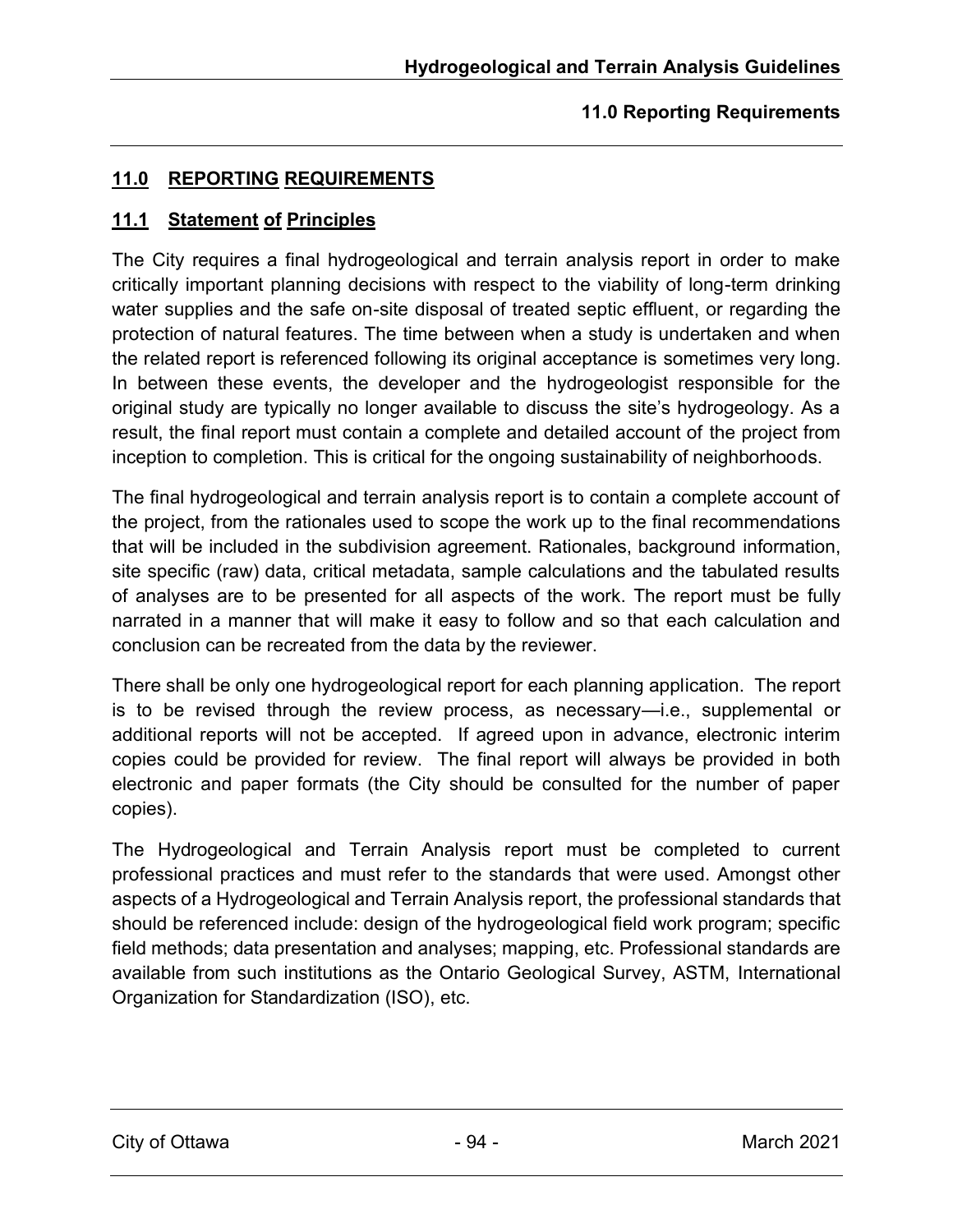#### **11.0 Reporting Requirements**

### **11.2 General Reporting Details**

The presentation of the report can conform to the consultant's internal protocols, but should typically include the following elements:

- Title Page
- Table of Contents
- Qualified Professional Statement
- Introduction
- Planning Rationale
- Background information and discussion
- Methodology rationale and description
- Results and Analyses
- Discussion and Conclusions
- Recommendations
- Tables
- Figures (Regional & Site-specific)
- Appendices
- Digital data

Checklist are provided in Section 12 to assist in ensuring the required items are included.

#### **11.3 Data Requirements**

In addition to paper and pdf copies of reports, water quality data is to be provided in a tabular digital data format acceptable to the City for input into a database. All stations (boreholes, auger holes, test pits, wells, monitoring wells, etc.) are to be referenced to the MTM (Zone 9) coordinate system. The data format will be provided by the City when requested.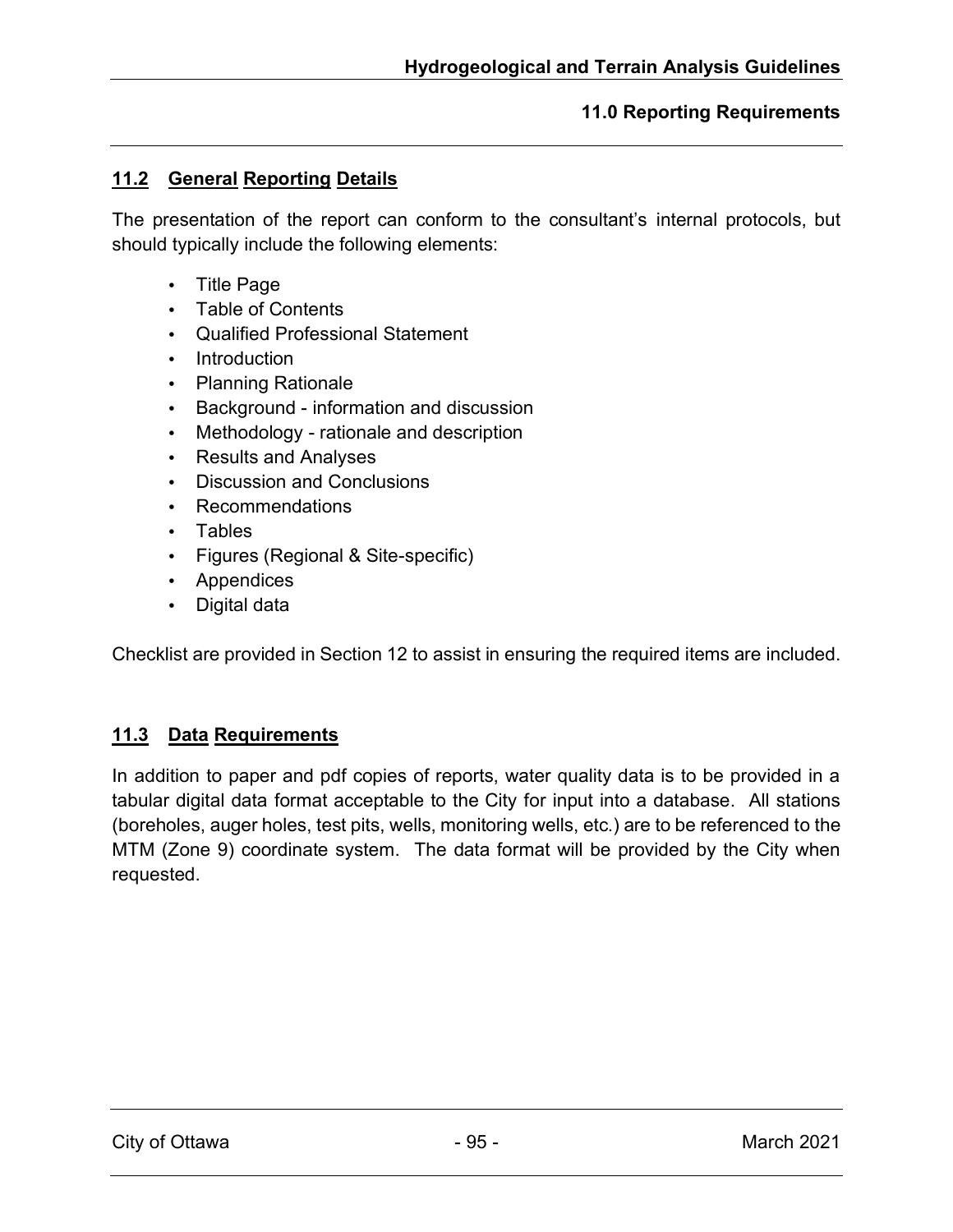### **11.0 Reporting Requirements**

# **12.0 CHECKLISTS**

### **Statement of Principles**

The following series of checklists is provided as an aide for developers, consulting and reviewing hydrogeologists, and municipal planning staff to understand content requirements or to confirm required content is included in a Hydrogeological and Terrain Analysis report.

These checklists cannot be used independently to plan or conduct a hydrogeological and Terrain Analysis project or to report on the hydrogeological and terrain conditions at a proposed development site. These checklists must be read and interpreted in reference to the section(s) of these guidelines related to the type of development to be undertaken and in reference to current industry standards.

### **12.1 Background Review, Work Planning and Pre-consultation**

#### **Background Review**

- ▯ All relevant regulatory and existing hydrogeological information was directly considered in the scoping of the study's work plan.
- ▯ Anticipated integration with parallel technical studies (e.g. geotechnical, environmental assessment, stormwater management) was identified.
- $\Box$  Background information was provided to the reviewing hydrogeologist for consideration prior to detailed pre-consultation.

#### **Work Plan**

- ▯ Relevant policy was directly considered in the scoping of the work plan.
- ▯ A work plan, presenting the results of the background review, was produced as recommended and circulated to the reviewing hydrogeologist for discussion.

*\*Allow approximately one to two weeks prior to pre-consultation.* 

#### **Pre-consultation**

▯ Pre-consultation discussion(s) occurred in direct reference to the above background review and work plan.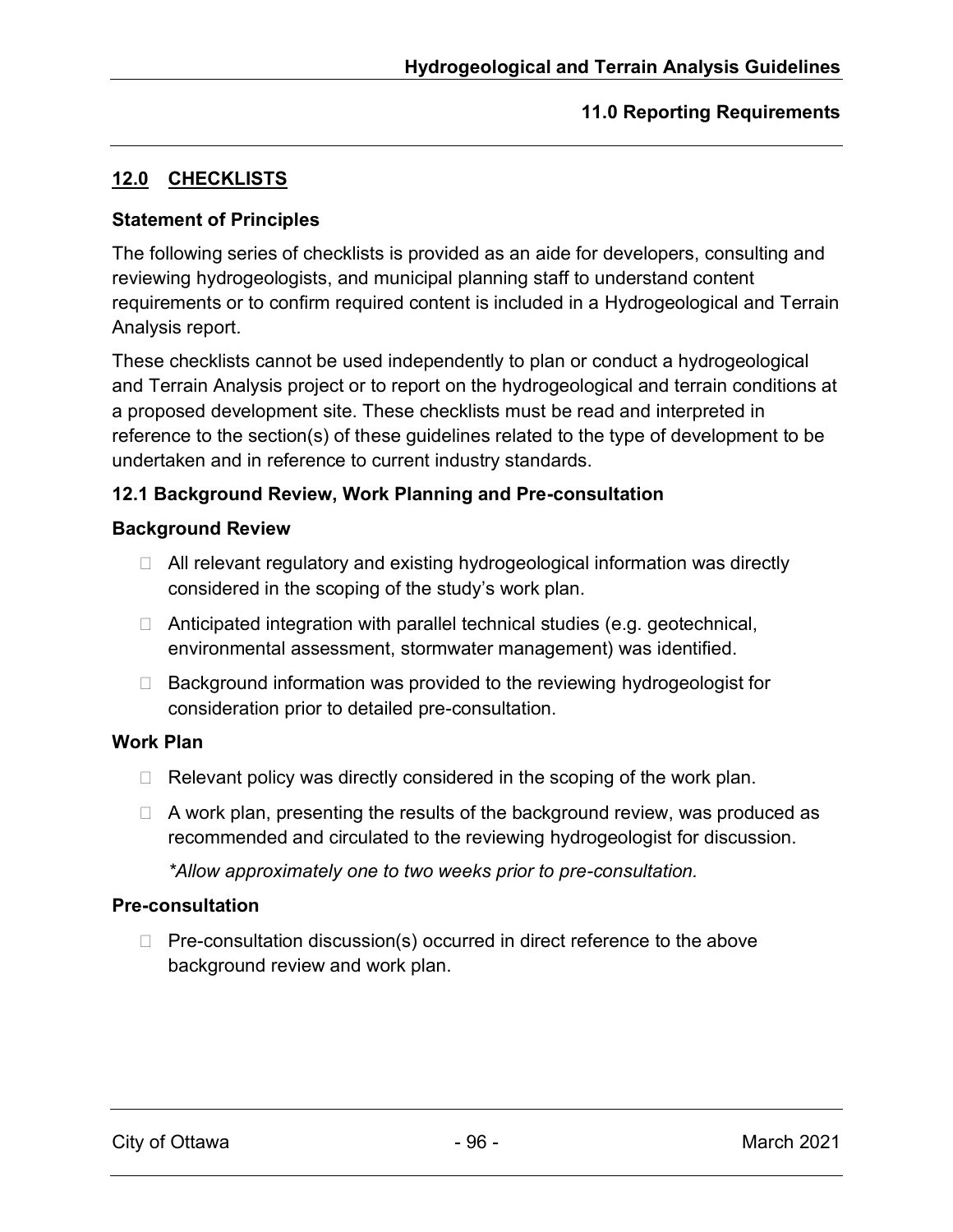#### **12.2 Reports**

#### **Terrain Analysis**

- ▯ Background information was consulted, discussed and provided for reference.
- $\Box$  Geographically and lithologically representative test pits, boreholes and occasionally hand auger holes were installed, logged using the full Unified Soil Classification system, and locations are identified on a map.
- ▯ Representative grain-size analyses were completed. Related laboratory reports are appended and cross-referenced to specific locations in specific test pits, boreholes and auger holes and to identified terrain units.
- $\Box$  Terrain units are characterized, including water table depth and sediment type / depth.
- □ A terrain unit map is presented.
- ▯ The terrain aspects of a general servicing scenario are discussed.
- □ A private servicing plan is presented and portrays all related development constraints.

#### **Impact Assessments**

#### *General Evaluation*

- □ Design flows are presented and supported.
- □ On-site and adjacent land use practices that can produce nutrient and/or other related contaminant loading were investigated and are discussed.
- □ The most probable receiving groundwater for septic system effluent is identified.
- □ Clear rationale for the field investigation into representative background nitrogen species' concentrations is discussed in reference to an identified receiving groundwater, rationale includes consideration of temporal, spatial, lithological and depth.
- □ Representative existing background nitrogen species' levels in the receiving groundwater were analysed and laboratory results are included and crossreferenced to the sampled wells.
- ▯ Groundwater sampling standards are discussed and affirmed.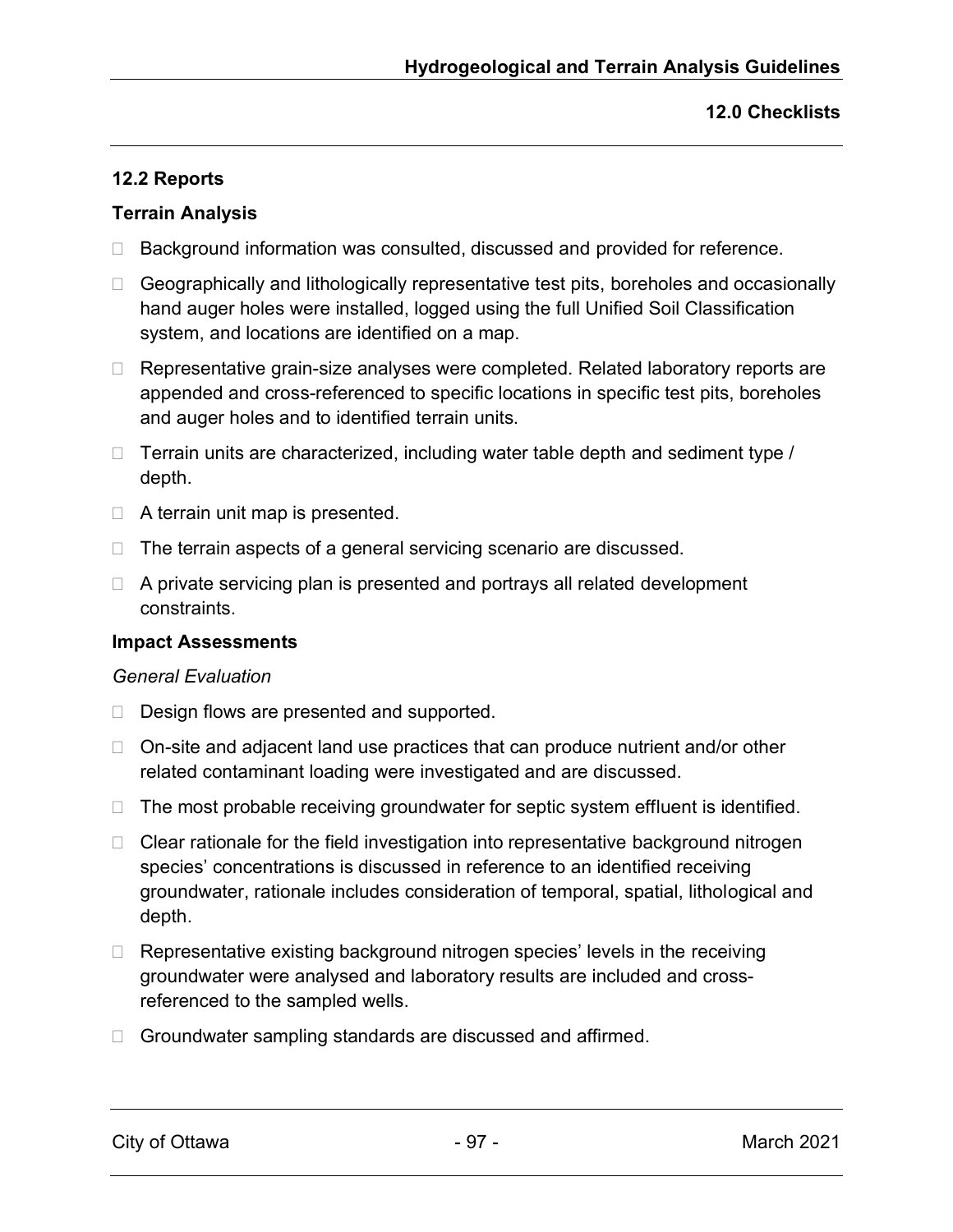- □ When background nitrate levels are found between 2.5 and 10 mg/L in the receiving groundwater: additional sampling events were undertaken and the long-term trend established; and a reasonable explanation (suitability and stability) for the existing levels of nitrogen species in the receiving groundwater is presented.
- □ The direction of groundwater flow in the receiving groundwater was assessed and the most likely downgradient development boundary is defined and identified, the details for which are presented.
- ▯ The report provides an assessment of site hydrogeological sensitivity (i.e. karst, fractured bedrock exposures, areas of thin soil cover or areas with highly permeable soil); assessment is based on appropriate technical information and analyses (i.e. test pit logs, borehole logs, grain-size analyses, onsite hydraulic testing, regional geological mapping, water well record review, hydrogeological conceptual models, terrain unit mapping, etc.)
- □ A strong position, based on multiple pre-defined lines of evidence is presented to demonstrate the long-term sustainability of on-site sewage system effluent disposal when the site, or part of the site, is identified to be hydrogeologically sensitive.

## *Three-Step Assessment Process (only one applicable 'Step' needs to be completed below)*

Step One: Lot Size Considerations:

 $\Box$  Confirmation is provided (i.e. Draft Plan) that proposed lots are an average of 1 hectare (minimum), with no proposed lot area less than 0.8 hectare.

Step Two: System Isolation Considerations:

- □ The most probable lower hydraulic boundary of the receiving groundwater is defined.
- ▯ An assessment of potential existing and future receptors of the receiving groundwater is provided (i.e. potential for shallow (dug) wells, sensitive surface water environments, etc.)
- ▯ Evidence is presented that approximately 10 metres of massive unfractured clay underlies the site, including beyond the development boundary in the downgradient direction; or that other circumstances that produce hydraulic isolation exist and will be maintained.

Step Three: Contaminant Attenuation Considerations:

City of Ottawa **- 98 - March 2021**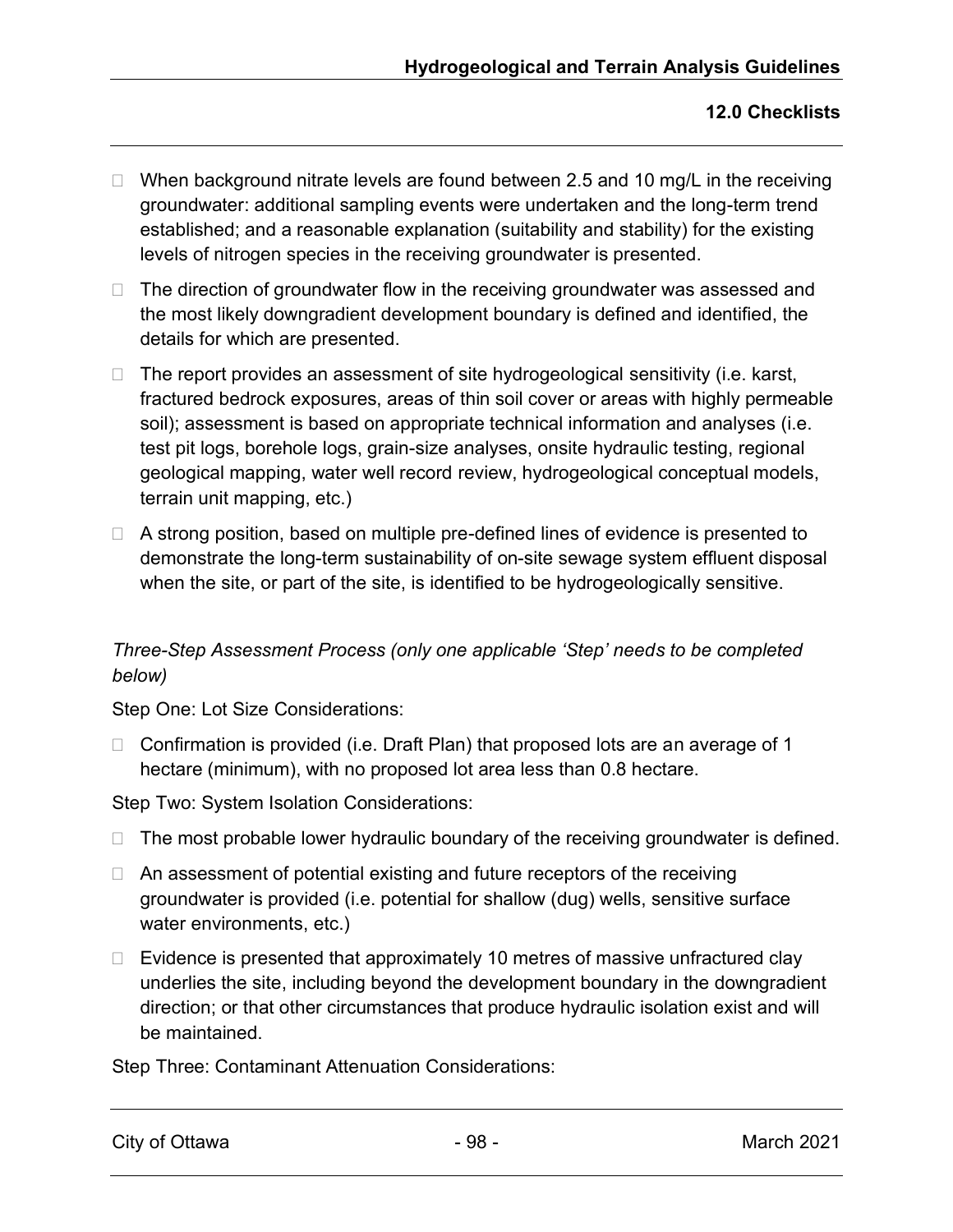- □ An infiltration zone map is presented based on hydrologic catchments, the terrain unit map and post-development land cover and topographic character.
- □ A post-development water budget assessment, in accordance with these guidelines, is presented.
- ▯ For residential development, a predictive contaminant attenuation assessment was completed for each site-specific infiltration zone and is summarized to demonstrate that nitrate (as nitrogen) levels are expected to be less than 10 mg/L at the identified downgradient development boundary on an average annual basis.
- ▯ For commercial or industrial development, a predictive contaminant attenuation assessment was completed for each site-specific infiltration zone. The maximum allowable flow and users were calculated, on a lot by lot basis, based on the provisions of the intended zoning designation.

#### **Water Quantity and Quality**

#### *Test Well Requirements*

- ▯ At least the minimum number of representative test wells were installed/used and a rationale is provided based in consideration of spatial coverage, lithology, hydrogeologic setting, well depths and well construction.
- ▯ Where existing and former land use is of interest, representative down-gradient test wells were installed to investigate potentially related influences.
- □ The test wells were inspected by a qualified person working under the supervision of a hydrogeologist, and the required certifications are included in the report (see definition of well inspection report for requirements).
- ▯ For all test wells used in the study: locations are field-truthed and related data are tabulated and mapped
- $\Box$  Field tests indicated that wells were sufficiently developed prior to testing and field results are provided as support.

#### *Well Water Quantity Testing*

▯ Legible water well records for the area around the site are provided and mapped. Related aquifer yield and representativeness is assessed.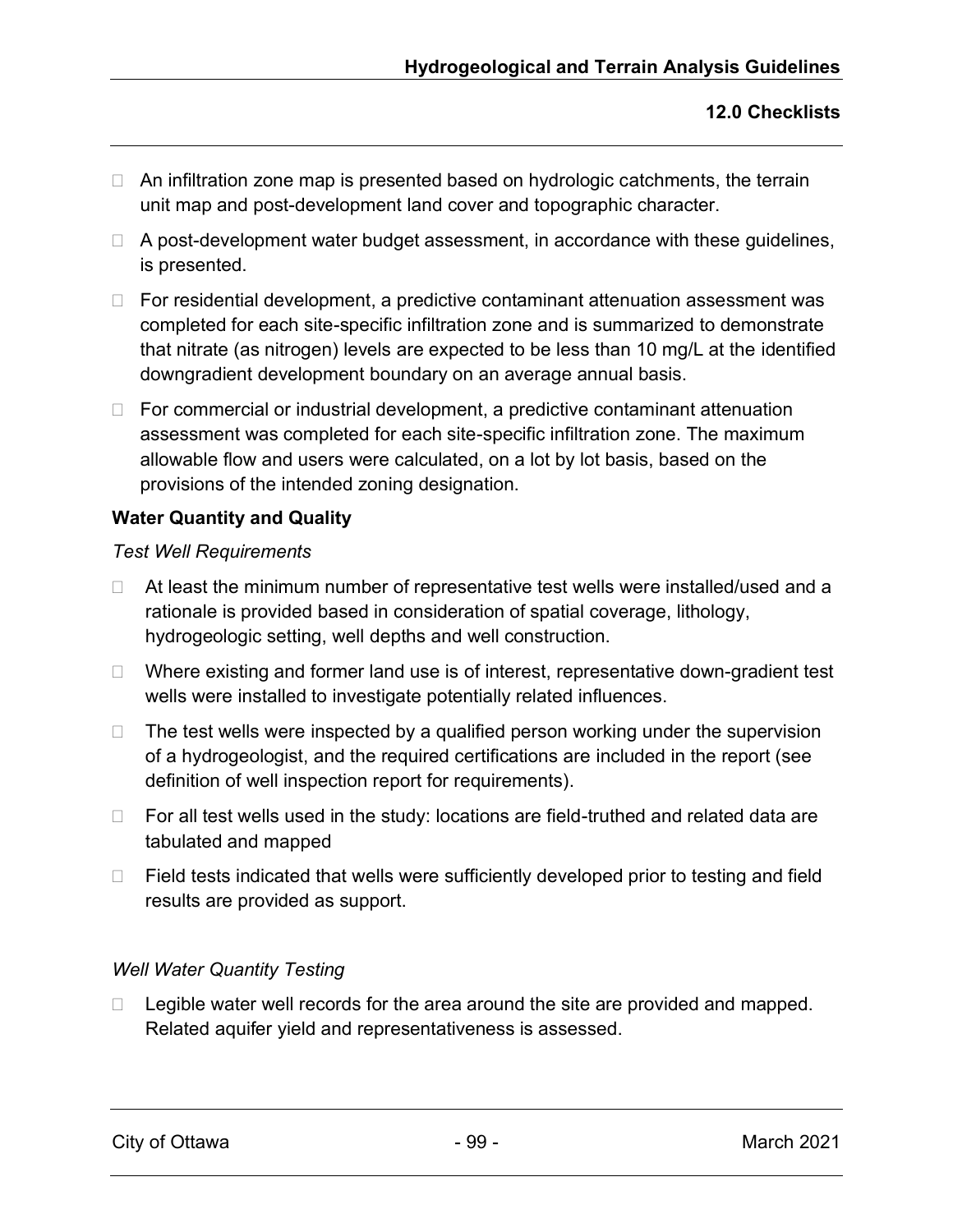- ▯ The report contains a discussion (conceptual model) of regional and site geology and hydrogeology (aquifer characteristics, groundwater flow regime, recharge and discharge areas, interaction with local surface water features, etc.) and provides all related mapping.
- ▯ Technically appropriate hydrogeological cross-section(s) of the site is(are) provided which incorporates applicable hydrogeological information in the area.
- ▯ The hydraulic gradient in the water supply aquifer is evaluated and presented.
- □ Pressure transducers were deployed in all test wells and observation / monitoring wells and periodic manual measurements recorded before, during and after the aquifer test.
- ▯ Aquifer test methodologies are described in the report and meet standard industry practice.
- ▯ Test wells were pumped at or above the minimum justified rate and duration; water levels were monitored in test wells and observation wells during the aquifer test at an appropriate frequency, and recovery was monitored until 95% recovery or for 24 hours (whichever is less).
- ▯ Raw field data and technical analyses (graphs) are provided for the aquifer tests (pumping and recovery) for test wells and observation wells.
- □ Aquifer test results from each test well are presented.
- ▯ Analyses are provided to address the long-term safe yield of the aquifer and longterm sustainability of the proposed 24-hour pumping cycles; and for any potential supply interference.
- ▯ An assessment of long-term safe yield of the aquifer and impact to existing users (i.e. well users and sensitive surface water features) is included.
- ▯ Information from residents and other sources at nearby established developments is included regarding well yield problems (i.e. water shortages, replacement wells).

#### *Well Water Quality Testing*

▯ Field data, original laboratory reports and technical analyses are provided for at least two raw water quality samples from each test well. Field data indicates that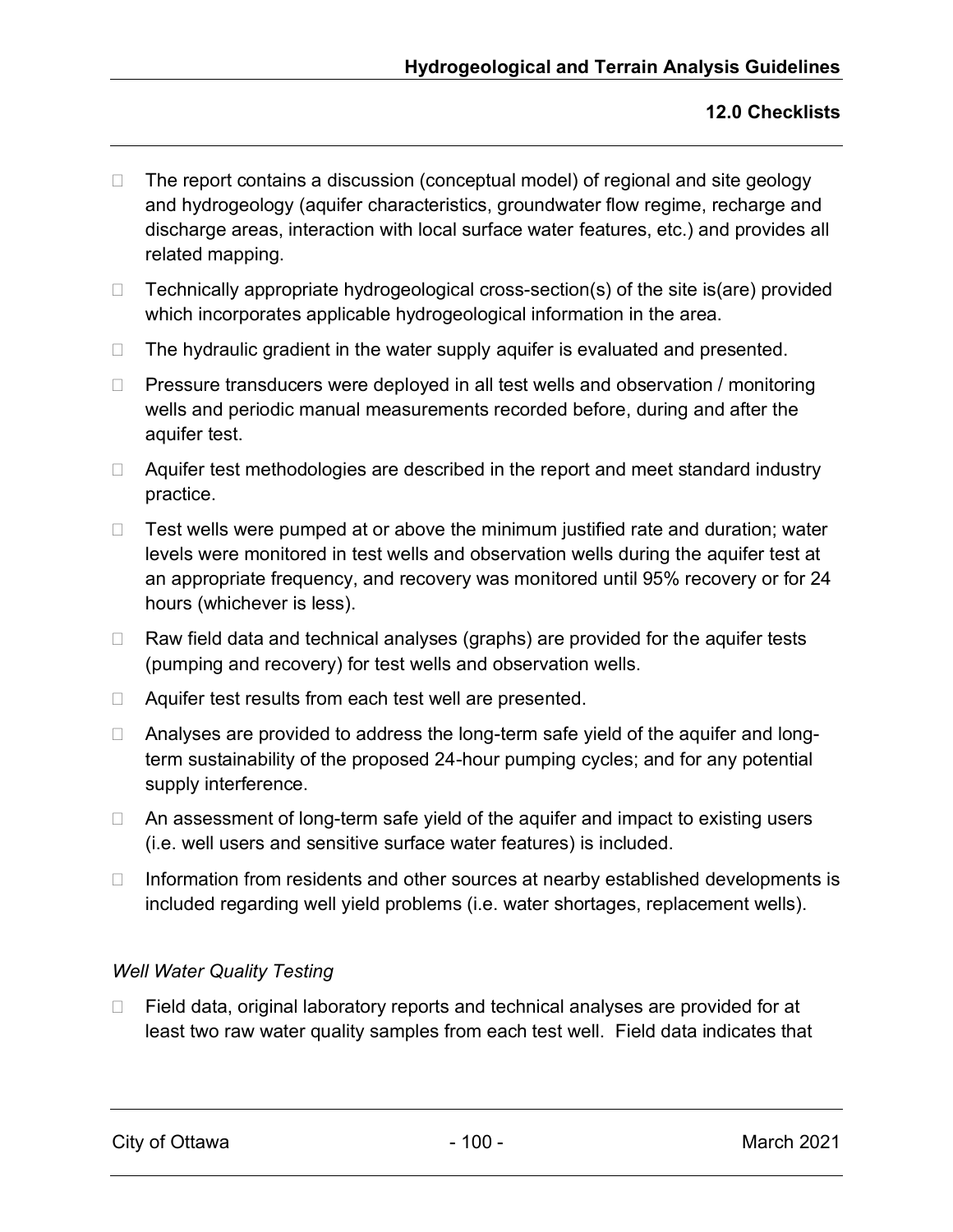chlorine residuals were zero at the time the bacteriological samples were obtained; and that raw water turbidity is acceptable.

- ▯ Report must clearly specify water sampling methodologies; methods must meet current industry practice. Specifically, report must describe: adequacy of purging volume (if sampling outside of the normal pumping test); identify instruments used for field samples and instrument calibration routine; confirm field parameter stability prior to sampling; describe sampling method including sample filtration (dissolved or undissolved sample), sample bottle preservatives, low flow sampling (only where required), and changes employed at a specific test well.
- ▯ Lab analyses are provided for the common Subdivision Package suite of analyses and all other required parameters, as set out in these guidelines.
- ▯ The report provides a determination of whether conditions specific to the site or its surroundings require inclusion of additional parameters (see guidelines for details). Additional relevant parameter sampling is included in analyses, lab results are provided and included in the overall analysis of drinking water quality suitability.
- ▯ High TDS values require written rationale, with supporting analyses, that corrosion, encrustation or taste problems will not occur.
- ▯ Report demonstrates that water quality data are representative of expected longterm water quality.
- ▯ Raw water quality from each well meets the Ontario Drinking Water Standards, Objectives and Guidelines (ODWSOG) and is below the provincial maximum concentration considered reasonably treatable (MCCTR) for aesthetic/operational parameters.
- ▯ Where raw water quality parameters are within the D-5-5 MCCRT, water treatment recommendations are discussed, and treatment interference is explained (only when multiple treatment systems are proposed in series).

#### *Well Construction*

▯ The report recommends appropriate well construction and comments on the potential for cross-contamination between aquifers.

*Land and Water Use Conflicts* 

City of Ottawa **City of Ottawa** - 101 - All and the March 2021